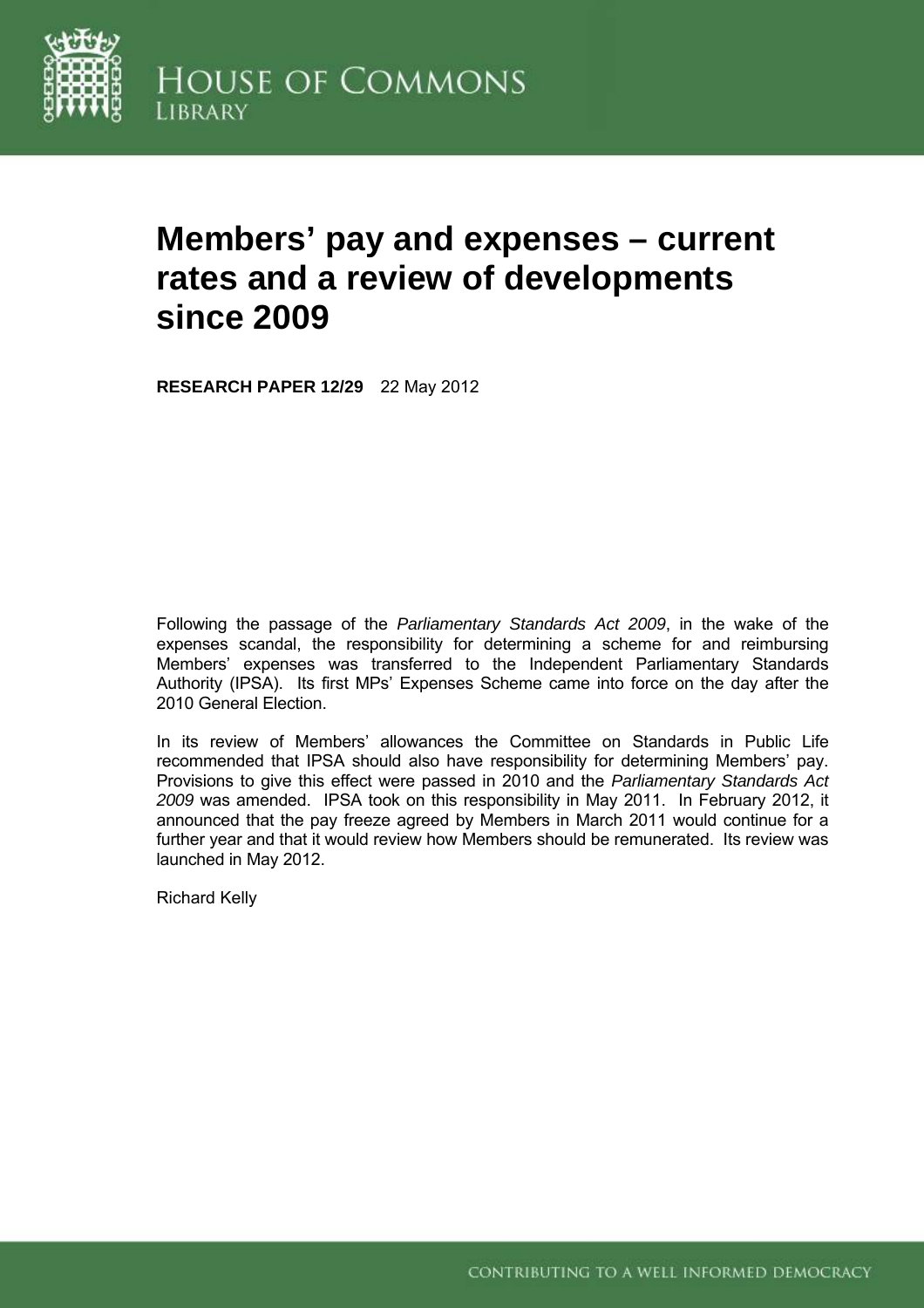#### **Recent Research Papers**

| 12/19 | Civil Aviation Bill: Committee Stage Report               | 20.04.12 |
|-------|-----------------------------------------------------------|----------|
| 12/20 | Sunday Trading (London Olympic Games and Paralympic       | 27.04.12 |
|       | Games) Bill [HL] [Bill 335 of 2010-12]                    |          |
| 12/21 | Social Indicators                                         | 27.04.12 |
| 12/22 | Economic Indicators, May 2012                             | 01.05.12 |
| 12/23 | Financial Services Bill: Committee Stage and Report Stage | 15.05.12 |
|       | (Day One) Report                                          |          |
| 12/24 | Local Government Finance Bill 2012-13 [Bill 4 of 2012-13] | 16.05.12 |
| 12/25 | Unemployment by Constituency, May 2012                    | 16.05.12 |
| 12/26 | Electoral Administration Bill [Bill 6 of 2012-13]         | 17.05.12 |
| 12/27 | Local elections 2012                                      | 21.05.12 |
| 12/28 | London elections 2012                                     | 22.05.12 |

**Research Paper 12/29** 

**Contributing Authors:** Richard Kelly, Parliament and Constitution Centre

This information is provided to Members of Parliament in support of their parliamentary duties and is not intended to address the specific circumstances of any particular individual. It should not be relied upon as being up to date; the law or policies may have changed since it was last updated; and it should not be relied upon as legal or professional advice or as a substitute for it. A suitably qualified professional should be consulted if specific advice or information is required.

This information is provided subject to [our general terms and conditions](http://www.parliament.uk/site-information/copyright/) which are available online or may be provided on request in hard copy. Authors are available to discuss the content of this briefing with Members and their staff, but not with the general public.

We welcome comments on our papers; these should be e-mailed to [papers@parliament.uk.](mailto:papers@parliament.uk)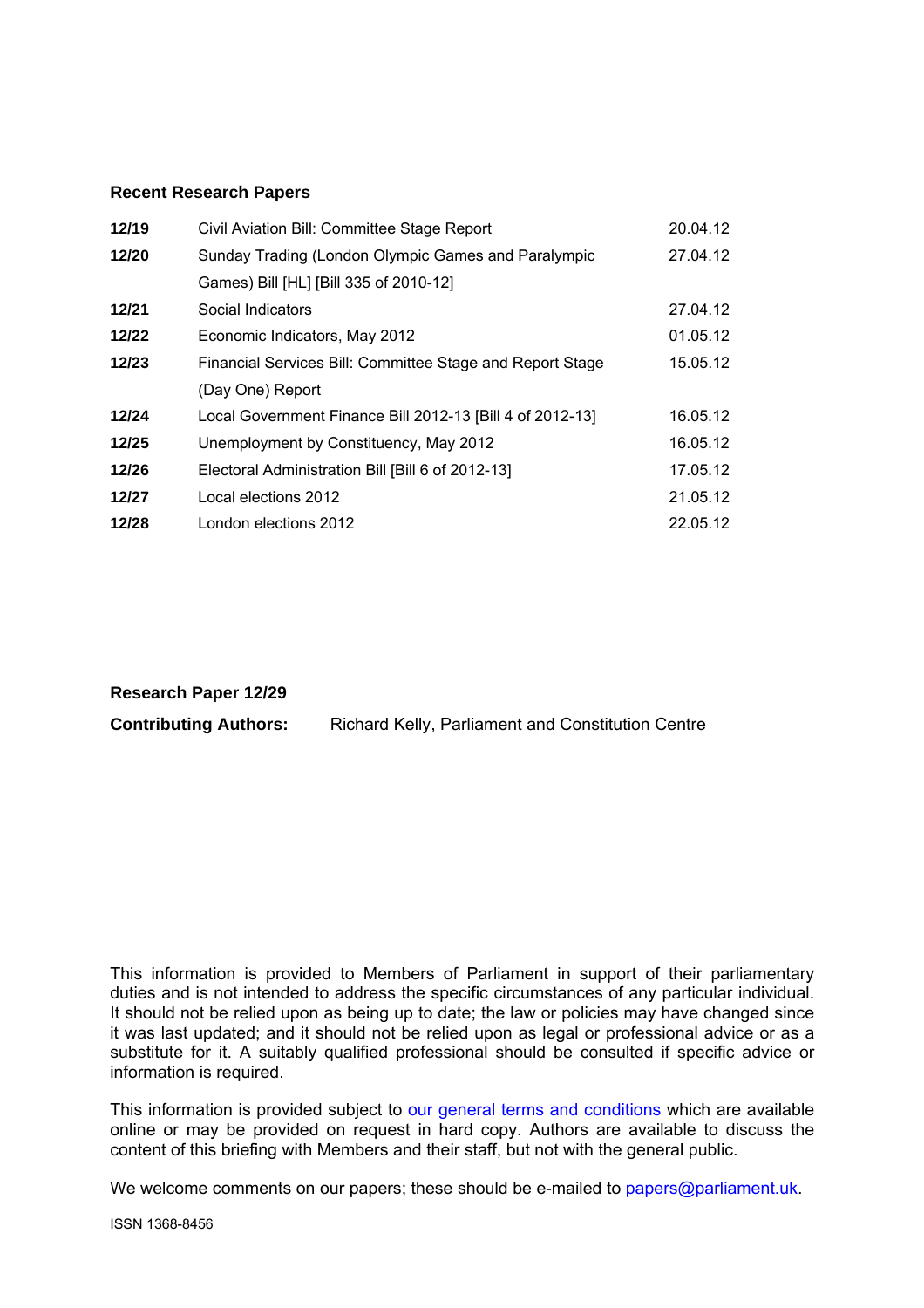# **Contents**

|             |     | <b>Summary</b>                                                                    | 1              |
|-------------|-----|-----------------------------------------------------------------------------------|----------------|
| 1           |     | <b>Introduction</b>                                                               | 3              |
| $\mathbf 2$ |     | <b>Parliamentary pay</b>                                                          | 3              |
|             | 2.1 | Background                                                                        | 3              |
|             | 2.2 | Members' salaries: 2008 to 2010                                                   | 4              |
|             | 2.3 | Pay freeze 2011                                                                   | 5              |
|             |     | Letter from SSRB to Speaker, January 2011<br>2.3.1                                | 5              |
|             |     | 2.3.2 Pay freeze proposals                                                        | 5              |
|             |     | 2.3.3<br>Debate on the motion to freeze Members' salaries                         | $\overline{7}$ |
|             | 2.4 | Legislative provision for IPSA to determine Members' salaries and pensions        | 7              |
|             | 2.5 | Pay freeze 2012                                                                   | 9              |
|             |     | Additional salaries for committee chairs<br>2.5.1                                 | 9              |
|             | 2.6 | IPSA's plans for Members' pay                                                     | 10             |
|             | 2.7 | Members' pay in other UK legislatures                                             | 11             |
|             |     | 2.7.1<br>Wales                                                                    | 12             |
|             |     | Northern Ireland<br>2.7.2                                                         | 13             |
|             |     | 2.7.3 Scotland                                                                    | 14             |
|             | 2.8 | Dual mandates                                                                     | 15             |
| 3           |     | <b>Ministerial pay</b>                                                            | 16             |
|             | 3.1 | Background                                                                        | 16             |
|             | 3.2 | Ministerial salaries in 2008/09                                                   | 17             |
|             | 3.3 | Ministerial salaries in 2009/10                                                   | 17             |
|             | 3.4 | Ministerial salaries from 1 April 2010                                            | 18             |
|             | 3.5 | Labour Government pay freezes                                                     | 18             |
|             | 3.6 | Ministerial salaries under the Conservative/Liberal Democrat coalition            | 19             |
|             |     | Implementing the Conservative/Liberal Democrat ministerial pay freeze 20<br>3.6.1 |                |
|             | 3.7 | Allowances for ministers                                                          | 21             |
|             |     | 3.7.1 Minister's severance payments                                               | 21             |
|             |     | 3.7.2 Former Prime Ministers' Public Duties Cost Allowance                        | 22             |
| 4           |     | <b>Parliamentary allowances</b>                                                   | 24             |
|             | 4.1 | Committee on Standards in Public Life Review of Members' Allowances               | 24             |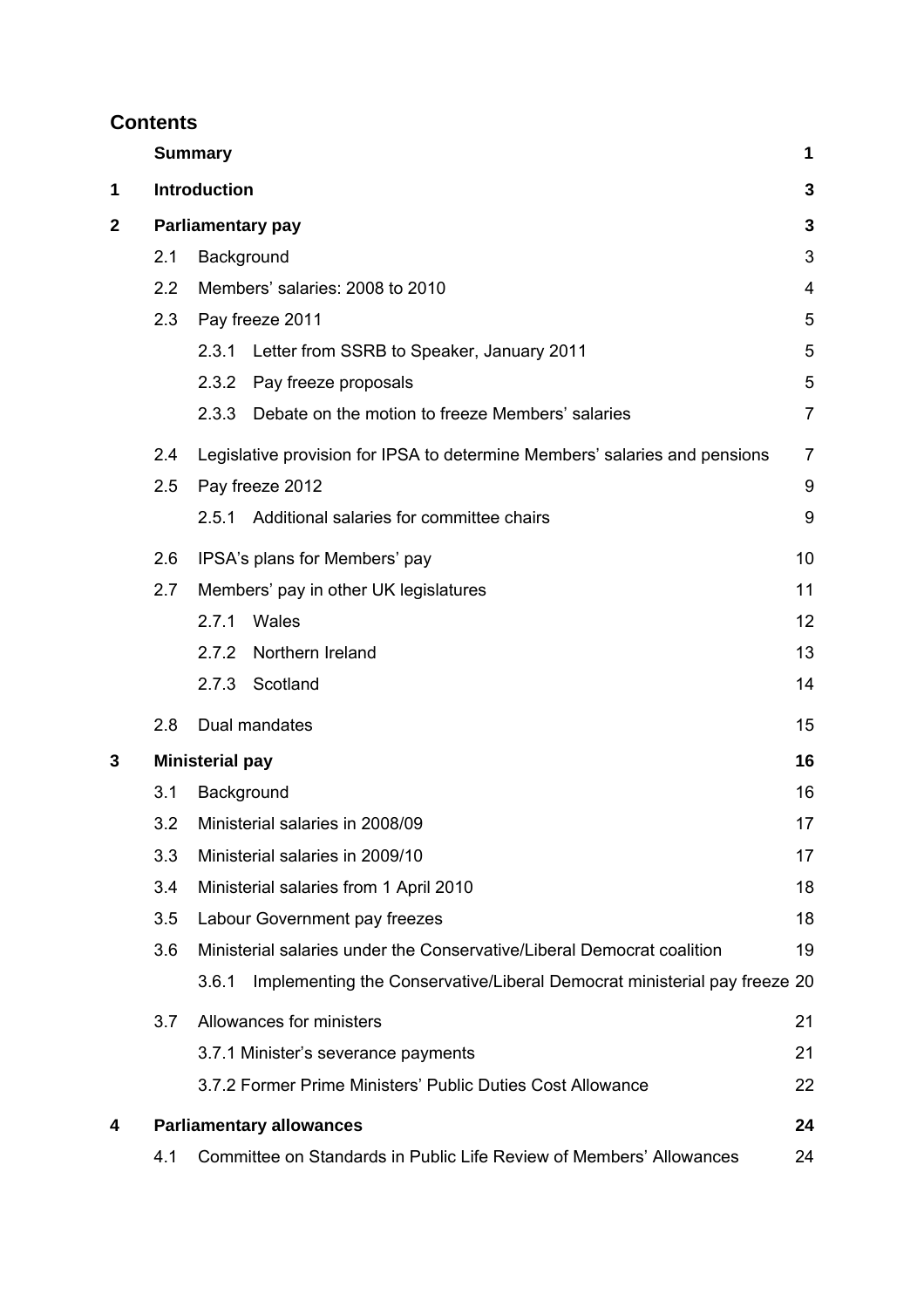|   | 4.2   | <b>House of Commons Scheme</b>                                              | 26 |
|---|-------|-----------------------------------------------------------------------------|----|
| 5 |       | <b>IPSA's MPs' Expenses Schemes</b>                                         | 29 |
|   | 5.1   | First and Second Editions for 2010/11                                       | 29 |
|   | 5.2   | Third Edition for 2011/12                                                   | 31 |
|   | 5.3   | Fourth Edition for 2012/13                                                  | 32 |
|   | 5.4   | Members' concerns about IPSA                                                | 33 |
| 6 |       | <b>Expenses: current rates</b>                                              | 39 |
|   | 6.1   | <b>Accommodation Expenditure</b>                                            | 39 |
|   | 6.2   | London Area Living Payment                                                  | 43 |
|   | 6.3   | <b>Travel and Subsistence</b>                                               | 44 |
|   | 6.4   | <b>Staffing Expenditure</b>                                                 | 45 |
|   | 6.5   | <b>Office Costs Expenditure</b>                                             | 47 |
|   | 6.6   | <b>Winding-up Expenditure</b>                                               | 48 |
|   | 6.7   | <b>Resettlement Payment</b>                                                 | 49 |
|   | 6.8   | Start-up Expenditure                                                        | 50 |
|   | 6.9   | <b>Miscellaneous Expenses</b>                                               | 51 |
|   |       | 6.10 Recall of Parliament                                                   | 51 |
|   |       | 6.11 Expenditure during a general election                                  | 52 |
| 7 |       | <b>IPSA's duties</b>                                                        | 53 |
|   |       | Appendix 1: Members' salaries - Resolution to implement the Government      |    |
|   |       | response to the Baker Review (3 July 2008)                                  | 54 |
|   |       | Appendix 2: Members' salaries - Resolution to freeze salaries etc (21 March |    |
|   | 2011) |                                                                             | 56 |
|   |       | Appendix 3: Ministerial salaries - salary entitlements                      | 57 |
|   |       | Appendix 4: Constituencies within 20 miles of the Palace of Westminster     | 61 |
|   |       | <b>Appendix 5: London Area constituencies</b>                               | 62 |
|   |       | Appendix 6: IPSA MPs' expenses scheme – summary of rates 2010/11 to 2012/13 |    |
|   |       |                                                                             | 64 |
|   |       |                                                                             |    |

# **Tables**

| Table 2: National Assembly for Wales – additional salaries of office holders  13 |  |
|----------------------------------------------------------------------------------|--|
| Table 3: Northern Ireland Assembly – salaries of Members and office holders 14   |  |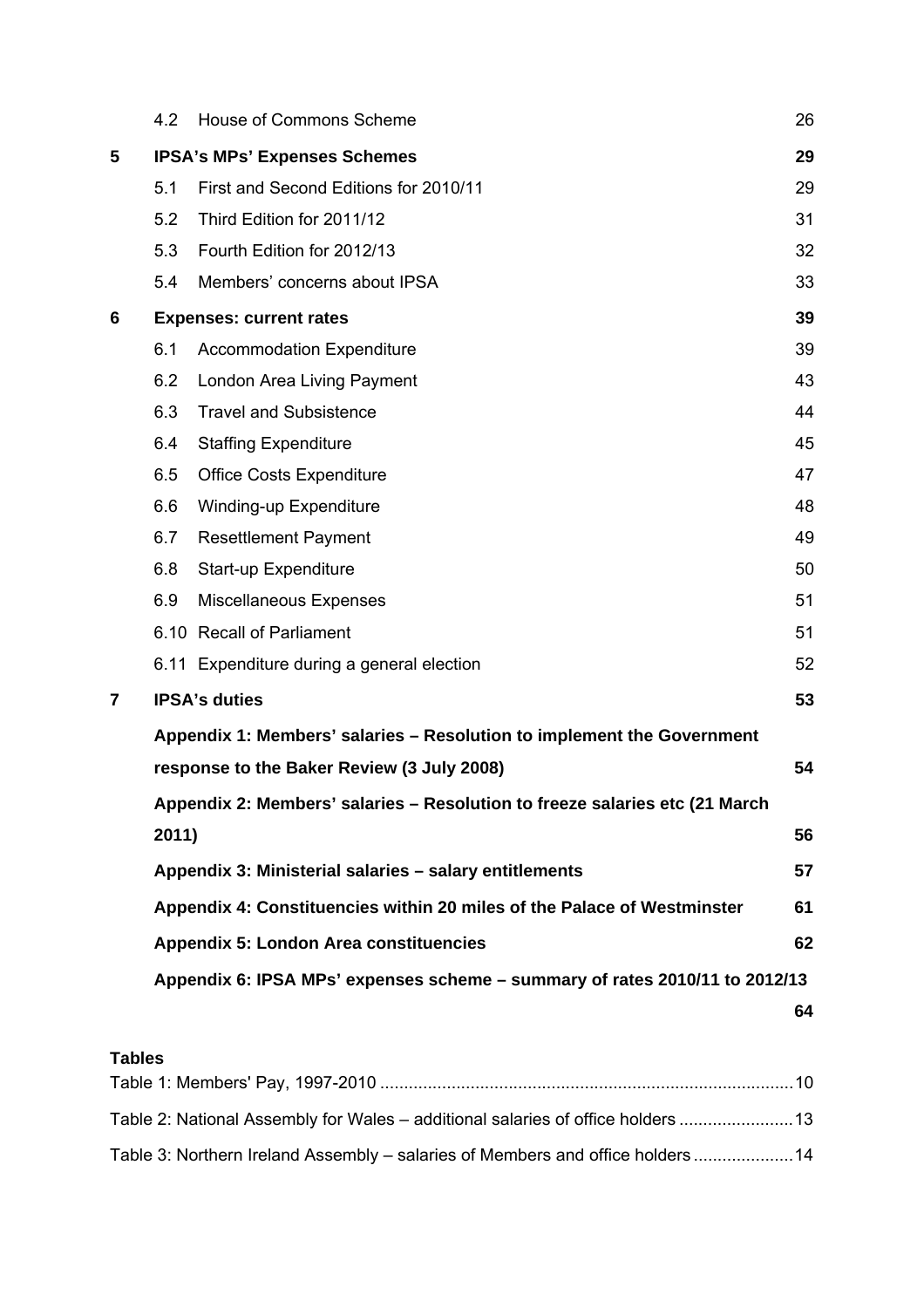| Table 4: Scottish Parliament – salaries of Members and office holders15                 |  |
|-----------------------------------------------------------------------------------------|--|
| Table 5: Effect of Labour Government ministerial pay freezes on ministerial earnings 18 |  |
|                                                                                         |  |
| Table 7: Former Prime Ministers' Public Duties Cost Allowance 1997/98-2011/12 23        |  |
|                                                                                         |  |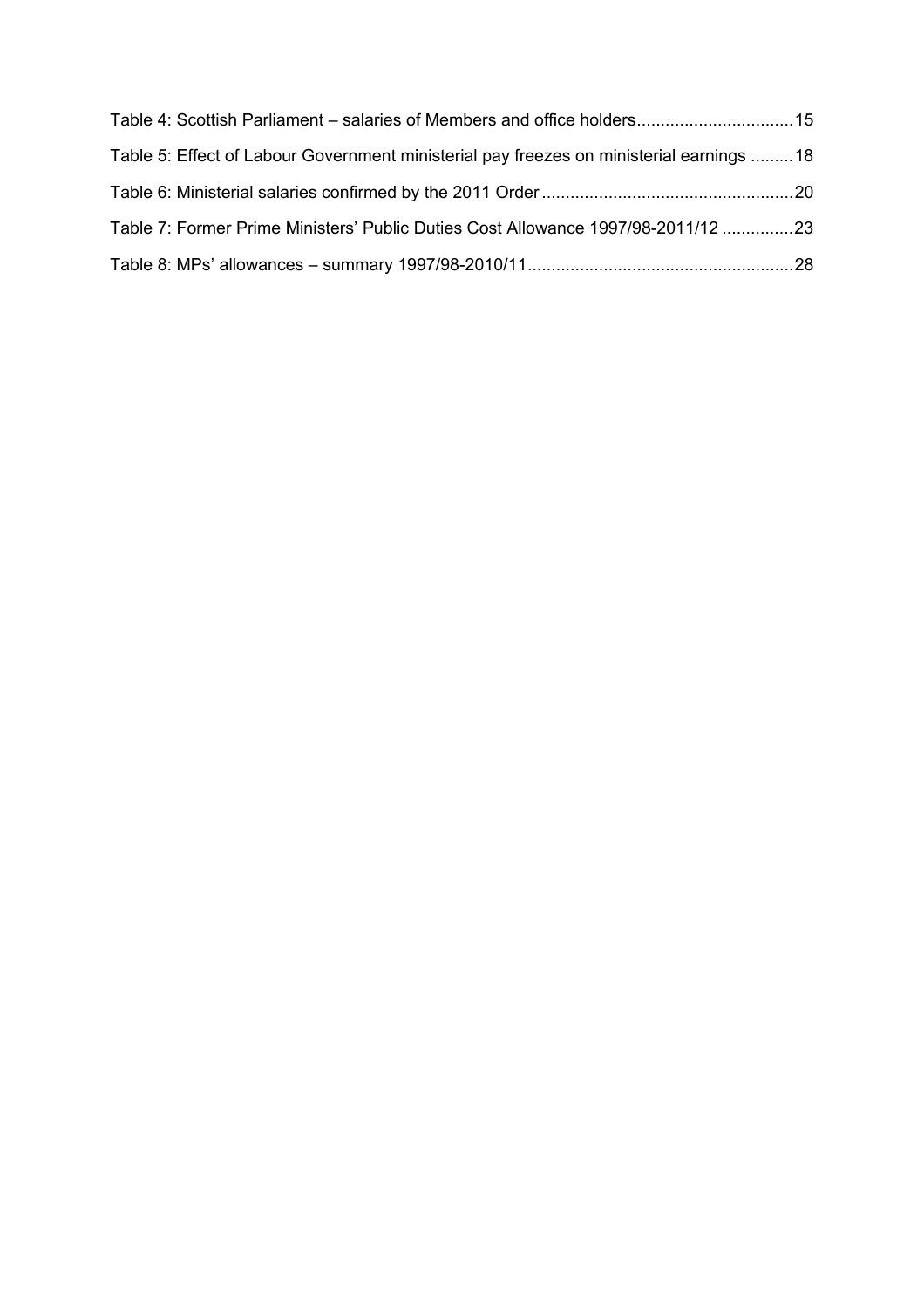# <span id="page-5-0"></span>**Summary**

Following the expenses scandal in May 2009, the party leaders agreed to establish an independent body to pay Members' salaries; to determine a scheme for Members' allowances and to pay allowances; and to regulate the allowances regime. The *Parliamentary Standards Act 2009*, which created the Independent Parliamentary Standards Authority (IPSA), received Royal Assent in July 2009.

The Committee on Standards in Public Life (CSPL) inquiry on Members' allowances which had been launched before the expenses scandal broke, reported in November 2009. Its final report included 60 recommendations on salaries and allowances. Most recommendations were referred to IPSA but some required legislation to implement. The 2009 Act was amended by the *Constitutional Reform and Governance Act 2010* to give IPSA responsibility for determining Members' pay.

#### *Parliamentary Pay*

In 2008, 2009 and 2010, increases in Members' salaries were determined in accordance with the formula adopted by the House in July 2008, following the Baker Review.<sup>[1](#page-5-1)</sup>

However, in 2011 the formula would have led to an increase in salary for Members, despite a Government policy that had introduced a two-year pay freeze for most civil servants. In March 2011, the Government asked the House to approve a motion to freeze Members' salaries for up to two years. The House agreed the motion on 21 March 2011, without a division. The House also rescinded the 2008 resolution that had determined Members' salaries, since the Baker Review.

Responsibility for determining Members' pay was transferred to IPSA in May 2011; and in February 2012, IPSA announced that Members' salaries would remain frozen at **£65,738** for the year 2012/13. IPSA also announced that it would consult on increasing Members' salaries by one per cent in both 2013 and 2014; and complete a review of Members' pay and pensions by the end of 2013.

#### *Ministerial salaries*

Arrangements for ministerial salaries in the *Ministerial and other Salaries Act 1997* continued to operate until the *Ministerial and other Salaries Act 1975 (Amendment) Order 2011* came into effect in July 2011. However, from April 2008, Labour ministers voluntarily refused increases in ministerial salaries; and in May 2010, the Coalition Cabinet announced that ministerial salaries (Member's salary and ministerial pay, combined) would be reduced to levels that were five per cent below those received by their Labour counterparts. The *Ministerial and other Salaries Act 1975 (Amendment) Order 2011* legislated for ministerial salaries at this level.

#### *Members' allowances/expenses*

Revisions to the Green Book agreed by the House of Commons, in January 2009, came into effect on 1 April 2009. The rules on second home expenses were changed in May 2009, in response to the expenses scandal. They then continued to operate until the 2010 General Election.

In devising its MPs' Expenses Scheme, IPSA accepted many recommendations from the CSPL. However, it rejected two key recommendations:

<span id="page-5-1"></span><sup>1</sup> The background to and outcome of the Baker Review of Members' Pay are described in the House of Commons Library Research Paper, *[Members' pay and the independent review process](http://www.parliament.uk/briefing-papers/RP09-29)*, RP 09/29, 31 March 2009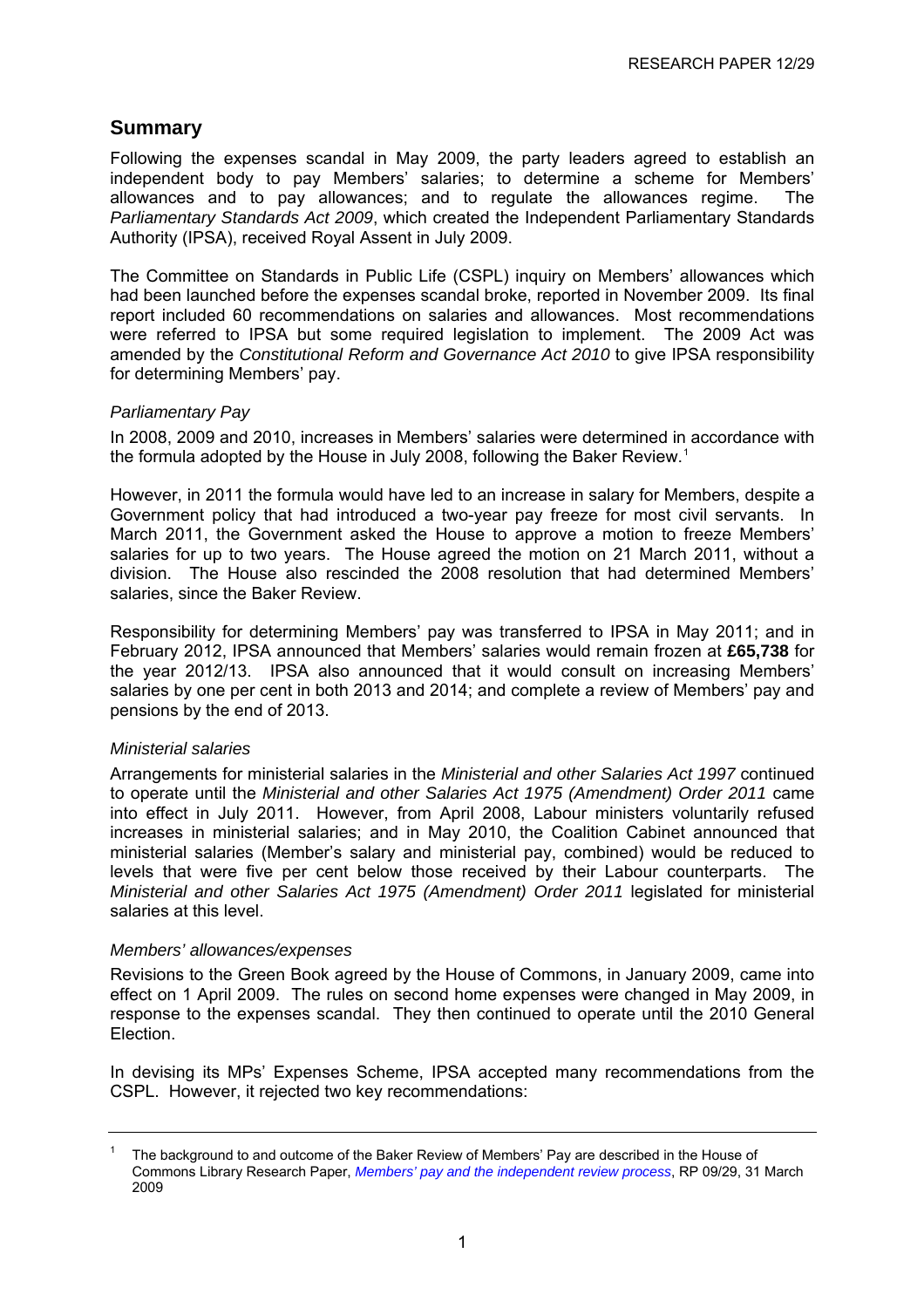- IPSA will continue to fund mortgage interest payments (until August 2012) for Members of the 2005 Parliament who were returned in 2010 – CSPL recommended that only rents should be reimbursed; and
- IPSA has not imposed an absolute bar on Members employing other family members, as the CSPL recommended.

IPSA's initial scheme was heavily criticised by Members after the general election in May 2010. In June, IPSA consulted on changes. Some changes were introduced in July 2010 but backdated to May 2010.

Members continued to criticise the scheme and following a number of debates provided by the Backbench Business Committee, the House agreed to re-establish the Committee on Members Allowances to undertake a review of the operation of the *Parliamentary Standards Act 2009*. The Committee reported in December 2010, and the House agreed a motion that requested that IPSA take the report into account in its second annual review of the Scheme.

The Fourth Edition of the Scheme, which was retitled *MPs' Scheme of Business Costs and Expenses* (Fourth Edition) came into effect on 1 April 2012. The main expense budgets provided in IPSA's scheme and the maximum amounts that Members can claim in 2012/13 are set out below:

| <b>Accommodation Expenses</b>                    |          |
|--------------------------------------------------|----------|
| London are (rent)                                | £20,000  |
| Mortgage interest (transition*)                  | £8,850   |
| Caring responsibility                            | £2,425   |
| London Area Living Payment                       | £3,760   |
| London Area Living Payment (addition)            | £1,330   |
| Staffing Expenditure**                           |          |
| London Area MPs                                  | £144,000 |
| non-London Area MPs                              | £137,200 |
| <b>Office Costs Expenditure</b>                  |          |
| London Area MPs                                  | £24,750  |
| non-London Area MPs                              | £22,200  |
| <b>Start-up Expenses</b>                         | £6,000   |
| <b>Winding-up Expenditure</b>                    |          |
| London Area MPs                                  | £56,250  |
| non-London Area MPs                              | £53,150  |
| $\sim$ $\sim$ $\sim$ $\sim$ $\sim$ $\sim$ $\sim$ |          |

\* Transition period ends 31 August 2012

\*\* Subject to approval of IPSA's Estimate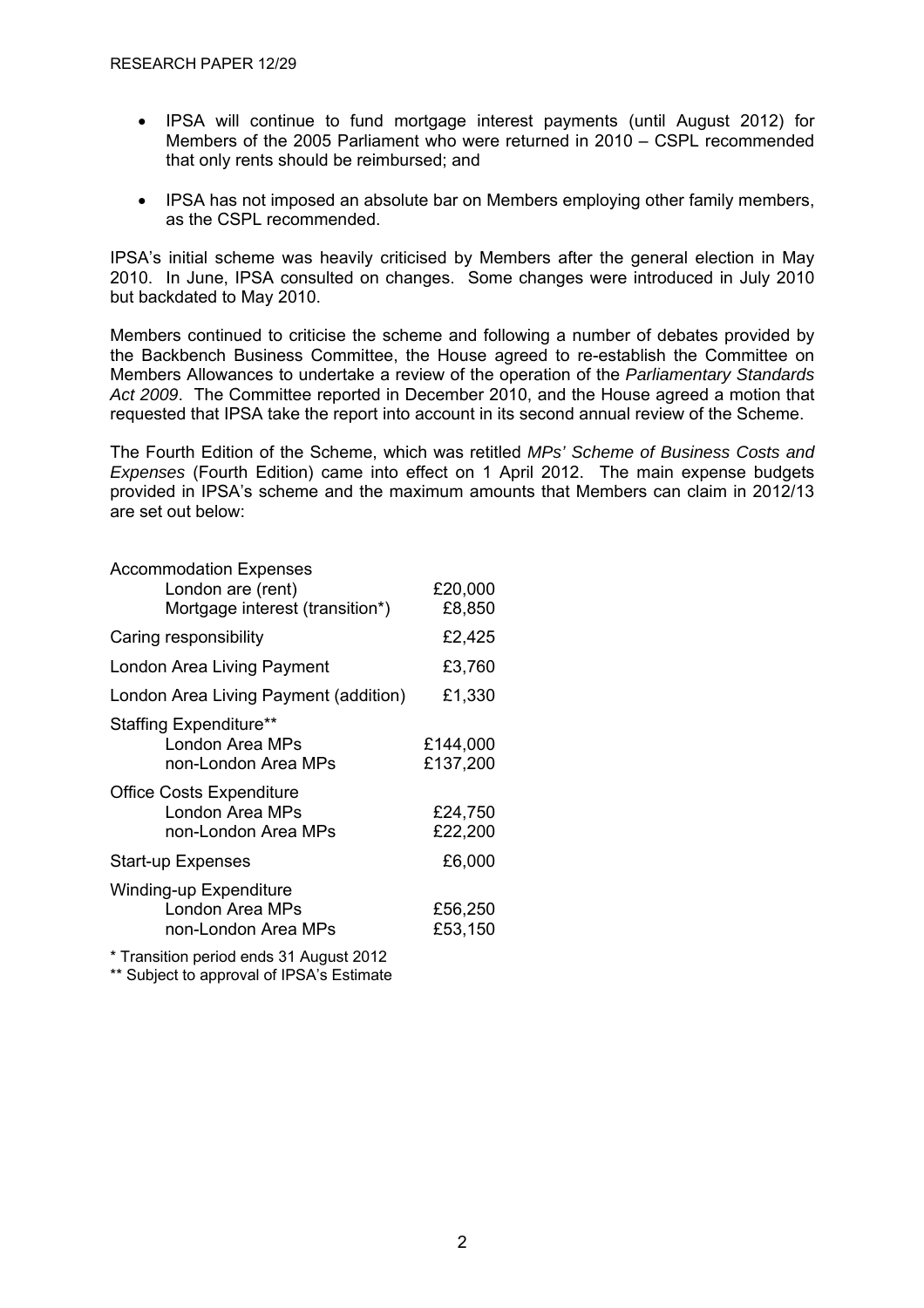# <span id="page-7-0"></span>**1 Introduction**

Following the expenses scandal in May 2009, the party leaders agreed to establish an independent body to

… revise and update the codes of practice for Members of this House, investigate complaints where a Member of this House is alleged to have breached the code of conduct, take forward the implementation of the recommendations of the Committee on Standards in Public Life on allowances and take responsibility for authorising claims for payment under the new allowance system. It would be able not only to disallow claims, but to require payback of claims wrongly paid out and to impose financial penalties. $2$ 

Legislation was introduced on 23 June 2009 and the *Parliamentary Standards Act 2009*  received Royal Assent on 21 July 2009.

The Act originally created the Independent Parliamentary Standards Authority (IPSA) to pay Members' salaries in accordance with resolutions of the House of Commons; to determine a scheme for Members' allowances and to pay allowances; and to regulate the allowances regime.

The Act was amended following the Committee on Standards in Public Life (CSPL) inquiry on Members' allowances, which had been launched before the expenses scandal broke. The CSPL recommended that IPSA should take responsibility for determining Members' pay and also recommended changes to IPSA's regulatory powers. The 2009 Act was amended by the *Constitutional Reform and Governance Act 2010* and IPSA was given responsibility for determining Members' pay in May 2011.

### **2 Parliamentary pay**

#### **2.1 Background**

In 2007, the Senior Salaries Review Body undertook a regular review of Members' pay, pensions and allowances. The Government delayed publication of the review until January  $2008.<sup>3</sup>$  $2008.<sup>3</sup>$  $2008.<sup>3</sup>$  It then rejected the SSRB's proposals for increases in Members' and ministerial salaries.

In January 2008, the House of Commons agreed a resolution that in the words of Harriet Harman, then Leader of the House of Commons, would mean that "like everyone else, we should not decide on our own pay and should not vote on our pay increases".<sup>[4](#page-7-0)</sup>

Having rejected the SSRB recommendations on Members' pay, the Government asked Sir John Baker, the retiring chairman of the SSRB, to undertake a further review in order to devise a mechanism that would no longer require Members to vote on their own salary increases. In June 2008, Sir John Baker's review was published. His main recommendations were that any future changes to Members' salaries should be based on its level at the end of 2007/08; that it should increase in line with the Public Sector Average Earnings Index; that additional increases should be paid in 2008, 2009 and 2010; that salaries should be reviewed by the SSRB; and that the results of its reviews should be conveyed to the Speaker for implementation.<sup>[5](#page-7-0)</sup> The Government argued that the increase in

<sup>2</sup> HC Deb 20 May 2009 c1506

<sup>3</sup> Review Body on Senior Salaries, *Review of parliamentary pay, pensions and allowances 2007*, Report No 64, Cm 7270, January 2008 4

HC Deb 24 January 2008 c1654

<sup>5</sup> Sir John Baker, *Review of Parliamentary Pay and Pensions*, June 2008, Cm 7416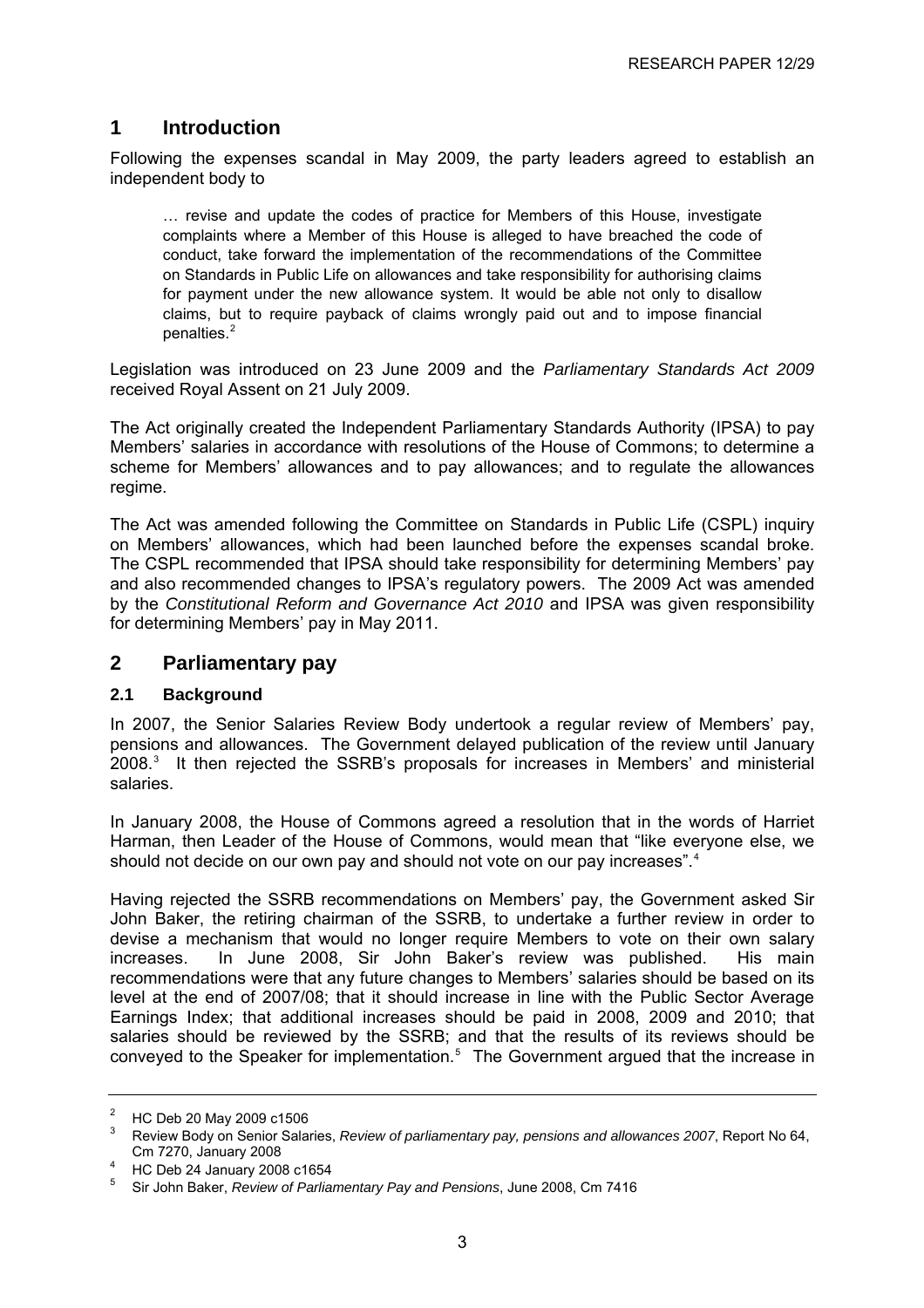<span id="page-8-0"></span>Members' salaries should be linked to the changes in the salary of fifteen groups of public sector workers and rejected the proposal for additional increases in 2008 to 2010.<sup>[6](#page-8-0)</sup>

The House considered Sir John Baker's report and the Government response on 3 July 2008. The House agreed with the Government's response.<sup>[7](#page-8-0)</sup>

Fuller details of the changes made to Members' salaries as a result of the decisions of the House in 2008 and a brief review of the history of Members' pay are given in the Library Research Paper *Members' pay and the independent review process* of March 2009.<sup>[8](#page-8-0)</sup>

#### **2.2 Members' salaries: 2008 to 2010**

Since the House agreed the Government's version of the Baker Review on 3 July 2008, Members' pay increased in line with SSRB's calculations. In accordance with the procedure set out in the resolution of 3 July 2008, the SSRB was required to notify the Speaker of the change in Members' salaries that should take place from 1 April 2008 (see Appendix 1 for the text of the Resolution). The formula in the resolution provided for automatic annual increases – determined by changes in the salaries of the following 15 groups of public service workers:

senior military, holders of judicial office, very senior NHS managers, doctors and dentists, the Prison Service, NHS staff, school teachers, the Armed Forces, police officers, Local Government; non-Senior Civil Service staff in each of the Department for Work and Pensions, Her Majesty's Revenue and Customs, the Ministry of Defence and the Home Office; and the Senior Civil Service.<sup>[9](#page-8-0)</sup>

In accordance with the Resolution, Bill Cockburn CBE TD, the Chairman of the SSRB, wrote to the Speaker in September 2008. His letter was laid before the House on 6 October 2008,[10](#page-8-0) and Members' salaries increased by 2.38 per cent from £61,820 (at the end of 2007/08) to £63,291, with effect from 1 April 2008.[11](#page-8-0)

Bill Cockburn wrote to the Speaker again in March 2009, informing him that the SSRB had completed the annual exercise to determine the increase in Members' salaries to apply from 1 April 2009. He noted that two groups had been excluded from the calculation because "settlements for the groups … were not finalised and implemented in 2008", and a further group had been excluded because "it involved a complicated package of pay restructuring and we were unable to identify a single percentage increase in pay scales". He reported that

<sup>6</sup> HC Deb 17 June 2008 c46WS

<sup>7</sup> HC Deb 3 July 2008 cc1088-1089

<sup>8</sup> House of Commons Library Research Paper RP 09/29, *[Members' pay and the independent review process](http://www.parliament.uk/briefing-papers/RP09-29)*,

<sup>31</sup> March 2009<br><sup>9</sup> HC Deb 3 July 2008 cc1088-1089

<sup>10</sup> House of Commons, *Commons Journal 2007-08*, 6 October 2008, Item 159.<br><sup>11</sup> House of Commons Unprinted Paper 1425, 2007-08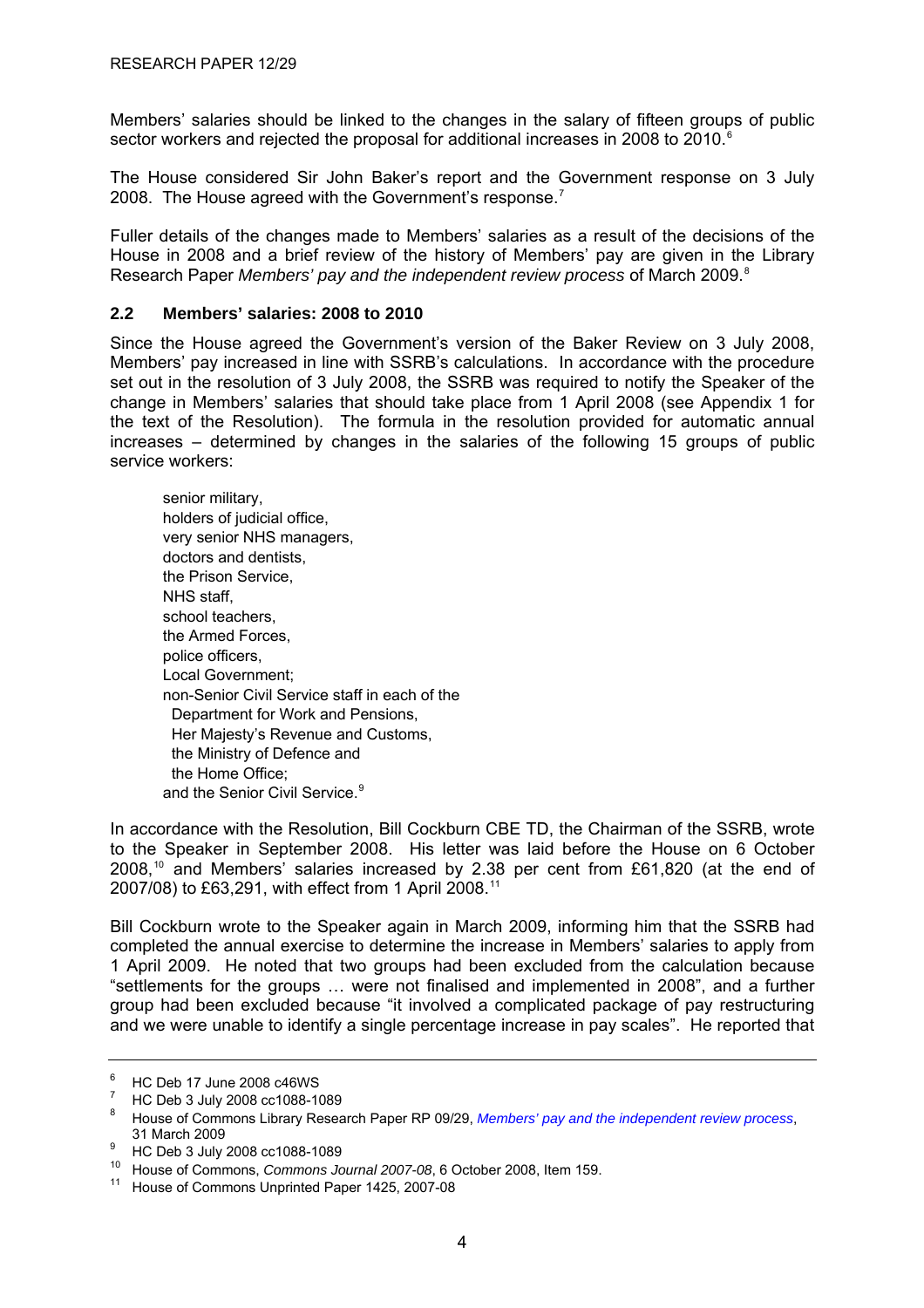<span id="page-9-0"></span>Members salaries should increase by 2.33 per cent from £63,291 to £64,766, with effect from 1 April 2009.[12](#page-9-0)

Members' salaries increased on 1 April 2010 from £64,766 to £65,738, in line with the calculation performed by the SSRB in accordance with the resolution of 3 July 2008. Bill Cockburn, the chairman of the SSRB, wrote to the Speaker on 26 February 2010, confirming that the increase in salaries from 1 April 2010 should be 1.5 per cent.<sup>[13](#page-9-0)</sup> The letter was laid before the House of Commons by the Speaker on 5 March 2010.<sup>[14](#page-9-0)</sup>

Table 1, in section 2.5, reports the level of Members' salaries from 1997 to 2012.

#### **2.3 Pay freeze 2011**

#### *2.3.1 Letter from SSRB to Speaker, January 2011*

On 19 January 2011, in accordance with the Resolution of 3 July 2008, the Chairman of the SSRB wrote to the Speaker to inform him of the determination of the increase in Members' salaries that should take effect from 1 April 2011:

As you know, the Resolution on Members' Salaries (No. 2) [Money] passed by the House on 3 July 2008 requires the Senior Salaries Review Body (SSRB) to determine the annual increase in Members' salaries according to a method set out in the Resolution.

We have now collected all the data necessary to make the determination. We calculated the increase due this year according to the formula to be 1 per cent. I attach a note explaining the calculation.

I should emphasise that the SSRB has no discretion in making this determination but simply applies the formula set out in the Resolution. We were not consulted when the Resolution was drawn up. The resulting figure is not what the SSRB would have recommended had we been able to have regard to all the circumstances including, this year, the Government's pay freeze for public sector workers paid more that £21,000 a year.

The Resolution also requires the SSRB to conduct a review of Members' salaries in the first year of each new Parliament unless such a review has taken place in the preceding two years. I shall be in touch separately about the arrangements, although I note that, since the Resolution was passed, Parliament has legislated for the Independent Parliamentary Standards Authority to review Members' pay again next year.

I am sending a copy of this letter to the Leader of the House of Commons.<sup>[15](#page-9-0)</sup>

#### *2.3.2 Pay freeze proposals*

On 20 January 2011, the Leader of the House of Commons, Sir George Young, issued a written ministerial statement in response to the SSRB determination. He proposed that the House should agree a resolution to freeze Members' pay instead of the increase being automatically implemented:

<sup>&</sup>lt;sup>12</sup>Review Body on Senior Salaries, *Salary Increase for Members of the House of Commons*, 27 March 2009 <sup>13</sup> Senior Salaries Review Body, *SSRB determination of MPs' salary increase for 2010*, [Letter] 26 February

<sup>2010&</sup>lt;br><sup>14</sup> House of Commons, *Votes and Proceedings*, 5 March 2010, Appendix, Item 12<br><sup>15</sup> Report of the Senior Salaries Review Body on Calculation of the MPs' Pay Uprating Mechanism for 2011; the Report was laid before the House by the Speaker on 19 January 2011, House of Commons, *Votes and Proceeedings*, 19 January 2011, Appendix Item 7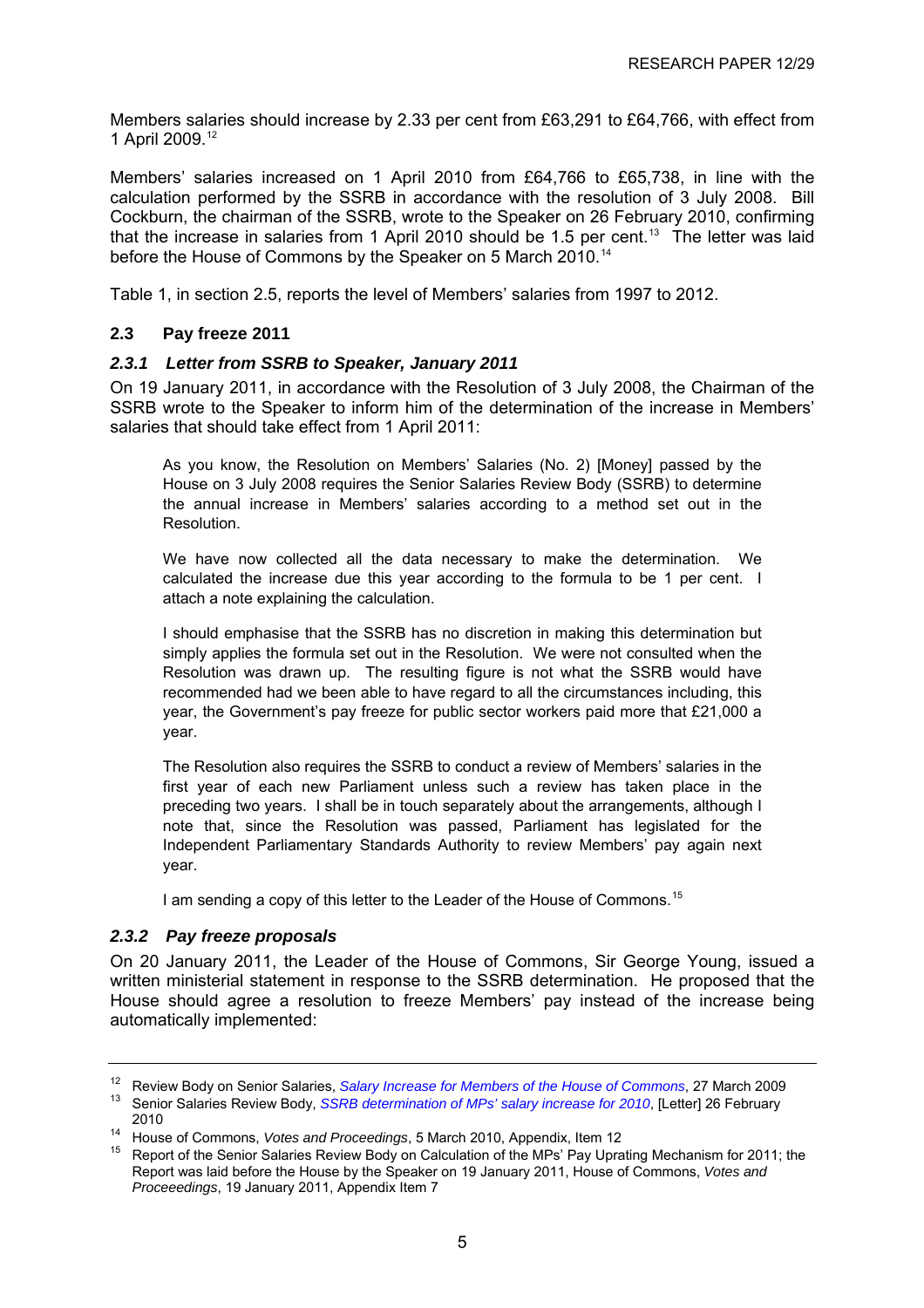<span id="page-10-0"></span>**Leader of the House of Commons and Lord Privy Seal (Rt. Hon Sir George Young Bt MP):** On 3 July 2008, the House of Commons passed a resolution linking future annual increases in Members' salary to the median pay increase received by a basket of 15 public sector workforce groups in the preceding year. The correct figure for this increase is determined each year by the Senior Salaries Review Body (SSRB) and takes effect automatically at the beginning of the relevant financial year, having been notified to the House by the SSRB, through the Speaker. I am grateful to the SSRB for undertaking this work on behalf of the House.

The Chairman of the SSRB has written to the Speaker and the letter has been laid before the House. The increase for 2011-12 is one per cent, according to the formula. In the absence of a further review by the SSRB to specify a different formula (for which provision was made in the 2008 resolution), only a further decision of the House can stop the increase from taking effect from 1 April 2011.

The Government supports the independent determination of Members' remuneration. However, in light of the decision to impose a two-year pay freeze on all public sector workers earning more than £21,000 per annum, a motion will be brought forward to invite the House to rescind the 2008 resolution, so that the one per cent pay increase will not take effect.

The 2008 resolution also requires the SSRB to conduct a review of Members' salaries in the first year of each new Parliament. By rescinding the resolution in its entirety, the motion removes the requirement for the SSRB to conduct such a review this year. The review of Members' salaries will instead take place following the commencement of the relevant sections of the Constitutional Reform and Governance Act 2010, which provides for the future independent determination of Members' salaries.<sup>[16](#page-10-0)</sup>

The motion was subsequently tabled and appeared among the Remaining Orders and Notices on 10 March 2011. The motion, as debated and agreed, is set out in Appendix 2.

The motion provided for the freezing of Members' salaries and the additional salaries payable to select committee and general committee chairs at their current levels (April 2010- March 2011) until the earlier of 31 March 2013 or "the day before the day on which the first determination of Members' salaries by the Independent Parliamentary Standards Authority comes into effect" (see paragraph 2 of the motion).

It also provided for the rescinding of the Resolution of 3 July 2008 in two stages. First, the requirement for the SSRB to conduct a review of Members' salaries in the first year of each new Parliament was rescinded with immediate effect. Second, the mechanism that automatically implemented salary increases determined by the SSRB and the formula for determining them, would be rescinded with effect from 1 April 2011, once the pay freeze had taken effect.

An Explanatory Memorandum to accompany the motion noted that the *Constitutional Reform and Governance Act 2010* specified that the first salary determination by IPSA did not have to take come into effect before 1 April 2012. It stated that "the Government expects that IPSA will take responsibility for setting the level of Members' salaries from that date".[17](#page-10-0)

<sup>16</sup> HC Deb 20 January 2011 cc52-53WS

<sup>17</sup> *Members' Salaries*, Explanatory Memorandum relating to the Motion in the name of the Leader of the House, 21 March 2011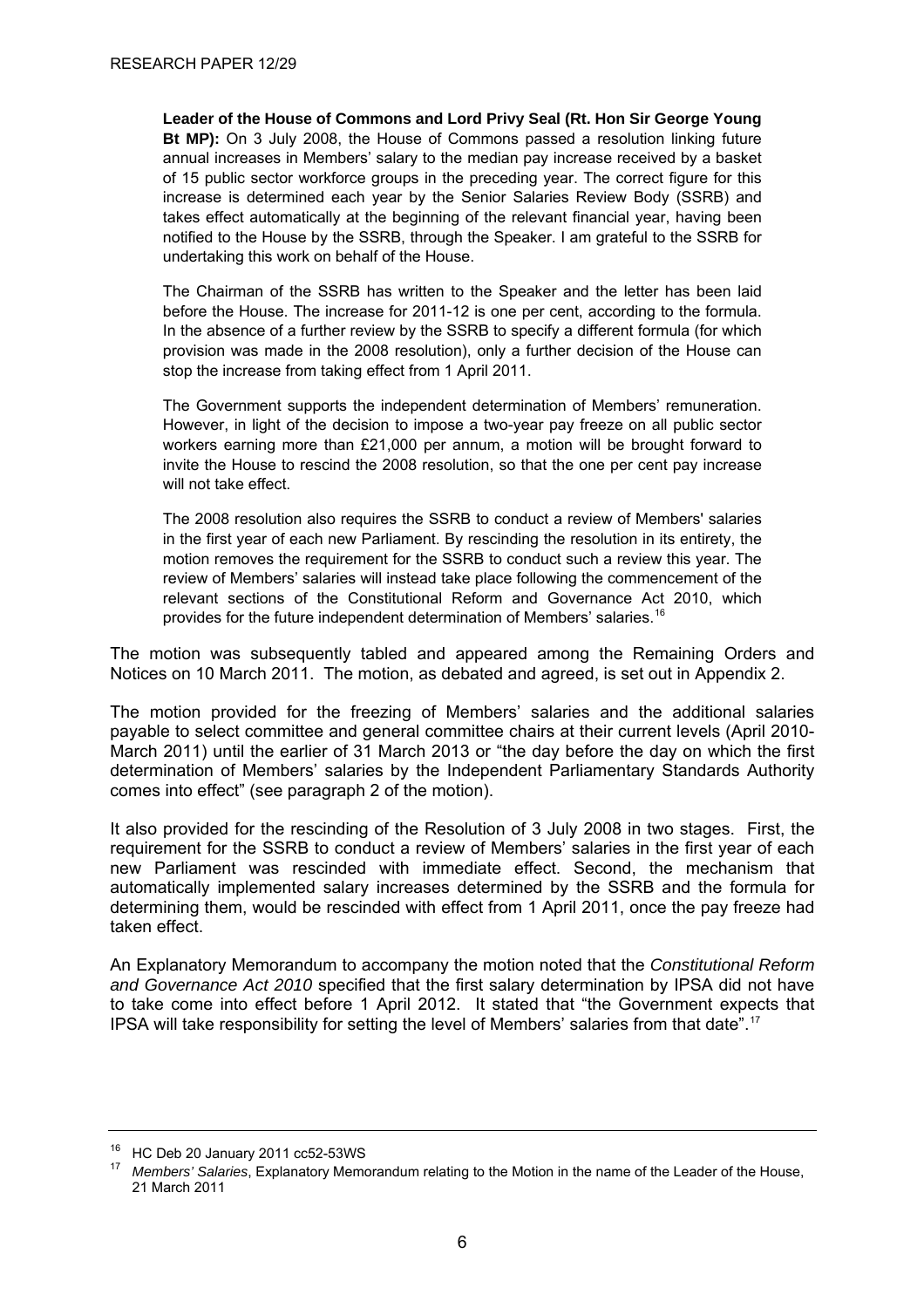#### <span id="page-11-0"></span>*2.3.3 Debate on the motion to freeze Members' salaries*

In opening the debate on the motion to freeze Members' salaries, on 21 March 2011, Sir George Young noted that the Government had imposed a two-year pay freeze on public sector workers earning over £21,000 and said:

... Hon. Members must now decide whether their constituents would welcome Parliament exempting itself from that policy and thus insulating itself from decisions that are affecting households throughout the country, or whether, as I believe, the public expect their elected representatives to be in step with what is being required of other public servants. I believe that it is right for us, as Members of Parliament, to forgo the pay increase that the current formula would have produced.<sup>[18](#page-11-0)</sup>

When he was asked about the previous decisions of the House not to vote on Members' pay again, he argued that:

... the system that was introduced in 2008 provided an objective mechanism for determining our pay, but it was a long way from being independent. The formula was devised by the previous Government and endorsed by the House, and in no sense could it be said to be independent.<sup>[19](#page-11-0)</sup>

He then noted that in his letter informing the Speaker of the increase due from April 2011, under the 2008 Resolution, Sir Bill Cockburn, the chairman of the SSRB, said that:

The resulting figure is not what the SSRB would have recommended had we been able to have regard to all the circumstances including, this year, the Government's pay freeze for public sector workers paid more that £21,000 a year.<sup>[20](#page-11-0)</sup>

Sir George also re-stated that the Government intended shortly to commence to the provisions in the *Constitutional Reform and Governance Act 2010* that give IPSA responsibility for determining Members' pay.[21](#page-11-0) This took place in May 2011 (see Section 2.4 below).

At the end of the short debate – in which further comments were made about interfering in an independent review process; and whether the Government or backbenchers should have tabled the motion – the House agreed the motion without a division.<sup>[22](#page-11-0)</sup>

#### **2.4 Legislative provision for IPSA to determine Members' salaries and pensions**

When it received Royal Assent in July 2009, the *Parliamentary Standards Act 2009* provided that:

The IPSA is to pay the salaries of members of the House of Commons in accordance with the relevant resolutions of the House. $23$ 

However, the Committee on Standards in Public Life (CSPL), which was undertaking a review of *MPs' expenses and allowances* whilst the *Parliamentary Standards Bill* was being considered by Parliament, recommended that IPSA should also take responsibility for determining Members' pay:

<sup>18</sup> HC Deb 21 March 2011 c807

<sup>19</sup> HC Deb 21 March 2011 c808

<sup>&</sup>lt;sup>20</sup> HC Deb 21 March 2011 c809 [citing letter from the SSRB to the Speaker]

<sup>21</sup> HC Deb 21 March 2011 c809

<sup>22</sup> HC Deb 21 March 2011 cc807-824

<sup>23</sup> *Parliamentary Standards Act 2009* (chapter 13), section 4(1) (as passed)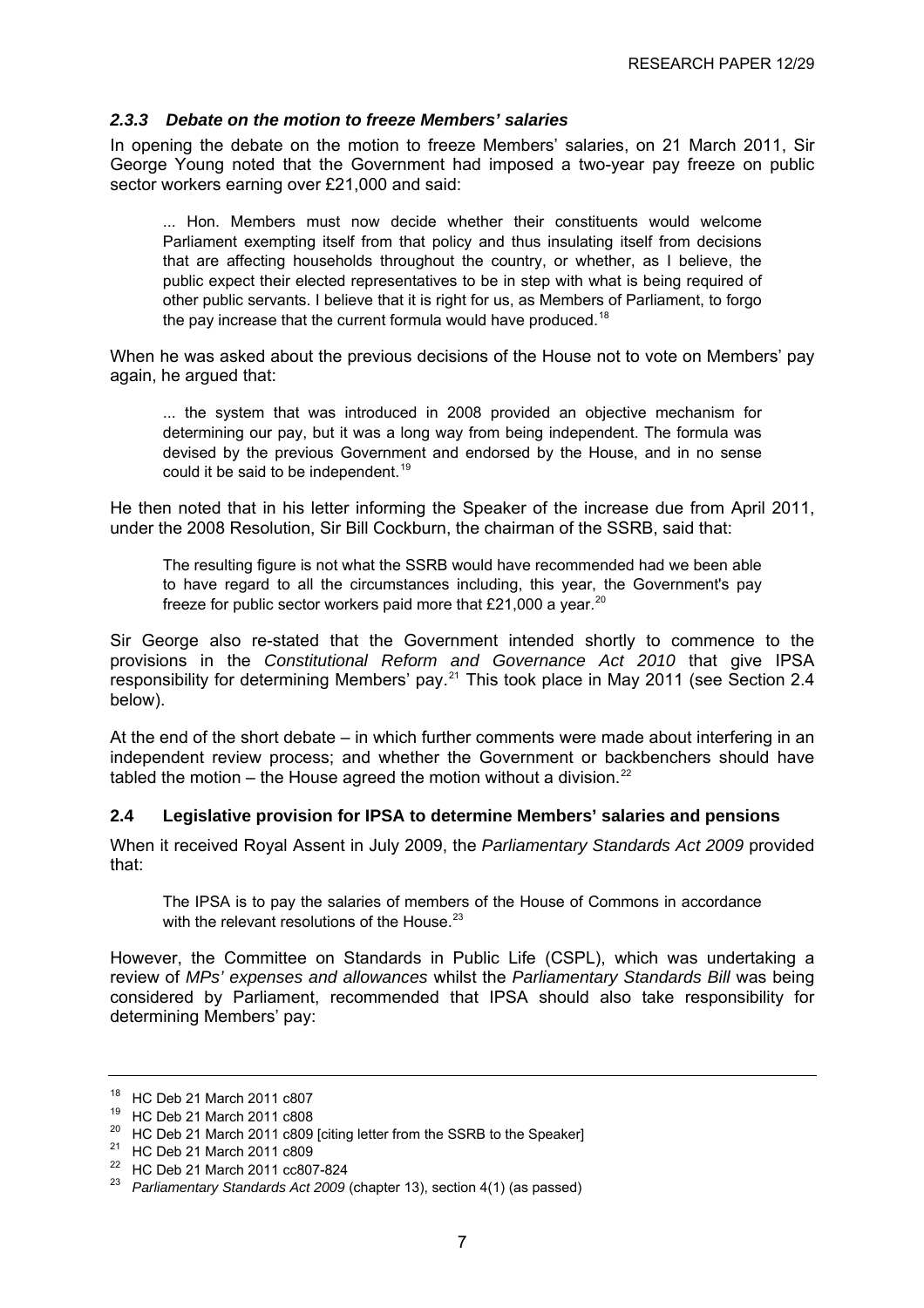<span id="page-12-0"></span>**Recommendation 43:** The independent determining of MPs' pay and pensions should be entrenched in primary legislation in the same way as expenses. The independent regulator should therefore be given statutory responsibility for setting MPs' pay levels and overseeing MPs' pensions as well as for dealing with expenses. $<sup>24</sup>$  $<sup>24</sup>$  $<sup>24</sup>$ </sup>

The Government and the other political parties accepted the recommendations from the CSPL, and the Government brought forward amendments to the *Parliamentary Standards Act 2009* in the *Constitutional Reform and Governance Act 2010*. Section 29 of the 2010 Act replaced section 4 of the *Parliamentary Standards Act 2009* with new sections 4 and 4A. New section 4(4) stated that "The amounts of the salaries are to be determined by the IPSA (see section 4A)". The Act states that IPSA must make determinations in the first year of each Parliament (beginning after April 2012) and "at any other time it considers appropriate". But IPSA's first determination of Members' salaries does not have to come into effect before 1 April 2012.[25](#page-12-0) These provisions were brought into force on 24 May 2011 by the *Constitutional Reform and Governance Act 2010 (Commencement No. 5) Order 2011*, which was made on 17 May 2011.<sup>[26](#page-12-0)</sup>

Section 40 of the *Constitutional Reform and Governance Act 2010* makes provision for the administration of Members' pensions to be passed to IPSA. On 14 July 2011, the Leader of the House announced that he intended to commence this provision following a debate in the House that he expected to take place before the House rose for the summer recess.<sup>[27](#page-12-0)</sup>

In the event, on 17 October 2011, the House debated the motion:

That this House reasserts its view that the salaries, pensions and expenses scheme for hon. Members ought to be determined independently of this House; accordingly invites the Leader of the House to make an order commencing those provisions of the Constitutional Reform and Governance Act 2010 which transfer responsibility for the pensions of hon. Members to the Independent Parliamentary Standards Authority (IPSA); supports the approach to public service pension reform set out in the Final Report of the Independent Public Service Pensions Commission chaired by Lord Hutton of Furness; believes that IPSA should introduce, by 2015, a new pension scheme for hon. Members which is informed by the Commission's findings and their subsequent application to other public service pension schemes; recognises the case for an increase in pension contributions made in Lord Hutton's interim report; and accordingly invites IPSA to increase contribution rates for hon. Members from 1 April 2012 in line with changes in pension contribution rates for other public service schemes<sup>[28](#page-12-0)</sup>

The House agreed the motion without a division.[29](#page-12-0) The *Constitutional Reform and Governance Act 2010 (Commencement No. 6, Specified Day and Transitional Provision) Order 2011* was made on 17 October 2011, and brought into force the provisions of the Act that transferred responsibilities for Members' pensions to IPSA on 24 October 2011.<sup>[30](#page-12-0)</sup>

28 HC Deb 17 October 2011 cc629-661

<sup>&</sup>lt;sup>24</sup> Committee on Standards in Public Life, *MPs' expenses and allowances: Supporting parliament, safeguarding the taxpayer, November 2009 Cm 7724* 

<sup>25&</sup>lt;br>
Constitutional Reform and Governance Act 2010 (chapter 25), section 29<br>
26 Constitutional Reform and Governance Act 2010 (Commencement No. 5) Order 2011, SI 2011/1274<br>
27 HC Deb 14 Jul 2011 c52WS

<sup>29</sup> HC Deb 17 October 2011 cc629-661

<sup>30</sup> *[Constitutional Reform and Governance Act 2010 \(Commencement No. 6, Specified Day and Transitional](http://www.legislation.gov.uk/uksi/2011/2485/contents/made)  [Provision\) Order 2011](http://www.legislation.gov.uk/uksi/2011/2485/contents/made)*, SI 2011/2485; there was no requirement to have the debate before the Commencement Order was made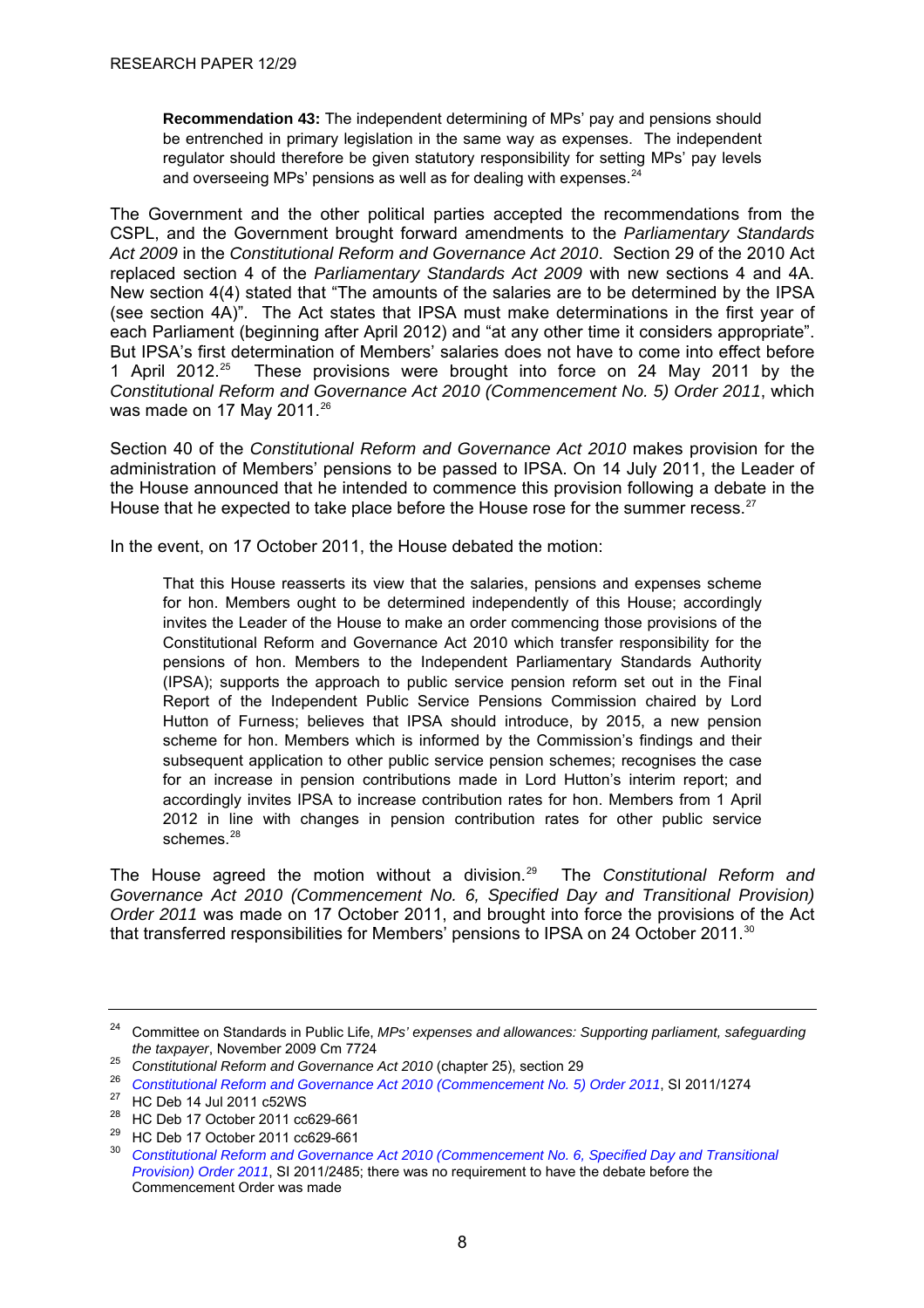<span id="page-13-0"></span>Further information on the Parliamentary Contributory Pension Fund is available in two Library Standard Notes:

- *Parliamentary Contributory Pension Fund (PCPF)*, for background; and
- *MPs' pensions 2012 onwards*. [31](#page-13-0)

#### **2.5 Pay freeze 2012**

On 8 February 2012, IPSA wrote to Members to inform them that "Today we are confirming that MPs' pay will be frozen for the financial year 2012/13" and that it was launching a consultation on proposals to increase Members' pension contributions.[32](#page-13-0) From 1 April 2012, the Member's salary remains at **£65,738** per annum.

IPSA drew attention to the Prime Minister's response to its announcement.<sup>[33](#page-13-0)</sup> The press release from 10 Downing Street stated that:

The Prime Minister has responded to the Independent Parliamentary Standards Authority's announcement on MPs' pay and pensions.

Prime Minister David Cameron said:

"We welcome IPSA's announcement on MPs' pay and pensions, ensuring that MPs are in line with other public servants, and we welcome the changes that they continue to introduce to help MPs perform their duties.

We are committed to an independent and transparent system for the regulation of MPs' expenses which IPSA has introduced.

IPSA does an important job, and should now be allowed to continue with it."[34](#page-13-0)

The level of Members' salaries since 1997 is reported in Table 1.

#### *2.5.1 Additional salaries for committee chairs*

The pay freeze applies to the additional salaries that are paid to select committee chairs and to members of the Panel of Chairs who chair general committees. The additional salaries of chairs will remain at the following levels for 2012/13:

Select committee chairs: £14,582 per annum

Members of the Panel of Chairs:

|                    | <b>Additional salary</b> |
|--------------------|--------------------------|
| Length of service  | (£ per annum)            |
| Less than one year | 2.910                    |
| 1-3 years          | 8,166                    |
| 3-5 years          | 11,082                   |
| At least 5 years   | 14,582                   |

<sup>31</sup> House of Commons Library Standard Note, *[Parliamentary Contributory Pension Fund \(PCPF\)](http://www.parliament.uk/briefing-papers/SN01844)*, SN/BT/1844;<br>House of Commons Library Standard Note, *MPs' pensions – 2012 onwards*, SN/BT/6283

<sup>32</sup> Independent Parliamentary Standards Authority, MPs' Pension Scheme [letter to Members], 8 February 2012<br><sup>33</sup> Independent Parliamentary Standards Authority, Prime Minister responds to IPSA announcement on MP<br>Pension Co

<sup>34</sup> 10 Downing Street press notice, *[Response to IPSA announcement](http://www.number10.gov.uk/news/response-to-ipsa-announcement/)*, 8 February 2012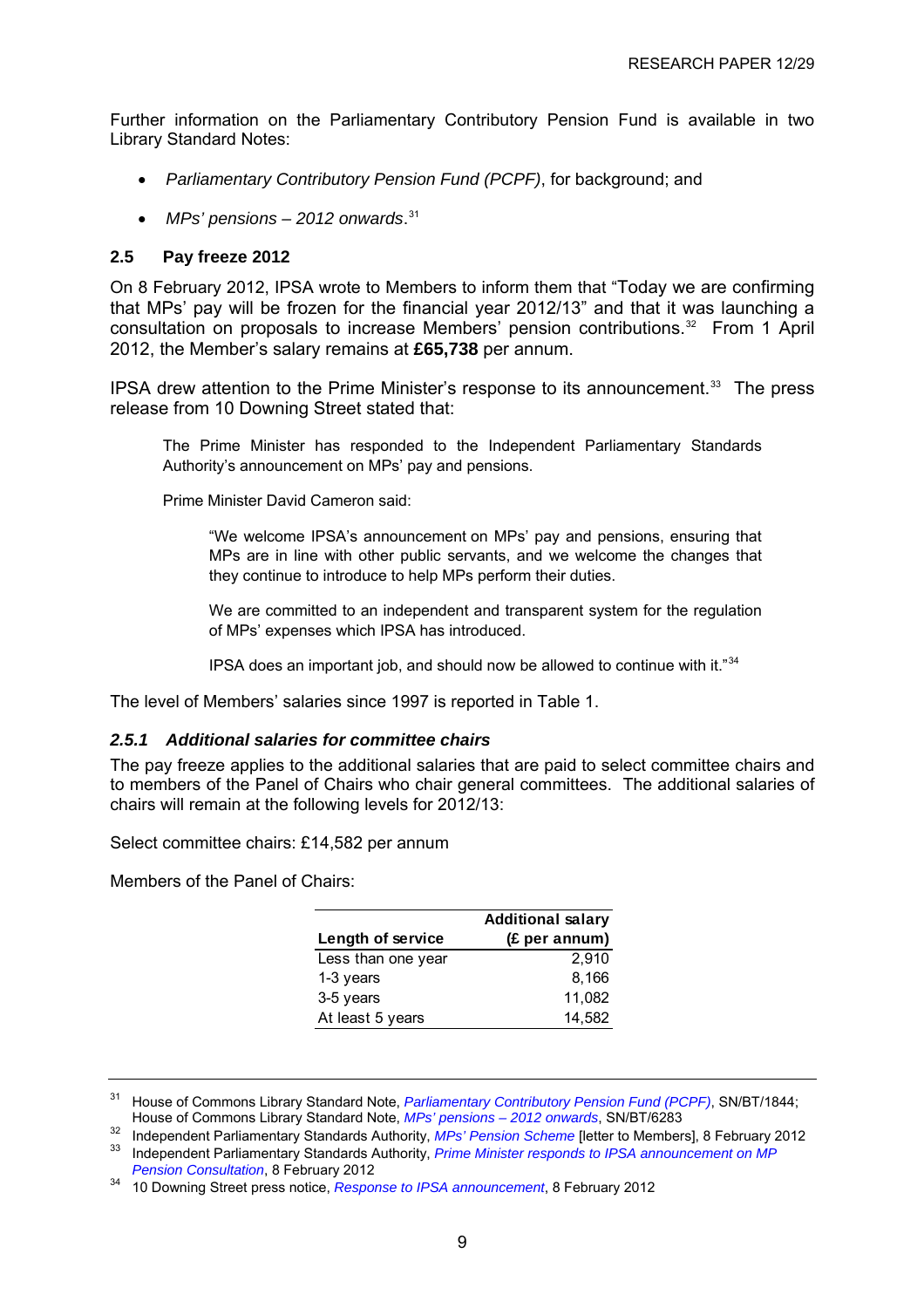#### <span id="page-14-0"></span>**Table 1: Members' Pay, 1997-2010**

| 1 April 1997            | £43,860 |
|-------------------------|---------|
| 1 April 1998            | £45,066 |
| 1 April 1999            | £47,008 |
| 1 April 2000            | £48,371 |
| 1 April 2001            | £49,822 |
| 20 June 2001(a)         | £51,822 |
| 1 April 2002 (b)        | £55,118 |
| 1 April 2003            | £56,358 |
| 1 April 2004            | £57,485 |
| 1 April 2005            | £59,095 |
| 1 April 2006 (c)        | £59,686 |
| 1 November 2006 (c)     | £60,277 |
| 1 April 2007 (d)        | £61,181 |
| 1 November 2007 (d)     | £61,820 |
| 1 April 2008 <i>(e)</i> | £63,291 |
| 1 April 2009 (e)        | £64,766 |
| 1 April 2010 (e)        | £65,738 |
| 1 April 2011 (f)        | £65,738 |
| 1 April 2012 (g)        | £65,738 |
|                         |         |

*(a)*  Comprises formula increase of 3 percent, paid in April 2001, plus £2,000 from 20 June 2001

- *(b)* Comprises formula increase of 2.5 percent plus £2,000 from 1 April 2002
- *(c)* In 2006/07 the formula increase (2 per cent) was implemented in two equal stages
- *(d)* In 2007/08 the increase recommended by SSRB was staged
- *(e)* In accordance with the resolution of the House of 3 July 2008
- *(f)* In accordance with the resolution of the House of 21 March 2011
- *(g)* Decision of IPSA

#### **2.6 IPSA's plans for Members' pay**

In its consultation document on Members' pensions, IPSA outlined its plans for Members' pay and pensions in the future:

#### **The future for MPs' Pay and Pensions**

38. For most people, the issues of pay and pensions are inextricably linked. The same is true for MPs, with the pension scheme providing a significant element of the remuneration package available.

39. MPs' pay and pensions were last subject to a thorough review in 2008 and 2009. We believe that the time is right for a root and branch review of MPs' remuneration. We have started this work in earnest and are planning to consult taxpayers, MPs, the Government and other interested parties in due course.

40. Our approach will be influenced by our fundamental principles, including that MPs should, as far as possible, be treated in the same manner as ordinary citizens. We will also be guided by our belief that it is right that MPs' overall remuneration is sufficient to attract candidates to elected office, but also that it must be acceptable to the public and command its confidence.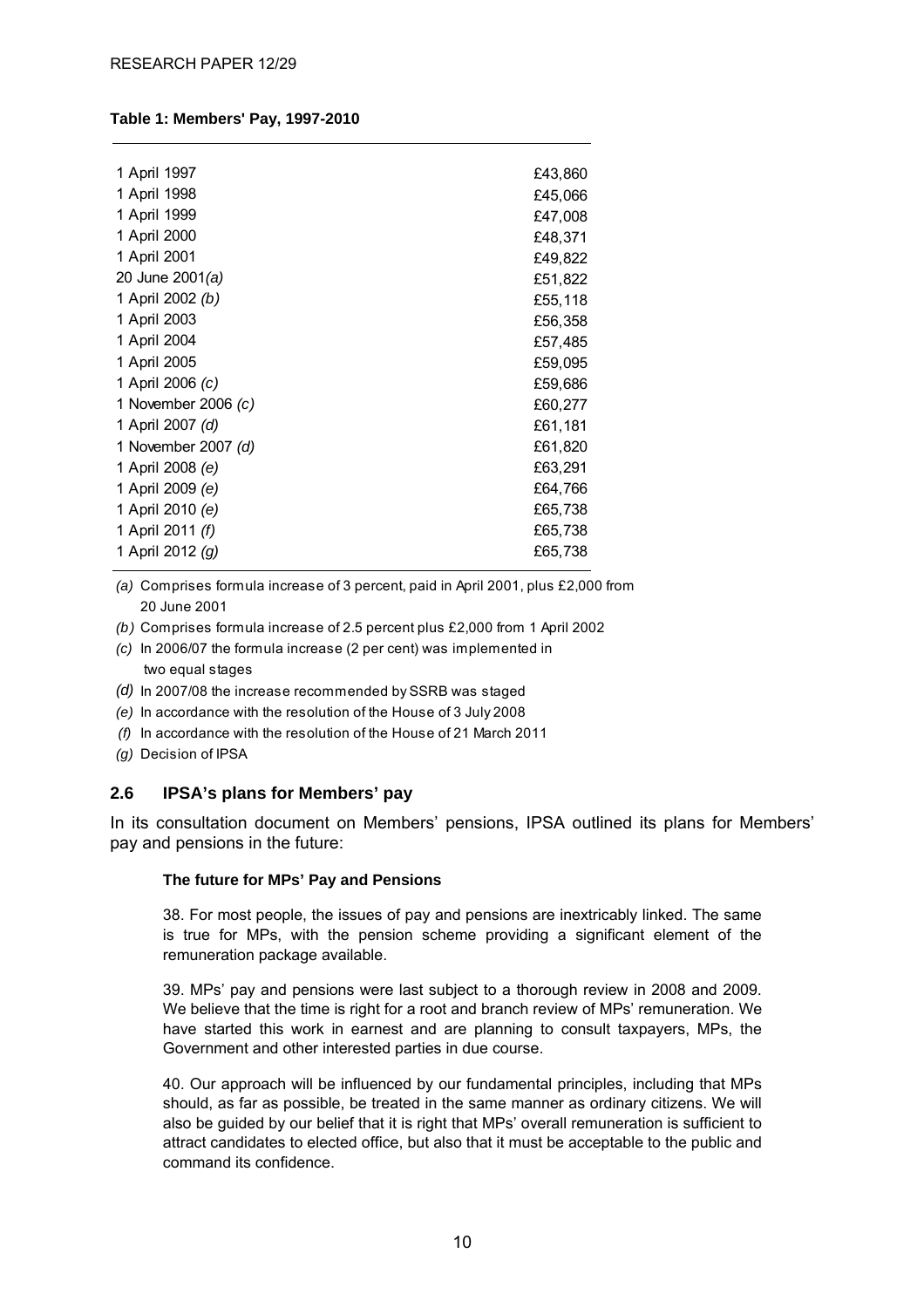<span id="page-15-0"></span>41. Public sector workers will have limited pay increases for the next few years and will move to a Hutton-style career average pension scheme by 2015. We believe that these principles should be reflected in our approach to MPs' remuneration.

42. We will therefore:

- keep MPs' pay at its 2010 level in 2012/13;
- consult on a proposal to apply a 1% increase to MPs' pay in both 2013 and 2014; and
- conduct a thorough review of pay and pensions, announcing the way forward by the end of 2013.

43. We have already said that we will consider a variety of pension scheme designs for MPs as we conduct our review and, in doing so, we will have due regard to the principles of the Hutton Review.

44. We will set out more detailed plans for our review of MPs' pay and pensions over the next few months  $35$ 

On 2 May 2012, IPSA formally launched the process of determining Members' salaries in future. Professor Sir Ian Kennedy, the Chair of IPSA, asked a series of questions to highlight the review:

- How do you decide what to pay an MP?
- How much should MPs be paid?
- What sort of pension should they get?

He also drew attention to IPSA's desire to involve the public and Members in the process:

We can't do this on our own, nor should we. Nor can we do it just by listening to political insiders in the Westminster Village. We need to get as many views as possible. Of course, the views must be informed rather than a reaction to recent events. We are talking about something very important here: part of the fabric which makes up our democratic heritage. How we remunerate MPs is a statement about the place they have in our society. So, we have to move carefully and thoughtfully.

To most, the starting point will be – what's the job description: what are we getting for our money? This is the big question. We must look to MPs to tell us what the job involves: what experience and skills are required; what the responsibilities are; what they do; and the other things that would be asked in other walks of life. Equally, we might want to find a similar sort of job, so as to compare pay and pensions.

Neither of these approaches is free of difficulty. MPs tell us that each does the job in his/her own way. They will also tell you that the job is unique, such that comparisons don't really work.[36](#page-15-0)

#### **2.7 Members' pay in other UK legislatures**

The salaries of Members of the three devolved legislatures in the United Kingdom – the Scottish Parliament, the National Assembly for Wales and the Northern Ireland Assembly –

<sup>&</sup>lt;sup>35</sup> Independent Parliamentary Standards Authority, *MPS' Pensions Consultation – January 2012*, February 2012<br><sup>36</sup> Professor Sir Ian Kennedy, ["How do you decide what to pay an MP?"](http://parliamentarystandards.org.uk/sites/ipsablog/default.aspx), *IPSA Blog*, 2 May 2012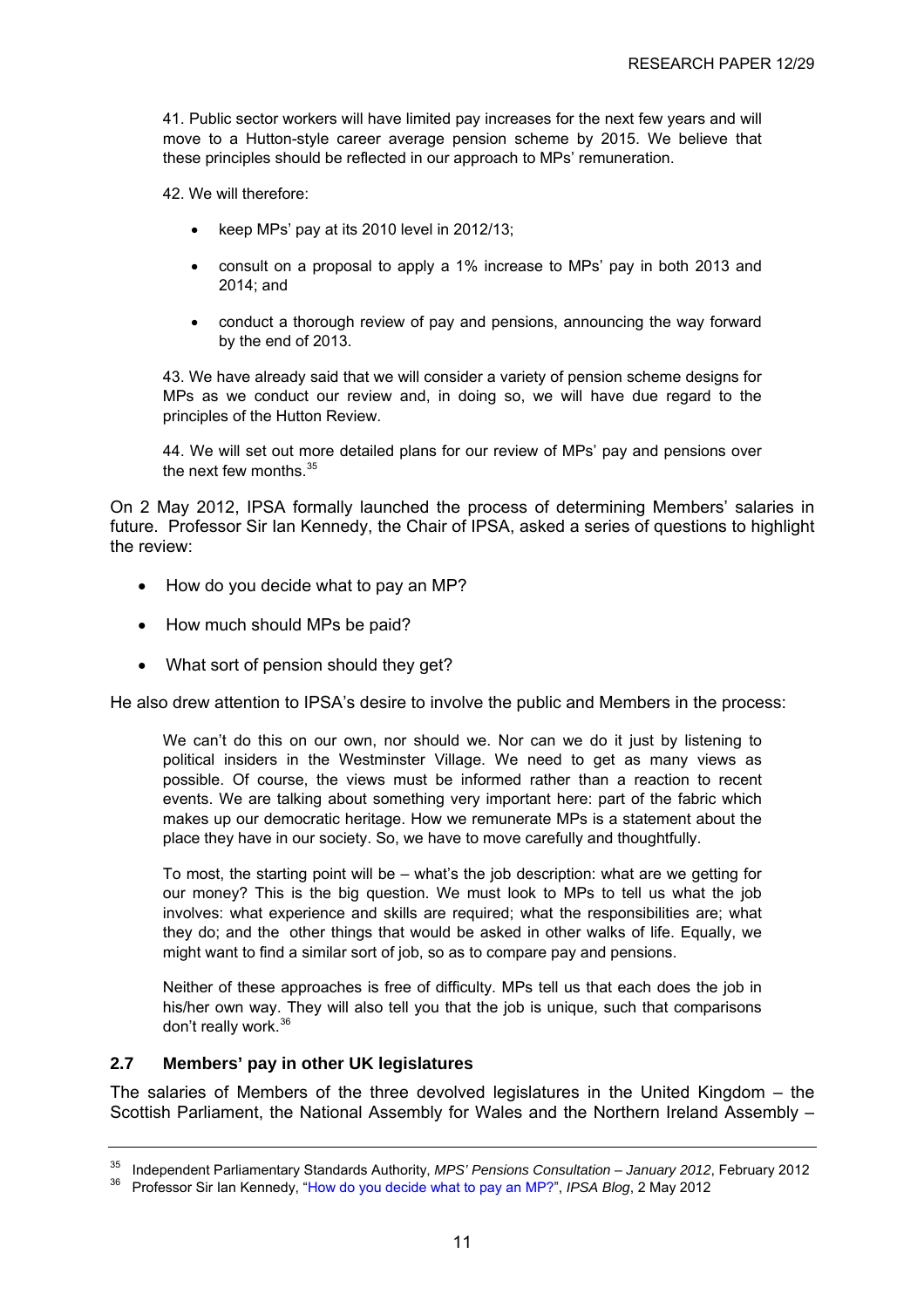<span id="page-16-0"></span>are determined in different ways. Initially legislation in the late 1990s establishing the three legislatures provided for them to determine their own salaries. The Scottish Parliament was permitted to delegate responsibility to the Scottish Parliament Corporate Body but neither the National Assembly for Wales nor the Northern Ireland Assembly were permitted to delegate the authority to determine pay.<sup>[37](#page-16-0)</sup>

Following their establishment, all three legislatures followed recommendations from the SSRB to set Members' salaries as a proportion of those of Members of the UK Parliament.

#### *2.7.1 Wales*

The *Government of Wales Act 2006* amended the situation in Wales, and in the autumn of 2007, the National Assembly for Wales Commission decided to seek recommendations on the salaries, pensions and allowances available to Assembly Members (AMs) from a Panel of four independent people and one Assembly Commissioner (non-voting). The Review Panel recommended an increase in salaries from 4 May 2007 – when the Assembly's powers increased, following the changes made to the devolution arrangements in the *Government of Wales Act 2006*. The Panel also recommended that there should be "a fundamental examination of the pay and system of financial support for Members under the developing devolution settlement".<sup>[38](#page-16-0)</sup>

Consequently, an Independent Review Panel was established by the National Assembly Commission in August 2008 to look at all aspects of financial support available to Assembly Members; including pay and allowances for travel, accommodation, constituency offices and support staff. In its July 2009 report, the Independent Review Panel recommended that:

- The salaries of Assembly Members should no longer be automatically directly linked with those of Members of Parliament.
- Assembly Members' salaries should be fixed for the 4-year term of the Assembly.
- The Assembly Commission should prepare and bring forward an Assembly Measure as soon as practicable, to establish a statutory Independent Review Body to make decisions in respect of the matters listed below. The role of this body should include making decisions on all aspects of financial support for Assembly Members.<sup>[39](#page-16-0)</sup>

The *National Assembly for Wales Remuneration Measure 2010* established the independent Remuneration Board.

The Board published its first report, *Fit for Purpose*, and accompanying *Determination on Members' Pav and Allowances* in March 2011.<sup>[40](#page-16-0)</sup> On 14 July 2011 the Remuneration Board published its second report, *Office Holder Remuneration*, and an updated determination: *Determination on Members' Pay and Allowances (No 2)*. [41](#page-16-0) The current salary of Assembly Members is £53,852.<sup>[42](#page-16-0)</sup> The additional salaries of office holders are set out in Table 2.

<sup>37</sup> *Scotland Act 1998* (chapter 46), section 81; *Government of Wales Act 1998* (chapter 38), section 16; *Northern* 

Ireland Act 1998 (chapter 47), section 47<br><sup>38</sup> The First Report of the Review Panel on Financial Support for Assembly Members, 3 March 2008<br><sup>39</sup> Independent Review Panel, Getting it Right for Wales: An independent review o

*the financial support of Assembly Fit for Purpose*, Report of the Remuneration Board of the National Assembly for Wales, March 2011; National Assembly for Wales Remuneration Board, *Determination on Members' Pay and Allow* 

Assembly for Wales Remuneration, Report of the Remuneration Board of the National Assembly for Wales, July 2011; National Assembly for Wales Remuneration Board, *[Determination on Members' Pay and Allowances](http://www.assemblywales.org/bus-home/bus-business-fourth-assembly-laid-docs.htm?act=dis&id=219758&ds=7/2011)* 

*<sup>(</sup>No 2)*, July 2011 42 National Assembly for Wales Remuneration Board, *[Determination on Members' Pay and Allowances \(No 2\)](http://www.assemblywales.org/bus-home/bus-business-fourth-assembly-laid-docs.htm?act=dis&id=219758&ds=7/2011)*, July 2011, para 3.1.1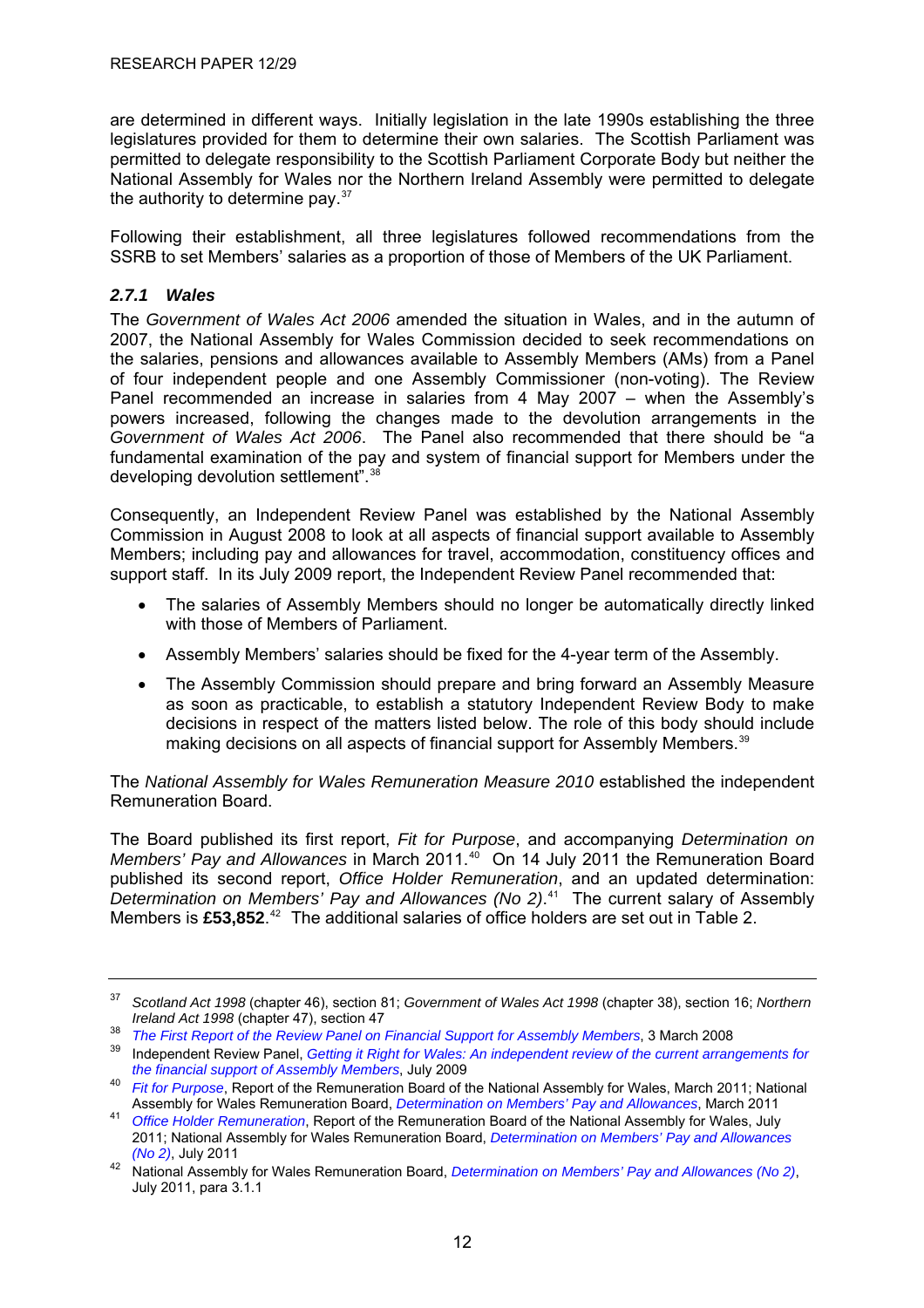<span id="page-17-0"></span>

| Table 2: National Assembly for Wales – additional salaries of office holders |  |
|------------------------------------------------------------------------------|--|
|------------------------------------------------------------------------------|--|

| <b>Additional</b><br><b>Salary</b><br>£80,870<br>£41,949<br>£26,385<br>£12,420<br>£12,420<br>Children and Young People Committee;<br><b>Environment and Sustainability Committee;</b><br>Health and Social Care Committee:<br>Communities, Equality and Local Government Committee;<br>Enterprise and Business Committee;<br>Constitutional and Legislative Affairs Committee;<br><b>Finance Committee;</b><br>Public Accounts Committee.<br>£8,280<br>The additional office holder"s salary is to be calculated as follows: a base | <b>Office</b>                                                               | Office Holder's |
|-------------------------------------------------------------------------------------------------------------------------------------------------------------------------------------------------------------------------------------------------------------------------------------------------------------------------------------------------------------------------------------------------------------------------------------------------------------------------------------------------------------------------------------|-----------------------------------------------------------------------------|-----------------|
|                                                                                                                                                                                                                                                                                                                                                                                                                                                                                                                                     |                                                                             |                 |
|                                                                                                                                                                                                                                                                                                                                                                                                                                                                                                                                     |                                                                             |                 |
|                                                                                                                                                                                                                                                                                                                                                                                                                                                                                                                                     | <b>First Minister</b>                                                       |                 |
|                                                                                                                                                                                                                                                                                                                                                                                                                                                                                                                                     | Deputy First Minister/Welsh Minister/Counsel General (if                    |                 |
|                                                                                                                                                                                                                                                                                                                                                                                                                                                                                                                                     | Assembly Member)/Presiding Officer/                                         |                 |
|                                                                                                                                                                                                                                                                                                                                                                                                                                                                                                                                     | Deputy Minister/Deputy Presiding Officer                                    |                 |
|                                                                                                                                                                                                                                                                                                                                                                                                                                                                                                                                     | <b>Assembly Commissioners</b>                                               |                 |
|                                                                                                                                                                                                                                                                                                                                                                                                                                                                                                                                     | * Chairs of the following committees:                                       |                 |
|                                                                                                                                                                                                                                                                                                                                                                                                                                                                                                                                     |                                                                             |                 |
|                                                                                                                                                                                                                                                                                                                                                                                                                                                                                                                                     |                                                                             |                 |
|                                                                                                                                                                                                                                                                                                                                                                                                                                                                                                                                     |                                                                             |                 |
|                                                                                                                                                                                                                                                                                                                                                                                                                                                                                                                                     |                                                                             |                 |
|                                                                                                                                                                                                                                                                                                                                                                                                                                                                                                                                     |                                                                             |                 |
|                                                                                                                                                                                                                                                                                                                                                                                                                                                                                                                                     |                                                                             |                 |
|                                                                                                                                                                                                                                                                                                                                                                                                                                                                                                                                     |                                                                             |                 |
|                                                                                                                                                                                                                                                                                                                                                                                                                                                                                                                                     |                                                                             |                 |
|                                                                                                                                                                                                                                                                                                                                                                                                                                                                                                                                     | * Chairs of the following committees:                                       |                 |
|                                                                                                                                                                                                                                                                                                                                                                                                                                                                                                                                     | <b>Petitions Committee:</b>                                                 |                 |
|                                                                                                                                                                                                                                                                                                                                                                                                                                                                                                                                     | <b>Standards of Conduct Committee.</b>                                      |                 |
|                                                                                                                                                                                                                                                                                                                                                                                                                                                                                                                                     | Leader of a political group without an executive role                       |                 |
|                                                                                                                                                                                                                                                                                                                                                                                                                                                                                                                                     |                                                                             |                 |
|                                                                                                                                                                                                                                                                                                                                                                                                                                                                                                                                     | level of £12,420 plus an additional £1,000 for every Member of the group to |                 |
| a maximum salary of £41,949                                                                                                                                                                                                                                                                                                                                                                                                                                                                                                         |                                                                             |                 |
|                                                                                                                                                                                                                                                                                                                                                                                                                                                                                                                                     | Business Managers of political groups                                       |                 |
| The additional office holder"s salary is to be calculated as follows: a base                                                                                                                                                                                                                                                                                                                                                                                                                                                        |                                                                             |                 |
| level of £6,210 plus an additional £250 for every Member of the group to                                                                                                                                                                                                                                                                                                                                                                                                                                                            |                                                                             |                 |
| a maximum salary of £12,420                                                                                                                                                                                                                                                                                                                                                                                                                                                                                                         |                                                                             |                 |

\* These salaries may be the subject of review by the Remuneration Board in accordance with section 3 of the National Assembly for Wales (Remuneration) Measure 2010.

Source: National Assembly for Wales Remuneration Board, *[Determination on Members' Pay and](http://www.assemblywales.org/bus-home/bus-business-fourth-assembly-laid-docs.htm?act=dis&id=219758&ds=7/2011)  [Allowances \(No 2\)](http://www.assemblywales.org/bus-home/bus-business-fourth-assembly-laid-docs.htm?act=dis&id=219758&ds=7/2011)*, July 2011

#### *2.7.2 Northern Ireland*

The *Northern Ireland Assembly Members Act 2010* allowed the Northern Ireland Assembly to legislate to establish an independent body to determine salaries and allowances. The Assembly passed the *Assembly Members (Independent Financial Review and Standards) Act (Northern Ireland) 2011* which established the Independent Financial Review Panel (IFRP). The IFRP issued its first report and determination in March 2012.[43](#page-17-0) The *Northern Ireland Assembly Members' Salaries, Allowances, Expenses and Pensions Determination March 2012* provides for salaries to be set at the levels shown in Table 3.

<sup>43</sup> Independent Financial Review Panel, *[Northern Ireland Assembly Members' Salaries, Allowances, Expenses](http://ifrp.org.uk/wp-content/uploads/2012/03/The-Report-of-the-Independent-Financial-Review-Panel-March-2012.pdf)  [and Pensions](http://ifrp.org.uk/wp-content/uploads/2012/03/The-Report-of-the-Independent-Financial-Review-Panel-March-2012.pdf)*, Report of the Independent Financial Review Panel, March 2012; Independent Financial Review Panel, *[Northern Ireland Assembly Members' Salaries, Allowances, Expenses and Pensions](http://ifrp.org.uk/wp-content/uploads/2012/03/Determination-2012.pdf)*, Determination March 2012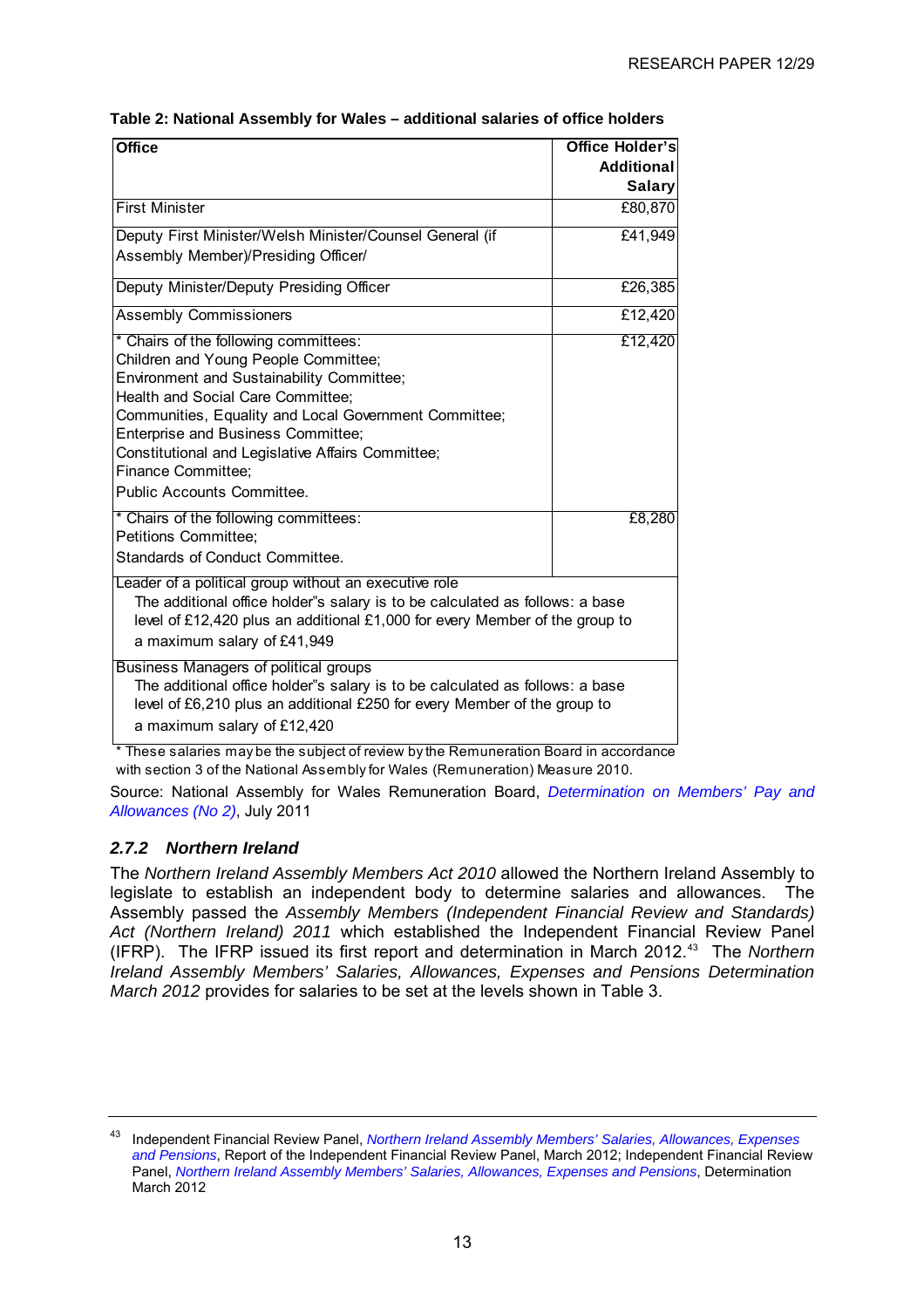#### <span id="page-18-0"></span>**Table 3: Northern Ireland Assembly – salaries of Members and office holders**

| Member                                        | <b>Annual Salary</b> | <b>Annual Salary</b> | <b>Annual Salary</b> |
|-----------------------------------------------|----------------------|----------------------|----------------------|
|                                               | for the year         | for the year         | for the year         |
|                                               | commencing           | commencing           | commencing           |
|                                               | 1 April 2012         | 1 April 2013         | 1 April 2014         |
| A member holding office as First Minister or  |                      |                      |                      |
| deputy First Minister                         | £114,535             | £120,000             | £120,000             |
| A member holding office as any other Minister | £80,902              | £86,000              | £86,000              |
| A member holding office as a junior Minister  | £55,101              | £60,000              | £60,000              |
| A member holding office as a junior Minister  |                      |                      |                      |
| and who held that office on 1 April 2012      | £62,710              | £62,710              | £62,710              |
| A member holding office as Speaker            | £80,902              | £92,000              | £92,000              |
| A member holding office as Principal Deputy   |                      |                      |                      |
| Speaker or as Deputy Speaker                  | £51,600              | £57,000              | £57,000              |
| A member holding office as Member of the      |                      |                      |                      |
| <b>Assembly Commission</b>                    | £49,101              | £54,000              | £54,000              |
| A member holding office as a Member of the    |                      |                      |                      |
| Assembly Commission and who held that         |                      |                      |                      |
| office on 1 April 2012                        | £54,432              | £54,432              | £54,432              |
| A member holding office as Chairperson of     |                      |                      |                      |
| any Statutory Committee or of the Public      |                      |                      |                      |
| <b>Accounts Committee</b>                     | £54,432              | £60,000              | £60,000              |
| A member holding office as a Deputy           |                      |                      |                      |
| Chairperson of a Statutory Committee          | £43,101              | £48,000              | £48,000              |
| A member holding office as a Deputy           |                      |                      |                      |
| Chairperson of a Statutory Committee and      |                      |                      |                      |
| who held that office on 1 April 2012          | £48,768              | £48,768              | £48,768              |
| Any other member                              | £43,101              | £48,000              | £48,000              |

Source: Independent Financial Review Panel, *[Northern Ireland Assembly Members' Salaries,](http://ifrp.org.uk/wp-content/uploads/2012/03/Determination-2012.pdf)  [Allowances, Expenses and Pensions Determination March 2012](http://ifrp.org.uk/wp-content/uploads/2012/03/Determination-2012.pdf)*, Schedule 1

#### *2.7.3 Scotland*

The salary of an MSP was set at 87.5% per cent of the salary paid to a Westminster Member of Parliament.

In November 2010, the Scottish Parliament Corporate Body (SPCB) made plans to freeze Members' pay. Tom McCabe, speaking for the SPCB told the Finance Committee that:

… on members' pay and expenses … we have received cross-party support for a proposal to freeze members' pay and expenses at the current level until 31 March 2013, and the budget has been set on that basis.<sup>[44](#page-18-0)</sup>

However, as the UK Parliament took the decision to freeze Members' salaries there was no need to break the link between salaries in the two legislatures.

<sup>44 [</sup>Scottish Parliament] Finance Committee [Official Report of 23 November 2010,](http://archive.scottish.parliament.uk/s3/committees/finance/or-10/fi10-2602.htm#Col2778) col 2779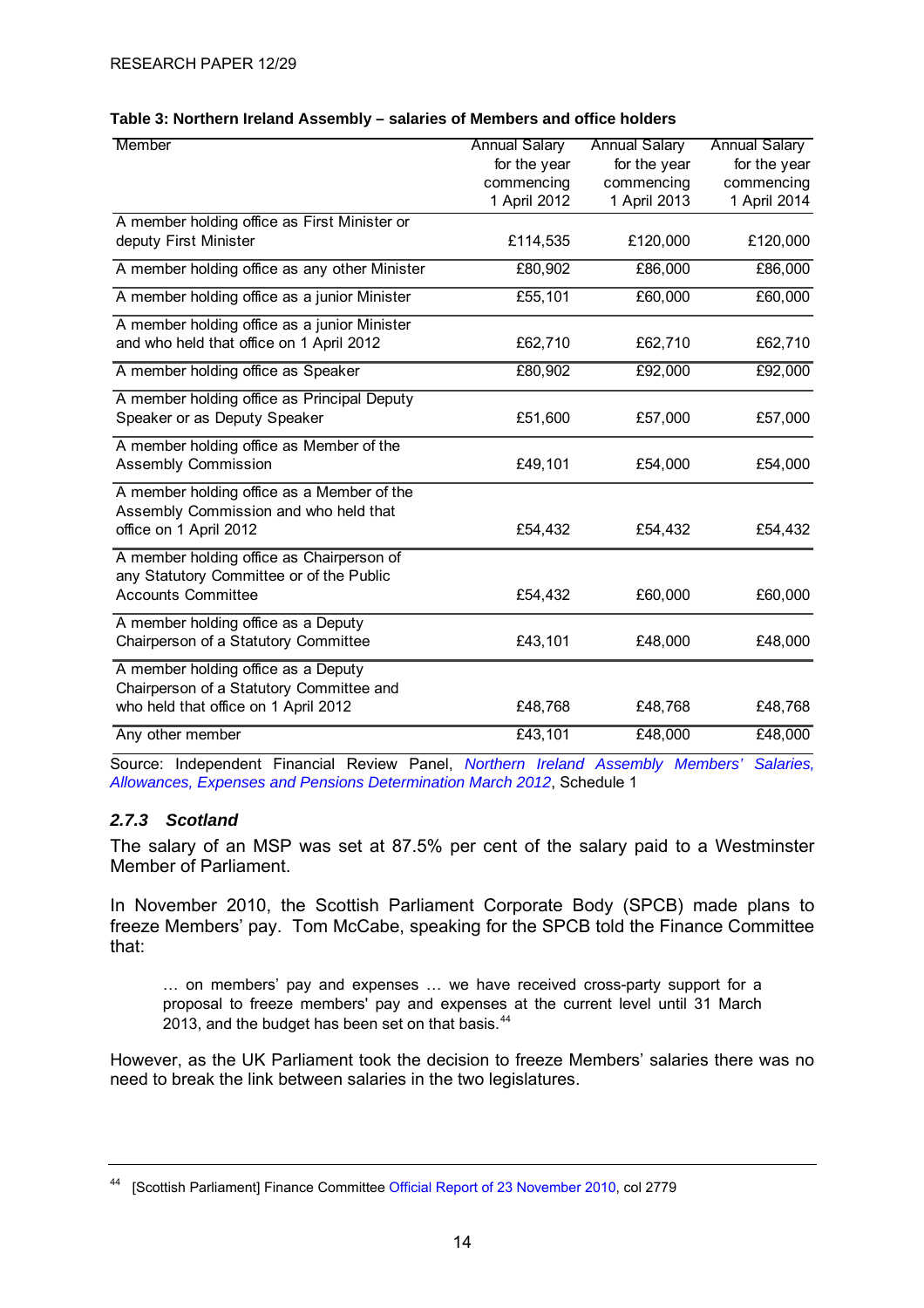|                                | (£ per annum) |
|--------------------------------|---------------|
| Members (MSPs)                 | £57,520       |
| <b>Officeholders</b>           |               |
| <b>First Minister</b>          | £140,847      |
| Cabinet Secretary              | £100,748      |
| Minister                       | £84,598       |
| <b>Presiding Officer</b>       | £100,748      |
| Deputy Presiding Officer       | £84,598       |
| Lord Advocate                  | £113,994      |
| Solicitor General for Scotland | £98,358       |

#### <span id="page-19-0"></span>**Table 4: Scottish Parliament – salaries of Members and office holders**

Source: Scottish Parliament, *[Members of the Scottish Parliament](http://www.scottish.parliament.uk/help/17024.aspx)*

#### **2.8 Dual mandates**

When the devolved legislatures were first established a number of Westminster MPs contested and won seats, on the understanding that they would stand down from Westminster at the next general election. No legal restrictions were placed on Members of Parliament being members of the devolved legislatures. However, recognising the fact that they would not be able to do two full-time jobs, the salaries from the devolved legislatures payable to members holding dual mandates were reduced by two-thirds.

The number of Members of the Scottish Parliament and the National Assembly for Wales holding dual mandates has been very low since the 2001 general election (the first after elections to the devolved legislatures). However, large numbers of Northern Ireland MPs have continued to hold seats in the Northern Ireland Assembly.

Northern Ireland parties have made commitments to bring dual mandates to an end but have yet to do so. In its review of Members' allowances, the CSPL commented on the matter, in its chapter on Northern Ireland:

#### Multiple mandates

12.15 Sixteen out of 18 MPs representing Northern Ireland constituencies [in November 2009] are also members of the Northern Ireland Assembly (MLAs). Five of them currently hold ministerial positions there.

[...]

12.18 The holding of multiple mandates, or 'double jobbing' as it is known in Northern Ireland, appears to be unusually ingrained in the political culture there because of:

- The legacy of 'the troubles', which discouraged many individuals from getting involved in politics, leaving it to a small minority to participate.
- The recent history of political instability, which led the political parties to be fearful of giving up seats in Westminster in case the local devolution settlement collapsed, as it has more than once already.

12.19 The Committee expressed the view in Chapter 11 of this report that MPs should not be prohibited from earning income from limited activity outside the House of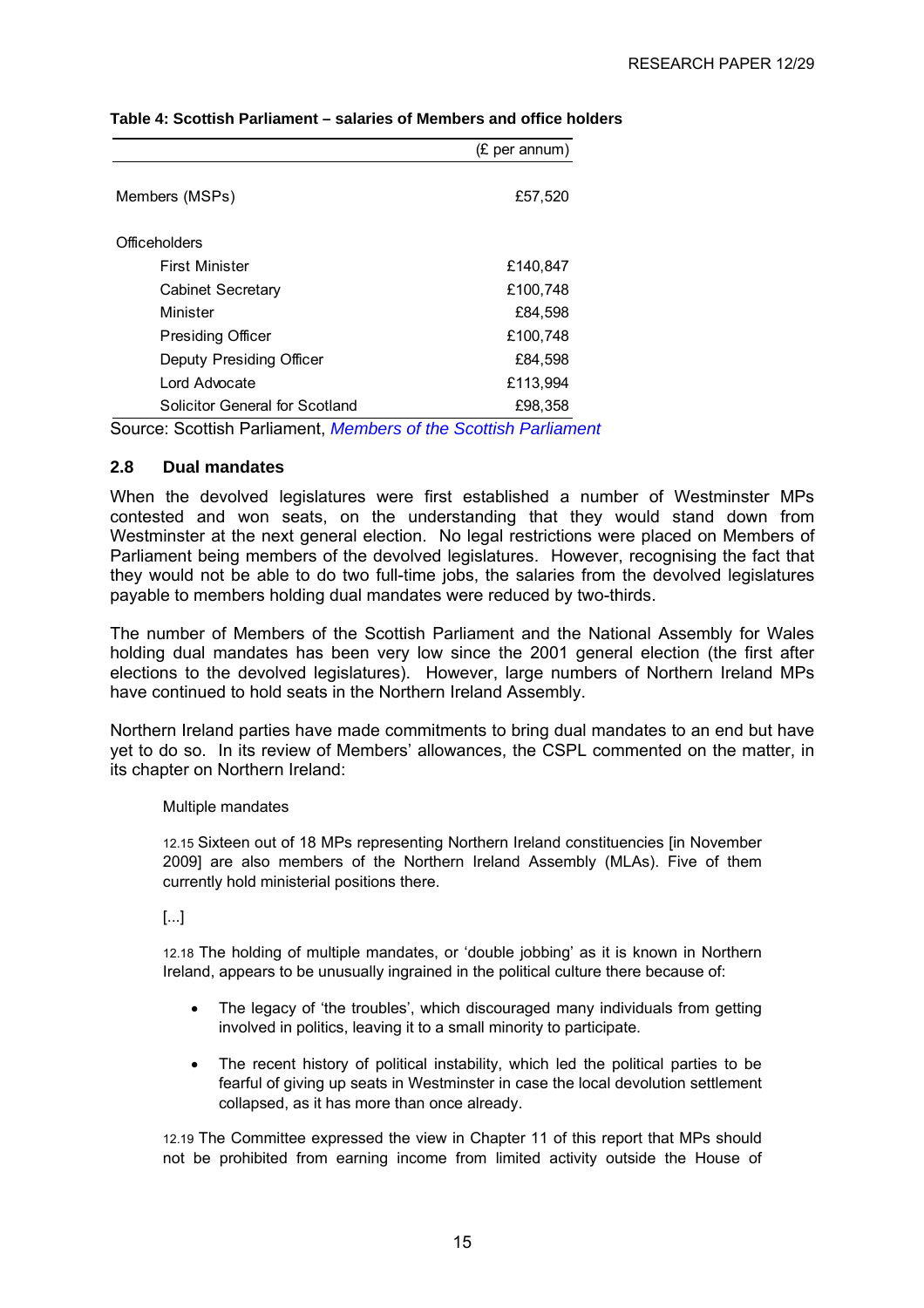<span id="page-20-0"></span>Commons, provided that the activity does not interfere with the primary role as an MP, is completely transparent to electors and does not present a conflict of interest.

12.20 We do not think these conditions are met in the case of multiple mandates. There is transparency – the issue has been widely aired in the Northern Ireland media. But the Committee questions whether it is possible to sit in two national legislatures simultaneously and do justice to both roles, particularly if the MP concerned holds a ministerial position in one of them.

12.21 All the Northern Ireland political parties with representatives at Westminster have told the Committee that they want to bring multiple mandates to an end. As yet, there is no agreement when this should happen. In evidence to the Committee, the leader of the Democratic Unionist Party (DUP) has, however, indicated that his party would be prepared to end the practice by 2015 (the date of the next but one Assembly elections):

*"I am convinced that it is not in the interest of Parliament, the Assembly, the dual mandate Members or their constituents that this practice is maintained longer than absolutely necessary. Each of the Assembly parties agreed that the practice should be phased out and some weeks ago I announced that the DUP would do so in two steps: the first at the next set of Westminster and Stormont elections; and the rest at the following set."* 

12.22 The Committee's view is that the practice of holding dual mandates in both the House of Commons and the devolved legislatures should be brought to an end as soon as possible. Ideally that would happen by the time of the scheduled elections to the three devolved legislatures in May 2011, or failing that by 2015 at the very latest.

Recommendation 40

The practice of permitting a Westminster MP simultaneously to sit in a devolved legislature should be brought to an end, ideally by the time of the elections to the three devolved legislatures scheduled for May 2011.<sup>[45](#page-20-0)</sup>

The *Northern Ireland Assembly Members Act 2010* provided that "no salary is payable" to an MLA who is a Member of Parliament or a Member of the European Parliament. MLAs holding office within the Northern Ireland Assembly continue to receive a salary for the office held.<sup>[46](#page-20-0)</sup>

### **3 Ministerial pay**

#### **3.1 Background**

Ministers who are Members of the House of Commons receive their Members' salary and a ministerial salary. Ministers who are Members of the House of Lords receive a ministerial salary.

Before 1996, ministerial salaries had been uprated by Order in line with Members' salaries but this had not been enshrined in legislation or parliamentary resolution.<sup>[47](#page-20-0)</sup> However the 1996 SSRB report,<sup>[48](#page-20-0)</sup> which was accepted by the Commons, recommended that the uprating

<sup>45</sup> Committee on Standards in Public Life, *[MPs' expenses and allowances: Supporting Parliament, safeguarding](http://www.public-standards.gov.uk/Library/MP_expenses_main_report.pdf)*  the taxpayer[,](http://www.public-standards.gov.uk/Library/MP_expenses_main_report.pdf) November 2009, Cm 7724, paras 12.15-12.22<br><sup>46</sup> Northern Ireland Assembly Members Act 2010 (chapter 16), section 1(5)<br><sup>47</sup> Such an Order would have been required for an 'uprating' increase from 1 April 1997, b

Order, and therefore no uprating for the year beginning 1 April 1997<br><sup>48</sup> Review Body on Senior Salaries, *[Review of Parliamentary pay and allowances](http://www.ome.uk.com/downloads/volume1.pdf)*, Report No. 38, Cm 3330-I,

<sup>1996</sup>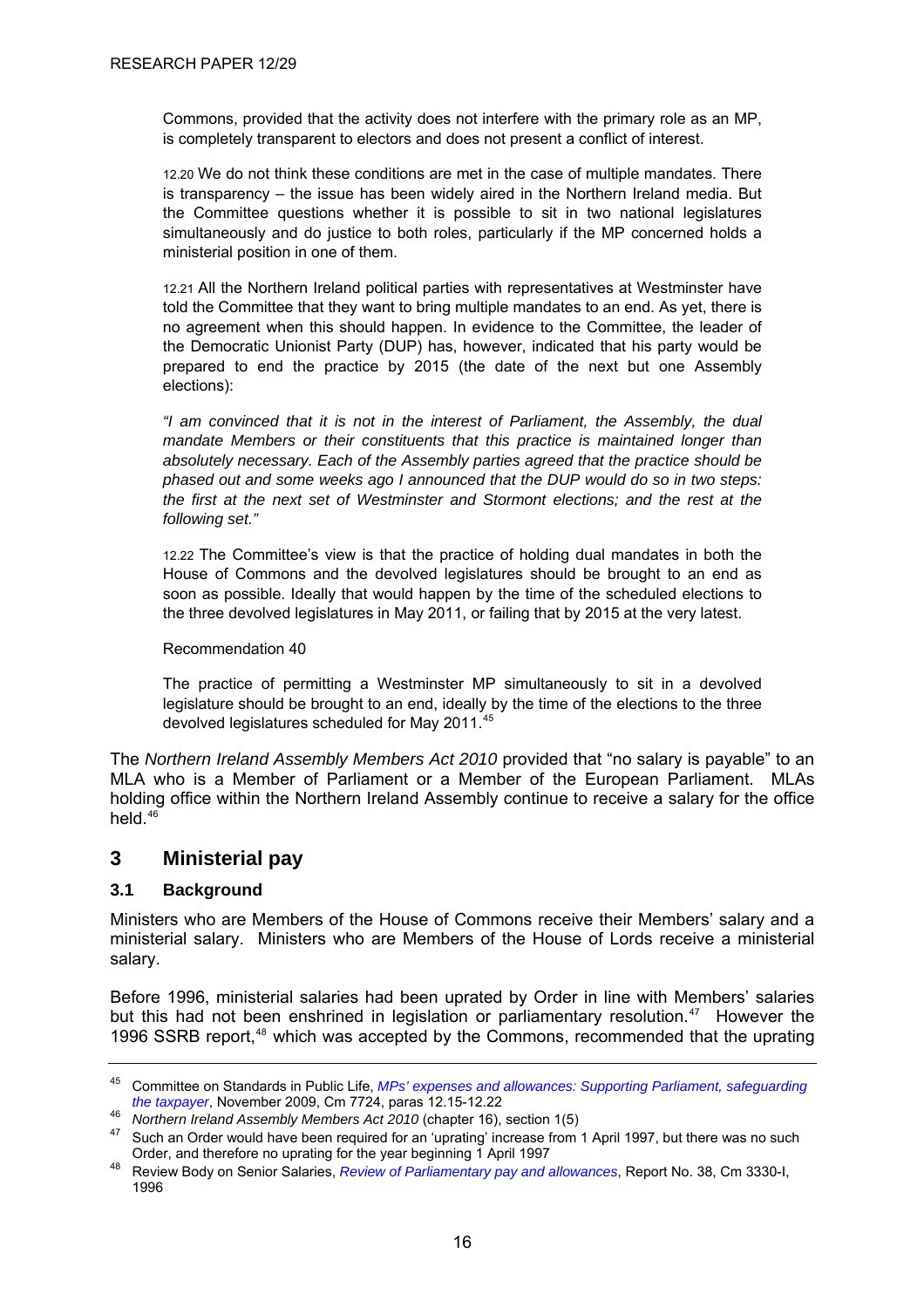<span id="page-21-0"></span>formula and 1 April implementation date (for increases in Members' salaries) should also apply to ministers and other paid office holders. The *Ministerial and other Salaries Act 1997* amended the 1975 Act of the same title to give effect to the SSRB recommendations.

**Uprating formula (1997-2011):** Pay increases for ministers were linked automatically to the increase in pay bands for the Senior Civil Service, under a formula set out in section 1 of the *Ministerial and other Salaries Act 1997*. This is, in effect, the same formula that was used for uprating Members' pay between 1997 and 2007.

A full list of entitlements to ministerial salary is given in Tables in Appendix 3 of this Paper.

In its *Review of parliamentary pay, pensions and allowances 2007*, the SSRB recommended that ministerial salaries should be increased.[49](#page-21-0) However, the Government rejected this proposal and announced that ministerial salaries would continue to increase in line with Members' salaries. Despite changes to the way in which Members' salaries were determined, no changes were made to the uprating formula for ministerial salaries.

Whilst Gordon Brown was Prime Minister, ministerial salary entitlements continued to increase in line with the formula in the *Ministerial and other Salaries Act 1997*. However, ministers accepted pay freezes in 2008/09, 2009/10 and 2010/11.

#### **3.2 Ministerial salaries in 2008/09**

On 17 June 2008, the Prime Minister announced the publication of the SSRB's *Thirtieth Report on Senior Salaries 2008*. In the same written ministerial statement, he also announced that:

Ministers' pay is automatically linked to the average increase in the midpoint of SCS [Senior Civil Service] pay, which moves in line with SSRB recommendations. However, given the importance of public sector pay restraint at a time of economic uncertainty Ministers will not be accepting any pay rise in 2008-09.<sup>[50](#page-21-0)</sup>

As already noted, the formula that provided for the annual uprating of ministerial salaries in the *Ministerial and other Salaries Act 1975* (as amended) had not been changed. Consequently, ministers' salary entitlement increased.

In a press briefing on the report on parliamentary pay and allowances, conducted by Sir John Baker, the Leader of the House of Commons, Harriet Harman, confirmed that had the award been made, it would have been worth 0.28 per cent.<sup>[51](#page-21-0)</sup>

#### **3.3 Ministerial salaries in 2009/10**

On 31 March 2009, the Prime Minister announced the publication of the SSRB's *Thirty-First Report on Senior Salaries 2009*. In the same written ministerial statement, he also announced that:

The changes to senior civil service pay mean that ministerial pay, which is linked by legislation to the average increase in the midpoint of senior civil service pay ranges, will increase by 1.5 per cent. However, given the importance of public sector pay

<sup>49</sup> Review Body on Senior Salaries, *Review of parliamentary pay, pensions and allowances 2007*, Report No 64,

Cm 7270, January 2008, paras 4.7-4.17 50 HC Deb 17 June 2008 cc47WS-48WS

<sup>51</sup> Leader of the House of Commons, *Q&A Briefing on 3 July Debate – Government Response and Proposals [following the Baker Review]*, 2008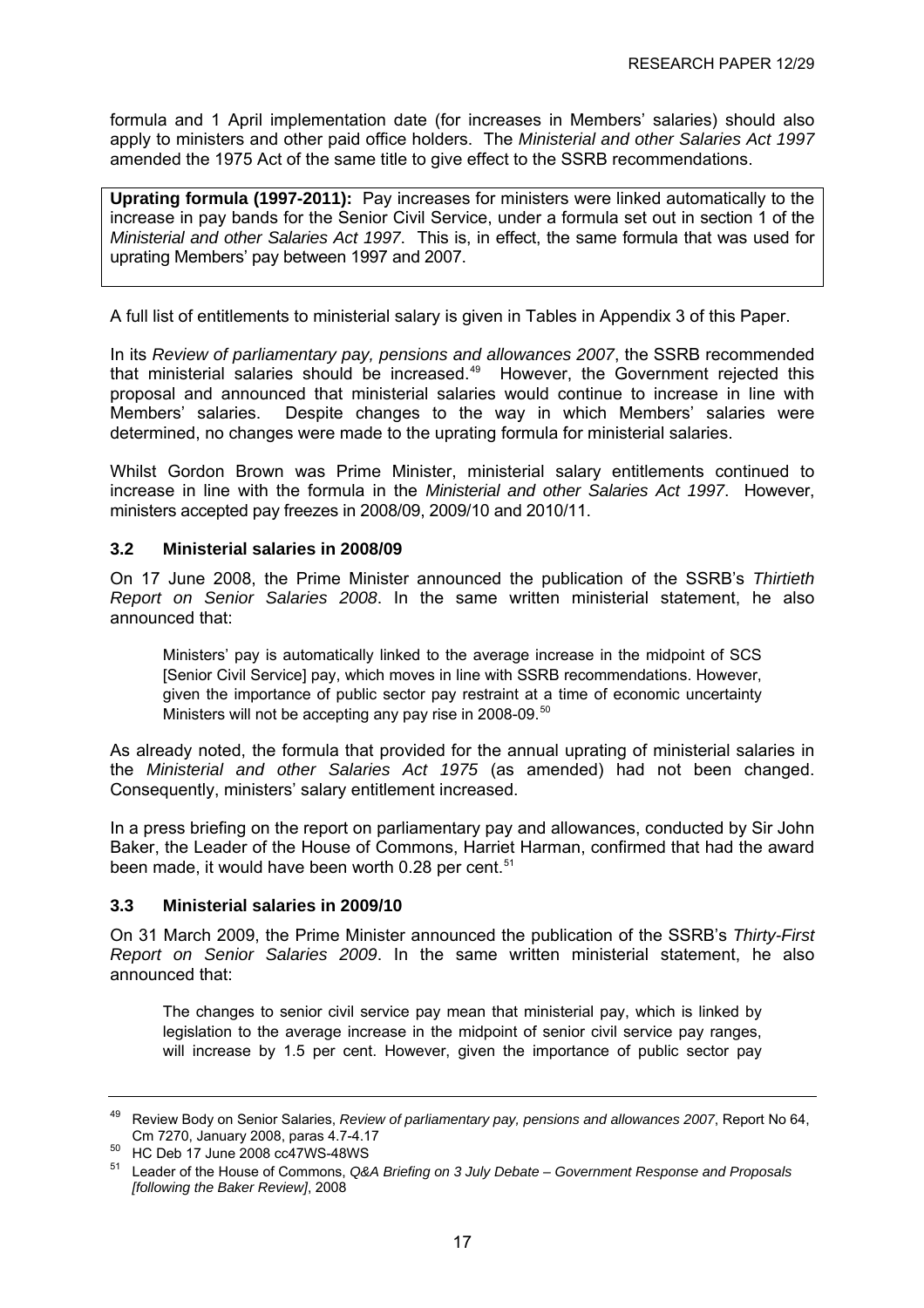<span id="page-22-0"></span>restraint at a time of economic uncertainty salaried Ministers will not be accepting any pay rise in 2009-10, either in their ministerial pay or in their parliamentary pay.<sup>[52](#page-22-0)</sup>

#### **3.4 Ministerial salaries from 1 April 2010**

On 10 March 2010, the Prime Minister announced the publication of the SSRB's *Thirty-Second Report on Senior Salaries 2010*. In the same written ministerial statement, he also announced that:

For the SCS, the Government have accepted the recommendation of the Review Body that for 2010-11 there should be no increase in base pay or the non-consolidated performance-related pot.

The Government have not accepted the Review Body's recommendation that the minimum for SCS pay band 1 should be increased to £61,500.

[...]

*Ministers* 

The effect of the Government's response to the SSRB's recommendations on SCS pay is that there will be no increase in ministerial pay for 2010-11. All paid Ministers will also waive any increase in their pay as an MP to which they are entitled.<sup>[53](#page-22-0)</sup>

#### **3.5 Labour Government pay freezes**

As a result of the three announcements on ministerial pay made by Gordon Brown in June 2008, March 2009 and March 2010, ministers declined salary increases despite increases in entitlement in 2008 and 2009. They also declined an increase in Members' pay in 2009 and 2010. The following table illustrates the effect of these decisions on ministerial salaries.

| £ per annum                                                 |        | <b>Entitlement April 2010</b> |         | Drawn April 2010    |         |         |  |
|-------------------------------------------------------------|--------|-------------------------------|---------|---------------------|---------|---------|--|
|                                                             | МP     | <b>Minister</b>               | Total   | MP (1) Minister (2) | Total   |         |  |
| Commons                                                     |        |                               |         |                     |         |         |  |
| <b>Prime Minister</b>                                       | 65,738 | 132,923                       | 198,661 | 63.291              | 130,594 | 193,885 |  |
| <b>Cabinet Minister</b>                                     | 65,738 | 79,754                        | 145.492 | 63,291              | 78,356  | 141,647 |  |
| Minister of State                                           | 65,738 | 41,370                        | 107,108 | 63.291              | 40,646  | 103,937 |  |
| Parly Under Sec of State                                    | 65,738 | 31.401                        | 97.139  | 63,291              | 30,851  | 94,142  |  |
| Lords                                                       |        |                               |         |                     |         |         |  |
| <b>Cabinet Minister</b>                                     |        | 108,253                       |         |                     | 106,356 |         |  |
| Minister of State                                           |        | 84,524                        |         |                     | 83,043  |         |  |
| Parly Under Sec of State                                    |        | 73,617                        |         |                     | 72,326  |         |  |
| $(4)$ A $\approx$ $\approx$ 0.000 L $\approx$ $\approx$ 1.1 |        |                               |         |                     |         |         |  |

(1) April 2008 level

(2) November 2007 level

In addition to the announcements made, Gordon Brown had reduced his salary from an entitlement of £198,661 to £150,000. It is not clear when he took the salary cut as it was not made public until after Parliament had been dissolved for the 2010 general election. Following a radio interview, the *Daily Mirror* reported that:

 $52$  HC Deb 31 March 2009 c62WS

<sup>53</sup> HC Deb 10 March 2010 cc18WS-19WS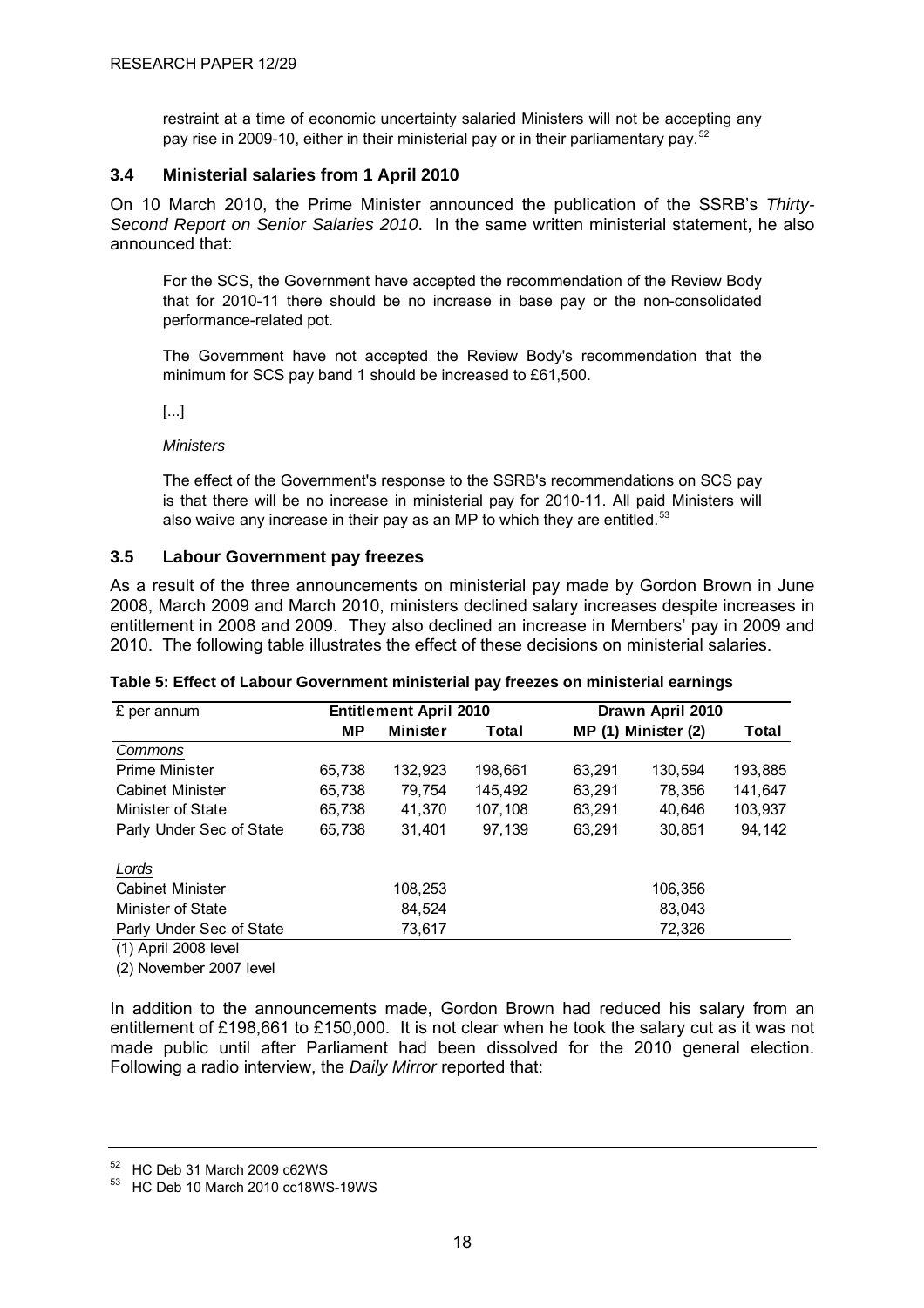<span id="page-23-0"></span>The Prime Minister slashed his own salary by 25% to about the same as that of Cabinet colleagues after the expenses scandal last year. Mr Brown is entitled to £198,661 but has been taking just £150,000.

He let slip his decision as he faced first-time voters on a BBC Radio 1 show.<sup>[54](#page-23-0)</sup>

#### **3.6 Ministerial salaries under the Conservative/Liberal Democrat coalition**

At the Cabinet Meeting on 13 May 2010, ministers in the new Government agreed that they would be paid "five per cent less than Ministers received in the previous administration". Fuller details were given in a press notice:

Prime Minister David Cameron and Deputy Prime Minister Nick Clegg have made a clear commitment to cutting the cost of government, including urgent action to begin reducing the deficit this year.

As part of this process of cutting costs, the Prime Minister is today announcing that new Ministers will be paid five per cent less than Ministers received in the previous administration.

In addition, the Government will impose a subsequent Ministerial pay freeze for the lifetime of the Parliament – effectively a further pay cut when inflation is taken into account.

The five per cent reduction in Cabinet Minister salaries alone will save taxpayers approximately £50,000 this year – and approximately £300,000 will be saved this year when all government ministerial positions are taken into account.

Over the lifetime of the Parliament, the Ministerial salary cut and subsequent pay freeze will save approximately £3 million.

| <b>Office</b>                              | Combined Ministerial<br>Combined Ministerial and<br>Parliamentary salaries<br>and Parliamentary<br>salaries under current<br>under previous<br>administration<br>Government |          | Annual pay cut |  |  |  |  |  |  |  |  |
|--------------------------------------------|-----------------------------------------------------------------------------------------------------------------------------------------------------------------------------|----------|----------------|--|--|--|--|--|--|--|--|
| <b>Ministers in the House of Commons</b>   |                                                                                                                                                                             |          |                |  |  |  |  |  |  |  |  |
| <b>Prime Minister</b>                      | £150,000                                                                                                                                                                    | £142,500 | £7,500         |  |  |  |  |  |  |  |  |
| Cabinet Minister                           | £141,647                                                                                                                                                                    | £134,565 | £7,082         |  |  |  |  |  |  |  |  |
| Minister of State                          | £103,937                                                                                                                                                                    | £98,740  | £5,197         |  |  |  |  |  |  |  |  |
| Parliamentary Under-<br>Secretary of State | £94,142                                                                                                                                                                     | £89,435  | £4,707         |  |  |  |  |  |  |  |  |
| Ministers in the House of Lords            |                                                                                                                                                                             |          |                |  |  |  |  |  |  |  |  |
| Cabinet Minister                           | £106,356                                                                                                                                                                    | £101,038 | £5,318         |  |  |  |  |  |  |  |  |
| Minister of State                          | £83,043                                                                                                                                                                     | £78,891  | £4,152         |  |  |  |  |  |  |  |  |
| Parliamentary Under-<br>Secretary of State | £72,326                                                                                                                                                                     | £68,710  | £3,616         |  |  |  |  |  |  |  |  |

#### **Salary changes**

#### **Notes to Editors**

- 1. Ministers sitting in the Commons receive both a Parliamentary salary and a Ministerial salary; Lords Ministers receive only a Ministerial salary.
- 2. We are cutting the total remuneration the Parliamentary and Ministerial salaries combined – of all Ministers by five per cent relative to that received previous

<sup>54</sup> ["Gordon Brown reveals his massive pay cut"](http://www.mirror.co.uk/news/politics/news/2010/04/21/gordon-brown-reveals-his-massive-pay-cut-115875-22200118/), *Daily Mirror*, 21 April 2010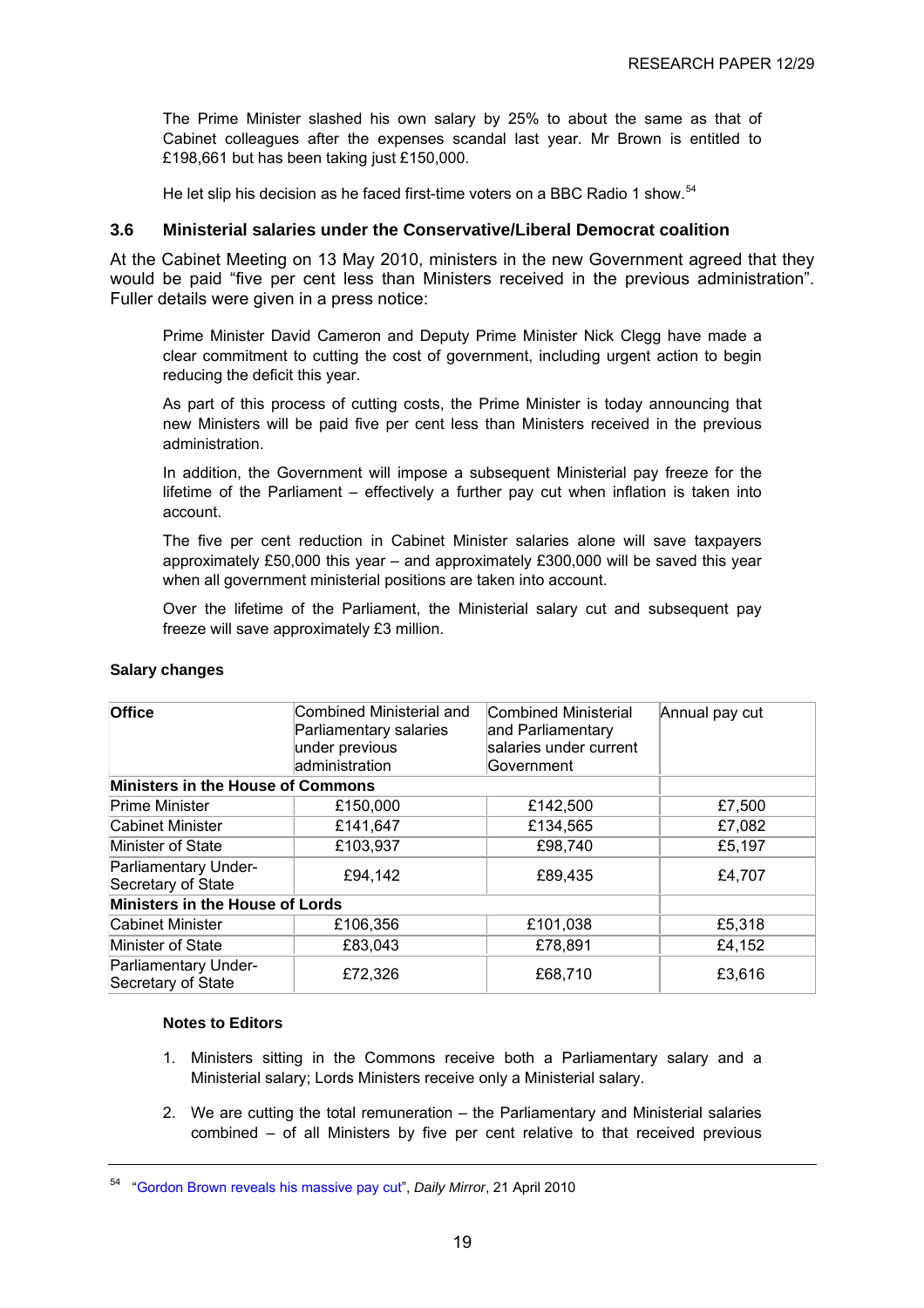<span id="page-24-0"></span>administration. This will be achieved by maintaining Parliamentary salaries to the entitlement for 2010-11 (£65,737), with the salary reduction taken in full from the ministerial element of the combined total. This means that all MPs will be paid the same – with the pay cut being implemented through the ministerial salary entitlement.<sup>55</sup>

#### *3.6.1 Implementing the Conservative/Liberal Democrat ministerial pay freeze*

On 21 March 2011, the Government laid the draft *Ministerial and other Salaries Act 1975 (Amendment) Order 2011* to give effect to its decision to freeze ministerial salaries at a level that meant that total remuneration (ministerial and Members' salaries) was five per cent below that received by ministers in the previous Labour Government for the life of the current Parliament.

The annual levels of ministerial salaries for ministers in the Coalition Government were set out in Schedule 1 of the Order, as follows:

|                               | £ per annum |
|-------------------------------|-------------|
| <b>Commons</b>                |             |
| <b>Prime Minister</b>         | 76,762      |
| <b>Cabinet Member</b>         | 68,827      |
| Minister of State             | 33,002      |
| Parliamentary Under-Secretary | 23,697      |
| Lords                         |             |
| <b>Cabinet Member</b>         | 101,038     |
| Minister of State             | 78,891      |
| Parliamentary Under-Secretary | 68,710      |

#### **Table 6: Ministerial salaries confirmed by the 2011 Order**

Source: *[Ministerial and other Salaries Act 1975 \(Amendment\) Order 2011](http://www.legislation.gov.uk/uksi/2011/1689/made)*, SI 2011/1689, Schedule 1

The Order provided that no automatic increases under the formula in the *Ministerial and*  other Salaries Act 1975 would be payable for the rest of this Parliament.<sup>[56](#page-24-0)</sup>

The draft Order was considered by a delegated legislation committee in the House of Commons on 21 June 2011. In the short debate on the draft Order, the Cabinet Office Minister, Nick Hurd, set out the aim of the Order as "to set in law for the lifetime of this Parliament the current reduced salaries of Ministers and other office holders". He then explained how the existing arrangements would be affected:

Currently, increases to ministerial salaries are linked to the average increase in the mid-points of the senior civil service pay bands, and the order will effectively nullify the link during this Parliament, but it will apply again on the next Dissolution of Parliament. It is worth noting that over several years now, ministerial salaries have not in practice remained in line with the legislation. Since 2008, Ministers in the former Government were waiving any entitlement to increases in their salary. The order will therefore bridge the gap that has grown between the legislation and what is happening on the ground.[57](#page-24-0)

<sup>&</sup>lt;sup>55</sup> 10 Downing Street press release, A new politics: cutting Ministerial pay, Thursday 13 May 2010,<br><sup>56</sup> Ministerial and other Salaries Act 1975 (Amendment) Order 2011, Article 4<br><sup>57</sup> First Delegated Legislation Committe

*Order 2011* 21 June 2011 cc3-4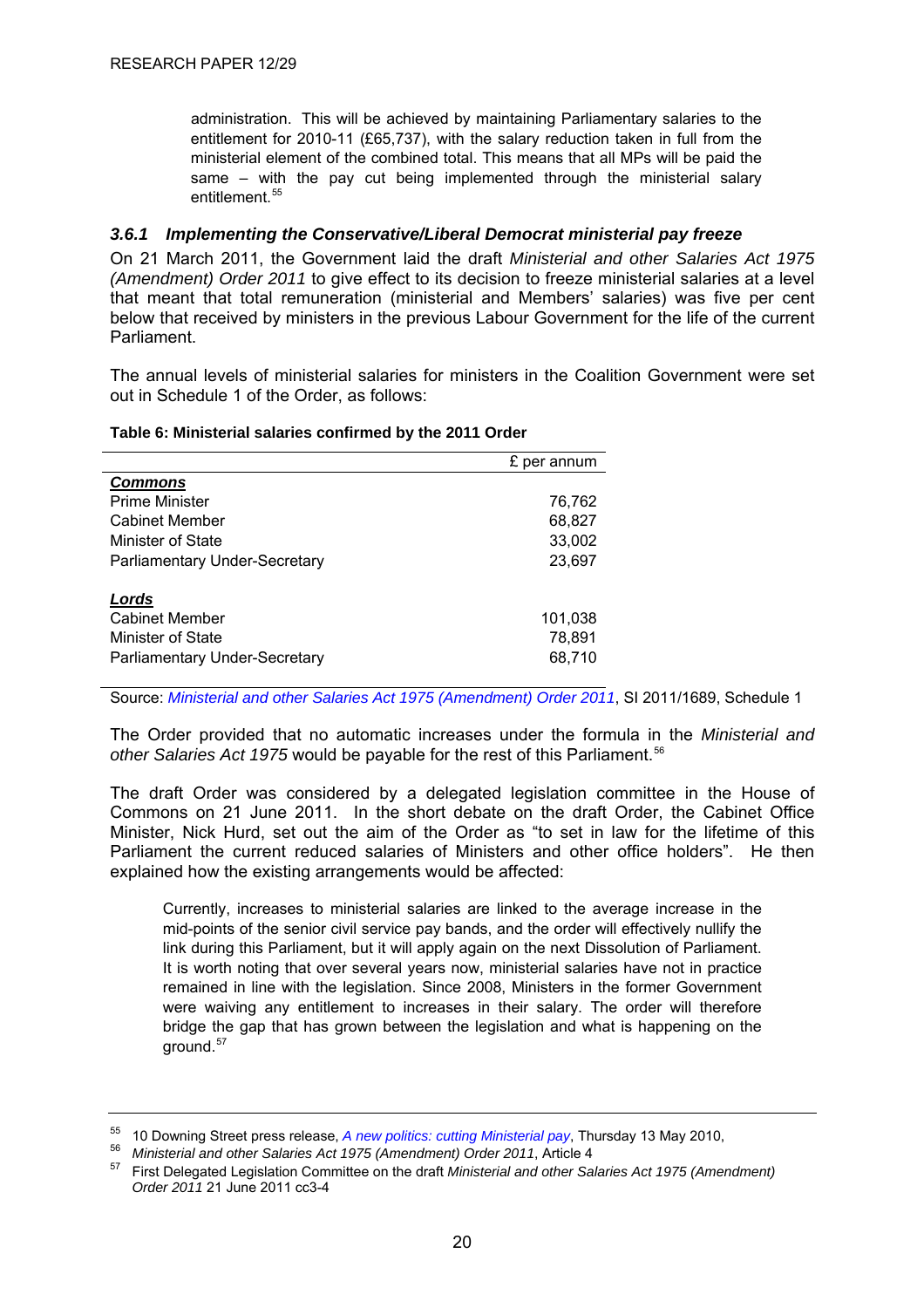<span id="page-25-0"></span>The Opposition spokesman, Jon Trickett, agreed that "There is consensus across the House on this particular matter".<sup>[58](#page-25-0)</sup>

The draft Order was approved by the House of Commons the following day, on 22 June 2011.[59](#page-25-0)

It was debated in Grand Committee in the House of Lords on 5 July and then approved by the House on 6 July 2011.<sup>[60](#page-25-0)</sup>

The Order in Council was made at Buckingham Palace on 13 July 2011, and came into force the following day.

#### **3.7 Allowances for ministers**

#### *3.7.1 Minister's severance payments*

Generally, a lump sum, equivalent to three months of annual ministerial salary, is payable when a minister ceases to hold office. Full details are set out in section 4 of the *Ministerial and other Pensions and Salaries Act 1991*:

#### **4 Grants to persons ceasing to hold ministerial and other offices.**

(1) Where a person who has not attained the age of sixty-five—

(a) ceases at any time ("the material time") after the passing of this Act to hold a relevant office; and

(b) does not again become the holder of a relevant office within the period of three weeks beginning at the material time,

he shall be entitled to a payment under this section.

(2) Subject to subsection (3) below, the amount of the payment to which a person who has ceased to hold a relevant office is entitled under this section is an amount equal to one-quarter of the annual amount of the salary which was being paid to that person in respect of that office immediately before the material time.

(3) If that person was immediately before the material time a Member of the House of Commons the amount mentioned in subsection (2) above shall be reduced by an amount equal to one-quarter of the difference between—

(a) the annual amount of the salary which was then being paid under a Resolution of that House to Members who are Officers of that House or receiving a salary under the Ministerial and other Salaries Act 1975 or a pension under section 26 of the Parliamentary and other Pensions Act 1972; and

(b) the annual amount of the salary which was then being paid under that Resolution to other Members.

(4) A payment under this section shall not be made until the end of the period mentioned in subsection (1)(b) above.

(5) No payment shall be made under this section where a person has ceased to hold a relevant office on his death.

*Ihid* c<sub>4</sub>

<sup>59</sup> HC Deb 22 June 2011 c443

 $60$  HL Deb 5 July 2011 ccGC101-GC105; HL Deb 6 July 2011 c259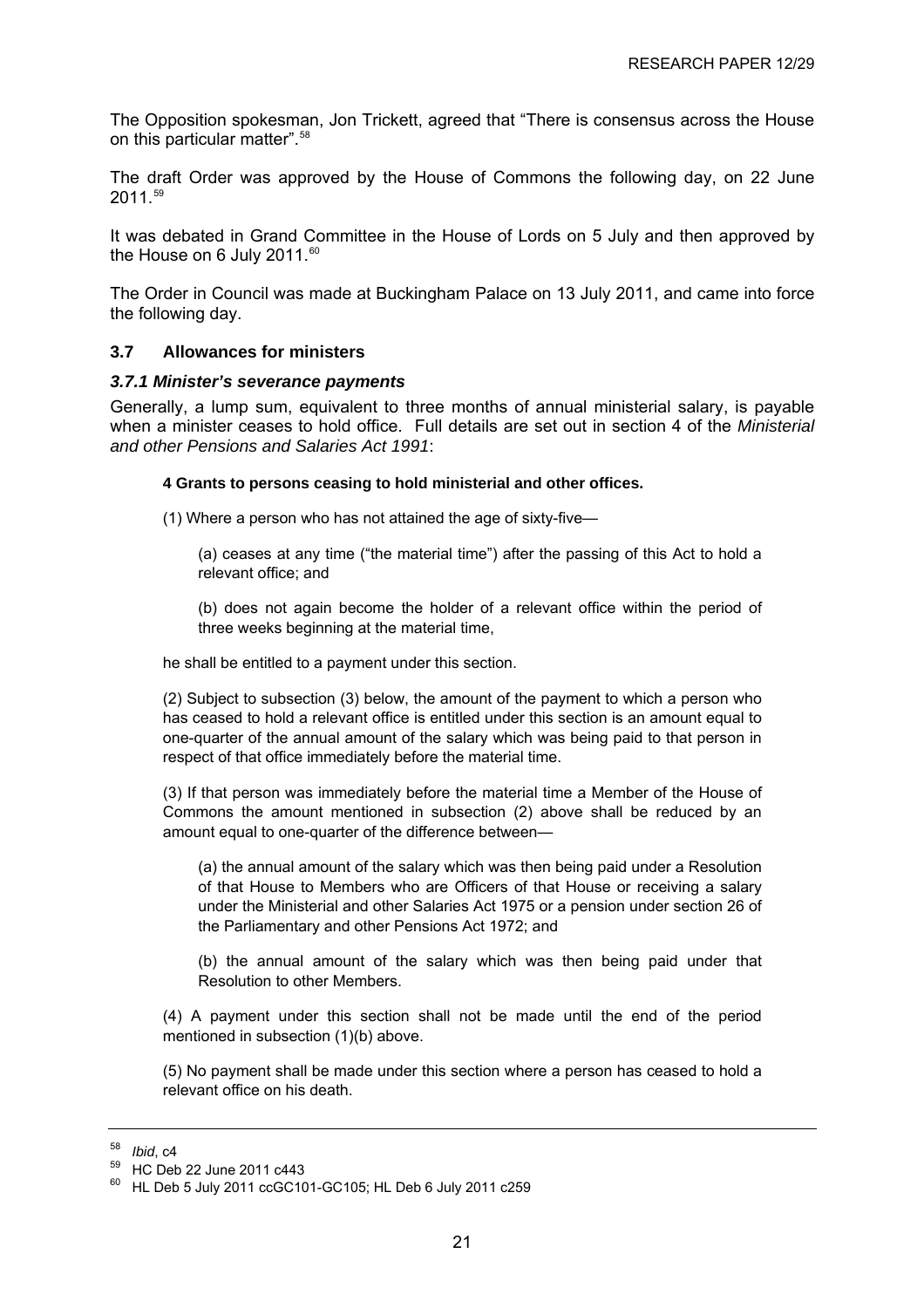<span id="page-26-0"></span>(6) In this section "a relevant office" means—

(a) any office, other than that of Prime Minister and First Lord of the Treasury, in respect of which a salary is payable in accordance with Schedule 1 to the Ministerial and other Salaries Act 1975 (ministerial salaries);

(b) any position in respect of which a salary is payable in accordance with Schedule 2 to that Act (Opposition Leaders and Whips);

(ba) the office of Speaker of the House of Lords;

(c) the office of Chairman of Ways and Means and any office of Deputy Chairman of Ways and Means in respect of which a salary is payable out of money provided by Parliament; and

(d) the office of Chairman of Committees of the House of Lords and any office of Deputy Chairman of Committees of the House of Lords in respect of which a salary is payable out of such money.

(7) Where a person ceases to hold a relevant office while Parliament is dissolved subsection (3) above shall have effect as if for the words "immediately before the material time" there were substituted the words " immediately before the dissolution ".

(8) Where a person ceases on a dissolution of Parliament to hold any such position as is mentioned in subsection  $(6)(b)$  above, subsection  $(1)(b)$  above shall have effect in relation to his ceasing to hold that position on the dissolution as if for the words "three weeks" there were substituted the words " six weeks".

(9) Section 13 of the Parliamentary Pensions etc. Act 1984 is hereby repealed except in cases where the loss of office in question was before the passing of this Act.

(10) In section 190(b) of the Income and Corporation Taxes Act 1988 (tax treatment of payments under the said section 13) after the words "section 13 of the Parliamentary Pensions etc. Act 1984" there shall be inserted the words "or section 4 of the Ministerial and other Pensions and Salaries Act 1991".<sup>[61](#page-26-0)</sup>

#### *3.7.2 Former Prime Ministers' Public Duties Cost Allowance*

The Public Duties Cost Allowance (PDCA) (formerly the Public Duties Allowance) is a financial allowance, paid from the Cabinet Office vote, to help former Prime Ministers to meet the continuing additional office costs which they are liable to incur because of their special position in public life.<sup>[62](#page-26-0)</sup> The allowance is not payable to a former Prime Minister occupying the position of Leader of the Opposition and therefore in receipt of "Short money".<sup>[63](#page-26-0)</sup>

The allowance was introduced in April 1991. It was not subject to a resolution of the House but was announced by the then Prime Minster, John Major. It was set at a level "equivalent in amount to the parliamentary office costs allowance".<sup>[64](#page-26-0)</sup> Following the changes to Office Costs Allowance made on 5 July 2001 the Prime Minister, Tony Blair, made an announcement about the Public Duties Allowance. From then the allowance was set at the

<sup>&</sup>lt;sup>61</sup> Ministerial and other Pensions and Salaries Act 1991 (chapter 5)[,](http://www.parliament.uk/briefing-papers/SN01663) section 4<br><sup>62</sup> HC Deb 27 March 1991 c428W<br><sup>63</sup> See Library Standard Note, *Short Money*, SN/PC/1663<br><sup>64</sup> HC Deb 27 March 1991 c428W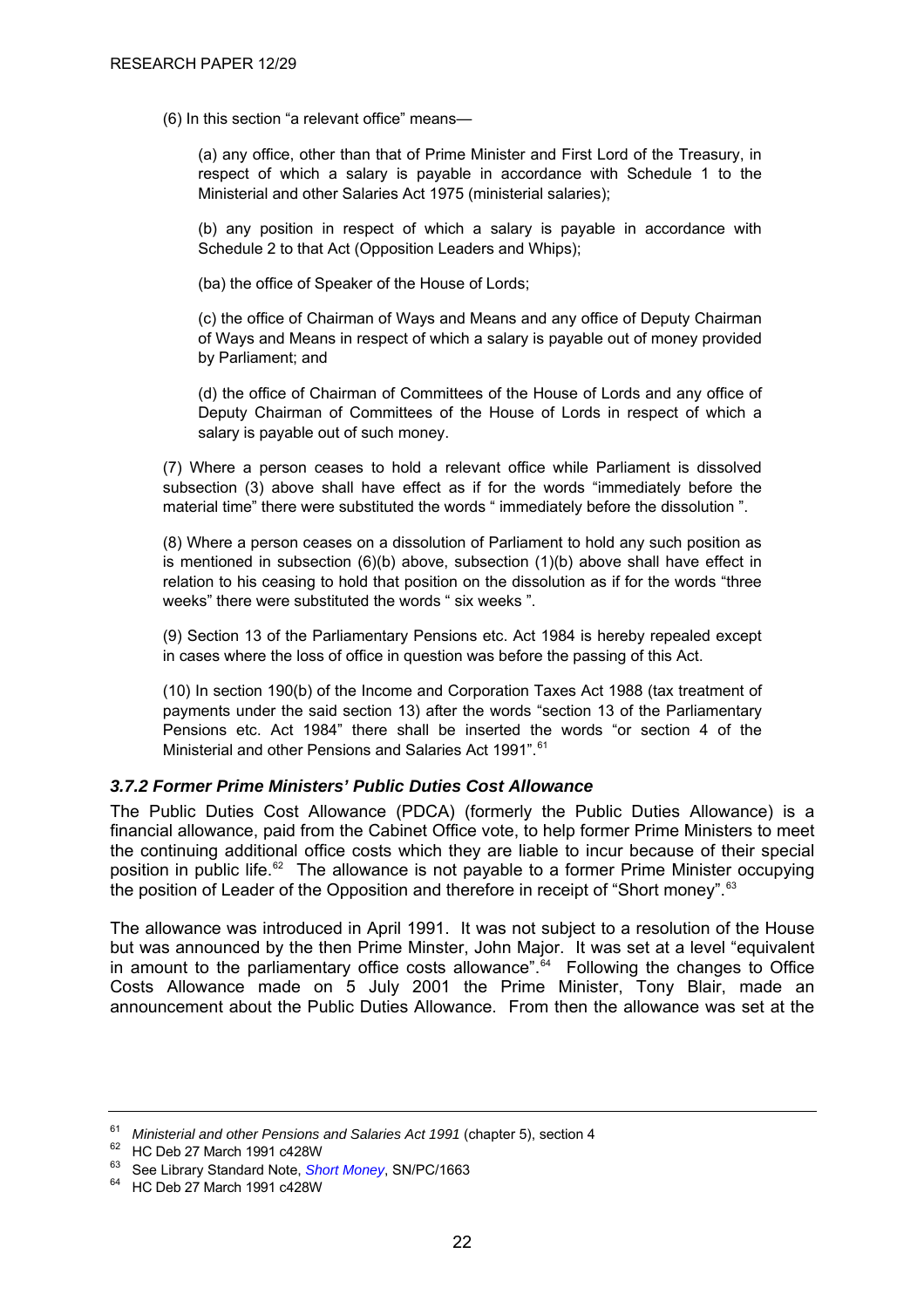<span id="page-27-0"></span>level of the maximum Staffing Allowance<sup>[65](#page-27-0)</sup> available to Members of Parliament with London constituencies.<sup>[66](#page-27-0)</sup>

The rules that apply to claims made by former Prime Ministers from the PDCA were set out by the then Cabinet Office Minister Tessa Jowell, in response to a parliamentary question in April 2010:

The public duties cost allowance, which is administered by the Cabinet Office, is paid in respect of office and secretarial expenses incurred by former Prime Ministers in connection with their public duties. All claims must be supported by documentary evidence. The allowance is not payable if the former Prime Minister is occupying the position of Leader of the Opposition. The allowance is linked to the ceiling of the centralised arrangements for payment of staff and secretarial support for MPs with London constituencies.<sup>[67](#page-27-0)</sup>

In the same response, Tessa Jowell gave details of the amounts reimbursed under the allowance. Further details about the amounts paid to individual former Prime Ministers were provided in October 2011.<sup>[68](#page-27-0)</sup>

Following the creation of the IPSA, the limit is set as the maximum that can be claimed from Staffing Expenditure under the IPSA Members' Expenses Scheme. Table 7 below shows recent trends in this allowance.

|                 | Allowance (HoC Rate) Allowance (IPSA Rate) |          | Office staff pension<br>contributions | Total   |
|-----------------|--------------------------------------------|----------|---------------------------------------|---------|
| 1997/98         | £47,568                                    |          | £4,757                                | £52,325 |
| 1998/99         | £49,232                                    |          | £4,923                                | £54,155 |
| 1999/00         | £50,264                                    |          | £5,026                                | £55,290 |
| 2000/01         | £51,572                                    |          | £5,157                                | £56,729 |
| 2001/02         | £52,760                                    |          | £5,276                                | £58,036 |
| 5 July 2001 (a) | £70,000                                    |          |                                       |         |
| 2002/03         | £72,310                                    |          |                                       |         |
| 2003/04         | £74,985                                    |          |                                       |         |
| 2004/05         | £77,534                                    |          |                                       |         |
| 2005/06         | £84,081                                    |          |                                       |         |
| 2006/07         | £87,276                                    |          |                                       |         |
| 2007/08         | £90,505                                    |          |                                       |         |
| 2008/09         | £100,205                                   |          |                                       |         |
| 2009/10         | £103,812                                   |          |                                       |         |
| 2010/11         | £105,265                                   | £109,548 |                                       |         |
| 2011/12         |                                            | £115,000 |                                       |         |

#### **Table 7: Former Prime Ministers' Public Duties Cost Allowance 1997/98-2011/12**

*(a)* Paid pro rata

<sup>&</sup>lt;sup>65</sup> Subsequently Staffing Expenditure

<sup>66</sup> HC Deb 19 July 2001 c318W

<sup>67</sup> HC Deb 6 April 2010 cc1172W-1173W

<sup>68</sup> HC Deb 27 October 2011 cc338W-339W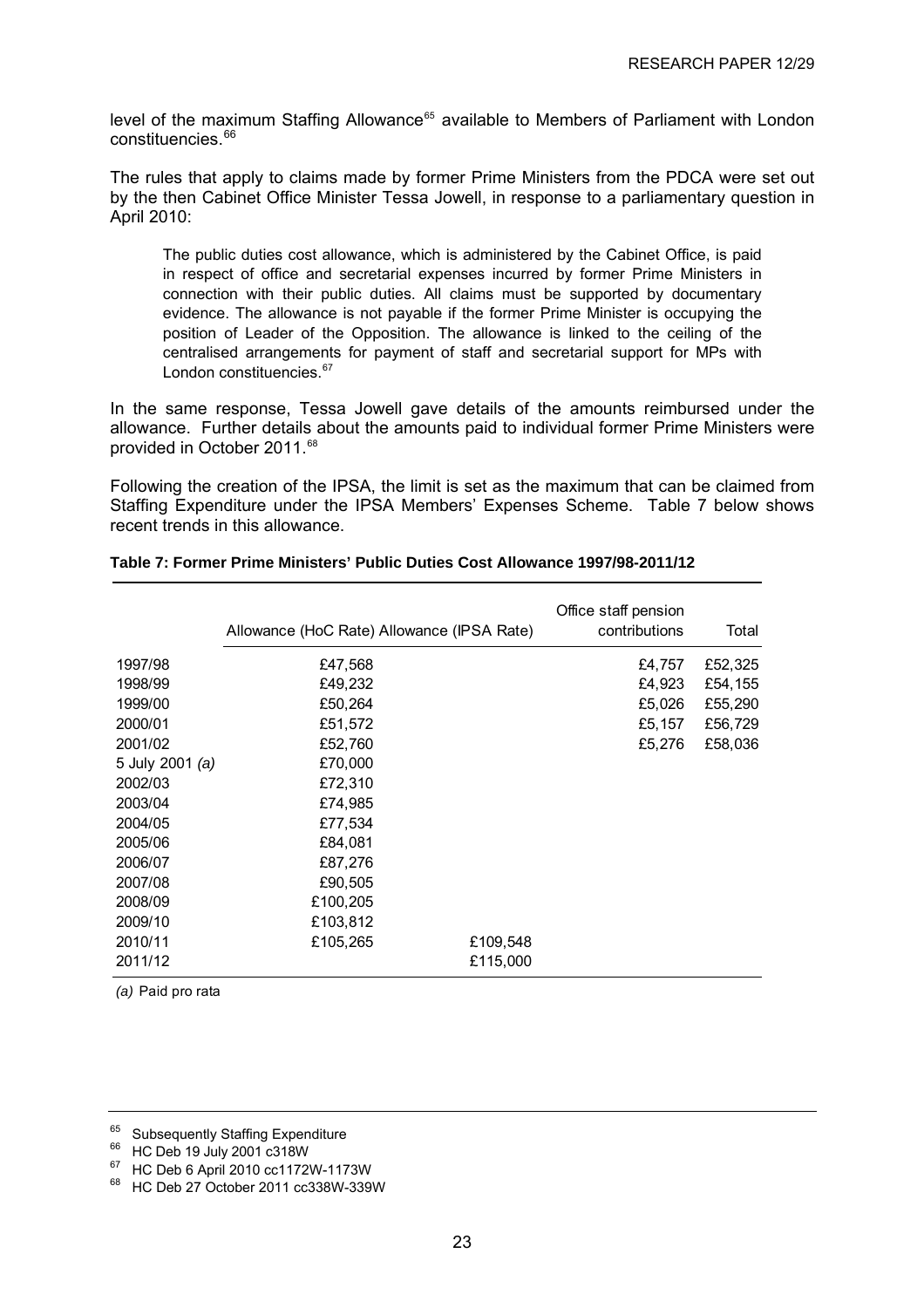# <span id="page-28-0"></span>**4 Parliamentary allowances**

IPSA's first *MPs' Expenses Scheme* came into force on the day after the 2010 General Election. Before that Members' expenses (previously allowances) were paid in accordance with resolutions of the House of Commons.

#### **4.1 Committee on Standards in Public Life Review of Members' Allowances**

On 23 March 2009, Sir Christopher Kelly, the Chairman of the CSPL announced that the Committee would "be undertaking a wide-ranging review of MPs' allowances later this year".<sup>[69](#page-28-0)</sup> The Prime Minister welcomed the announcement.<sup>[70](#page-28-0)</sup> But then on 30 March 2009, he asked the CSPL to "look to both start and conclude the Review earlier than previously indicated to allow us to make progress on this issue as soon as practical".<sup>[71](#page-28-0)</sup> On 31 March, the CSPL announced that it would bring forward its inquiry.<sup> $72$ </sup>

On 23 April 2009, the CSPL launched its review of MPs' expenses and published an *Issues and Questions* paper.[73](#page-28-0) The CSPL began taking oral evidence on 16 June 2009.

There was an expectation that the CSPL's conclusions would be binding on the political parties. On 20 May 2009, when Harriet Harman announced the outcome of the meeting of party leaders, convened by the Speaker, and the Prime Minister's proposals for a parliamentary standards authority, Peter Bone asked:

**…** Many hon. Members have made submissions to Sir Christopher Kelly. Will the Government accept his recommendations, whatever they are?

**Ms Harman:** At the meeting that the Speaker convened yesterday, the view of the party leaders was that it would be best for the House and all concerned if we could agree with as much as possible of what Sir Christopher Kelly proposes. I think that the Leader of the Opposition said on television that we want to agree with 99.9 per cent. of what Sir Christopher Kelly suggests. That is not to seek to allow for wriggle room. It is in the right spirit and all our interests if we all give evidence to Sir Christopher Kelly the deadline is 5 June. It is important for hon. Members to give evidence for him to consider. A great deal of responsibility rests on him because we want, cross party, to adopt what he recommends, which will then be put into practice by the new statutory authority. He is like the software, and the hardware will be established by statute in the new authority.[74](#page-28-0)

On 10 June 2009, during a statement on proposals for constitutional renewal, the Prime Minister reported that all the political parties had agreed to accept the CSPL's recommendations subject to tests of "increased transparency, accountability and reduced costs for the taxpayer".[75](#page-28-0)

He also commented on how the conclusions of the CSPL inquiry would feed into the work of the (then) anticipated Independent Parliamentary Standards Authority:

<sup>&</sup>lt;sup>69</sup> Committee on Standards in Public Life press notice, *Committee on Standards in Public Life to look at MPs'* allowances. 23 March 2009 [last viewed 24 March 2009]

<sup>&</sup>lt;sup>70</sup> The Prime Minister, *Review of Support and Remuneration for MPs*, 23 March 2009<br><sup>71</sup> The Prime Minister, *MPs' Allowances*, 30 March 2009<br><sup>72</sup> Committee on Standards in Public Life press notice, *Committee on Standard* 

*Review of MPs' Allowances*, 31 March 2009, 73 Committee on Standards in Public Life, *Review of MPs' expenses: Issues and Questions*[,](http://www.public-standards.org.uk/Library/IQ___final_version.pdf) April 2009 74 HC Deb 20 May 2009 c1518

<sup>75</sup> HC Deb 10 June 2009 c795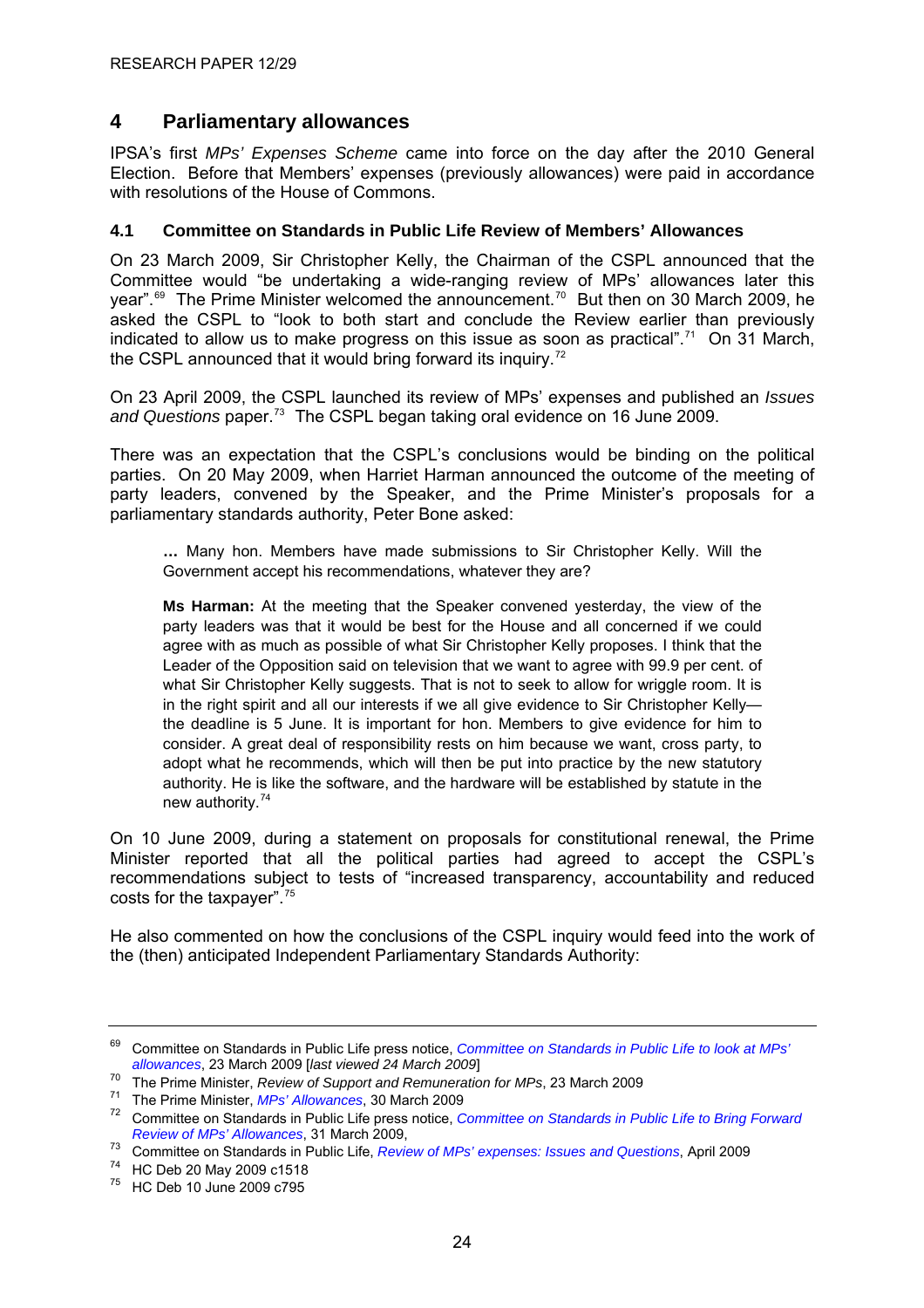<span id="page-29-0"></span>The proposed new authority would take over the role of the Fees Office in authorising Members' claims, oversee the new allowance system, following proposals from the Committee on Standards in Public Life, maintain the Register of Members' Interests, and disallow claims, require repayment and apply firm and appropriate sanctions in cases of financial irregularity. I welcome the cross-party support for these proposals, which will be contained in the Bill that we will introduce very soon. I believe that the whole House will also wish to agree that, as part of this process, the new regulator should scrutinise efficiency and value for money in Parliament's expenditure, and ensure, as suggested to Sir Christopher Kelly, that Parliament costs less.<sup>[76](#page-29-0)</sup>

On 23 June 2009, Harriet Harman made a statement to the House before the *Parliamentary Standards Bill* was introduced. David Heath asked her "to confirm yet again that the Government will accept the recommendations of the Kelly inquiry, whatever they may be". She responded in the following way:

The hon. Gentleman asked whether there will be acceptance of the report of the Committee on Standards in Public Life under the chairmanship of Sir Christopher Kelly. The hope is that we do not once again have to trawl through all the issues we went through last July and this January. There is the expectation that we will be able to accept the report and we certainly hope that will be the case. $77$ 

The CSPL's report, *MPs' expenses and allowances – Supporting Parliament, safeguarding the taxpayer*, was published at on 4 November 2009.[78](#page-29-0) Speaking at the launch of the report, Sir Christopher Kelly said:

The recommendations for change that we are publishing today aim to strike a balance – on one hand ensuring that MPs are properly supported and fully reimbursed for necessary costs incurred in doing their important work and on the other providing strong safeguards for the taxpayer to prevent the abuses of the past.

Our proposals are reasonable and fair and bring Westminster into line with other walks of life and other legislatures. They recognise the unique circumstances of an MP's life but are shorn of the special features which gave scope for exploitation.

We realise that the new system will involve substantial change for MPs and where necessary we have recommended periods of transition.<sup>[79](#page-29-0)</sup>

The Committee made 60 recommendations.

On 4 November 2009, the Leader of the House made a statement to the House, following the publication of the CSPL's report. She told the House that the report would be referred to the Independent Parliamentary Standards Authority (IPSA):

The Independent Parliamentary Standards Authority has already started the work of setting up the new allowance regime for MPs. A new allowance regime will be in place to come into effect in the new Parliament, as recommended by Sir Christopher Kelly. In the light of this, the Government welcome and fully accept the Kelly report, which should be taken as a whole. It will be for IPSA to take it forward. This is the approach Kelly's report itself recommends.<sup>[80](#page-29-0)</sup>

 $^{76}$  HC Deb 10 June 2009 c796

 $77$  HC Deb 23 June 2009 cc684-685

<sup>78</sup> Committee on Standards in Public Life, *[MPs' expenses and allowances – Supporting Parliament,](http://www.public-standards.gov.uk/Library/MP_expenses_main_report.pdf)  [safeguarding the taxpayer](http://www.public-standards.gov.uk/Library/MP_expenses_main_report.pdf)*, Twelfth Report, Cm 7724, November 2009

<sup>79</sup> Committee on Standards in Public Life[,](http://www.public-standards.gov.uk/index.html) *News*, 4 November 2009<br><sup>80</sup> HC Deb 4 November 2009 c861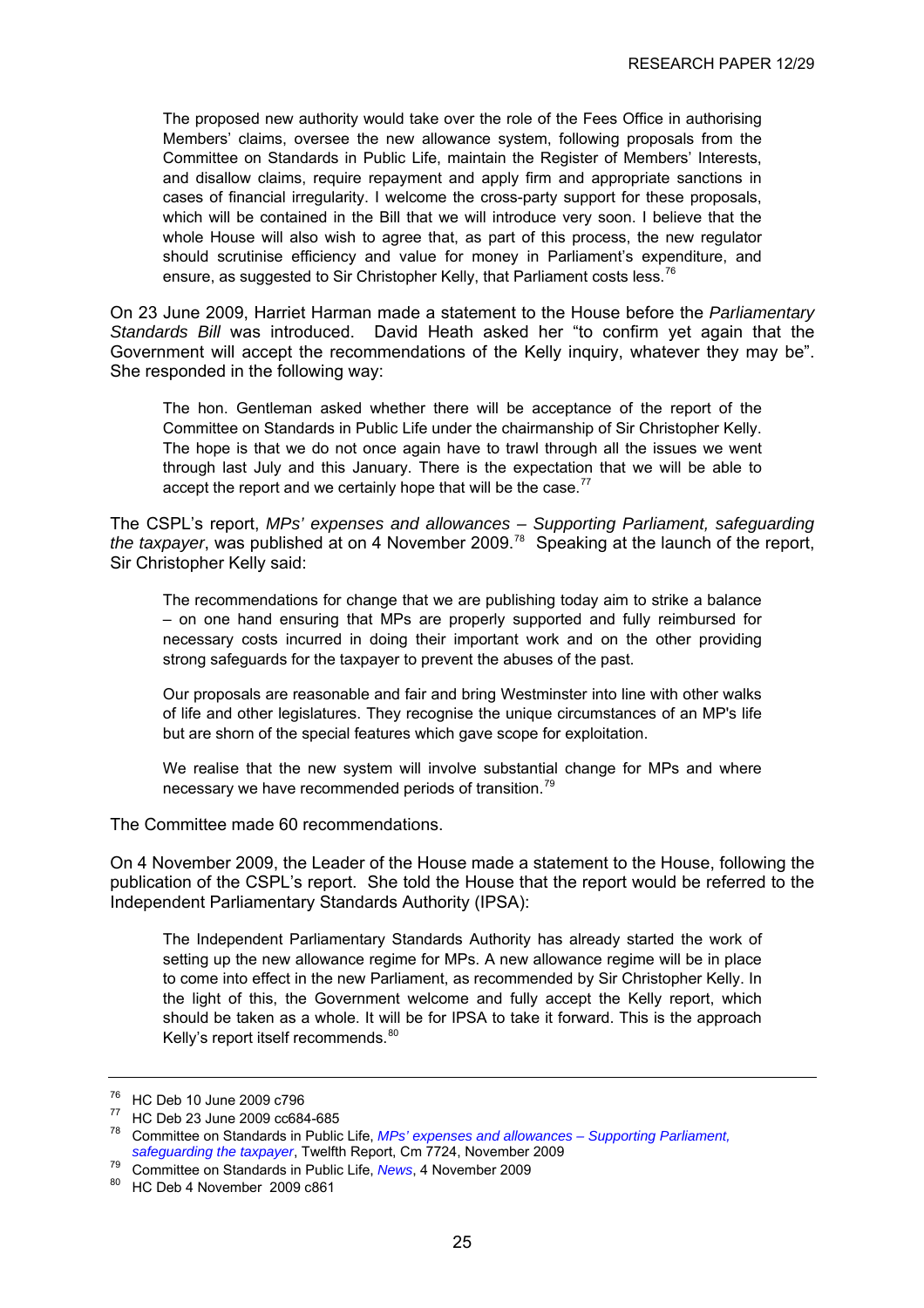<span id="page-30-0"></span>However, both the Conservatives and Liberal Democrats argued that further primary legislation would be required to implement some of the CSPL's recommendations.<sup>[81](#page-30-0)</sup>

On 26 November 2009, the Government confirmed that it would bring forward any necessary legislation.<sup>[82](#page-30-0)</sup>

#### **4.2 House of Commons Scheme**

The House of Commons was responsible for paying allowances until the General Election. Members who were returned at the General Election were able to claim under the House of Commons schemes for the number of days from 1 April 2010 until the day of the General Election. After that date, returning Members would be able to claim under the new IPSA Scheme.

Members who left at the General Election were able to meet unavoidable legal or contractual obligations that had already been incurred. The House of Commons Commission's minutes recorded:

... agreed that the total amount of each allowance which Members can claim under the House's allowances scheme in 2010/11 would be limited to that proportion of the financial year which falls within the House's remit, but that where unavoidable legal and contractual obligations existed (including for a period beyond the election), these would exceptionally be met, and that utility bills, even if covering an advance period, would be paid so long as the bill was dated before the election.<sup>[83](#page-30-0)</sup>

On 30 April 2009, the House agreed that from 1 April 2010, constituencies within 20 miles of Westminster would no longer qualify for Personal Additional Accommodation Expenditure (PAAE) but would automatically receive London Costs Allowance.<sup>[84](#page-30-0)</sup> Until 31 March 2010, Members representing Inner London constituencies had automatically received LCA and not been eligible for PAAE. (Appendix 4 includes details of constituencies within 20 miles of the Palace of Westminster, at 1 April 2010.)

Following the expenses scandal in 2009, the Speaker, then Michael Martin, "convened a meeting of party leaders—both major and minor parties—and members of the House of Commons Commission to make decisions on the operation of parliamentary allowances pending the recommendations of Sir Christopher Kelly's Committee on Standards in Public Life". After that meeting, on 19 May, he made a statement and described a number of changes that would be made to the rules on expenses, with immediate effect:

Second homes: there will be no more claims for such items as furniture, household goods, capital improvements, gardening, cleaning and stamp duty. The following only should be claimable: rent, including ground rent; hotel accommodation; overnight subsistence; mortgage interest; council tax; service charges; utility bills, including gas, water, electricity, oil, telephone calls and line rental; and insurance—buildings and contents.

Designation of second homes: no changes to be made to designation of second homes in the years 2009-10, with a transparent appeal procedure for exceptional cases.

<sup>81</sup> For example, HC Deb 18 November 2009 c15; 19 November 2009 cc129-131

<sup>&</sup>lt;sup>82</sup> HC Deb 26 November 2009 c675. For further information on the CSPL report and the need for further legislation to implement some of its proposals, see House of Commons Library Standard Note, *[Committee on](http://www.parliament.uk/briefing-papers/SN05188)* 

Standards in Public Life's Review of Members' Allowances, SN/PC/5188<br><sup>83</sup> House of Commons Commission, *Minutes 8 March 2010*, Item 4<br><sup>84</sup> HC Deb 30 April 2009 cc1127-1130; House of Commons, *The Green Book – A guide to Me allowances*, Revised Edition, July 2009, para 2.1.2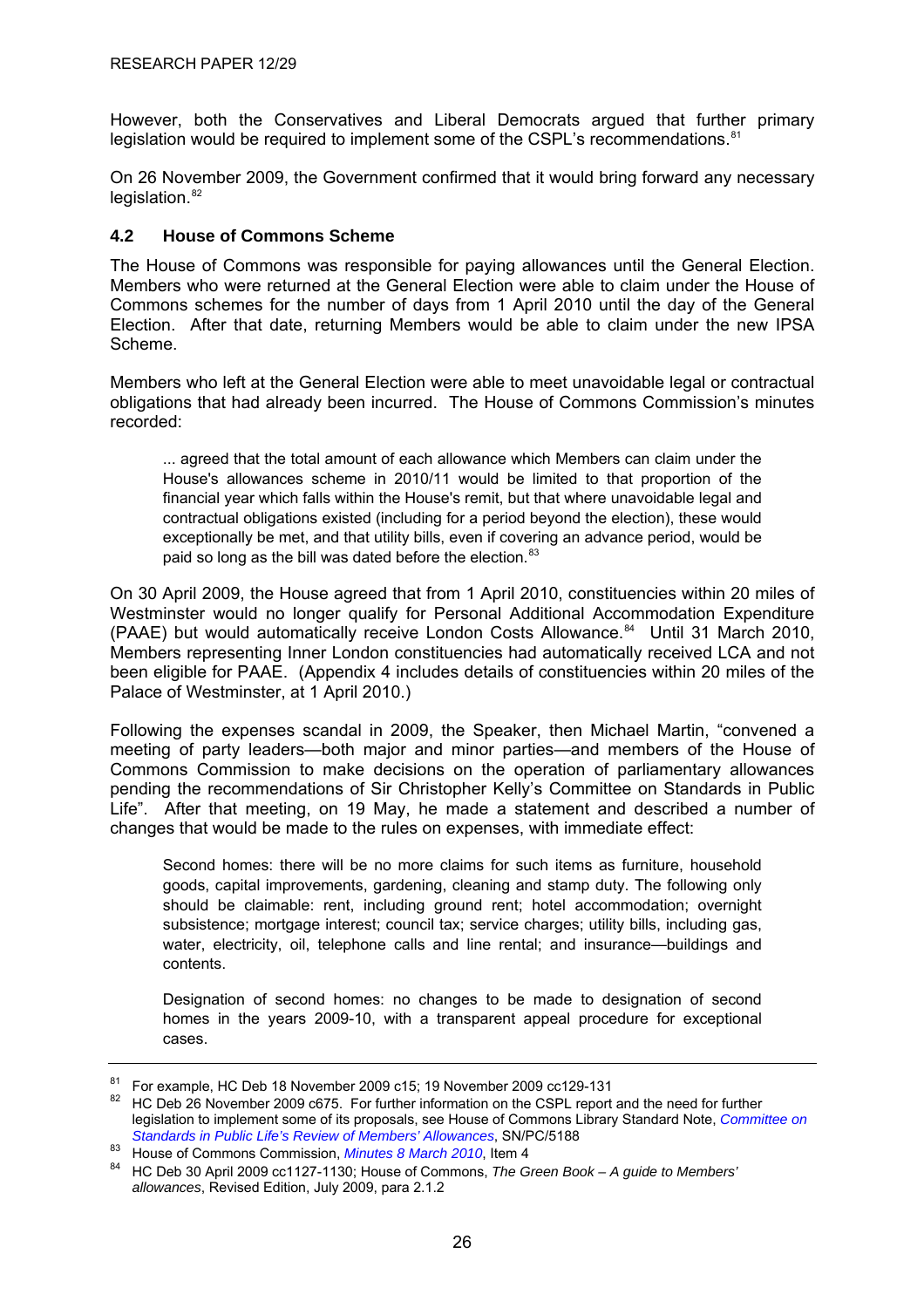<span id="page-31-0"></span>Capital gains tax: Members selling any property must be completely open with the tax authorities about whether they have claimed additional costs allowance on that property as a second home and are liable for capital gains tax. Members should make a declaration in respect of any property on which they claim for expenditure that it is not—and will never be—their main residence for capital gains tax purposes. Whether such a declaration has been made will be made public.

Couples: Members who are married or living together as partners must nominate the same main home, and will be limited to claiming a maximum of one person's accommodation allowance between them.

Mortgages: all those Members claiming reimbursement must confirm that the mortgage continues, that the payments are for interest only, and the amount claimed is accurate. Mortgage interest claims will be capped at £1,250 per month. In the view of the meeting—and subject to the recommendations of the Kelly committee—this maximum figure should be reduced in the longer term. The same cap will apply to rent and hotel accommodation. Some of these measures I am announcing will require a resolution by the House in the near future; others will be put into effect by administrative action.

Staffing: we confirmed the enforcement of deposit of staff contracts and the registration of any relatives employed.<sup>[85](#page-31-0)</sup>

The Leader of the House of Commons, Harriet Harman confirmed that, additionally, the Prime Minister had provided a document for the discussions with the Speaker and other party leaders.<sup>[86](#page-31-0)</sup> The document, *Proposals for Fundamental Reform of the Parliamentary* Allowances System, was deposited in the Library.<sup>[87](#page-31-0)</sup>

On 20 May 2008, the Leader of the House made a statement to the House and the MEC met and agreed changes to the rules on the PAAE.

After describing the background to the meeting convened by the Speaker and outlining the decisions taken by the meeting on allowances, the Leader of the House set out some details on the proposed parliamentary standards authority:

The proposal on which we seek to consult would see Parliament legislate to delegate specific responsibilities to a new, independent parliamentary standards authority, which would revise and update the codes of practice for Members of this House, investigate complaints where a Member of this House is alleged to have breached the code of conduct, take forward the implementation of the recommendations of the Committee on Standards in Public Life on allowances and take responsibility for authorising claims for payment under the new allowance system. It would be able not only to disallow claims, but to require payback of claims wrongly paid out and to impose financial penalties.

It is clearly appropriate that the new body should also take responsibility for such issues in the Lords, including administering and regulating the systems for peers' allowances, overseeing the code governing peers' conduct and the Register of Lords' Interests, ensuring high standards of propriety and financial conduct, investigating alleged abuses of the system and recommending any necessary sanctions.

[…]

 $^{85}$  HC Deb 19 May 2009 cc1421-1422

<sup>86</sup> *Ibid* 

<sup>87</sup> *[Proposals for Fundamental Reform of the Parliamentary Allowances System](http://www.parliament.uk/deposits/depositedpapers/2009/DEP2009-1474.doc)*, 19 May 2009, Dep 2009/1474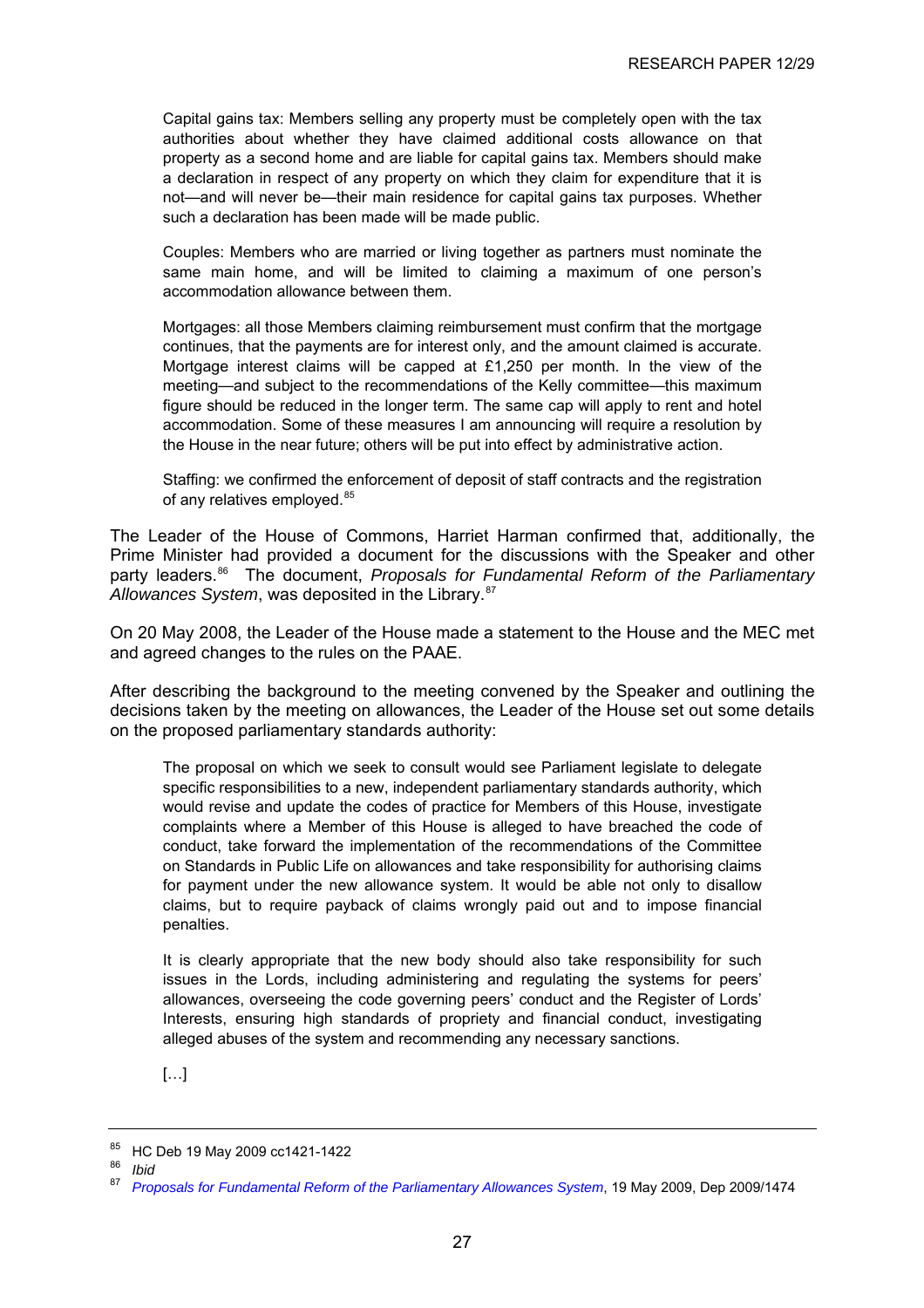<span id="page-32-0"></span>The new authority would also maintain the register of Members' financial interests in this House and deal with the disclosure of second incomes. Discipline issues that might require sanctions such as suspension from the House, which would have a bearing on Members' ability to perform their work, would remain a matter for the whole House through the Standards and Privileges Committee. Only the electorate, or those who are themselves democratically elected, should be able to prevent a Member from doing their work in this House.<sup>[88](#page-32-0)</sup>

A summary of annual limits for the allowances in the House of Commons, since 1997, is set out below, in Table 8. The rates for 2010/11 are quoted for the whole year but applied only in the period to the general election, on a proportional basis.

| (a) Staffing and Office etc Costs, Overnight Costs and London Supplement |                                           |                                        |                                                            |                                                    |                                           |                                     |                           |  |  |  |  |
|--------------------------------------------------------------------------|-------------------------------------------|----------------------------------------|------------------------------------------------------------|----------------------------------------------------|-------------------------------------------|-------------------------------------|---------------------------|--|--|--|--|
|                                                                          | Old Office<br>Costs<br>Allowance<br>(max) | Staffing<br>Expenditure<br>$(max)$ (a) | Personal<br>Additional<br>Accommodation<br>Expenditure (b) | Administrative<br>and Office<br>Expenditure<br>(c) | Communi-<br>cations<br>Expenditure<br>(d) | London<br>Costs<br>Allowance<br>(e) | Maximum<br>winding-<br>up |  |  |  |  |
| 1997/98                                                                  | £47,568                                   |                                        | £12,287                                                    |                                                    |                                           | £1,358                              | £15,856                   |  |  |  |  |
| 1998/99                                                                  | £49,232                                   |                                        | £12,717                                                    |                                                    |                                           | £1,406                              | £16,411                   |  |  |  |  |
| 1999/00                                                                  | £50,264                                   |                                        | £12,984                                                    |                                                    |                                           | £1,436                              | £16,755                   |  |  |  |  |
| 2000/01                                                                  | £51,572                                   |                                        | £13,322                                                    |                                                    |                                           | £1,473                              | £17,191                   |  |  |  |  |
| 2001/02                                                                  | £52,760                                   |                                        | £19,469                                                    |                                                    |                                           | £1,507                              | £17,587                   |  |  |  |  |
| 2002/03                                                                  | £53.446                                   | £72,310                                | £19,722                                                    | £18,234                                            |                                           | £1,527                              | £30,181                   |  |  |  |  |
| 2003/04                                                                  |                                           | £74,985                                | £20,333                                                    | £18,799                                            |                                           | £1,574                              | £31,261                   |  |  |  |  |
| 2004/05                                                                  |                                           | £77,534                                | £20,902                                                    | £19,325                                            |                                           | £1,618                              | £32,286                   |  |  |  |  |
| 2005/06                                                                  |                                           | £84,081                                | £21,634                                                    | £20,000                                            |                                           | £2,613                              | £34,694                   |  |  |  |  |
| 2006/07                                                                  |                                           | £87,276                                | £22,110                                                    | £20,440                                            |                                           | £2,712                              | £35,905                   |  |  |  |  |
| 2007/08                                                                  |                                           | £90,505                                | £23,083                                                    | £21,339                                            | £10.000                                   | £2,812                              | £37,281                   |  |  |  |  |
| 2008/09                                                                  |                                           | £100,205                               | £24,006                                                    | £22,193                                            | £10,400                                   | £2,916                              | £40,799                   |  |  |  |  |
| 2009/10                                                                  |                                           | £103,812                               | £24,222                                                    | £22,393                                            | £10,400                                   | £7,500                              | £42,068                   |  |  |  |  |
| 2010/11                                                                  |                                           | £105,265                               | £24,803                                                    | £22,930                                            | £10,400                                   | £7,500                              | £42,732                   |  |  |  |  |

#### **Table 8: MPs' allowances – summary 1997/98-2010/11**

(a) Staffing Allowance until 2008/09

(b) Additional Costs Allowance until 2008/09

(c) Incidental Expenses Provision until 2008/09

(d) Communications Allowance until 2008/09

(e) London Supplement until 2008/09

<sup>88</sup> HC Deb 20 May 2009 c1506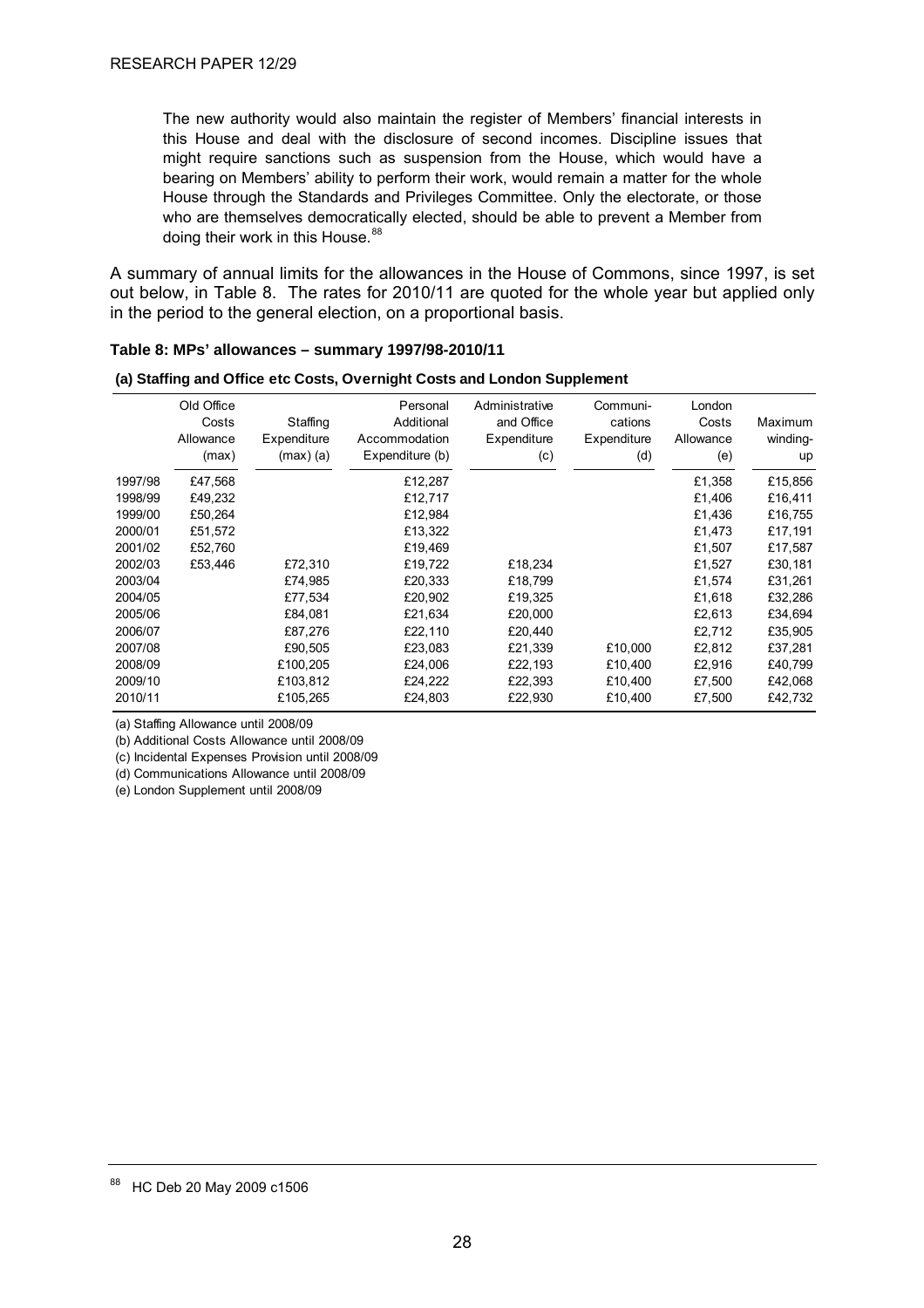|         | Vehicle mileage (pence per mile) |         |            |         |  |  |  |  |  |  |
|---------|----------------------------------|---------|------------|---------|--|--|--|--|--|--|
|         | Car (a)                          |         |            |         |  |  |  |  |  |  |
|         | $<$ 10,000                       | >10,000 | Motorcycle | Bicycle |  |  |  |  |  |  |
| 1997/98 | 48.8                             | 22.3    |            |         |  |  |  |  |  |  |
| 1998/99 | 50.1                             | 23.1    |            | 6.4     |  |  |  |  |  |  |
| 1999/00 | 51.2                             | 23.6    |            | 6.5     |  |  |  |  |  |  |
| 2000/01 | 52.5                             | 24.2    |            | 6.7     |  |  |  |  |  |  |
| 2001/02 | 53.7                             | 24.8    |            | 6.9     |  |  |  |  |  |  |
| 2002/03 | 54.4                             | 25.1    |            | 7.0     |  |  |  |  |  |  |
| 2003/04 | 56.1                             | 25.9    |            | 7.2     |  |  |  |  |  |  |
| 2004/05 | 57.7                             | 26.6    | 24.0       | 20.0    |  |  |  |  |  |  |
| 2005/06 | 40.0                             | 25.0    | 24.0       | 20.0    |  |  |  |  |  |  |
| 2006/07 | 40.0                             | 25.0    | 24.0       | 20.0    |  |  |  |  |  |  |
| 2007/08 | 40.0                             | 25.0    | 24.0       | 20.0    |  |  |  |  |  |  |
| 2008/09 | 40.0                             | 25.0    | 24.0       | 20.0    |  |  |  |  |  |  |
| 2009/10 | 40.0                             | 25.0    | 24.0       | 20.0    |  |  |  |  |  |  |
| 2010/11 | 40.0                             | 25.0    | 24.0       | 20.0    |  |  |  |  |  |  |

#### <span id="page-33-0"></span>**(b) Mileage rates**

Note: *(a)* Higher rate w as paid for up to 20,000 miles per year before 2005/06

# **5 IPSA's MPs' Expenses Schemes**

Section 5 of the *Parliamentary Standards Act 2009* gave IPSA a statutory duty to prepare and regularly review and revise an allowances scheme for Members of Parliament. In fulfilling that statutory duty it was required to consult:

- (a) the Speaker of the House of Commons,
- (b) the Committee on Standards in Public Life,
- (c) the Leader of the House of Commons,
- (d) any committee of the House of Commons nominated by the Speaker,
- (e) members of the House of Commons,
- (f) the Review Body on Senior Salaries,
- (g) Her Majesty's Revenue and Customs,
- (h) the Treasury, and
- (i) any other person the IPSA considers appropriate. $89$

IPSA is also responsible for paying expenses under the Scheme it prepares.

In the Foreword to the first edition of *The MPs' Expenses Scheme*, IPSA confirmed that it would revise the MPs' Expenses Scheme annually.<sup>[90](#page-33-0)</sup>

#### **5.1 First and Second Editions for 2010/11**

IPSA issued its initial consultation, MPs' Expenses – a consultation, on 7 January 2010.<sup>[91](#page-33-0)</sup> The consultation closed on 11 February 2010. A report on the consultation was annexed to the *MPs' Expenses Scheme*. [92](#page-33-0)

<sup>&</sup>lt;sup>89</sup> Parliamentary Standards Act 2009 (chapter 13), section 5(4)<br><sup>90</sup> Independent Parliamentary Standards Authority, *The MPs' Expenses Scheme*, 29 March 2010, HC 501 2009-10, p3 91 Independent Parliamentary Standards Authority, *MPs' Expenses – a consultation*, 7 January 2010 92 Independent Parliamentary Standards Authority, *The MPs' Expenses Scheme*, 29 March 2010, HC 501 2009-

<sup>10</sup>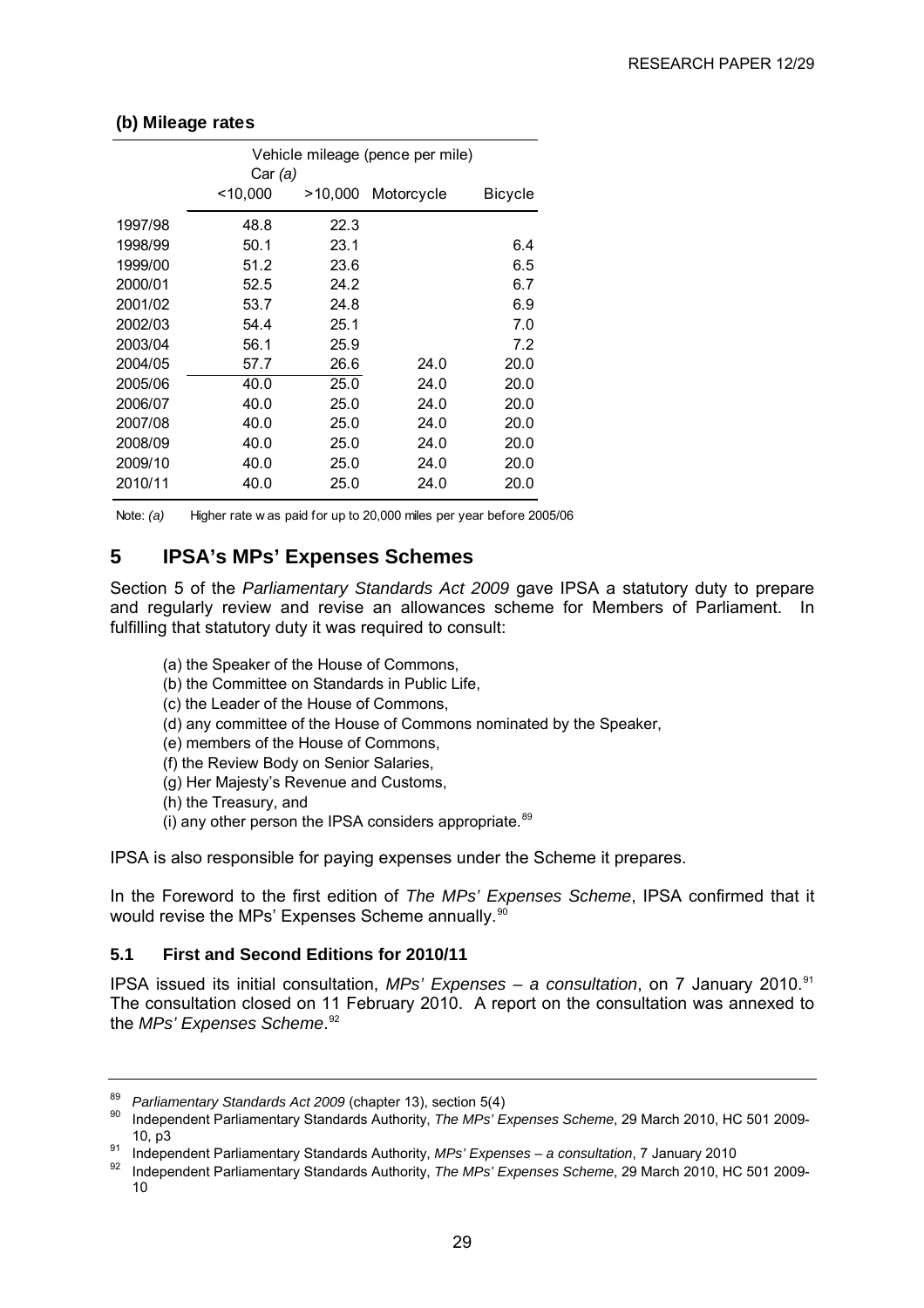<span id="page-34-0"></span>IPSA's *MPs' Expenses Scheme* comprised 12 parts and two schedules. After setting out details of processes and general conditions, the scheme described the different expenses that IPSA would reimburse, under the following headings:

Accommodation Expenses London Area Living Payment Travel and Subsistence Expenses Staffing Expenditure Constituency Office Rental Expenditure General Administrative Expenditure Winding-up Expenses Miscellaneous Expenses.

In June 2010, IPSA issued a consultation paper entitled *Consultation on Amendments to the MPs' Expenses Scheme Rules*. IPSA explained that it had "identified some anomalies and unintended consequences [of the Scheme] which it wishes to put right",<sup>[93](#page-34-0)</sup> and that:

This consultation is focusing on amendments to specific rules within the Scheme which have caused concern in the initial operation of the Scheme. The following proposals reflect concerns which have been raised to IPSA by MPs over recent weeks, and our desire to rectify any anomalies which the Scheme currently contains. Any changes adopted will take effect from 7 May 2010, enabling IPSA to address the anomalies and concerns.[94](#page-34-0)

Following the consultation, IPSA issued *The MPs' Expenses Scheme: Second Edition*, in July 2010. It was laid before the House by the Speaker on 26 July 2010.<sup>[95](#page-34-0)</sup> All the rule changes in the Second Edition were applied retrospectively from 7 May 2010.

The foreword to the Scheme provided a summary of the changes to the Scheme:

- the reflection of the 2010 Act amendments (paragraph 3.11, 3.12, 3.15, 4.5, and 4.6);
- MPs who own their property but who are not claiming mortgage interest subsidy can claim associated expenditure (paragraph 5.2(c)) ;
- MPs who are eligible for Accommodation Expenses can claim for journeys between any point in the constituency (or a home or office within 20 miles of their constituency) and Westminster or a London Area home (paragraph 7.2(a));
- for air travel, reimbursement is limited to the rate of an economy, or flexible economy, class ticket, for the same journey available at the time of booking (paragraph 7.9);
- where more than one MP travels in the same car, we have clarified that only one of the MPs may submit a claim for the cost of each journey (paragraph 7.11);
- members may claim reimbursement of the costs of an evening meal (excluding alcoholic drinks), only where they are required to be at the House of Commons

<sup>93</sup> Independent Parliamentary Standards Authority, *Consultation on Amendments to the MPs' Expenses Scheme Rules*, IPSA 03, June 2010, para 1.4<br><sup>94</sup> *Ibid*, para 3.2<br><sup>95</sup> Independent Parliamentary Standards Authority, *The MPs' Expenses Scheme: Second Edition*, July 2010, HC

<sup>405 2010-12;</sup> House of Commons, *[Votes and Proceedings](http://www.publications.parliament.uk/pa/cm201011/cmvote/100726v01.htm)*, 26 July 2010, Appendix, Item 57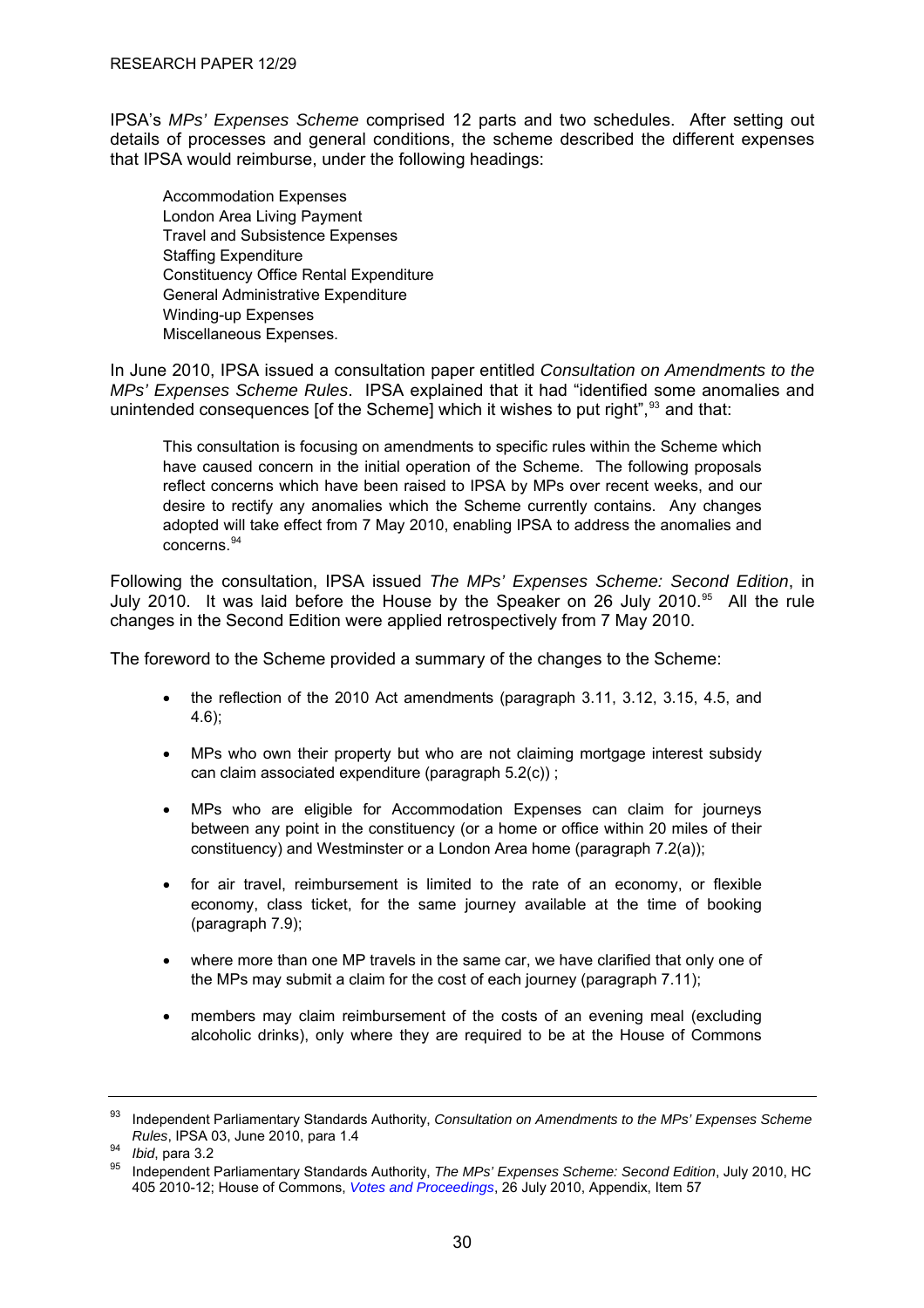<span id="page-35-0"></span>because the House is sitting beyond 7:30pm, but this meal does not need to be eaten on the Parliamentary estate (paragraph 7.30);

- members may claim Travel and Subsistence Expenses for the cost of an overnight hotel for a member of their staff, where the staff member has necessarily travelled in assisting the MP in his or her Parliamentary functions, or in undertaking relevant training. Such claims may be made only when it is unreasonable to expect the staff member to return to any residence. The limits are set out in paragraph 5.22 (paragraph 7.32);
- MPs may claim reimbursement for subsistence expenses for their staff members if the staff member necessarily stays overnight in a hotel to assist the MP in his or her Parliamentary functions, or if the staff member is undertaking training. Expenditure is limited to £25 for each night for food and non-alcoholic drinks;
- MPs may submit claims for the incidental expenses of interns and volunteers if they meet the conditions set out in paragraph 8.7 (paragraph 8.2(f));
- in accordance with the conditions set out in paragraph 8.5, IPSA may at its discretion pay the salaries of MPs' staff with effect from the commencement of the staff member's employment (paragraph 8.6); and
- in addition to other payments or assistance provided by this Scheme, IPSA may, at its discretion, provide MPs on an individual basis with such additional financial assistance as it deems necessary to allow them to carry out their parliamentary duties effectively (paragraph 12.15).

All the changes which have been made are applied retrospectively to 7 May 2010.<sup>[96](#page-35-0)</sup>

#### **5.2 Third Edition for 2011/12**

On 5 January 2011, IPSA issued a consultation paper *Annual Review of the MPs' Expenses Scheme: Consultation – January 2011.* The consultation closed on 11 February 2011.<sup>[97](#page-35-0)</sup> The consultation concentrated on the key themes of:

- Family issues;
- The London Area; and
- The costs of running an office including staffing

IPSA's *The MPs' Expenses Scheme Third Edition* (April 2011, HC 890), its determination of Members' expenses under the *Parliamentary Standards Act 2009*, came into force on 1 April 2011 (para 3.7). It comprised four parts, covering conditions, working from two locations, office support and other support; three schedules; and three annexes.<sup>[98](#page-35-0)</sup> After setting out details of processes and general conditions, the scheme described the different expenses that IPSA would reimburse.

The Scheme included a number of changes to the rules on eligibility for expenses, while separate budgets for Constituency Office Rental Expenditure and General Administrative Expenditure were combined in the Office Costs Expenditure. Additionally some changes were made to procedures:

<sup>96</sup> Independent Parliamentary Standards Authority, *The MPs' Expenses Scheme: Second Edition*, July 2010, HC 405 2010-12, Foreword 97 Independent Parliamentary Standards Authority, *Annual Review of the MPs' Expenses Scheme: Consultation* 

*<sup>–</sup> January 2011*, January 2011 98 Independent Parliamentary Standards Authority, *The MPs' Expenses Scheme: Third Edition, March 2011*, HC 890 2010-12 [**Note**: this paper was withdrawn and replaced by HC 954 2010-12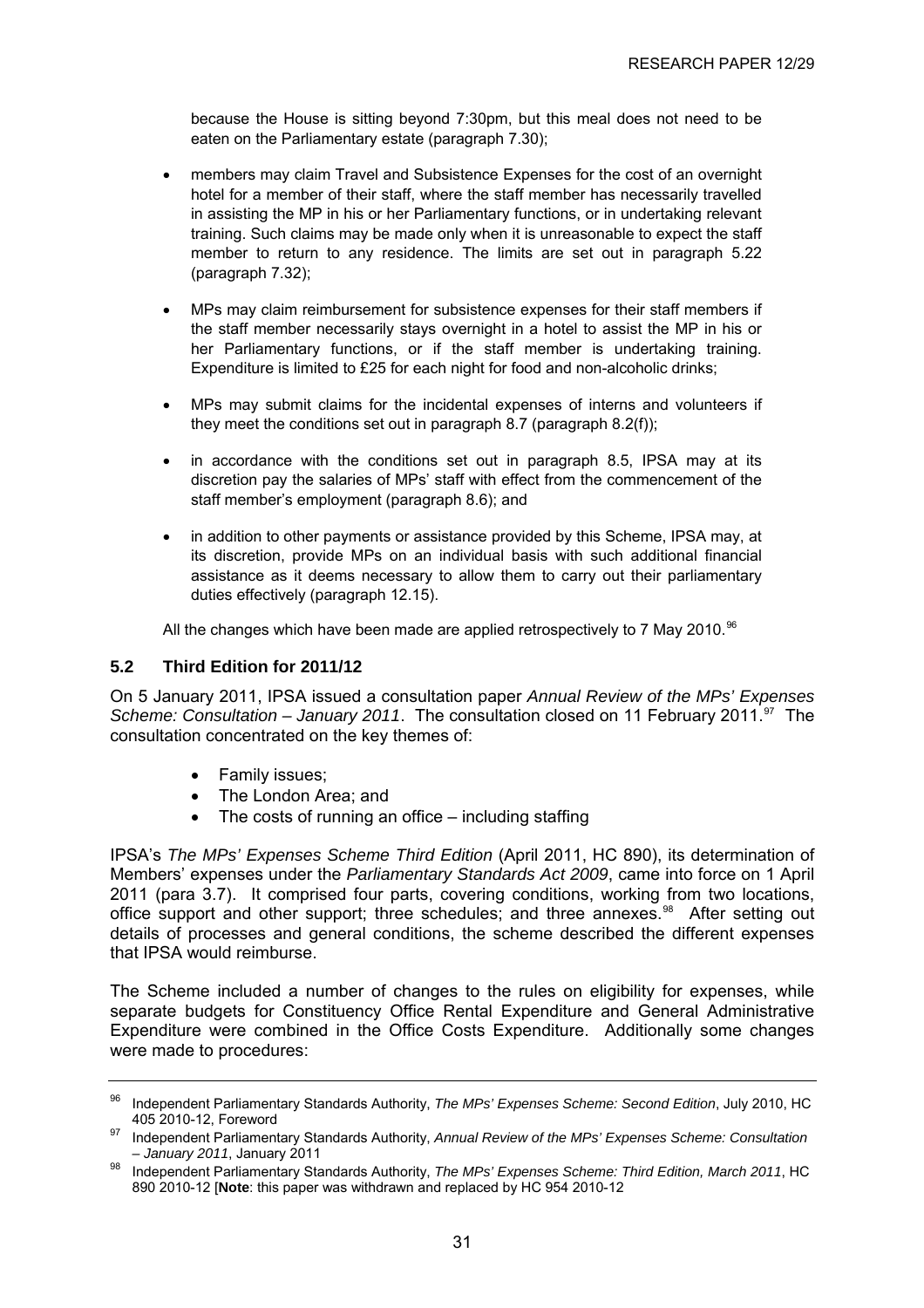- <span id="page-36-0"></span>• From 1 April 2011, Members were allowed to delegate the submission of claims to a designated proxy.
- From November 2010, Members were able to use a payment card for certain payments.[99](#page-36-0) A travelcard had been available for longer. Annex C of the *MPs' Expenses Scheme: Third Edition* sets out the conditions of use for the payment card.

Alongside the Third Edition of the Scheme, IPSA also published its *Annual Review of MPs' Expenses Scheme 2011*, which included:

- A foreword by the Board of IPSA;
- A note on the evolution of the Scheme
- The MPs' Expenses Scheme: Third Edition, including guidance (the Scheme was published separately as HC 890 2010-11);
- A report on the consultation of January-February 2011; and
- An equality impact assessment of the MPs' Expenses Scheme.<sup>[100](#page-36-0)</sup>

*The MPs' Expenses Scheme Third Edition* (March 2011, HC 890) was withdrawn in May 2011 and replaced by *The MPs' Expenses Scheme Third Edition* (May 2011, HC 954).

#### **5.3 Fourth Edition for 2012/13**

In November 2011, IPSA issued the *Annual Review of the MPs' Scheme of Expenses and*  Costs Consultation.<sup>[101](#page-36-0)</sup> The consultation identified two key themes: equality and diversity; and MPs' staffing provisions.

IPSA's report on its consultation was published together with the Fourth Edition of its Expenses Scheme, now the *MPs' Scheme of Business Costs and Expenses*, for 2012/13 on 5 March 2012.[102](#page-36-0)

At the beginning of the report, IPSA set out the following summary of changes from 2011/12:

#### SUMMARY OF CHANGES

Below is a summary of the changes made to the MPs' Scheme of Business Costs and Expenses (the Scheme) for its fourth Edition. The changes come into effect on 1 April 2012.

- IPSA has expanded its guidance on the activities it does not regard as parliamentary to include attendance at party conferences, and campaigning and fundraising for a political party.
- The Accommodation Expenditure budgets have been raised to reflect inflation and, separately, for the average rent MPs pay for Band E properties. The budget for

<sup>99</sup> Independent Parliamentary Standards Authority, *[Expenses Scheme: New Payment Mechanisms and Review](http://www.parliamentarystandards.org.uk/IPSAMPs/MP%20Bulletins%20and%20other%20communications/Letter%20to%20MPs%20091110.pdf)* 

<sup>&</sup>lt;sup>100</sup> Independent Parliamentary Standards Authority, *Annual Review of MPs' Expenses Scheme 2011*, March

<sup>2011 1011</sup> Independent Parliamentary Standards Authority, *Annual Review of the MPs' Scheme of Expenses and Costs Consultation – November 2011*, November 2011

*Consultation – November 2011*, November 2011 102 Independent Parliamentary Standards Authority, *[Annual Review of the MPs' Scheme of Business Costs and](http://www.parliamentarystandards.org.uk/transparency/Our%20consultations/2012%20Annual%20Review%20of%20the%20MPs%27%20Scheme%20of%20Business%20Costs%20and%20Expenses.pdf)  [Expenses](http://www.parliamentarystandards.org.uk/transparency/Our%20consultations/2012%20Annual%20Review%20of%20the%20MPs%27%20Scheme%20of%20Business%20Costs%20and%20Expenses.pdf)*, 5 March 2012, HC 1868 2010-12 [IPSA, *Fourth Edition*, HC 1868 2010-12]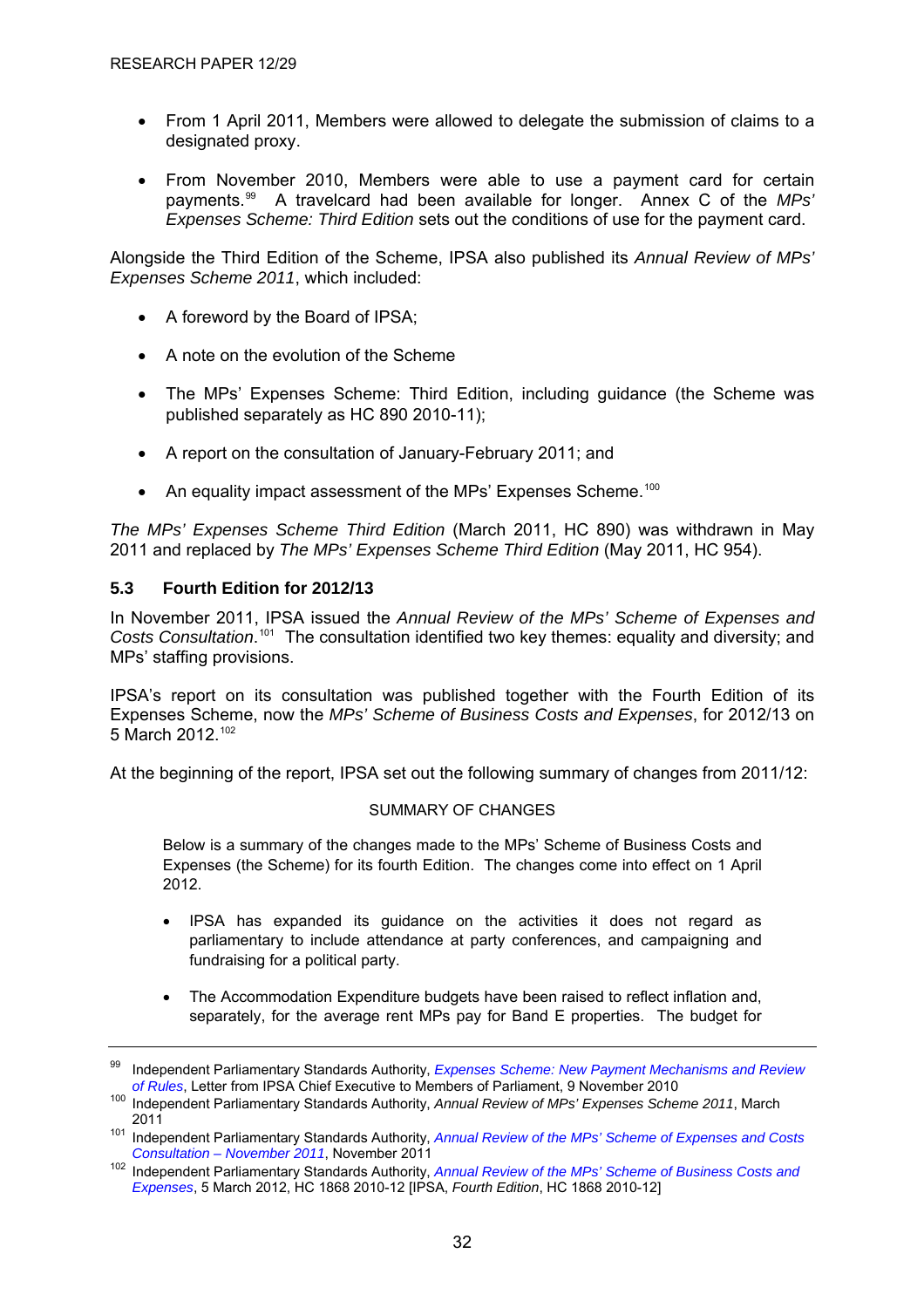<span id="page-37-0"></span>MPs claiming the mortgage interest subsidy has been reduced because the subsidy comes to an end in August 2012.

- The Office Costs Expenditure budgets have been raised to reflect inflation. They are now £24,750 for London Area MPs and £22,200 for non-London Area MPs.
- MPs can now display their party logo on websites and still claim the cost of the website.
- IPSA will offer MPs the opportunity to purchase legal expenses insurance through a centrally arranged scheme. MPs can still choose not to purchase this insurance or to do so individually.
- Office costs and travel claims can now be made for staff members who live more than 20 miles from the constituency of the MP who employs them.
- The Staffing Expenditure budget limit has been increased to £137,200 for non-London Area MPs and £144,000 for London area MPs, incorporating a 5% supplement for London Area MPs to reflect higher salary ranges for staff based in London. IPSA's Estimate is subject to approval by the Speaker's Committee for IPSA.
- New and more flexible job descriptions for staff members will be available, and the redundancy package for staff on IPSA's contracts has been doubled from the statutory minimum.
- The Winding-Up budgets have been increased to £56,250 for London Area MPs and £53,150 for non-London Area MPs.
- MPs who leave Parliament can continue to claim associated expenditure on their accommodation for up to two months, as well as any security and disability assistance they were claiming before they left.
- MPs who lose their seats in an election before 2015 will be eligible for a resettlement payment. This is an interim policy in advance of the review of MPs' pay and pensions, which will identify a longer term solution.
- MPs' staff can claim the cost of a railcard where it represents value for money on their parliamentary-related journeys.
- Rules for the cost of travelling for a recall of Parliament have been introduced.
- Rules for claims during an election period have been introduced.<sup>[103](#page-37-0)</sup>

#### **5.4 Members' concerns about IPSA**

From the outset, Members were critical of the operation of IPSA, in particular in relation to the treatment of returning staff and the alleged difficulties in obtaining advice from IPSA. Within three weeks of the General Election in 2010, concerns were raised at Business questions. For example, David Winnick referred to IPSA's system as "deeply bureaucratic and complex, and that it undermines both the work we have been elected to do and that of

<sup>103</sup> IPSA, *Fourth Edition*, HC 1868 2010-12, p7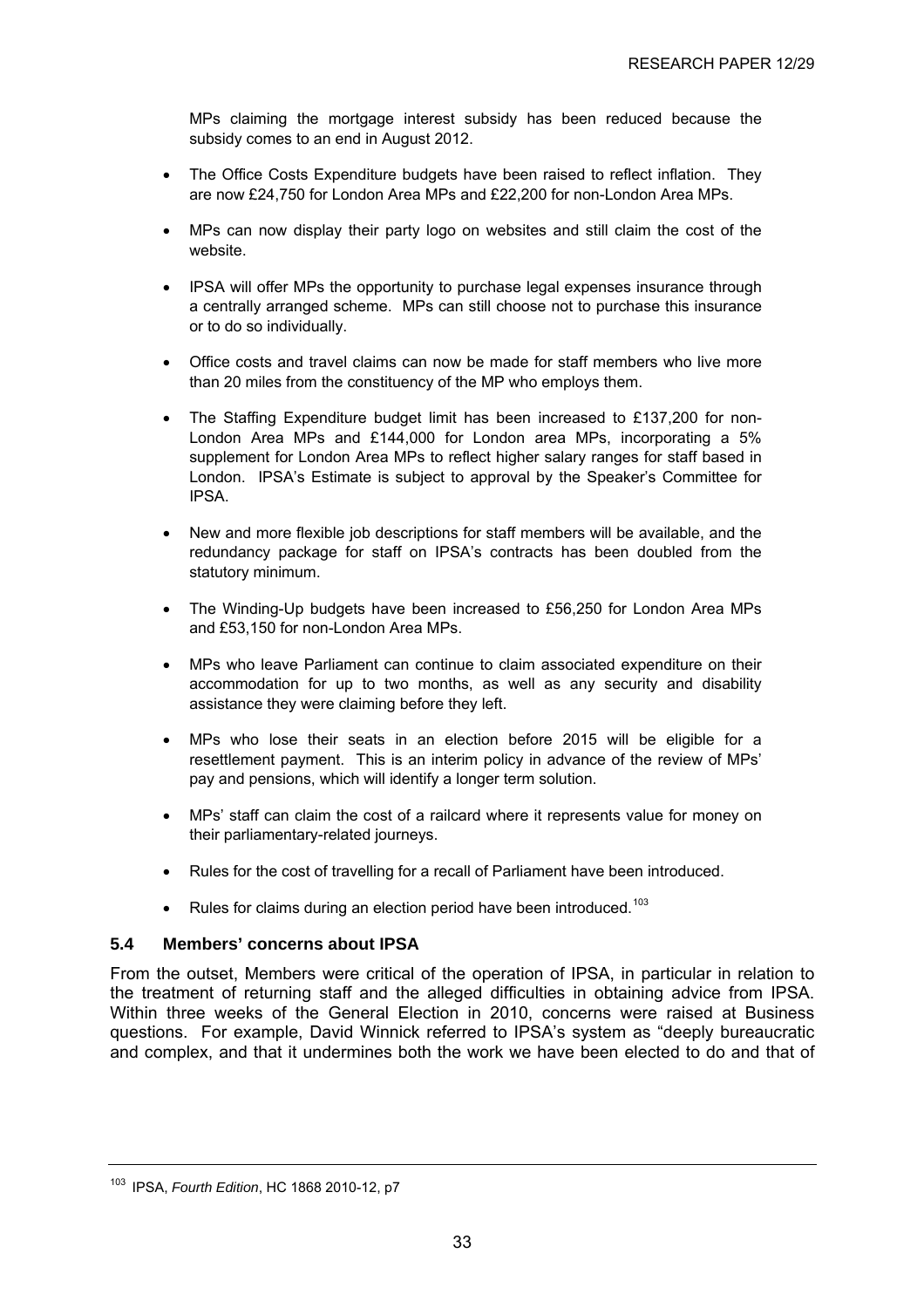<span id="page-38-0"></span>our staff".[104](#page-38-0) Mr Winnick also initiated a debate in Westminster Hall on the subject of IPSA on 16 June 2010.<sup>[105](#page-38-0)</sup> IPSA issued a response to the debate.<sup>[106](#page-38-0)</sup>

Despite changes being made in the Scheme guidance, and amendments being made to the Scheme itself, criticism continued.

Adam Afriyie introduced a private Member's bill, the *[Parliamentary Standards \(Amendment\)](http://www.publications.parliament.uk/pa/cm201011/cmbills/060/11060.i-i.html)  [Bill 2010-11](http://www.publications.parliament.uk/pa/cm201011/cmbills/060/11060.i-i.html)*, as a presentation bill.<sup>[107](#page-38-0)</sup> Following objections to the Bill's second reading, he made an application for a debate on IPSA in Backbench Business Committee (BBCom) time, on 25 October 2010. He outlined his Bill in evidence to the Committee.<sup>[108](#page-38-0)</sup>

Mark D'Arcy, the BBC political correspondent, commented on the criticisms of IPSA on his blog. He wrote that "you can still hardly walk 10 feet in Westminster without encountering an MP with a grievance against IPSA".<sup>[109](#page-38-0)</sup> Adam Afriyie told the Backbench Business Committee that "every single MP – we all know it; in the Tea Room or wherever two MPs are gathered – is talking about this".<sup>[110](#page-38-0)</sup> However, according to Matthew Parris, the former MP, writing in the *Spectator*, "Many MPs ... dare not complain publicly because of the witch-hunting atmosphere that still prevails". He highlighted difficulties arising from the way in which the rules were being interpreted and argued that problems were exacerbated because those who wished to discuss them "are told to send emails instead".<sup>[111](#page-38-0)</sup>

Adam Afriyie returned to the BBCom on 8 November, with a draft motion.<sup>[112](#page-38-0)</sup> He explained, again, why he was proposing the topic.<sup>[113](#page-38-0)</sup>

On 15 November, Mr Afriyie proposed a debate on IPSA again. He set out why the debate should take place, and why the debate was needed in the near future.<sup>[114](#page-38-0)</sup>

He reported that there were 40 Members "who support the idea of having a debate. There are far more names of MPs who would wish to participate in the debate". Approximately 20 Members attended the BBCom meeting to show their support, including the chairs of Parliamentary Labour Party (PLP), the 1922 Committee and the Liberal Democrat Parliamentary Party.<sup>[115](#page-38-0)</sup>

Tony Lloyd, the chair of the PLP, noted that IPSA was reviewing its operations and argued that a debate sooner rather than later would offer "the opportunity to have material influence on the deliberations, for example, of IPSA itself". Graham Brady, the chairman of the 1922 Committee, reported that the 1922 had asked for "people's views about the operation of the existing system". They had found that there was "a strong view that the existing

<sup>104</sup> HC Deb 27 May 2010 cc286-287<br><sup>105</sup> HC Deb 16 June 2010 cc137WH-160WH<br><sup>106</sup> Independent Parliamentary Standards Authority, *Westminster Hall Debate 160610 – our response*<br><sup>107</sup> Bill 55 of 2010-11

<sup>&</sup>lt;sup>108</sup> Backbench Business Committee, *Oral Evidence taken before the Backbench Business Committee on Monday* 

*<sup>25</sup> October 2010,* Q27 109 Mark D'Arcy, ["A perfect storm](http://www.bbc.co.uk/blogs/markdarcy/2010/11/a_perfect_storm.html)", *Mark D'Arcy's blog*, 23 November 2010 110 Backbench Business Committee, *Oral Evidence taken before the Backbench Business Committee on Monday* 

*<sup>8</sup> November 2010*, Q35 111 Matthew Parris, "Take it from a former MP – popular outrage is wrecking parliament", *Spectator*, 6 November

<sup>2010 112</sup> Backbench Business Committee, *Oral Evidence taken before the Backbench Business Committee on Monday 8 November 2010*, Q35 113 *Ibid* 

<sup>114</sup> Backbench Business Committee, *Oral Evidence taken before the Backbench Business Committee on Monday* 

*<sup>15</sup> November 2010*, Q1 115 Backbench Business Committee, *Oral Evidence taken before the Backbench Business Committee on Monday 15 November 2010*, Qq4-6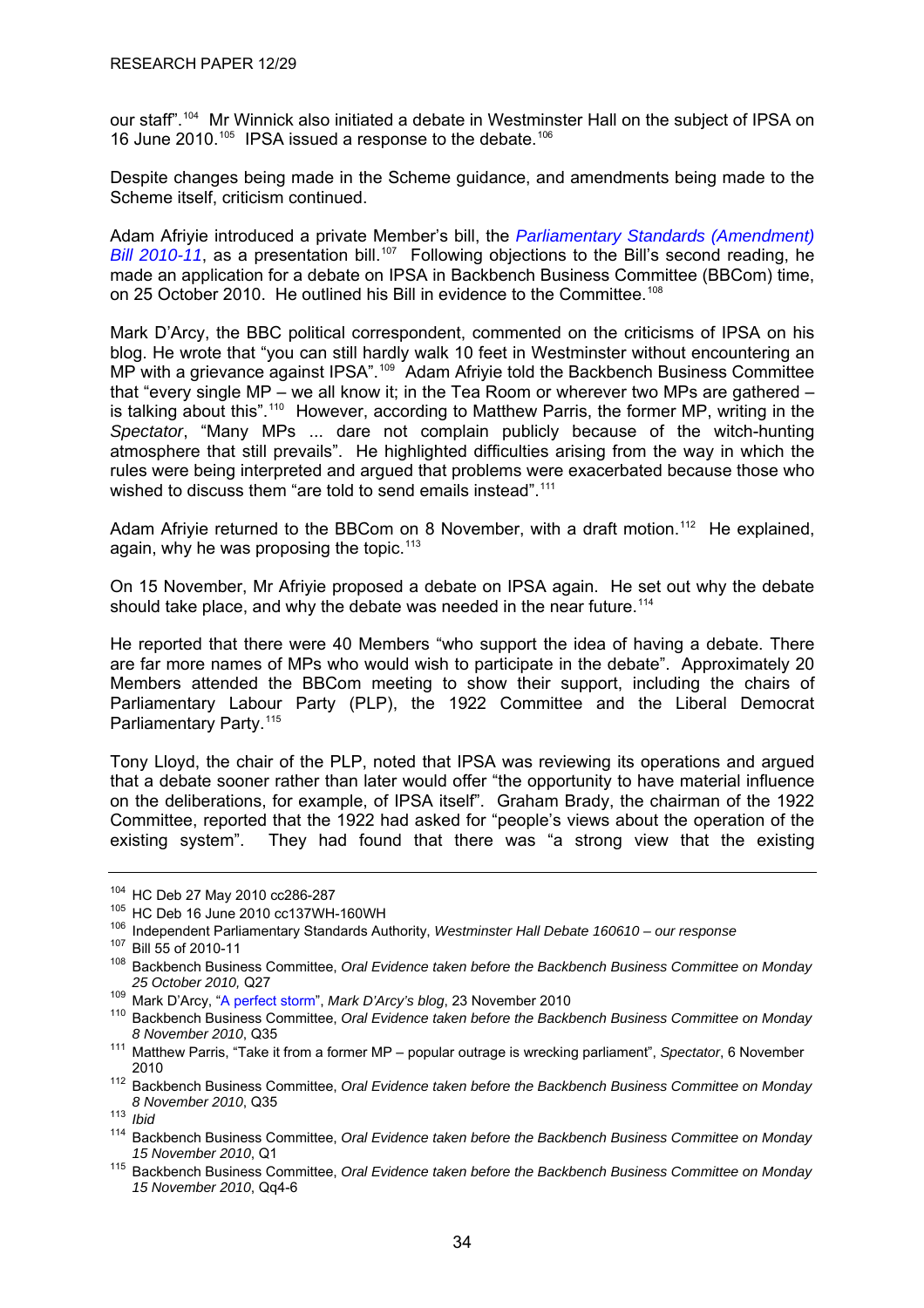<span id="page-39-0"></span>arrangements are not working as they should and are impacting on hon. Members' ability to serve constituents as we would wish to". Lorely Burt, the chair of the Liberal Democrat Parliamentary Party, echoed "what has been said about the dissatisfaction and the difficulty" However, she expressed concern that the debate could be viewed as Members "whingeing".<sup>[116](#page-39-0)</sup>

The BBCom announced that on 2 December, the House would consider a motion on IPSA.<sup>[117](#page-39-0)</sup>

Mr Afriyie's debate was held on the following motion:

That this House regrets the unnecessarily high costs and inadequacies of the systems introduced by the Independent Parliamentary Standards Authority (IPSA); calls on the IPSA to introduce a simpler scheme of office expenses and Members' allowances that cuts significantly the administrative costs, reduces the amount of time needed for administration by Members and their staff, does not disadvantage less well-off Members and those with family responsibilities, nor deter Members from seeking reimbursement of the costs of fulfilling their parliamentary duties; and believes that if these objectives are not reflected in a new scheme set out by the IPSA in time for operation by 1 April 2011, the Leader of the House should make time available for the amendment of the Parliamentary Standards Act 2009 to do so.<sup>[118](#page-39-0)</sup>

In his closing remarks, Mr Afriyie pointed out that his motion would allow the House to bring forward amendments to the scheme from April 2011:

I am begging IPSA please to propose a scheme that sorts the problems out, and I hope that it will. It has the mandate of the House of Commons already, so it can do so. However, the motion states that if a scheme that can be put into operation by 1 April 2011 is not proposed, this place will act-not in our interests, but in the interests of our constituents and Parliament.

I am now on the record as encouraging IPSA to come forward with a scheme, but we must be clear on timing. If a proposal is not forthcoming by, say, mid-January, it will be impossible to introduce a scheme before the beginning of the next financial year. Therefore, if the motion is carried, it is necessary for us to introduce a Bill or a statutory instrument or something, probably this side of Christmas, in case IPSA's proposal is not the right one. Otherwise, we are trapped within the current system, and our constituents will suffer. The costs will be astronomically high for at least another year to a year and a half, and I fear that Members will begin to leave Parliament. The work of Parliament will continue to be impeded unless such changes are made.<sup>[119](#page-39-0)</sup>

In his remarks in the debate, Mark Harper, the Parliamentary Secretary, Cabinet Office, argued that there was no need to change the legislation. He also reiterated the Government's support for the principles of independence and transparency for IPSA.<sup>[120](#page-39-0)</sup>

At the end of the debate, the House agreed to the motion without a division.<sup>[121](#page-39-0)</sup>

<sup>116</sup> Backbench Business Committee, *Oral Evidence taken before the Backbench Business Committee on Monday* 

<sup>&</sup>lt;sup>117</sup> Backbench Business Committee, *Determination of Business in the Chamber for week commencing 29 November*

<sup>&</sup>lt;sup>118</sup> House of Commons, *Order Paper*, 2 December 2010<br><sup>119</sup> HC Deb 2 December 2010 c1026<br><sup>120</sup> HC Deb 2 December 2010 c1074<br><sup>121</sup> HC Deb 2 December 2010 c1074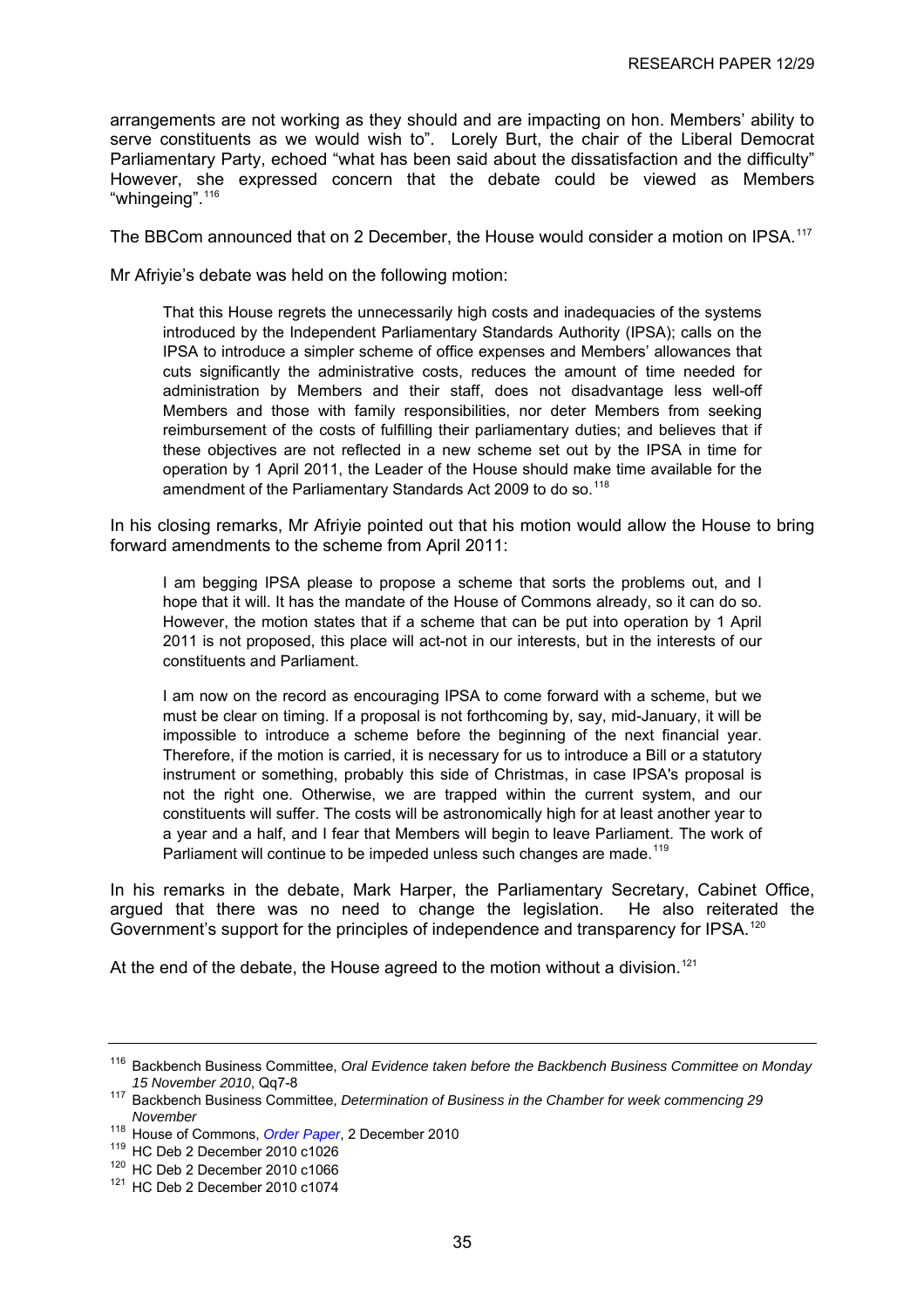<span id="page-40-0"></span>Following the publication of the *Members' Expenses Scheme Third Edition*, in March 2011, Adam Afriyie returned to the BBCom to ask for a further debate on IPSA. First, on 26 April 2011, he made an initial application.<sup>[122](#page-40-0)</sup>

Then, on 3 May 2011, he gave more information on his proposal, including an outline of the motion that he proposed should be debated, and the support that he had for the debate.<sup>[123](#page-40-0)</sup>

The Committee agreed to allow time for a debate on 12 May 2011.

On 12 May 2011, the House debated and agreed that:

That it be an instruction to the Committee on Members' Allowances established under Standing Order No. 152G (Committee on Members' Allowances) that it review the operation of the Parliamentary Standards Act 2009 and make recommendations, giving due consideration to ensuring:

- (a) value for money for taxpayers;
- (b) accountability;
- (c) public confidence in Parliament;
- (d) the ability of Members to fulfil their duties effectively;
- (e) fairness for less well-off Members and those with families; and
- (f) that Members are not deterred from submitting legitimate claims.<sup>[124](#page-40-0)</sup>

Following the House's decision to instruct the Committee on Members' Allowances to review the *Parliamentary Standards Act 2009*, the House agreed to rename the Committee, the Committee on Members' Expenses on 7 July 2011.<sup>[125](#page-40-0)</sup> It also agreed to instruct the Committee to report by 31 December 2011.<sup>[126](#page-40-0)</sup> The Committee's members were appointed on 18 July,<sup>[127](#page-40-0)</sup> and Adam Afriyie was elected Chair at the Committee's first meeting on 19 July 2011.[128](#page-40-0)

On 12 December 2011, *The Operation of the Parliamentary Standards Act 2009*, the Committee on Members' Expenses review of the *Parliamentary Standards Act 2009*, was published.[129](#page-40-0)

The Committee had agreed the report at its meeting on Tuesday 6 December 2011, and shortly afterwards Adam Afriyie had appeared before the BBCom to bid for time for a debate on the Report.<sup>[130](#page-40-0)</sup>

BBCom provided time for a debate on the report on 15 December 2011.<sup>[131](#page-40-0)</sup>

<sup>&</sup>lt;sup>122</sup> Backbench Business Committee, *Transcript of representations made on 26 April 2011*, Q14<br><sup>123</sup> Backbench Business Committee, *Transcript of representations made on Tuesday 3 May 2011*, Qq1-6<br><sup>124</sup> HC Deb 12 May 2011

<sup>2011,</sup> HC 1484-I 2010-12<br><sup>130</sup> Backbench Business Committee, *Representations made before the Backbench Business Committee Tuesday*<br>6 December 2011, uncorrected transcript, Q6

<sup>&</sup>lt;sup>131</sup> HC Deb 8 December 2011 c419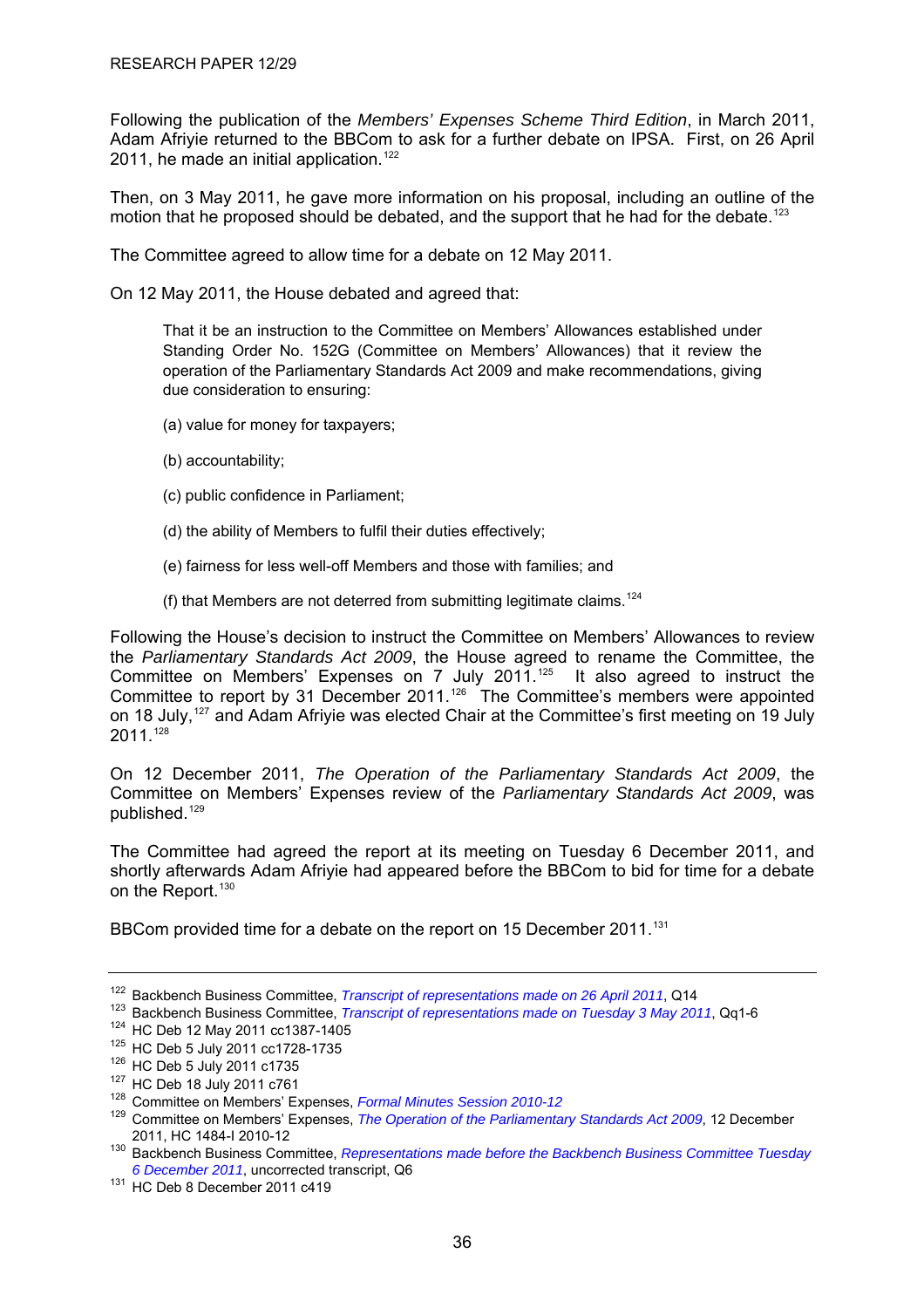<span id="page-41-0"></span>On 12 December 2011, IPSA issued a press release in response to the Committee on Members' Expenses Report.<sup>[132](#page-41-0)</sup>

The Committee on Members' Expenses' report was debated on 15 December 2011. Adam Afriyie tabled the following motion:

That this House approves the recommendations of the First Report from the Members' Expenses Committee on the Operation of the Parliamentary Standards Act 2009, HC 1484<sup>[133](#page-41-0)</sup>

However, the motion was amended, without a division, and the House resolved:

That this House thanks the Members' Expenses Committee for its First Report on the Operation of the Parliamentary Standards Act 2009, HC 1484; and refers it to IPSA to be considered as part of its Annual Review.<sup>[134](#page-41-0)</sup>

In July 2011, the National Audit Office (NAO) published a review of "the value for money that IPSA has achieved since its creation, both through the MPs' Expenses Scheme and its other functions".[135](#page-41-0) In its summary, the NAO set out its key findings and reported its conclusion on value for money:

22 IPSA set itself up with commendable speed, and despite initial problems, has done well to create a functioning new expenses scheme which safeguards public money and has made a significant contribution to increasing public confidence. IPSA has paid attention to increasing its own efficiency and has reduced its average cost of dealing with claims significantly.

23 Any expenses system needs to manage the inherent tension between preventing misuse of money and enabling an organisation's core business to be done well. IPSA's scheme is clearly achieving the former. However, IPSA did not have sufficient regard to the impact its Scheme was having on the ability of MPs to fulfil their duties in its first year of operation, nor to the costs falling upon them. The scheme as a whole will offer better value for money if IPSA accelerates the streamlining of its own procedures and gives greater priority to minimising the costs necessarily falling on MPs.<sup>[136](#page-41-0)</sup>

The Public Accounts Committee took oral evidence from IPSA on the NAO on 13 July 2011, and the published its report, entitled *Independent Parliamentary Standards Authority*, on 23 September 2011.<sup>[137](#page-41-0)</sup> It agreed the following conclusions and recommendations:

**1. The new system for paying MPs' expenses is robust and has improved public confidence, but there is significant scope to improve its cost effectiveness.** IPSA is committed to reducing its operating budget by 5% each year during the course of this Parliament. It is striking, however, that 38% of claims submitted are for less money than the average cost of processing the claims. IPSA should reduce this percentage substantially, and set performance targets, such as average cost per claim, by which its value for money can be judged. IPSA should report progress publicly.

<sup>132</sup> Independent Parliamentary Standards Authority press release, *[IPSA Press Release in Response to](http://www.parliamentarystandards.org.uk/NewsAndMedia/Pages/LatestNews2.aspx?ListNews=739f9c00-b7d4-4282-bffd-9ae51fd8d92d&NewsId=25)* 

Publication of CME Report, 12 December 2011<br><sup>133</sup> HC Deb 15 December 2011 c944<br><sup>134</sup> HC Deb 15 December 2011 c978<br><sup>135</sup> National Audit Office, *[Independent Parliamentary Standards Authority: The payment of MPs' expenses](http://www.official-documents.gov.uk/document/hc1012/hc12/1273/1273.pdf)*, 2011, HC 1273 2010-12 136 *Ibid*, p9 137 Public Accounts Committee, *[Independent Parliamentary Standards Authority](http://www.publications.parliament.uk/pa/cm201012/cmselect/cmpubacc/1426/1426.pdf)*, 23 September 2011, HC 1426

<sup>2010-12</sup>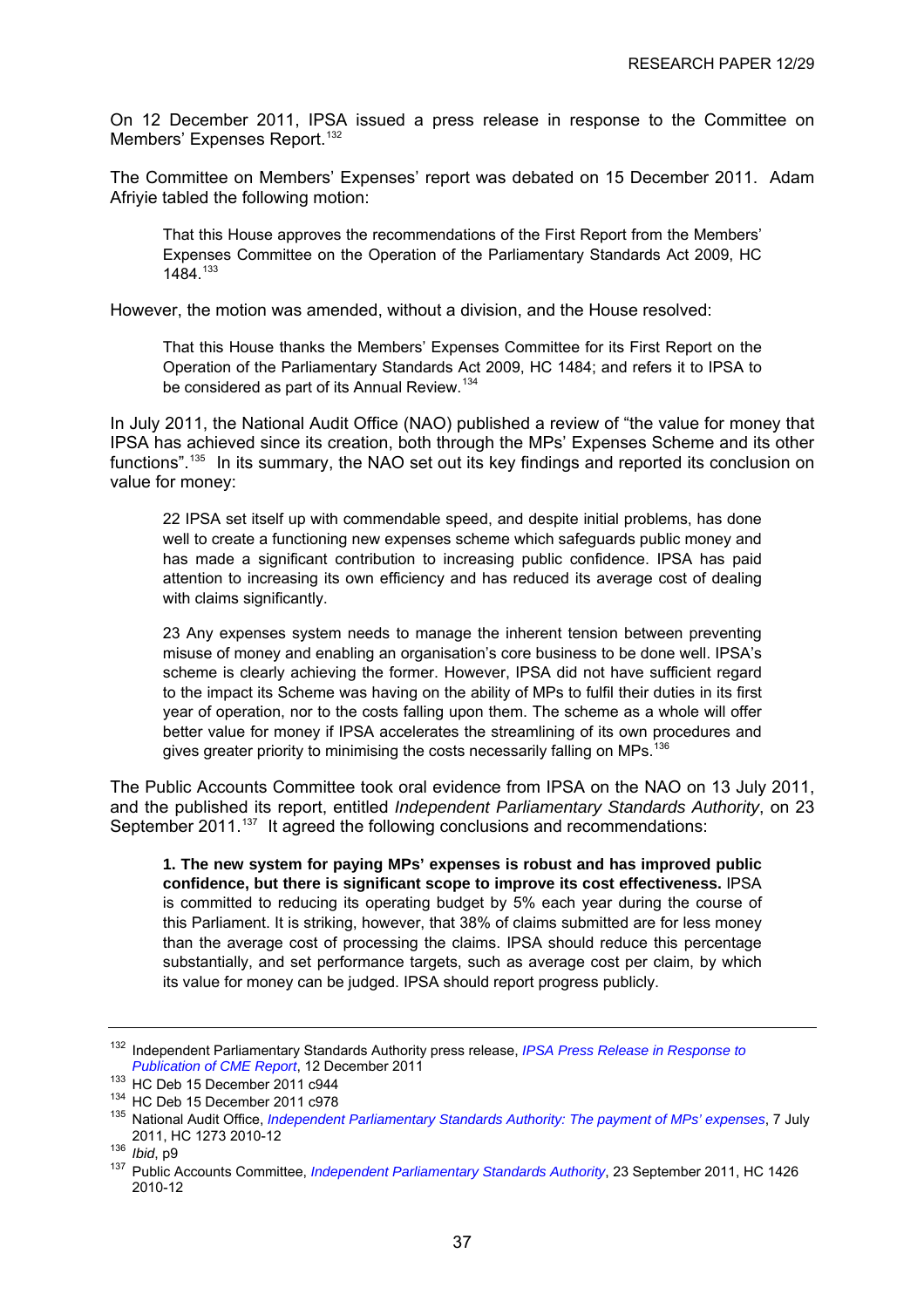<span id="page-42-0"></span>**2. Public confidence in the system for MPs' expenses has markedly improved, but further simple steps by IPSA could help to build on these gains.** The level of interest in MPs' claims has reduced, from over 10,000 unique hits on the IPSA website in response to expenses data published in December 2010, to fewer than 100 following the publication of data in July 2011. This, along with the results of an NAO survey which showed that 55% of the public felt the situation regarding MPs' expenses had got better in the last year, is welcome evidence of improved public confidence. To improve public confidence further, IPSA should draw a distinction between salaries and expenses in its public communications and make clear that all expenses claims paid are within the rules, and that rejected claims, unless otherwise stated, are the result of administrative errors rather than deliberate misbehaviour.

**3. IPSA's validation processes are disproportionate, in particular on low-value and low-risk claims.** The level of error that IPSA detects through its validation is extremely low and currently its approach does not distinguish enough between highrisk areas of expenditure and those where the risk of error or abuse is inherently low. IPSA should develop a more risk-based approach to validation, tailored to the size and nature of the different claims it receives.

**4. Eighty-five per cent of MPs say that dealing with expenses hinders them from performing their duties in Parliament and to their constituents.** The combined amount of time spent by MPs and their staff dealing with expenses could cost in the region of £2.4 million a year. While it is inevitable that MPs will need to spend some time dealing with expenses if the system is to be robust, this is too much. IPSA acknowledged that currently the balance is not right and set out a number of initiatives to reduce it. IPSA should monitor the time MPs and their staff spend dealing with expenses in future, using the data in the NAO survey as a benchmark. It should set out clearly the steps it will take, and by when, to reduce the time it takes to make claims in future.

**5. Guidance for MPs and their staff on making claims is not sufficiently clear and accessible and they do not always receive consistent advice from IPSA staff.** IPSA acknowledged that it would be more helpful if MPs could access guidance on making claims from within the expenses system itself and if all guidance was consolidated in one place and easily searchable. When MPs or their offices talk to IPSA staff, they often have to repeat information they have provided before about their circumstances, as IPSA systems do not retain it. IPSA should undertake a costbenefit analysis to evaluate whether an account management model would be a more efficient way of organising contacts between MPs and IPSA staff in the future, factoring into its analysis the current burden on MPs and their staff.

**6. The expenses system is still relatively new and there is much scope for future improvement as it develops.** IPSA made a number of commitments, including carrying out a review of the sufficiency and appropriateness of MPs' staffing arrangements, reviewing the resourcing of the Compliance Officer function, considering options for taking advantage of bulk-purchasing arrangements and improving the payment card reconciliation process. In developing these improvements, IPSA should engage with Parliamentary committees and other informal groups that have been set up to consider expenses-related issues, and this Committee looks forward to seeing the results.<sup>[138](#page-42-0)</sup>

On 21 December 2011, IPSA's response to the Public Accounts Committee's recommendations was published by the Committee. The Committee also published a letter

<sup>138</sup> *Ibid*, Conclusions and Recommendations, pp5-6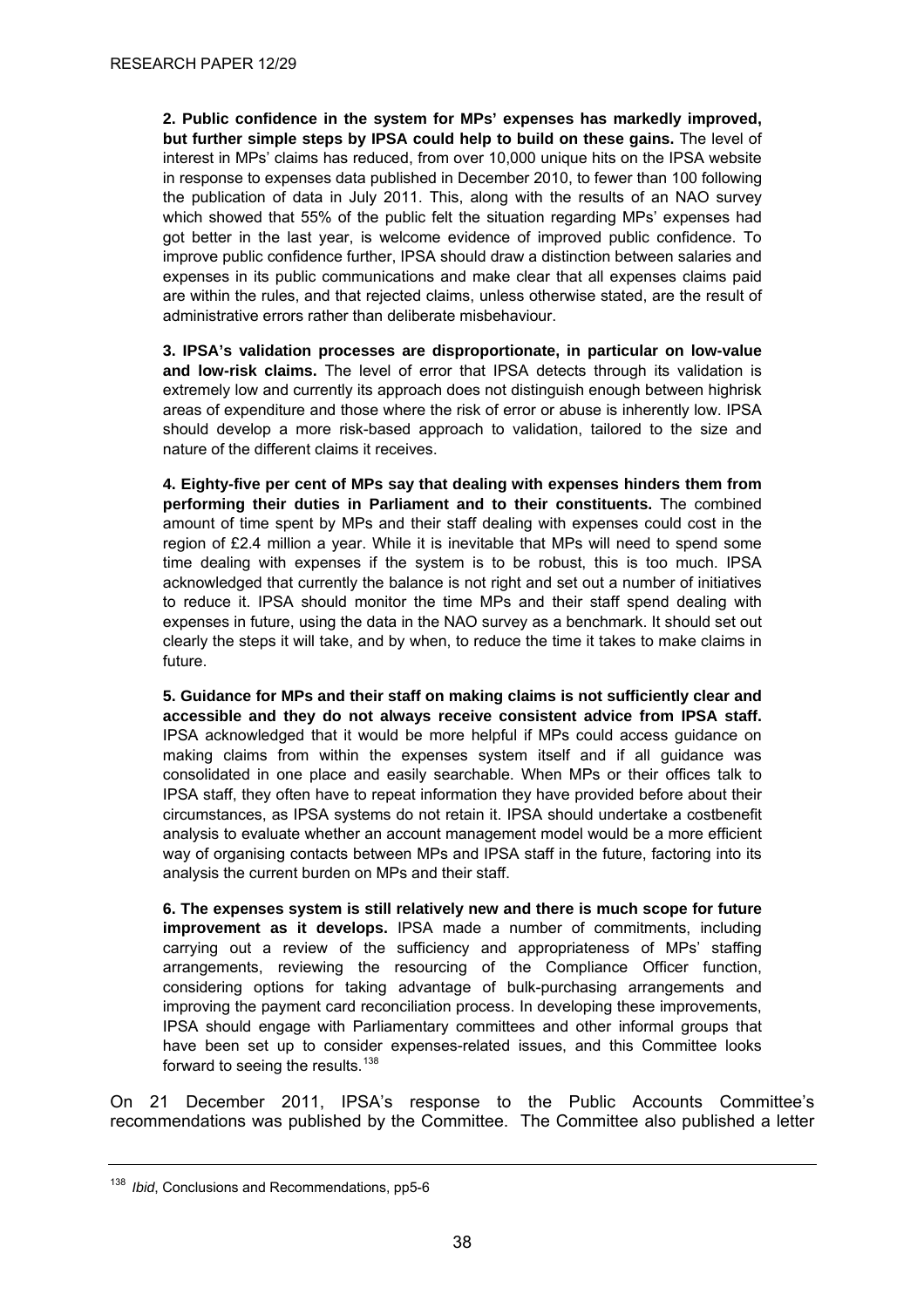<span id="page-43-0"></span>from the Committee Chair asking IPSA to reconsider its response to some the recommendations.[139](#page-43-0)

In its response to the Public Accounts Committee, IPSA noted that:

We have already taken the decision to draw distinction between expenses and costs and salaries, as set out in our publication of each MP's annual expenditure. We will continue to do this.  $140$ 

This is reflected in the changing of the name of IPSA's Scheme from the *MPs' Expenses Scheme* to the *MPs' Scheme of Business Costs and Expenses*.

IPSA also noted that:

We are committed to simplifying our system and since the PAC hearing on IPSA we have made a number of improvements to the process for submitting a claim to the IT system.

In October, we introduced further simplifications to our processes, including the creation of favourite claims; simplifying the process for claiming mileage; and the introduction of our relationship with thetrainline.com, meaning MPs to not have to claim for train tickets - they can just book and travel.

The time MPs and their staff spend on the system has fallen dramatically from well over an hour a week in some cased to a current average of 33 minutes a week, or around six and a half minutes per day. We will continue to monitor this and seek to reduce it further. <sup>[141](#page-43-0)</sup>

#### **6 Expenses: current rates**

A summary of the maximum budgets for expenses under IPSA's scheme is given in Appendix 6.

#### **6.1 Accommodation Expenditure**

Under the IPSA scheme, Accommodation Expenditure is not payable to London Area MPs or those who occupy 'grace and favour' accommodation.<sup>[142](#page-43-0)</sup> Accommodation Expenditure will only cover rent or hotel accommodation and associated expenditure; and for a transitional period, until 31 August 2012, mortgage interest (for MPs who had claimed mortgage costs under the House of Commons allowances scheme). Members who do not claim rent or mortgage interest are able to claim for associated expenditure.<sup>[143](#page-43-0)</sup> The scheme sets budgets for non-London Area MPs renting in the London area and at five different rates for those renting in non-London Area constituencies. The London Area constituencies are listed in Appendix 5. Thirty one constituencies that were defined as London Area seats in 2010/11 were re-defined as non-London Area in 2011/12 (see below).

<sup>139</sup> Public Accounts Committee, *[IPSA: Response to Fifty-first Report of Session 2010-12](http://www.publications.parliament.uk/pa/cm201012/cmselect/cmpubacc/1723/1723.pdf)*, 21 December 2012, HC

<sup>&</sup>lt;sup>140</sup> *Ibid*, Appendix 2, Response to Recommendation 2<br><sup>141</sup> *Ibid*, Appendix 2, Response to Recommendation 4<br><sup>142</sup> IPSA, *Fourth Edition*, HC 1868 2010-12, para 4.2<br><sup>143</sup> IPSA, *Fourth Edition*, HC 1868 2010-12, para 4.8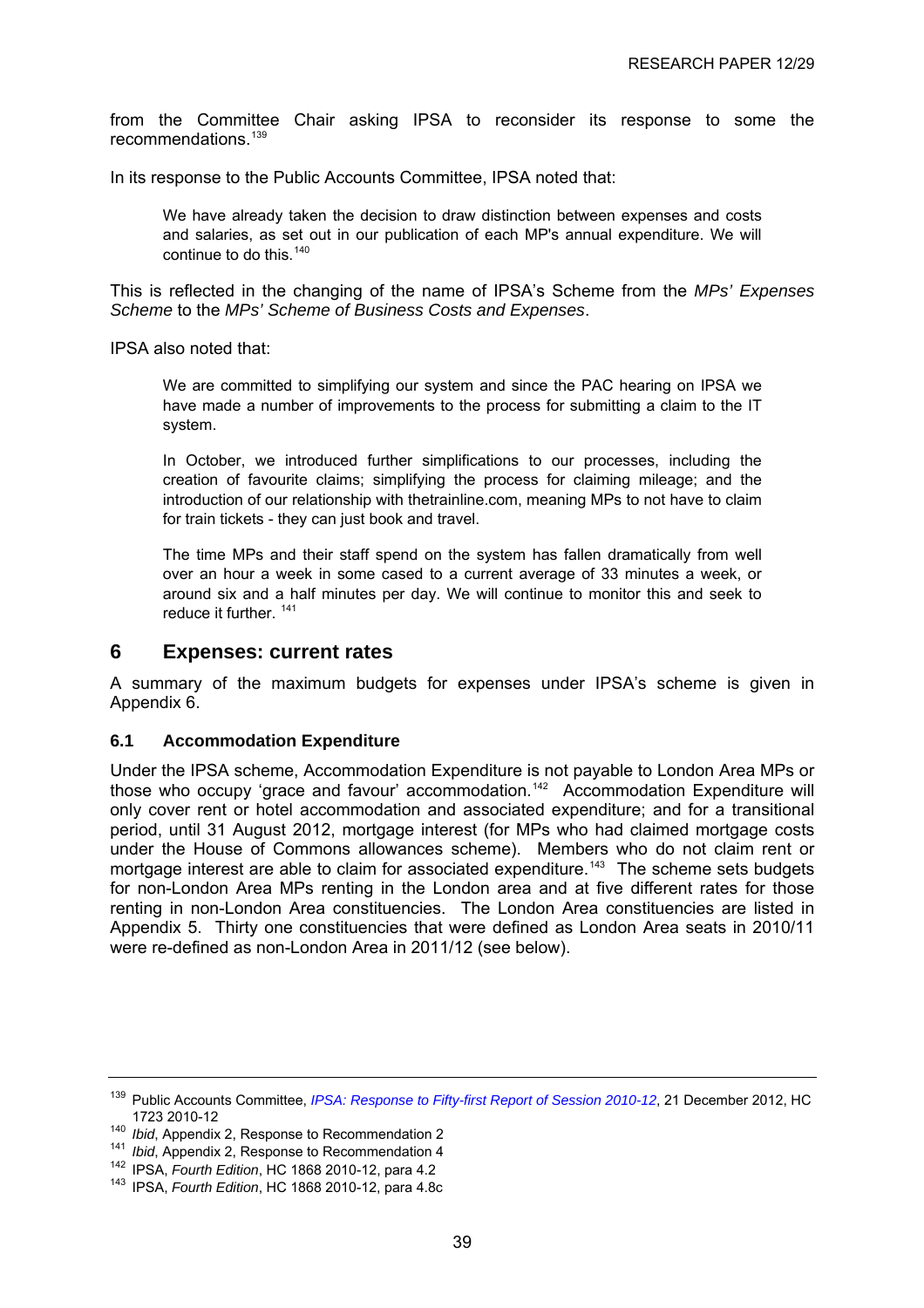<span id="page-44-0"></span>For Members renting in the London area, the annual Accommodation Expenditure budget for 2012/13 is **£20,000**. [144](#page-44-0) In 2010/11 a limit for rental payments, within the overall limit, was set.<sup>[145](#page-44-0)</sup> The limit for rental payments was removed in 2011/12:

... This is both to simplify the provisions and to add flexibility for MPs at no higher cost to the taxpayer, as the overall budget limits will not be increased. This simplification will apply to the rental limits both in the London Area and elsewhere.<sup>[146](#page-44-0)</sup>

As in 2010/11 and 2011/12, for Members renting outside London, the Accommodation Expenditure budgets are lower. Each eligible constituency is allocated to one of five bands. The total budget limit, in 2012/13, for each band is:

> Band A £15,150 Band B £13,750 Band C £12,350 Band D £10,950 Band E £10,050

As for Accommodation Expenditure in London, limits for rental payments within this global figure are no longer set.<sup>[147](#page-44-0)</sup> The rates all increased from 2011/12:

After reviewing average claims in this category and looking at utility and fuel prices, IPSA has decided that a small increase in this budget is merited to cover inflation. The associated expenditure element of the accommodation budget will therefore be increased by 3.1% from £2,500 to £2,600. The figure of 3.1% is the midpoint between Consumer Price Index (CPI) annual inflation as at December 2011 (4.2%) and the Bank of England forecast for CPI inflation as at March 2013 (2%).<sup>[148](#page-44-0)</sup>

IPSA also reviewed rental costs and found that "the average rent in Band E only left £2,000" to cover associated expenditure. It decided that "there will be no change to the rental elements of accommodation Bands A to D, but Band E will be increased by £500".<sup>[149](#page-44-0)</sup>

IPSA specified that a lower budget of **£8,850** will be available for those Members who continue to claim for mortgage interest in 2012/13.<sup>[150](#page-44-0)</sup> Any Member, including London Area Members, who received mortgage interest in respect of their second home allowance can continue to claim mortgage interest until 31 August 2012 at the latest.<sup>[151](#page-44-0)</sup> In 2010/11 a limit for mortgage payments, within the overall limit was set.<sup>[152](#page-44-0)</sup> In line with claims for rent, this limit was removed in 2011/12.

<sup>&</sup>lt;sup>144</sup> IPSA, *Fourth Edition*, HC 1868 2010-12, para 4.12<br><sup>145</sup> Independent Parliamentary Standards Authority, *The MPs' Expenses Scheme: Second Edition*, 26 July 2010,

HC 405 2010-12, paras 5.9-5.10<br><sup>146</sup> Independent Parliamentary Standards Authority, *Annual Review of MPs' Expenses Scheme 2011*, "Report on<br>the Consultation of January-February 2011" [IPSA, *Consultation Report 2011*], Ma

the Consultation of January February 2011 [IPSA, *Consultation Report 2011*, *Independent Parliamentary Standards Authority, The MPs' Expenses Scheme: Third Edition, May 2011*, HC 954 2010-12, paras 4.14-4.15, Annex B; Independent Parliamentary Standards Authority, *The MPs' Expenses* 

<sup>&</sup>lt;sup>148</sup> Independent Parliamentary Standards Authority, Annual Review of the MPs' Scheme of Business Costs and *[Expenses](http://www.parliamentarystandards.org.uk/transparency/Our%20consultations/2012%20Annual%20Review%20of%20the%20MPs%27%20Scheme%20of%20Business%20Costs%20and%20Expenses.pdf)*, 5 March 2012, HC 1868 2010-12, "Report on the Consultation of November-January 2011-12",

<sup>149</sup> Ibid, para 3.7<br>
150 IPSA, *Fourth Edition*, HC 1868 2010-12, para 4.16<br>
151 IPSA, *Fourth Edition*, HC 1868 2010-12, para 4.8(d)<br>
152 Independent Parliamentary Standards Authority, *The MPs' Expenses Scheme: Second Edi* HC 405 2010-12, paras 5.9-5.10, 5.12-5.13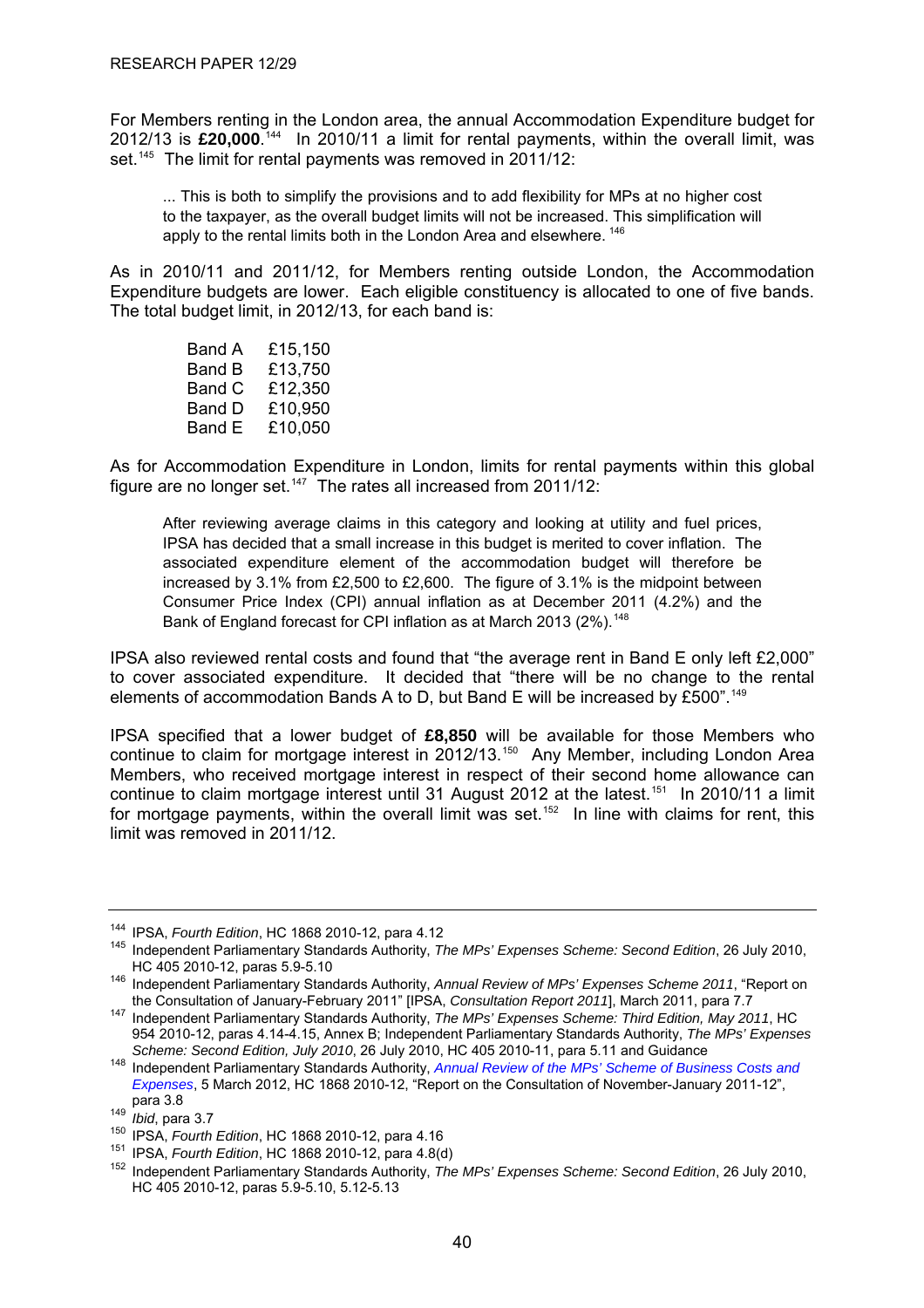<span id="page-45-0"></span>The Scheme provides that MPs who share rental accommodation will be entitled to the full Accommodation Expenditure budget.<sup>[153](#page-45-0)</sup> In 2010/11, reduced limits applied to Members who shared accommodation:

5.14 If two eligible Members elect to share rental accommodation, that intention shall be registered with IPSA when an application for expenses relating to the shared property is made. Throughout the duration of such arrangements, the combined Accommodation Expenses budget for those two Members is limited to four thirds of one Member's budget.

5.15 For any subsequent eligible MPs who elect to share this accommodation, the combined Accommodation Expenses budget for all of the MPs sharing the accommodation is to be increased by two thirds of one MP's budget.<sup>[154](#page-45-0)</sup>

In its January 2011 Consultation, IPSA asked, "Is the two-thirds rule acting as a disincentive to sharing?"<sup>[155](#page-45-0)</sup> IPSA reported a mixed response to the consultation and then drew the following conclusions:

7.15 This rule provided that where two MPs share a residence, they are together entitled to fourthirds of the accommodation budget. This reflected the generally lower costs of sharing accommodation. There is evidence that limiting the expenses available when two MPs share accommodation to four-third is discouraging MPs from sharing. The numbers sharing accommodation are low, and IPSA is aware that some MPs who were sharing have since extricated themselves from their lease because they found their budget insufficient. This is contrary to the intention of the rule, which was simply to recognise the often lower costs of sharing without discouraging this lower cost option.

7.16 IPSA does not consider the four-thirds rule to be achieving its aim. It unnecessarily negatively impacts on a small number of MPs, while saving the taxpayer very little money. We have therefore abolished the four-thirds rule and will allow MPs who share accommodation to have access to their full accommodation budget. These MPs will still only be able to claim for the costs they actually incur, so if two MPs share the cost of their accommodation equally, each MP would only be able to claim 50% of the total. $156$ 

Members with caring responsibilities can claim additional budgets: eligibility depends on circumstances. The additional budget limit remains at **£2,425** per dependent. Under the Scheme in 2012/13 caring responsibilities are defined in the following way:

4.22 For the purposes of this Scheme MPs will be deemed to have caring responsibilities where they:

a. have parental responsibility for a dependent child of up to the age of 16, or up to the age of 18 if in full-time education; or

b. are the sole carer for a dependent child in full-time education, of up to the age of 21 years; or

c. are the primary carer for a family member in receipt of one of the following benefits:

<sup>&</sup>lt;sup>153</sup> IPSA, *Fourth Edition*, HC 1868 2010-12, para 4.19<br><sup>154</sup> Independent Parliamentary Standards Authority, *The MPs' Expenses Scheme: Second Edition*, 26 July 2010, HC 405 2010-12, paras 5.14-5.15

<sup>155</sup> Independent Parliamentary Standards Authority, *Annual Review of the MPs' Expenses Scheme: Consultation* 

<sup>&</sup>lt;sup>156</sup> IPSA, *Consultation Report 2011*, paras 7.15-7.16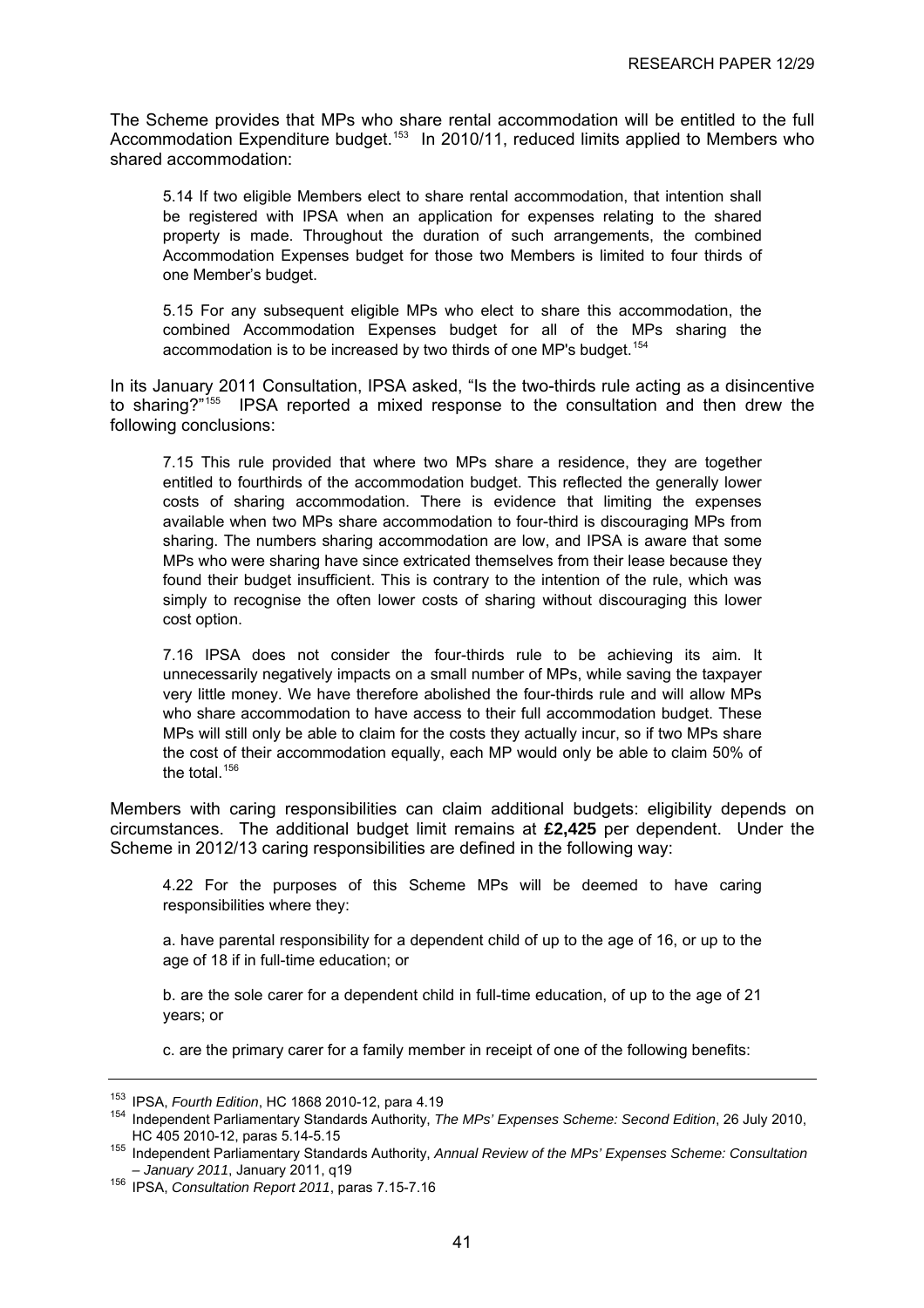- <span id="page-46-0"></span>i. Attendance Allowance;
- ii. Disability Living Allowance at the middle or highest rate for personal care; or

iii. Constant Attendance Allowance at or above the maximum rate with an Industrial Injuries Disablement Benefit, or basic (full day) rate with a War Disablement Pension.<sup>[157](#page-46-0)</sup>

In 2010/11 only Members with "a dependent child up to the age of five years", rather than under 16 (or 18), were deemed to have parental responsibilities.<sup>[158](#page-46-0)</sup>

IPSA consulted on the scope of these payments and, in its Report on the January 2011 Consultation, it reported that it received responses calling for no change; calling for the provision to be discarded – "generally based on the argument that most employees do not receive accommodation expenses for their families";[159](#page-46-0) but the most prevalent view was that the cut-off should be when the child reached 18. IPSA's position following the consultation was that:

2.6 IPSA has limited hard evidence on the number of MPs and their dependants affected by the rules on caring responsibilities and accommodation. It does not hold data on the number of MPs with children, although it does have details of MPs claiming the additional accommodation budget and travel costs for their dependants. IPSA asked MPs to provide this information for a survey conducted for the purposes of its Equality Impact Assessment, but only 6.8% of MPs replied.

2.7 Nonetheless there is anecdotal evidence from MPs that the cut-off of five years old for claiming additional accommodation expenses is having a negative impact on their family life. The approach was derived from the view that children above this age bracket would routinely stay close to their school rather than travel with the MP to and from London or a constituency home. IPSA is now persuaded that this rationale assumes a level of uniformity about the way MPs organise their personal life that cannot be sustained.

2.8 IPSA has therefore extended the eligibility to claim for additional accommodation expenses for caring responsibilities. Eligibility will now extend to all children up to the age of 16, or 18 if they are in full-time education. There is no change to the definition of other dependants.

2.9 MPs will only be eligible to claim these additional accommodation expenses if those dependants routinely reside at the accommodation. This is to allay any public concern that public funds might be used throughout the year to satisfy an occasional need.[160](#page-46-0)

In 2012/13 Members choosing not to rent accommodation can claim for hotel accommodation, within the following limits (unchanged from 2011/12):

| In the London Area              | £150 per night |
|---------------------------------|----------------|
| Elsewhere in the United Kingdom | £120 per night |

<sup>&</sup>lt;sup>157</sup> IPSA, *Fourth Edition*, HC 1868 2010-12, para 4.21<br><sup>158</sup> Independent Parliamentary Standards Authority, *The MPs' Expenses Scheme: Second Edition*, 26 July 2010,<br>HC 405 2010-12, para 5.18

<sup>&</sup>lt;sup>159</sup> IPSA, *Consultation Report 2011*, para 2.3<br><sup>160</sup> IPSA, *Consultation Report 2011*, paras 2.6-2.9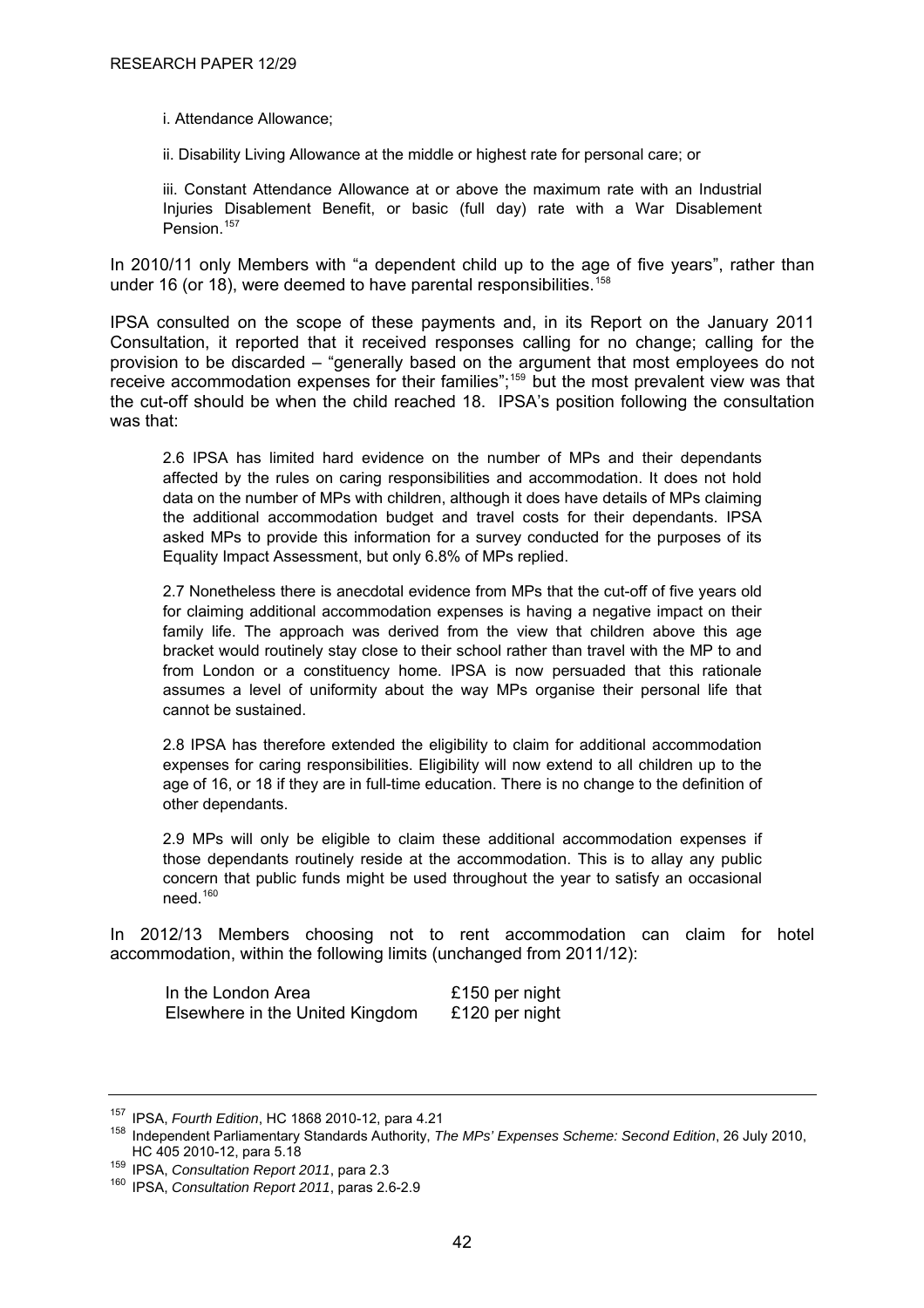In 2010/11, the limits were £130 and £105 per night, respectively. <sup>[161](#page-47-0)</sup>

<span id="page-47-0"></span>In its Report on the January 2011 Consultation, IPSA concluded that, compared with the UK's devolved legislatures, IPSA had the "lowest cap for hotels in the London Area", and that while the £130 limit for booking hotels in advance was adequate, "availability within budget decreased dramatically when trying to book for the same day". It raised the London limit to £150, in line with limits for the Northern Irish and Welsh Assemblies. It also said that "similar arguments apply to the budget limits that apply for hotels outside the London Area".<sup>[162](#page-47-0)</sup>

#### **6.2 London Area Living Payment**

London Area MPs and non-London Area MPs, who have informed IPSA of their intention not to claim for accommodation expenses, may claim the London Area Living Payment. In 2012/13, the London Area Living Payment is limited to £3,760 per financial year, unchanged from 2010/11. The number of constituencies in the London area was reduced in 2011/12. Additionally, from 2011/12, MPs representing certain constituencies (outside Greater London) were able to claim a supplement to the London Area Living Payment.<sup>[163](#page-47-0)</sup> In 2012/13 the London area MPs outside Greater London are able to claim an additional £1,330 per annum in London Area Living Payment,<sup>[164](#page-47-0)</sup> unchanged from 2011/12. A list of London area constituencies is given in Appendix 5. It is annotated to show the reduction in the number of London area constituencies, from 2010/11, and the constituencies which qualify for the additional payment.

In its January 2011 consultation, IPSA asked about the London Area. In the original Scheme, it had defined the London Area as constituencies within 20 miles of Westminster or from which it was possible to commute within 60 minutes at rush hour. In the Report on its Consultation, IPSA restated that defining the London Area in terms of a reasonable commute was fundamental to the Scheme's principle of treating Members, in the matter of expenses, in the same manner as ordinary citizens. However, it concluded that:

With the benefit of nearly a year's operation of the Scheme, IPSA considers the arguments against basing the London Area on a 60 minute commute to be persuasive. The rule does not accurately reflect an MP's actual commute, and does not allow for rail timetable changes, differences in transfer times between stations, and other variations depending on the time of day and whether the travel is at peak time. For these reasons, IPSA favours a geographical definition; geography provides immutability.<sup>[165](#page-47-0)</sup>

IPSA continued to consider a definition of the London Area based on Transport for London zones 1-6 was "too small"; nor did it consider that the London Boroughs provided a "suitable area", as "It is normal for members of the public to commute from outside these areas, and the same should apply to MPs".<sup>[166](#page-47-0)</sup> It concluded that:

3.10 IPSA has therefore decided to base the London Area on one clear criterion: whether part of the constituency is within 20 miles of Parliament. A commute of 20 miles by whatever means is reasonable, and the use of a clear geographical boundary

<sup>161</sup> Independent Parliamentary Standards Authority, *The MPs' Expenses Scheme: Second Edition*, 26 July 2010, HC 405 2010-12, para 5.22; Independent Parliamentary Standards Authority, *The MPs' Expenses Scheme:* 

<sup>162</sup> IPSA, Consultation Report 2011, paras 7.21-7.22<br><sup>163</sup> Independent Parliamentary Standards Authority, The MPs' Expenses Scheme: Second Edition, 26 July 2010, HC 405 2010-12, Part 6; Independent Parliamentary Standards Authority, *The MPs' Expenses Scheme: Third* 

<sup>&</sup>lt;sup>164</sup> IPSA, *Fourth Edition*, HC 1868 2010-12, para 5.4<br><sup>165</sup> IPSA, *Consultation Report 2011*, para 3.8<br><sup>166</sup> IPSA, *Consultation Report 2011*, para 3.9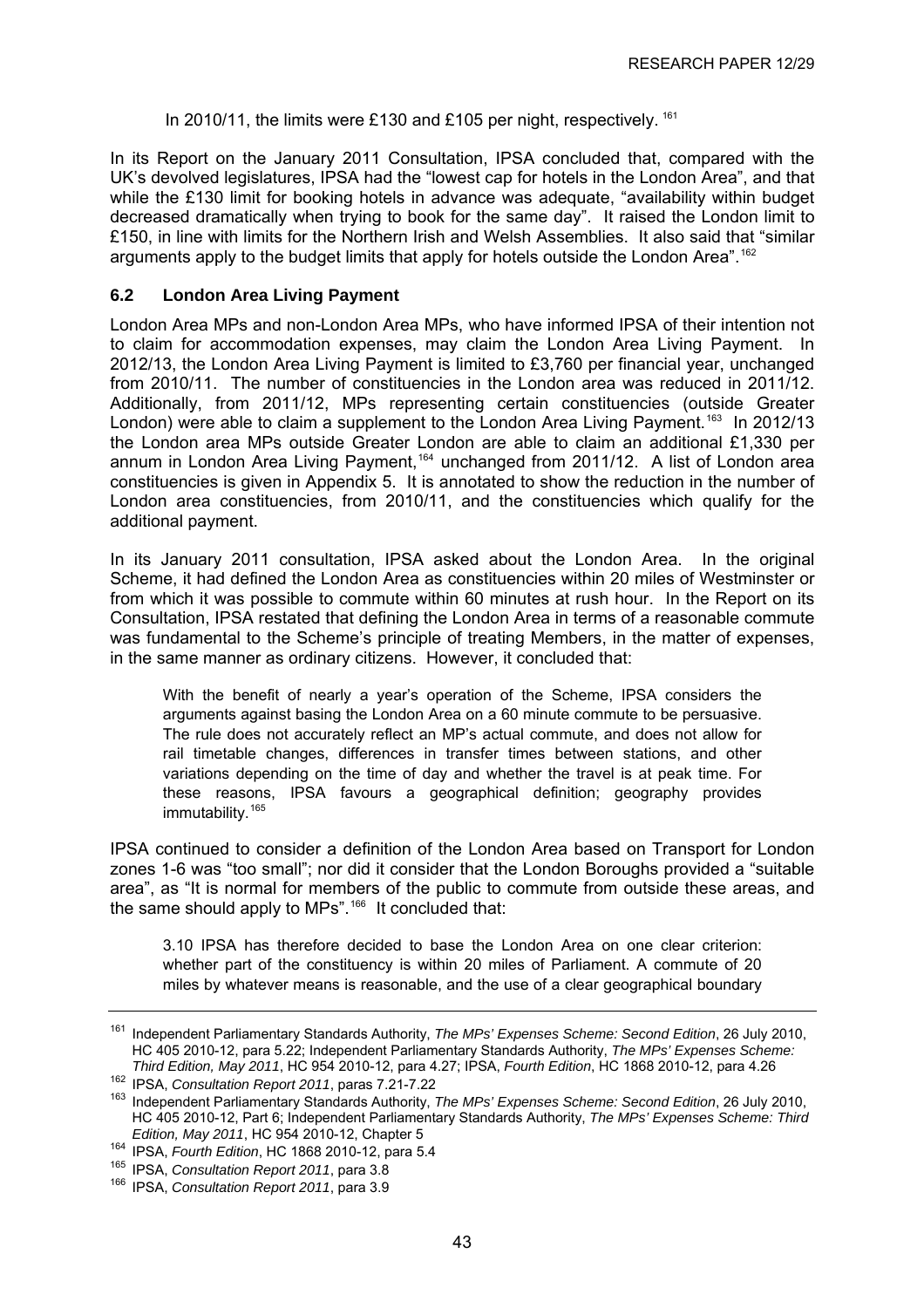<span id="page-48-0"></span>eliminates the problems outlined in the above two paragraphs. This boundary has, however, thrown up a small number of anomalies: constituencies where the amount within the 20 mile limit is so small as to render it unfair to treat the whole as being part of the London Area. This affects six constituencies, which are not in the London Area despite a minuscule part of their footprint being within 20 miles of Parliament. These six are Chesham and Amersham, Gravesham, Hemel Hempstead, Hitchin and Harpenden, South Basildon and East Thurrock, and Woking. The list of constituencies that *are* within the London Area is given in Annex B.

3.11 It is a truism that having a boundary means one constituency will be in it and the MP unable to claim for accommodation expenses, while its neighbour will be outside it and the MP able to claim. The difference between the two may be as little as a few miles. Nonetheless, a boundary must be in place and IPSA is confident that one based on a distance is to be preferred.<sup>[167](#page-48-0)</sup>

In addition, although IPSA was not persuaded that there were grounds for increasing the London Area Living Payment generally, a distinction could be made between MPs representing seats in Greater London and others within the IPSA London Area:

These outer London Area MPs face demonstrably higher commuting costs than those within Greater London, averaging around £1,300 per year. In order to make the contribution that the LALP provides fair across the London Area, IPSA has therefore introduced a new rate for the outer London Area MPs. These MPs may claim a LALP of £5,090, while the MPs within Greater London may continue to claim £3,760.<sup>[168](#page-48-0)</sup>

#### **6.3 Travel and Subsistence**

The main conditions and limits on travel are unchanged. The Third Edition of the Scheme set out the circumstances in which extended travel can be claimed; this practice continues in the Fourth Edition. Previously they were included in guidance.

Motor mileage rates are set out in the Scheme. In 2010/11, they were included in guidance. Motor mileage rates are given in Appendix 6.

The IPSA Scheme makes provision for travel by Members' staff and family members.

It also provides for subsistence expenses in certain circumstances. When travelling and staying away from either home or the London Area as a result of parliamentary functions, expenses for meals (within limits) can be claimed. Provisions are also made for meals when the House sits beyond 7.30pm. When the House

… sits late or when MPs undertake their parliamentary functions in the House of Commons until late at night, MPs may use their discretion in claiming for reimbursement of taxi fares for journeys from the House of Commons to a London Area residence, or for the cost of an overnight stay in a hotel. Taxis will be subject to an upper limit of £80 for each such journey. Hotels will be subject to an upper limit of £150 per night. $169$ 

Limits for subsistence rates are set out in Appendix 6.

<sup>&</sup>lt;sup>167</sup> IPSA, *Consultation Report 2011*, paras 3.10-3.11<br><sup>168</sup> IPSA, *Consultation Report 2011*, para 3.16<br><sup>169</sup> IPSA, *Fourth Edition*, HC 1868 2010-12, paras 9.25-9.37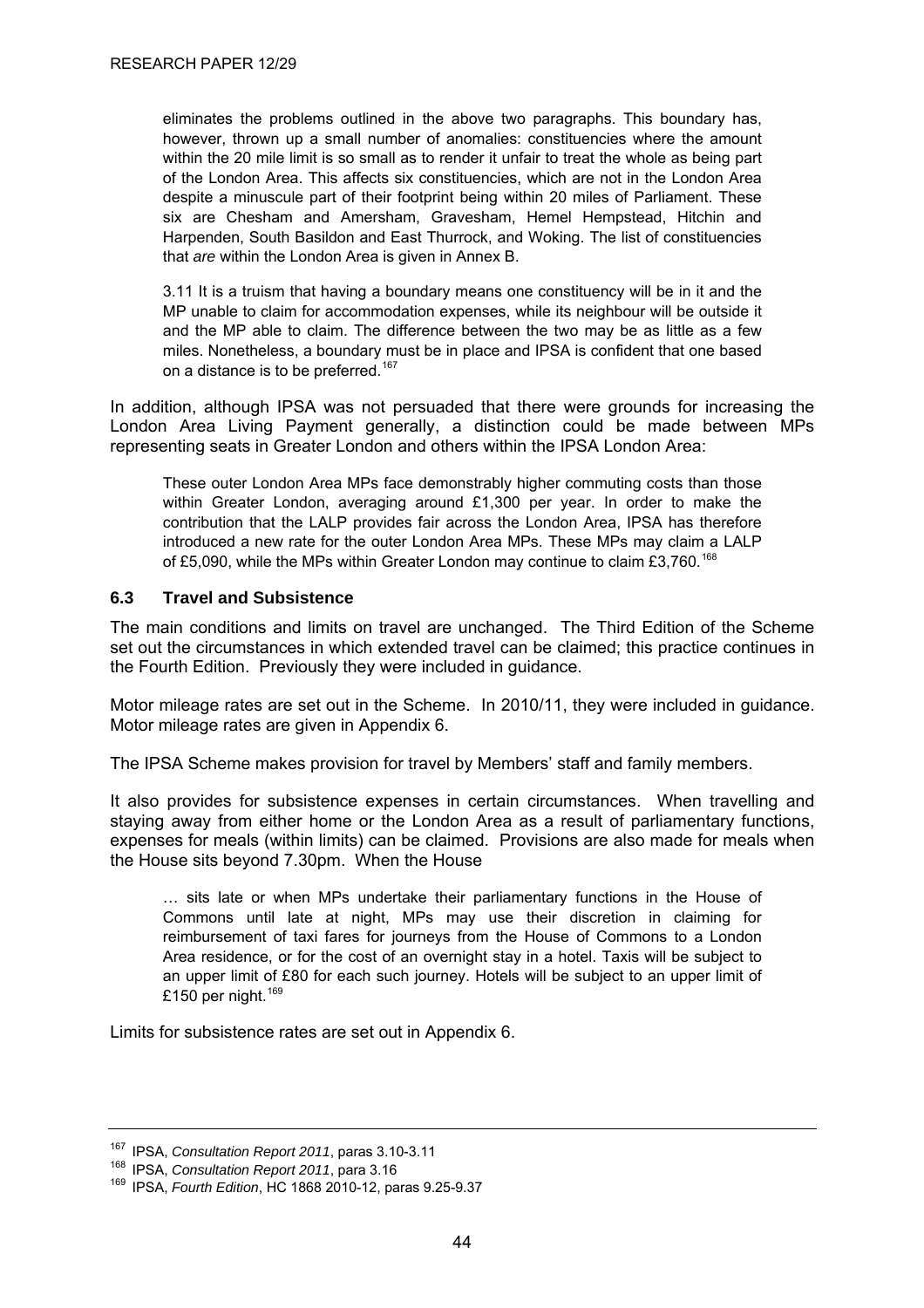#### <span id="page-49-0"></span>**6.4 Staffing Expenditure**

From 1 April 2012, IPSA introduced separate limits on Staffing Expenditure for London area and non-London Area Members:

In the London Area **E144,000** per annum<br>Elsewhere in the United Kingdom **E137.200** per annum<sup>170</sup> Elsewhere in the United Kingdom

These levels of Staffing Expenditure represent a significant increase from 2011/12, when the maximum budget was £115,000 for all Members (£109,548 in 2010/11). IPSA noted in guidance that "MPs should note these budgets [for 2012/13] are subject to approval of the Speaker's Committee for IPSA of the necessary monies to fund them".<sup>[171](#page-49-0)</sup>

The significant increase in Staffing Expenditure from 2011/12 has occurred because IPSA has concluded that:

The last comprehensive review of MPs' staffing needs was conducted in 2007 by the Senior Salaries Review Body and concluded that MPs required 3.5 FTE members of staff. IPSA is persuaded, on the basis of the evidence it saw of increased workloads and of unpaid overtime to maintain a service to constituents during its 2011 review of staffing needs, that this level of staffing is no longer sufficient. The new staffing budget is therefore based on MPs employing 4 FTE members of staff. It is also based on MPs employing two senior members of staff (an Office Manager and a Senior Parliamentary Assistant) and two caseworkers. This better reflects the office structures that IPSA saw during its staffing review. IPSA is also persuaded that the budget should no longer be calculated on the midpoint of the salary range, but on the  $60<sup>th</sup>$  percentile. As Parliament progresses, staff will gain experience that may warrant their moving up the salary range. Last year this was reflected in an increase to the staffing budget; this year it is again reflected but on this occasion through using a higher point on the salary range in the manner given above.  $172$ 

IPSA also concluded that a distinction in the Staffing Expenditure budget between London Area and non-London Area Members was necessary, reflecting that Member's staff on IPSA contracts who work in London are paid according to higher salary ranges than those based outside London:

All staff members on IPSA contracts and working in the London Area, no matter what constituency their MP represents, must be paid in accordance with the London Area salary ranges. These are approximately 10% higher than the ranges for the rest of the country, and reflect IPSA's position that the salaries paid to London Area based staff should take account of the higher cost of living in London. On this basis, IPSA is persuaded that having one staffing budget but two different salary ranges does adversely affect London Area MPs, who base all their staff in London (be it in their constituency or in Westminster). It is appropriate to reflect the two different salary ranges in two different budgets for London Area and non-London Area MPs.

IPSA is not persuaded that a centrally funded and automatically-added London weighting is the answer. It is important for simplicity and transparency that all the costs associated with employing MPs' staff come from one budget, rather than introducing a separate central one. Further, the decision whether to pay London weighting, and if so

<sup>&</sup>lt;sup>170</sup> IPSA, *Fourth Edition*, HC 1868 2010-12, paras 7.5-7.6<br><sup>171</sup> IPSA, *Fourth Edition*, HC 1868 2010-12, after paras 7.6<br><sup>172</sup> Independent Parliamentary Standards Authority, *Annual Review of the MPs' Scheme of Business [Expenses](http://www.parliamentarystandards.org.uk/transparency/Our%20consultations/2012%20Annual%20Review%20of%20the%20MPs%27%20Scheme%20of%20Business%20Costs%20and%20Expenses.pdf)*, 5 March 2012, HC 1868 2010-12, "Report on the Consultation of November-January 2011-12", para 2.45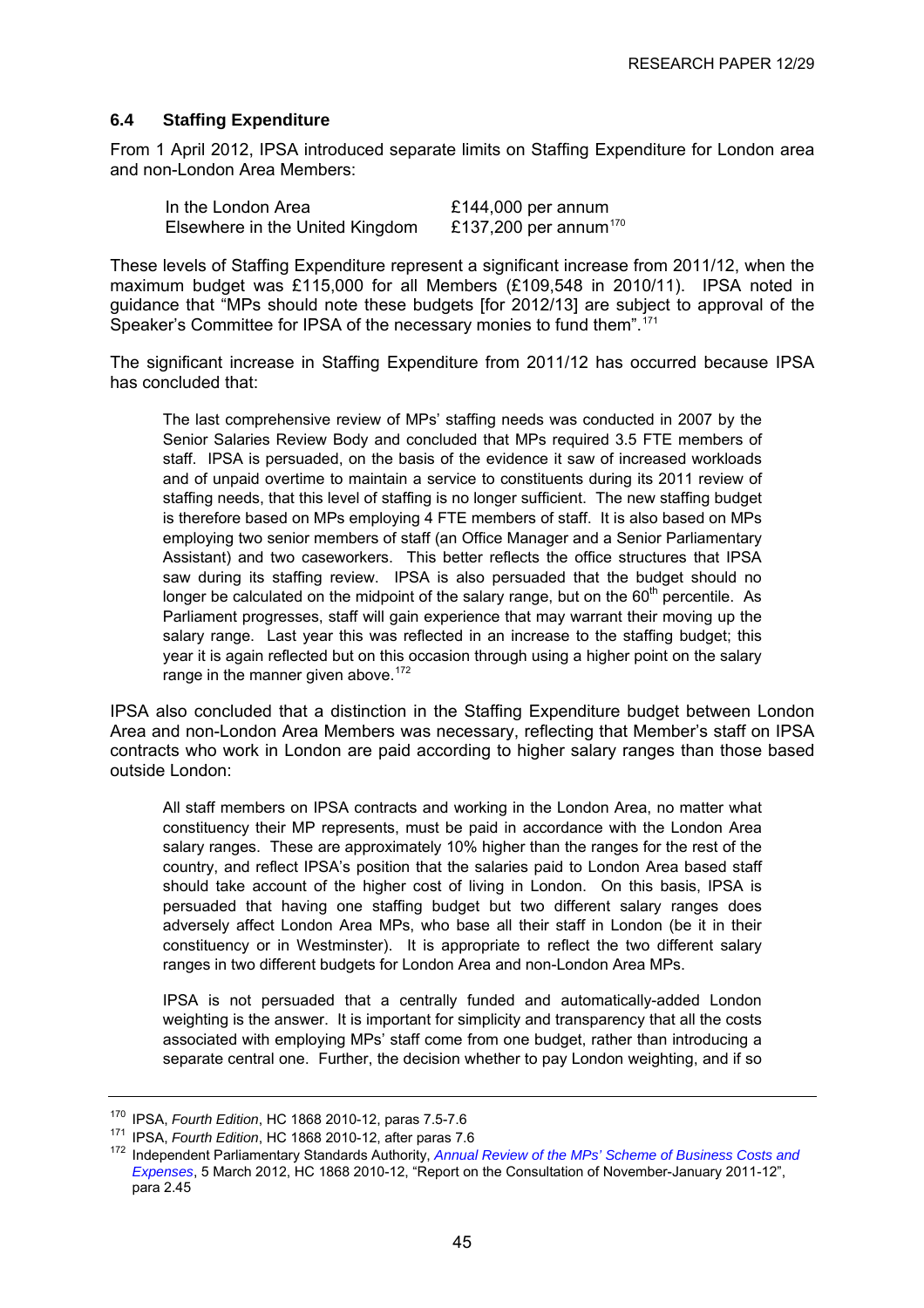<span id="page-50-0"></span>how much, is one for individual MPs to make and not for IPSA to impose. Consequently, it will remain a choice for MPs whether to pay London-based staff a higher salary (within the appropriate salary range) from within their staffing budget.

To address the issue of one budget and two salary ranges, London Area MPs will be provided with a staffing budget that is 5% higher than that of non-London Area MPs. This is intentionally less than the approximately 10% by which salary ranges for London Area based staff are higher. London Area MPs who give their staff higher salaries because they are in London will still need to absorb at least part of the cost of doing so within the same amount of money as their non-London Area colleagues receive. This reflects the fact that non-London Area MPs will need to find the cost of employing staff in London from within that amount of monev.<sup>[173](#page-50-0)</sup>

The 2012/13 Scheme provides that the Staffing Expenditure budget is available to meet the following costs relating to staffing (paragraphs (f), (g) and (h) did not appear in the Second Edition of the Scheme for 2010/11):

(a) Staff salaries, employers' contributions to National Insurance and employers' contributions to pension schemes;

(b) Payments to pooled staffing resources;

(c) Payments for bought-in services;

(d) Overtime payments, to the extent that these are specified in staff's terms and conditions;

(e) Payments for childcare vouchers for staff or other payments by way of salary sacrifice schemes.

(f) modest reward and recognition payments (but these may not be claimed in respect of any connected parties);

(g) one-off health and welfare costs associated with provision of staffing support, such as eyesight tests and occupational health assessments;

(h) costs associated with apprenticeships supported by the National Apprenticeship Service; and

(i) The incidental expenses of volunteers (as set out in paragraph  $7.12$ ).<sup>[174](#page-50-0)</sup>

Paragraph (i) was amended between 2011/12 and 2012/13. In 2011/12 it had read:

(i) The incidental expenses of interns and volunteers (as set out in paragraph  $7.10$ ).<sup>[175](#page-50-0)</sup>

Additionally, IPSA has made provision to allow Members to employ interns "provided that the employment conditions comply with the requirements of National Minimum Wage legislation".<sup>[176](#page-50-0)</sup>

<sup>173</sup> Independent Parliamentary Standards Authority, *[Annual Review of the MPs' Scheme of Business Costs and](http://www.parliamentarystandards.org.uk/transparency/Our%20consultations/2012%20Annual%20Review%20of%20the%20MPs%27%20Scheme%20of%20Business%20Costs%20and%20Expenses.pdf)  [Expenses](http://www.parliamentarystandards.org.uk/transparency/Our%20consultations/2012%20Annual%20Review%20of%20the%20MPs%27%20Scheme%20of%20Business%20Costs%20and%20Expenses.pdf)*, 5 March 2012, HC 1868 2010-12, "Report on the Consultation of November-January 2011-12",

paras 2.29-2.31<br><sup>174</sup> IPSA, *Fourth Edition*, HC 1868 2010-12, para 7.3<br><sup>175</sup> Independent Parliamentary Standards Authority, *The MPs' Expenses Scheme: Third Edition, May 2011*, HC<br>954 2010-12, para 7.3

<sup>954 2010-12</sup>*,* para 7.3 176 IPSA, *Fourth Edition,* HC 1868 2010-12, para 7.9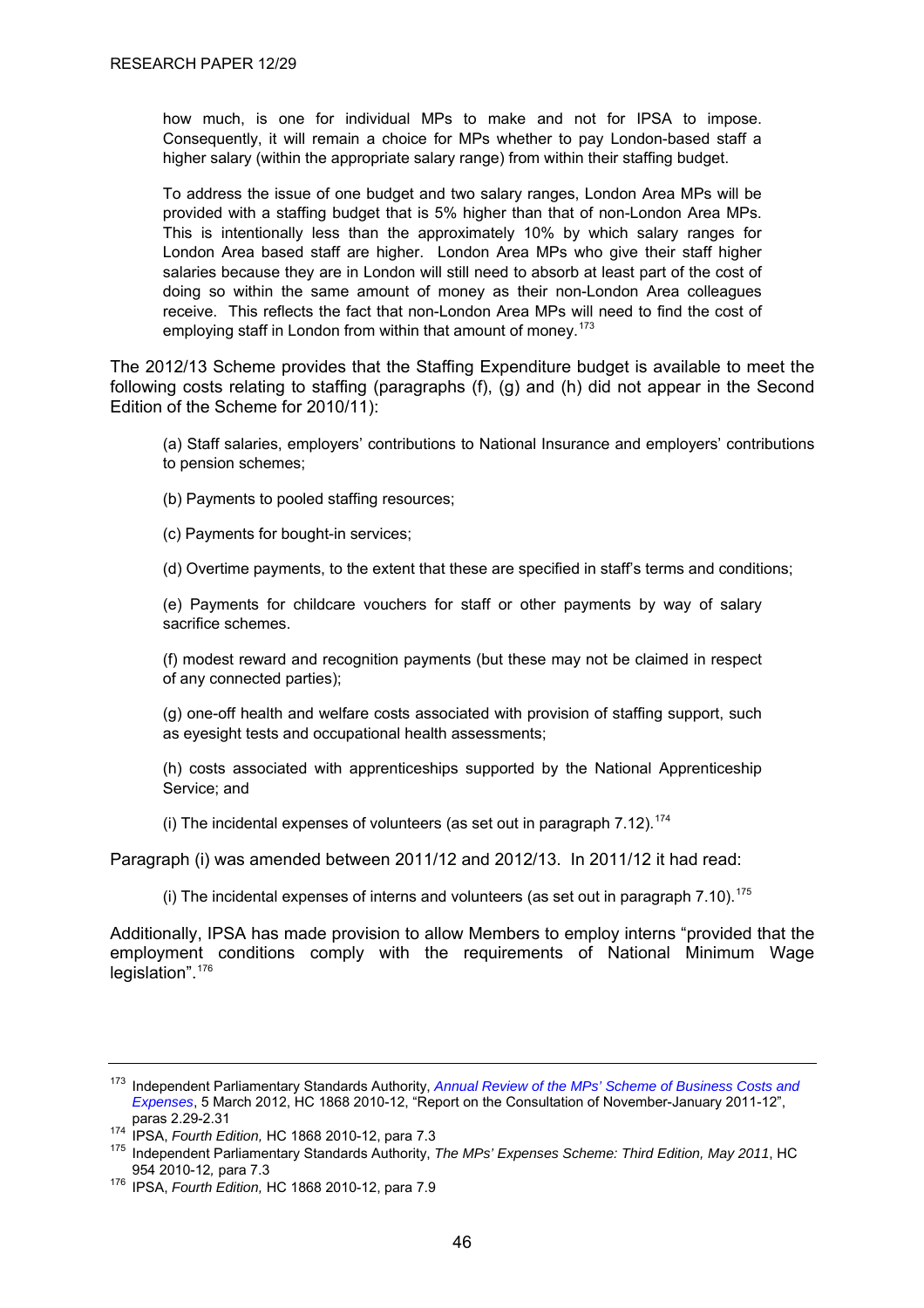<span id="page-51-0"></span>Under the Scheme, Members are limited to employing one "connected party" (see Box 1), unless arrangements to employ more than one such person were in place when the Scheme came into effect:

Staffing Expenditure may only be claimed for the salary of one employee who is a connected party, unless an MP employed more than one connected party on 7 May 2010. In that case the MP may continue to employ these connected parties until the parties in question cease to be employed or otherwise to provide staffing assistance.<sup>[177](#page-51-0)</sup>

#### **Box 1: IPSA's definition of a connected person**

34. We define a "connected party" as:

(a) a spouse, civil partner or cohabiting partner of the member;

(b) a parent, child, grandparent, grandchild, sibling, uncle, aunt, nephew or niece of the member or of a spouse, civil partner or cohabiting partner of the member; or

(c) an individual or organisation where there exists a relationship as set out in the Companies Act 2006

Source: Independent Parliamentary Standards Authority, *The MPs' Expenses Scheme*, 29 March 2010, HC 501 2009-1, Summary of the Scheme, para 34

#### **6.5 Office Costs Expenditure**

In 2011/12 a single budget for Office Costs Expenditure (OCE) replaced separate budgets for Constituency Office Rental Expenditure (CORE) and General Administrative Expenditure (GAE). IPSA summarised the scope of OCE:

6.1 Office Costs Expenditure is provided to meet the costs of renting, equipping and running an MP's office or offices and surgeries, where these costs are not claimable from other budgets under this Scheme, or from other sources.

[...]

6.6 Office Costs Expenditure may only be claimed for the performance of parliamentary functions. It may not be claimed for:

a. any alcoholic drinks;

b. stationery provided by the House of Commons;

c. newsletters;

d. funding any material, excluding a website, that contains a party political logo or emblem;

e. personal accountancy or tax advice; or

f. producing or publishing any material which could be construed as campaign expenditure within the scope of the Political Parties, Elections and Referendums Act 2000.[178](#page-51-0)

<sup>177</sup> Independent Parliamentary Standards Authority, *The MPs' Expenses Scheme: Third Edition, May 2011*, HC

<sup>&</sup>lt;sup>178</sup> IPSA. Fourth Edition, paras 6.1 and 6.6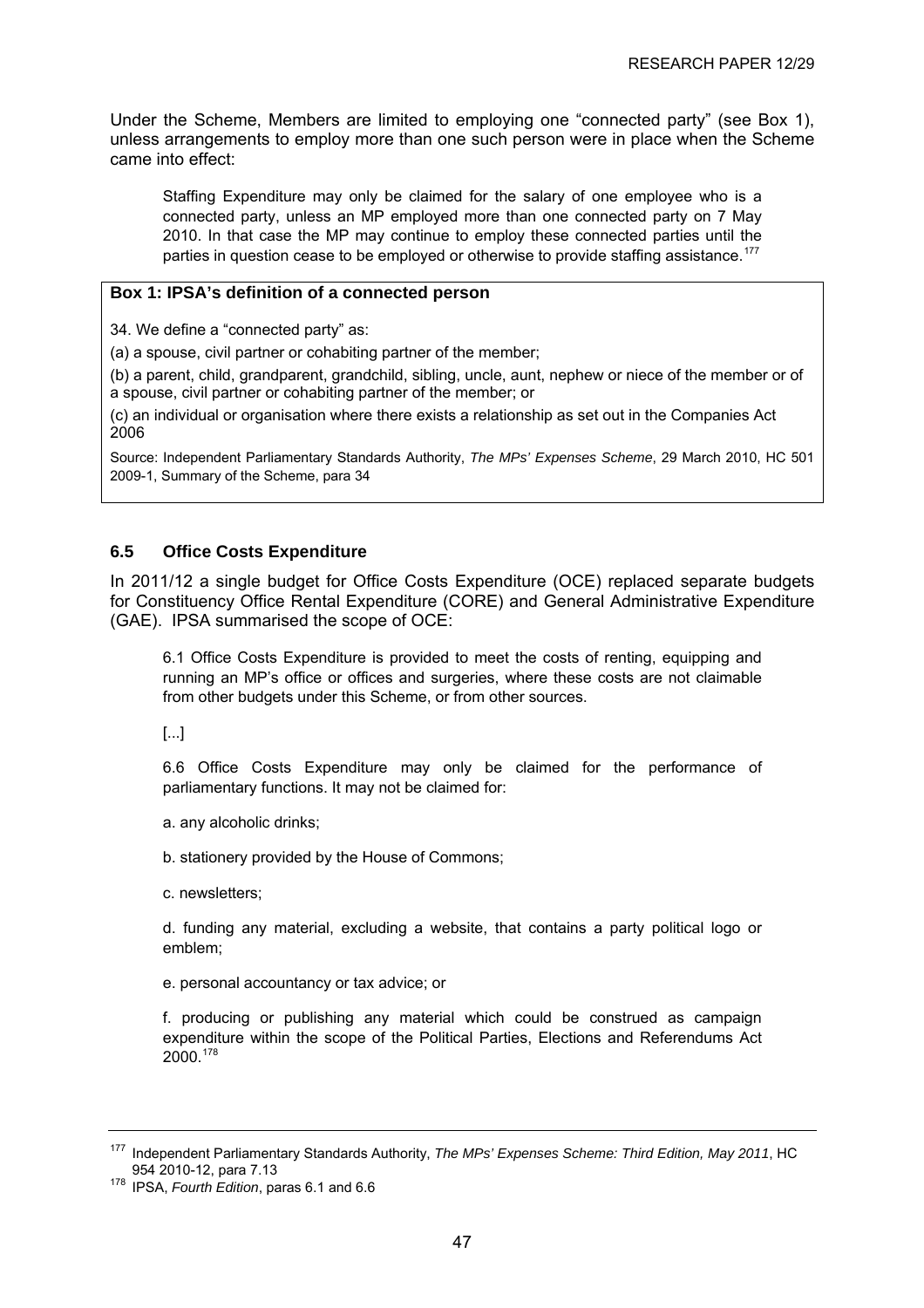<span id="page-52-0"></span>One change to these rules was made between 2011/12 and 2012/13: in paragraph 6.6(d), the words "excluding a website" were added. This meant that Members are now able to "display their party political logo on websties and still claim the cost of the website".<sup>[179](#page-52-0)</sup>

In 2012/13, a budget limit of **£24,750** applies for London MPs and **£22,200** for non-London Area MPs. Previous limits are set out in Appendix 6.

In its January 2011 consultation, IPSA asked whether the CORE and GAE budgets should be merged. It was persuaded that they should be. IPSA was confident that "combining the budgets will not reduce transparency and accountability". The OCE budget was set at different levels for London and non-London Area MPs, reflecting the fact that CORE had differed between the two areas.<sup>[180](#page-52-0)</sup>

IPSA concluded that most MPs had been able to manage within CORE budget limits and that the merger of CORE and GAE would provide enough flexibility for those who could not. It therefore concluded not to increase the CORE element of the new budget but increased the GAE element "to cater for inflation".<sup>[181](#page-52-0)</sup>

IPSA also decided to remove the list of allowable expenditure from the Scheme:

The second key message is that the list of allowable expenditure under this budget that was given in the Scheme was, in practice, unhelpful. Being a non-exclusive list, it was not meant to cover all possible expenditure, but the mere presence of the list created the impression that if an item was not on it then it could not be claimed. The list has therefore been removed from the new edition of the Scheme. Instead, MPs have discretion to decide how to spend their Office Costs Expenditure budget, within certain constraints. The costs must be within the purpose of the budget, which is to meet the costs of renting, equipping and running an MP's office or offices and surgeries, where these costs are not claimable from other budgets under this Scheme, or from other sources. Further, IPSA will not reimburse the cost of newsletters, campaign expenditure, any political expenditure, personal accountancy or tax advice, or goods or services from connected parties. Within these parameters, the decision is left with individual MPs about how to allocate and spend their Office Costs Expenditure budget to best maintain their office and provide services to their constituents.<sup>[182](#page-52-0)</sup>

The Fourth Edition of the Expenses Scheme made provision for Members' staff who work from home:

If a member of staff routinely works from home and wishes to register his or her home as an office under paragraph 6.9, the restriction in paragraph 6.7 that it must be within the constituency or fewer than 20 miles outside of it is not applicable.<sup>[183](#page-52-0)</sup>

#### **6.6 Winding-up Expenditure**

IPSA state that "Winding-Up Expenditure is designed to meet the cost of completing the outstanding parliamentary functions of a person who ceases to be an MP". Winding-up Expenditure is payable for two months after a person ceases to be a Member, and is limited to **£56,250** for London Area MPs and **£53,150** for non-London Area MPs. The costs of staff

<sup>179</sup> Independent Parliamentary Standards Authority, *[Annual Review of the MPs' Scheme of Business Costs and](http://www.parliamentarystandards.org.uk/transparency/Our%20consultations/2012%20Annual%20Review%20of%20the%20MPs%27%20Scheme%20of%20Business%20Costs%20and%20Expenses.pdf)*  Expenses[,](http://www.parliamentarystandards.org.uk/transparency/Our%20consultations/2012%20Annual%20Review%20of%20the%20MPs%27%20Scheme%20of%20Business%20Costs%20and%20Expenses.pdf) 5 March 2012, HC 1868 2010-12, "Report on the Consultation of November-January 2011-12", p5<br>
<sup>180</sup> IPSA, Consultation Report 2011, paras 5.5-5.6<br>
<sup>181</sup> IPSA, Consultation Report 2011, paras 5.9-5.10, 5.17<br>
<sup>182</sup>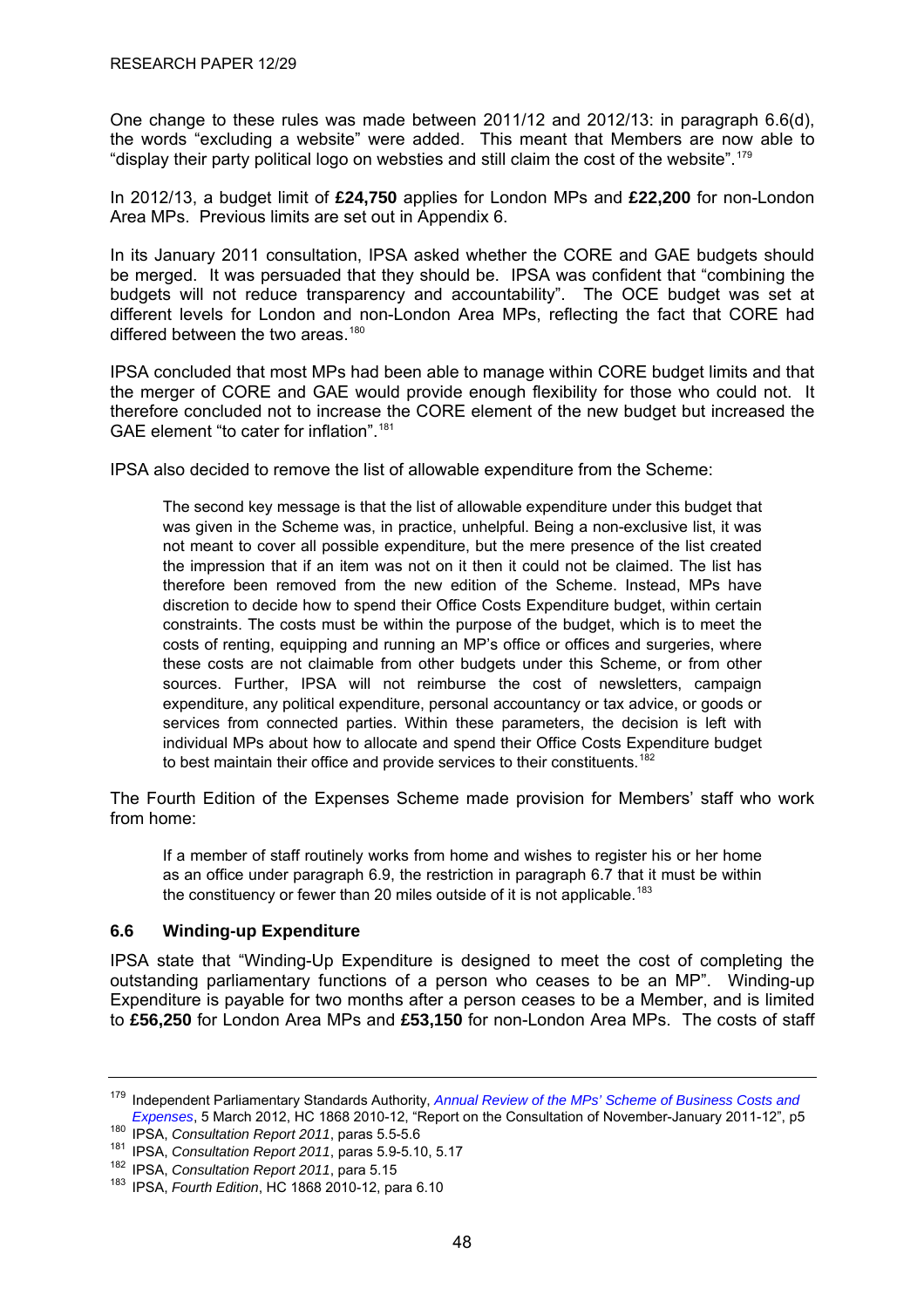<span id="page-53-0"></span>redundancy payments will be met from the contingency fund.<sup>[184](#page-53-0)</sup> (In 2010/11, the limit did not discriminate between London and non-London MPs.<sup>[185](#page-53-0)</sup>)

The limit for Winding-Up Expenses in 2010/11 was based on "three months worth of office-related budgets (CORE, GAE and Staffing Expenditure)".<sup>[186](#page-53-0)</sup> IPSA concluded that this level appeared to be appropriate. However, IPSA noted that this could cause difficulties in some cases:

9.4 Where an MP has members of staff who are paid towards the top of their pay scales, there is a risk that their redundancy payments will absorb the majority of the winding up budget, leaving little for the remaining costs. IPSA will therefore move the winding up costs relating to staff redundancies to the Contingency Fund. This mirrors the position if a staff member is made redundant during the year, when the costs are met from the Contingency Fund.

9.5 With this alteration, the winding up budget limit will be based on three months' worth of the Office Costs Expenditure budget. For London Area MPs, this is £46,500; for non-London Area MPs, it is £45,500.<sup>[187](#page-53-0)</sup>

The Fourth Edition of the Scheme notes that "MPs may continue to claim for rental payments or mortgage interest payments and associated expenditure for two months after leaving Parliament. These costs will be met from the Contingency Fund.<sup>[188](#page-53-0)</sup> (This provision was not included in the Third Edition of the Scheme.)

#### **6.7 Resettlement Payment**

At the 2010 general election, any Member who had sat in the previous Parliament and was not re-elected was entitled to a Resettlement Grant – the level of payment was based on the former Members' age and length of service. In its report on its initial consultation (which was launched in January 2010), IPSA made the following comments on "payments on leaving Parliament":

The payments received by MPs on leaving Parliament are not reimbursements of expenses that have been incurred. Although we have the power to make such payments under the Parliamentary Standards Act 2009, we believe it inappropriate to use this power at this stage as we understand our task to be the reimbursement of necessary business expenses, and not the determination of the terms an MP's employment. Redundancy payments in other professions are generally seen as part of a package of employment terms and conditions, not as expenses.

We have therefore made no provision for payments akin to the current resettlement grant under our expenses scheme. If we are charged with setting MPs' pay and pension arrangements, as is envisaged in the Constitutional Reform and Governance Bill, then we would consider that the be the appropriate time for us to consider this question further, as part of our wider consultation on the proper role of an MP and how it should be resourced and remunerated.<sup>[189](#page-53-0)</sup>

<sup>&</sup>lt;sup>184</sup> IPSA, *Fourth Edition,* HC 1868 2010-12, para 8.8<br><sup>185</sup> Independent Parliamentary Standards Authority, *The MPs' Expenses Scheme: Second Edition*, 26 July 2010,<br>HC 405 2010-12, paras 11.1-11.3 and 11.5

<sup>&</sup>lt;sup>186</sup> IPSA, Consultation Report 2011, para 9.3<br><sup>187</sup> IPSA, Consultation Report 2011, paras 9.4-9.5<br><sup>188</sup> IPSA, *Fourth Edition*, HC 1868 2010-12, para 8.9<br><sup>189</sup> Independent Parliamentary Standards Authority, *The MPs' Expe* 10, Report on Consultation, paras 213-214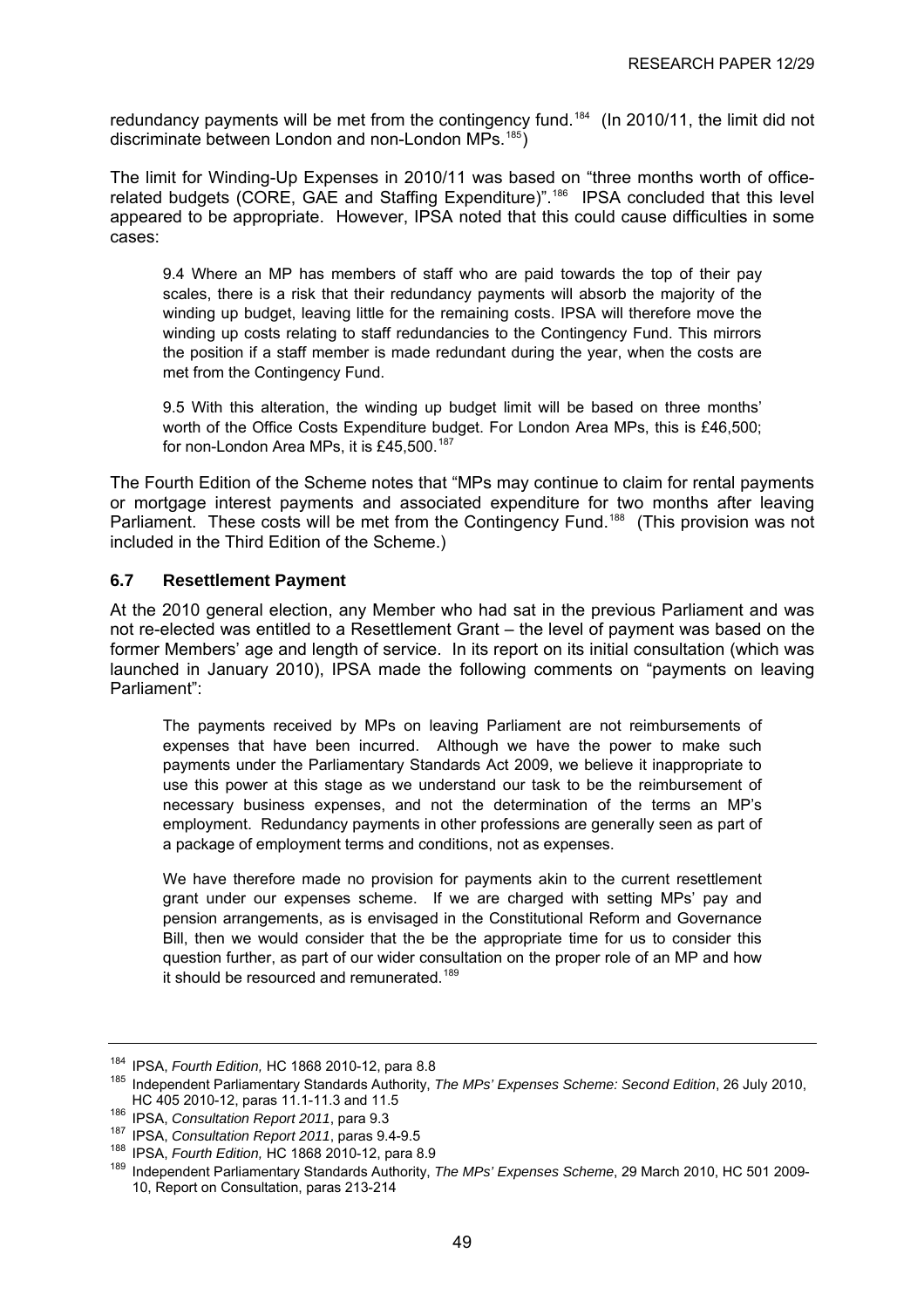<span id="page-54-0"></span>IPSA made no provisions for a resettlement payment in its 2011/12 Scheme. However, in the November 2011 consultation document it asked "Should IPSA introduce an interim resettlement grant system for MPs leaving the House of Commons involuntarily? If so, how should the payment be calculated?" It recorded responses to this question in its *Report on*  the Consultation of November-January 2011-12.<sup>[190](#page-54-0)</sup> In the 2012/13 (Fourth Edition) Scheme it set out an interim approach:

MPs who lose their seat in a general election held before the next scheduled general election (under the Fixed-term Parliaments Act 2011) will be eligible to receive a resettlement payment in accordance with IPSA's published resettlement payment policy.[191](#page-54-0)

Then in guidance, it set out the interim policy:

IPSA's interim resettlement payment policy is as follows.

To qualify for the resettlement payment, the individual must have been an MP on the day before the dissolution of Parliament and a candidate for re-election for the same seat, but not re-elected.

The amount of the resettlement payment payable is one calendar month's salary (at the rate payable to Members immediately before the dissolution) for each completed year of service subject to a maximum payment equal to six month's salary.<sup>[192](#page-54-0)</sup>

#### **6.8 Start-up Expenditure**

A new expenditure heading, Start-up Expenditure, was introduced in 2011/12. It is available to Members elected after 1 April 2011.<sup>[193](#page-54-0)</sup> In the Scheme, IPSA set the following rules on Start-up Expenditure:

#### *Purpose and Eligibility*

8.1 Start-Up Expenditure is designed to meet the costs of setting up one or more constituency offices as a new MP.

8.2 Start-Up Expenditure is available for MPs elected to Parliament for the first time for a particular constituency. Notwithstanding any budgetary limit applicable, IPSA may in its discretion limit the Start-Up Expenditure Budget for individual MPs.

#### *Duration and Limit*

8.3 The Start-up Expenditure budget is set at £6,000 and lasts for 365 days from the day after the date of election of the MP.

8.4 Notwithstanding paragraph 3.10, if a new MP has not exhausted the Start-Up budget by the end of the financial year and part of the 365 day period remains, the remaining budget will be rolled over into the next financial year. Any unspent funds will expire 365 days after the day after the date of the MP's election.<sup>[194](#page-54-0)</sup>

<sup>190</sup> Independent Parliamentary Standards Authority, *[Annual Review of the MPs' Scheme of Business Costs and](http://www.parliamentarystandards.org.uk/transparency/Our%20consultations/2012%20Annual%20Review%20of%20the%20MPs%27%20Scheme%20of%20Business%20Costs%20and%20Expenses.pdf)  [Expenses](http://www.parliamentarystandards.org.uk/transparency/Our%20consultations/2012%20Annual%20Review%20of%20the%20MPs%27%20Scheme%20of%20Business%20Costs%20and%20Expenses.pdf)*, 5 March 2012, HC 1868 2010-12, "Report on the Consultation of November-January 2011-12",

paras 6.1-6.6<br>
<sup>191</sup> IPSA, *Fourth Edition*, HC 1868 2010-12, para 8.11<br>
<sup>192</sup> IPSA, *Fourth Edition*, HC 1868 2010-12, following para 8.11<br>
<sup>193</sup> IPSA, *Consultation Report 2011*, para 5.22<br>
<sup>194</sup> IPSA, *Fourth Edition*,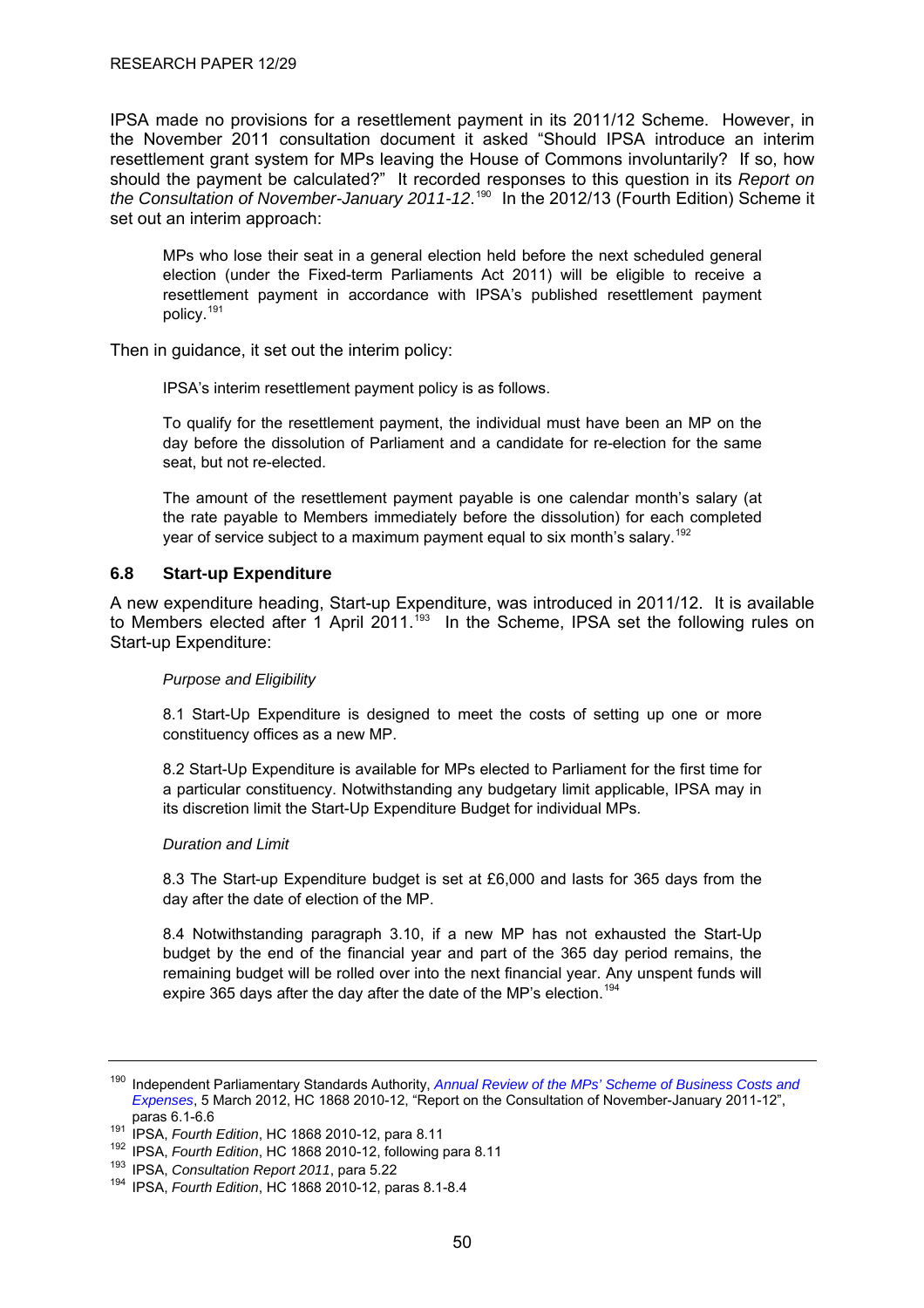<span id="page-55-0"></span>In the January 2011 consultation exercise, IPSA asked "should there be a separate start-up budget for new MPs?". It reported from the exercise that around 20 MPs responded to the question and all "argued that a start-up budget should be provided to cover the up-front costs of establishing an office". IPSA also reported that "the public responses were also broadly in favour of a start-up budget being provided to new MPs".<sup>[195](#page-55-0)</sup>

IPSA accordingly agreed, and explained that:

5.21 The evidence from the expenses system demonstrates that new MPs do face initial start-up costs that cannot always be covered by the standard GAE budget. During 2010-11, for example, over 20 new MPs have been given an average of around £4,000 from the Contingency Fund to cover these costs, with the highest requests being in the region of £6,000. It is clear that ISPA does need to make separate provision for new MPs.

5.22 Consequently, all new MPs from 1 April 2011 onwards will have access to a budget of £6,000 to cover their start-up costs. This amount will cover the vast majority of claims made to the Contingency Fund this year. The budget will be available for one calendar year only from the date after their election. It must be used for the fixed or one-off costs associated with establishing an office, and will exclude the purchase of consumables or any ongoing resource costs.

5.23 As with all elements of the Scheme, IPSA encourages MPs to consider value for money when establishing their office. If they are able to make use of equipment left by their predecessor, then they should do so. IPSA will not, however, require them to do so as each new MP needs the flexibility to set up the office they think will serve their constituents best. For the same reason, IPSA is not attracted to the idea of a package of office furniture and equipment being given to new MPs. While this has the benefit of simplicity, it is also highly inflexible and would not give any opportunity to realise potential savings from taking over the equipment of the former MP.[196](#page-55-0)

#### **6.9 Miscellaneous Expenses**

Additional expenses to cover the following circumstances are payable subject to various conditions: Disability assistance; Security assistance; Insurance; Contingency payments; Necessary financial assistance.<sup>[197](#page-55-0)</sup>

#### **6.10 Recall of Parliament**

Following the two recalls of Parliament during the 2011 summer recess, IPSA made explicit provision for recall expenses in the 2012/13 Scheme:

IPSA will, in the event of a recall of Parliament during Recess, settle claims for any reasonable travel by an MP and their spouse/partner or dependants to Westminster or an MP's London Area residence. This includes international travel back to the UK and may include return travel to the foreign location, up to a maximum of £3,750 per MP.<sup>[198](#page-55-0)</sup>

In the summer of 2011, IPSA confirmed that Members would be able to claim for the cost of "necessary travel to enable them to return to Parliament" as a result of the recall of Parliament:

<sup>&</sup>lt;sup>195</sup> IPSA, *Consultation Report 2011*, paras 5.18-5.20<br><sup>196</sup> IPSA, *consultation Report 2011*, paras 5.21-5.23<br><sup>197</sup> IPSA, *Fourth Edition*, HC 1868 2010-12, paras 10.1-10.12 and 10.19<br><sup>198</sup> IPSA, *Fourth Edition*, HC 18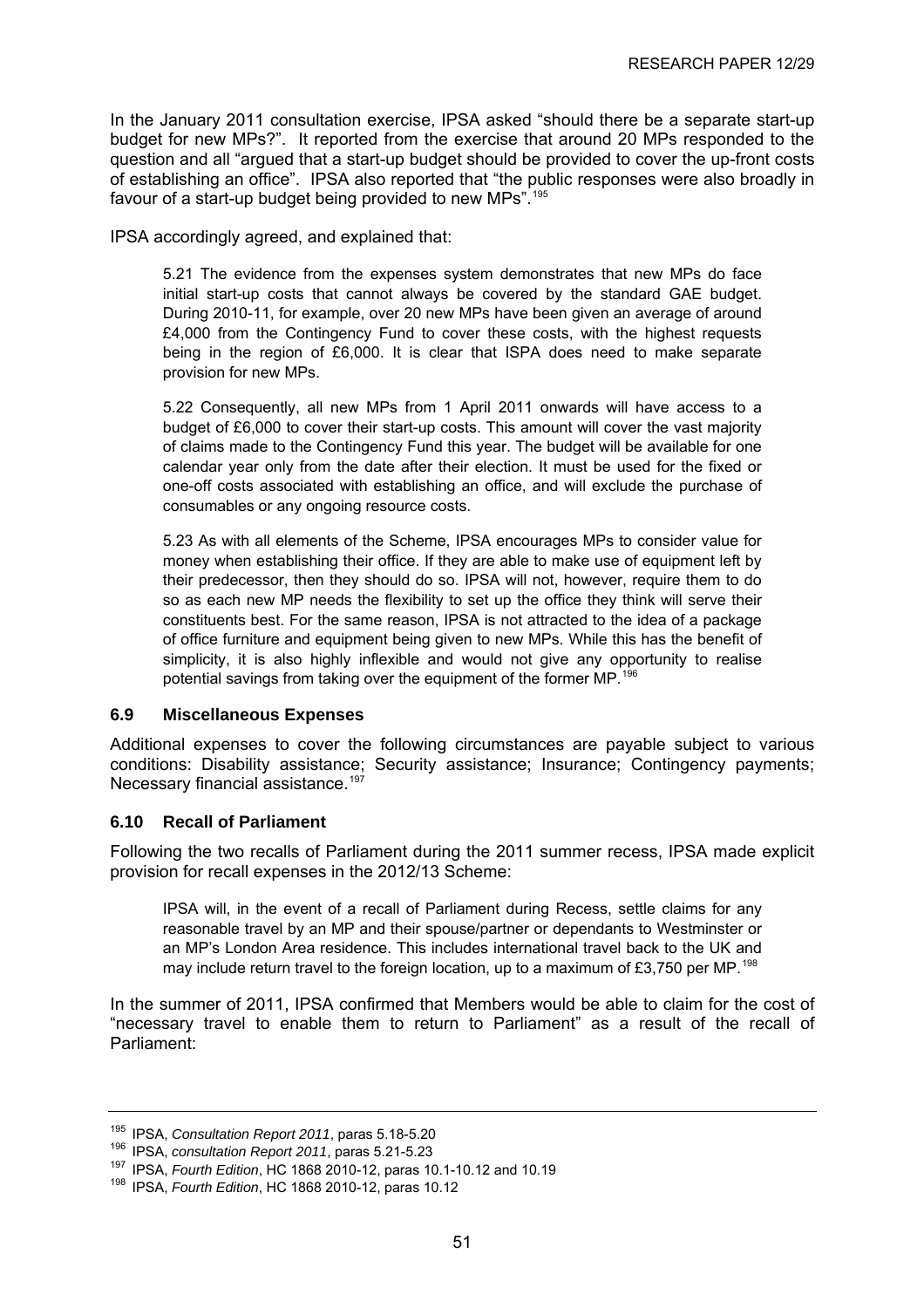<span id="page-56-0"></span>Following the recall of Parliament earlier today, we can confirm that MPs can claim the cost of necessary travel to enable them to return to Parliament. The usual rules will apply for the class of travel. You will be able to claim necessary travel costs to enable you to continue with any activities disrupted by this emergency recall of Parliament.

In making any travel claims necessary to help you to return to Parliament for Thursday, please claim under the miscellaneous category and set out the reason for travel. We will prioritise the processing of these claims.

The normal rules will also apply for any necessary hotel claims.

As the IPSA payment card isn't ordinarily available for miscellaneous costs, it would be preferable for you to make a regular expense claim. If, however, there are particular circumstances which make this difficult, you may use the payment card. When reconciling this on the payment card, you will need to make clear that the costs were associated with the recall of Parliament.

We recognise that there are likely to be a number of individual exceptional circumstances and if you would like to talk these through, please contact us on 020 7811 6400.[199](#page-56-0)

#### **6.11 Expenditure during a general election**

In the Fourth Edition of the MPs' Expenses Scheme, IPSA set out the rules that would apply to claims for expenses in the period when Parliament was dissolved:

10.13 During the period between the dissolution of Parliament and the day after polling day the following restrictions will apply to claims made under this Scheme.

10.14 Accommodation Expenditure may be claimed in accordance with Chapter Four of the Scheme.

10.15 Office Costs Expenditure may be claimed for the performance of parliamentary functions only. Office equipment and supplies purchased for the performance of parliamentary functions may not be used for party political activities. An MP who intends to use his or her IPSA funded office for any activities connected with the election may only claim the proportion of the rent, utilities and other costs which relate to parliamentary activity.

10.16 Staffing Expenditure may not be claimed for any party political activity. Staff wishing to undertake party political activity must not do so during their working hours and must instead take paid or unpaid leave. If a staff member plans to take unpaid leave, the MP must notify IPSA in advance, so that pay adjustments can be made.

10.17 Travel and Subsistence Expenditure for MPs will be restricted to one single journey from Westminster to the MP's residence or any point in his or her constituency. MPs may also claim for one single journey back to the MP's residence or constituency for any dependant (as defined by paragraph 4.21). Staff may claim one single journey to return to their normal place of work. Staff may also claim for travel between the MP's constituency office and Westminster in accordance with paragraph 9.17 of the Scheme. All of the conditions set out in Chapter Nine of the Scheme apply to travel during the election period.

10.18 For the six months prior to the expected dissolution of Parliament, claims for purchases of office equipment, IT and furniture under Office Costs Expenditure will not

<sup>199</sup> IPSA, "Recall of Parliament", *[MP Bulletin 46](http://parliamentarystandards.org.uk/IPSAMPs/MP%20Bulletins%20and%20other%20communications/MP%20Bulletins/IPSA%20MP%20Bulletin%2046%20090811.pdf)*, 9 August 2011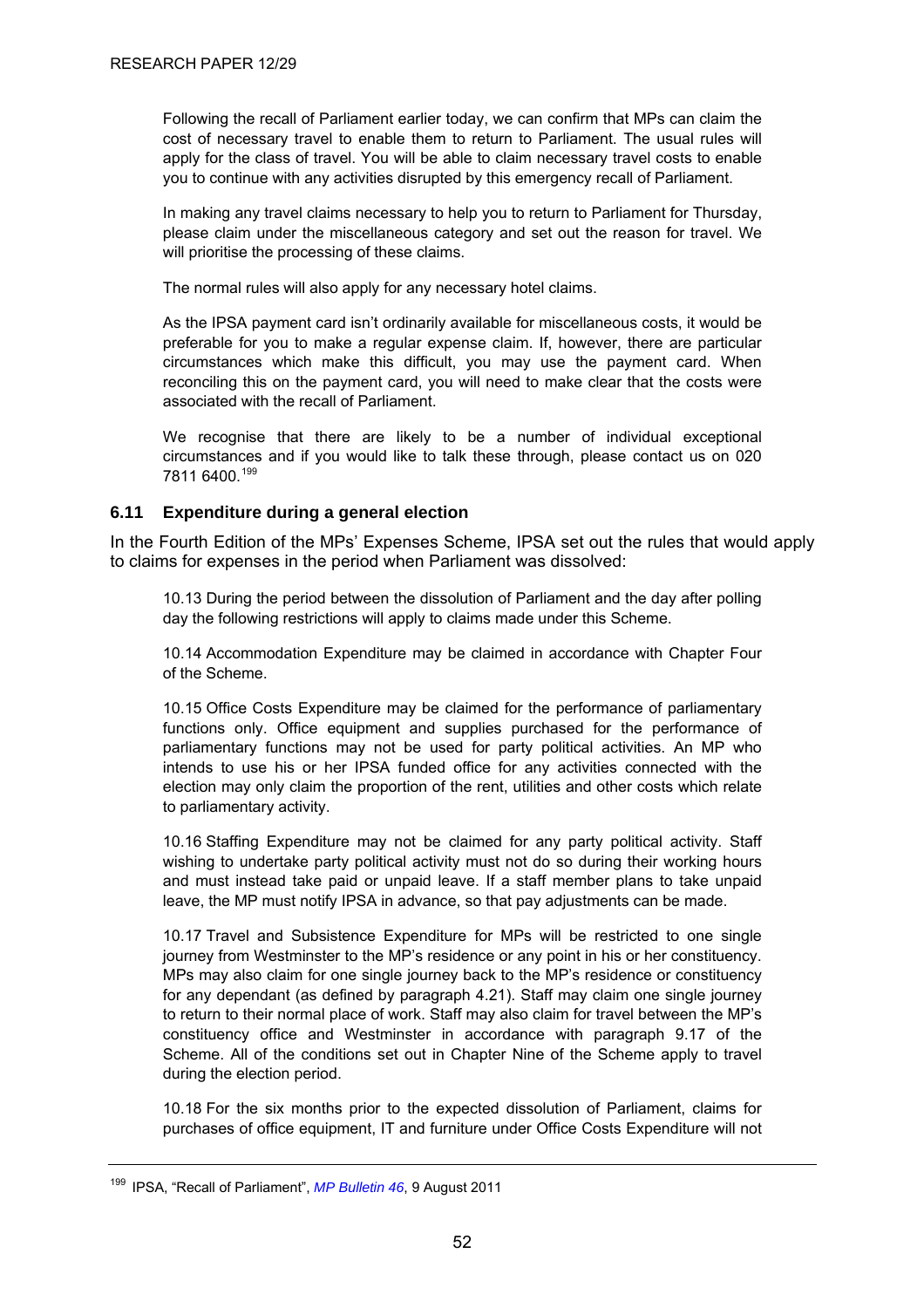<span id="page-57-0"></span>be allowed. In exceptional circumstances where such purchases are necessary, prior approval from IPSA will be required.<sup>[200](#page-57-0)</sup>

### **7 IPSA's duties**

The *Parliamentary Standards Act 2009*, which received Royal Assent in July 2009, provided for the establishment of the Independent Parliamentary Standards Authority (IPSA) and gave it the responsibility for paying Members' salaries and allowances; and for preparing and regularly reviewing and revising a scheme under which allowances are paid. It also required IPSA to prepare a statutory code of conduct relating to Members' financial interests. It stated that "there is to be a Commissioner for Parliamentary Investigations". He was to investigate payments that were not allowed under the scheme and breaches of the statutory code.

The CSPL's review of Members' allowances made a number of recommendations that required amendments to the Act, and the previous Government brought forward amendments in the *Constitutional Reform and Governance Act 2010*.

These amendments to the *Parliamentary Standards Act 2009* additionally gave IPSA responsibility for determining Members' pay and made changes to the compliance regime. The Commissioner for Parliamentary Investigations was replaced by a Compliance Officer who:

- reviews decisions on the payment of expenses if requested to by Members; and
- conducts investigations if he believes payments have been made that should not have been.

Further information on the role and duties of the Compliance Officer are outlined in the Library Standard Note *the Compliance Officer*. [201](#page-57-0)

The *Constitutional Reform and Governance Act 2010* added the following provision on the general duties of IPSA:

3A General duties of the IPSA

(1) In carrying out its functions the IPSA must have regard to the principle that it should act in a way which is efficient, cost-effective and transparent.

(2) In carrying out its functions the IPSA must have regard to the principle that members of the House of Commons should be supported in efficiently, cost-effectively and transparently carrying out their Parliamentary functions.<sup>[202](#page-57-0)</sup>

Additionally, the *Constitutional Reform and Governance Act 2010* transferred the administration of the Parliamentary Contributory Pension Fund to IPSA.<sup>[203](#page-57-0)</sup> Further details on Members' pensions can be found in the Library Standard Notes:

- *Parliamentary Contributory Pension Fund (PCPF)*, for background; and
- *MPs' pensions 2012 onwards*. [204](#page-57-0)

<sup>&</sup>lt;sup>200</sup> IPSA[,](http://www.parliament.uk/briefing-papers/SN05987)*Fourth Edition*, HC 1868 2010-12, paras 10.13-10.18<br><sup>201</sup> House of Commons Library Standard Note, *The Compliance Officer*, SN/PC/5987<br><sup>202</sup> *Parliamentary Standards Act 2009* (chapter 13) as amended, section House of Commons Library Standard Note, *[MPs' pensions – 2012 onwards](http://www.parliament.uk/briefing-papers/SN06283)*, SN/BT/6283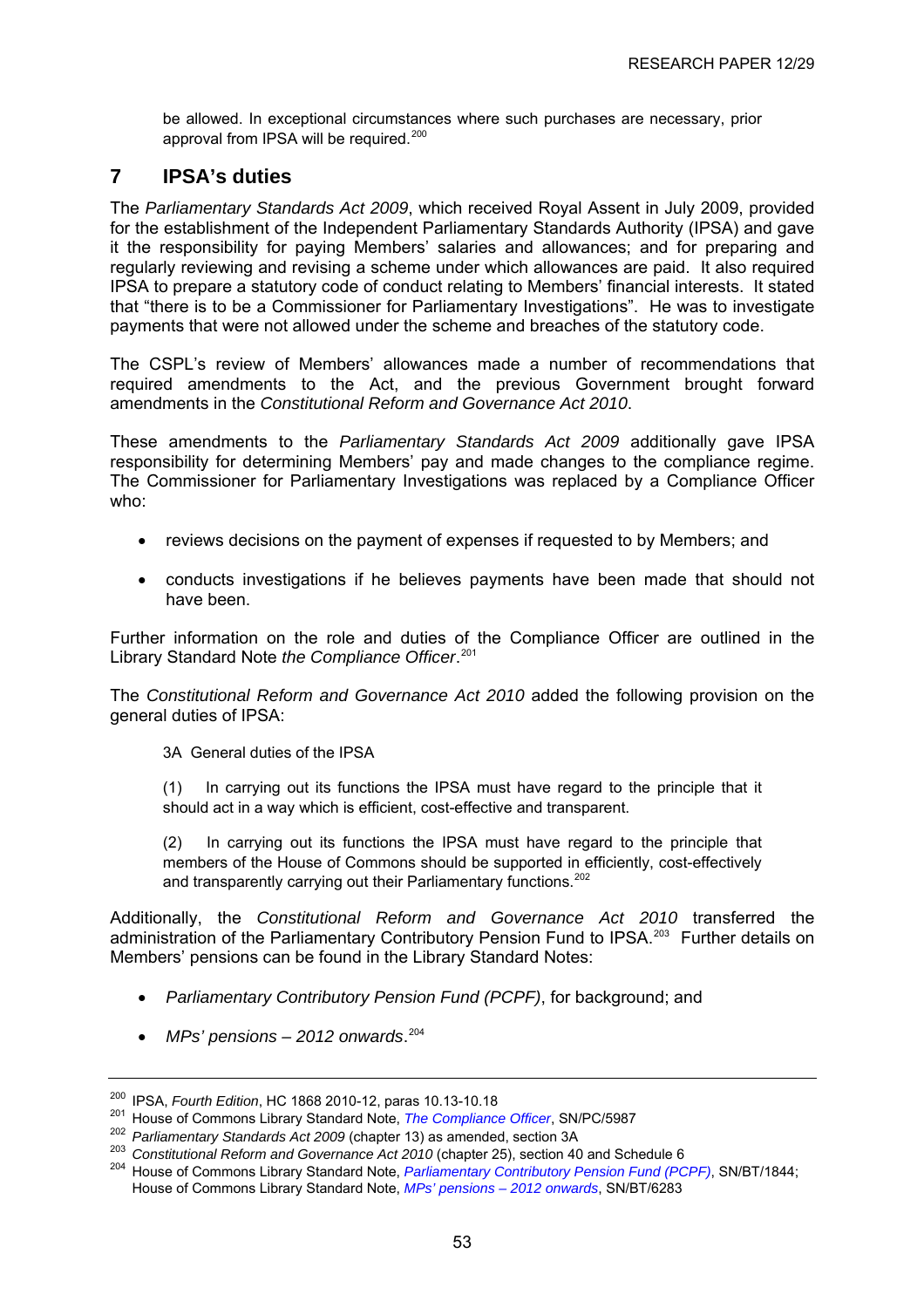# <span id="page-58-0"></span>**Appendix 1: Members' salaries – Resolution to implement the Government response to the Baker Review (3 July 2008)**

On 3 July 2008, the House agreed the following resolution to determine Members' salaries:

That the following provision be made in relation to the salaries of Members of this House—

(1) from 1st April 2008 and from 1st April of each subsequent year a Member's salary shall be increased by a percentage equal to the median of the relevant increases for the public sector groups listed in paragraph (2);

(2) the public sector groups are:

(a) senior military, holders of judicial office, very senior NHS managers, doctors and dentists, the Prison Service, NHS staff, school teachers, the Armed Forces, police officers and Local Government ("List A");

(b) non-Senior Civil Service staff in each of the Department for Work and Pensions, Her Majesty's Revenue and Customs, the Ministry of Defence and the Home Office ("List B");

(c) Senior Civil Service ("List C");

(3) the posts covered by a group in List A (except police officers and Local Government) and the Senior Civil Service are those posts within the group which are covered (from time to time) by a pay review body supported by the Office of Manpower Economics;

(4) the reference to police officers is to those officers covered (from time to time) by the Police Negotiating Board and the reference to Local Government is to those posts covered (from time to time) by the National Joint Council for Local Government Services;

(5) in the case of List A, the relevant increase for a group is determined as follows:

(a) determine the last set of annual percentage pay scale increases finalised and given effect to prior to 31st December of the preceding year in relation to individuals within the group;

(b) of the increases determined under paragraph (a), determine the increase that was applicable to the largest number of individuals (for this purpose, taking increases of the same percentage together as if they were one increase);

and the increase determined under paragraph (b) is the relevant increase;

(6) in the case of List B, the relevant increase for a group is determined as follows:

(a) determine the last set of annual percentage pay scale increases finalised and given effect to prior to 31st December of the preceding year in relation to staff within the group;

(b) determine the average of the increases determined under paragraph (a);

and the average determined under paragraph (b) is the relevant increase;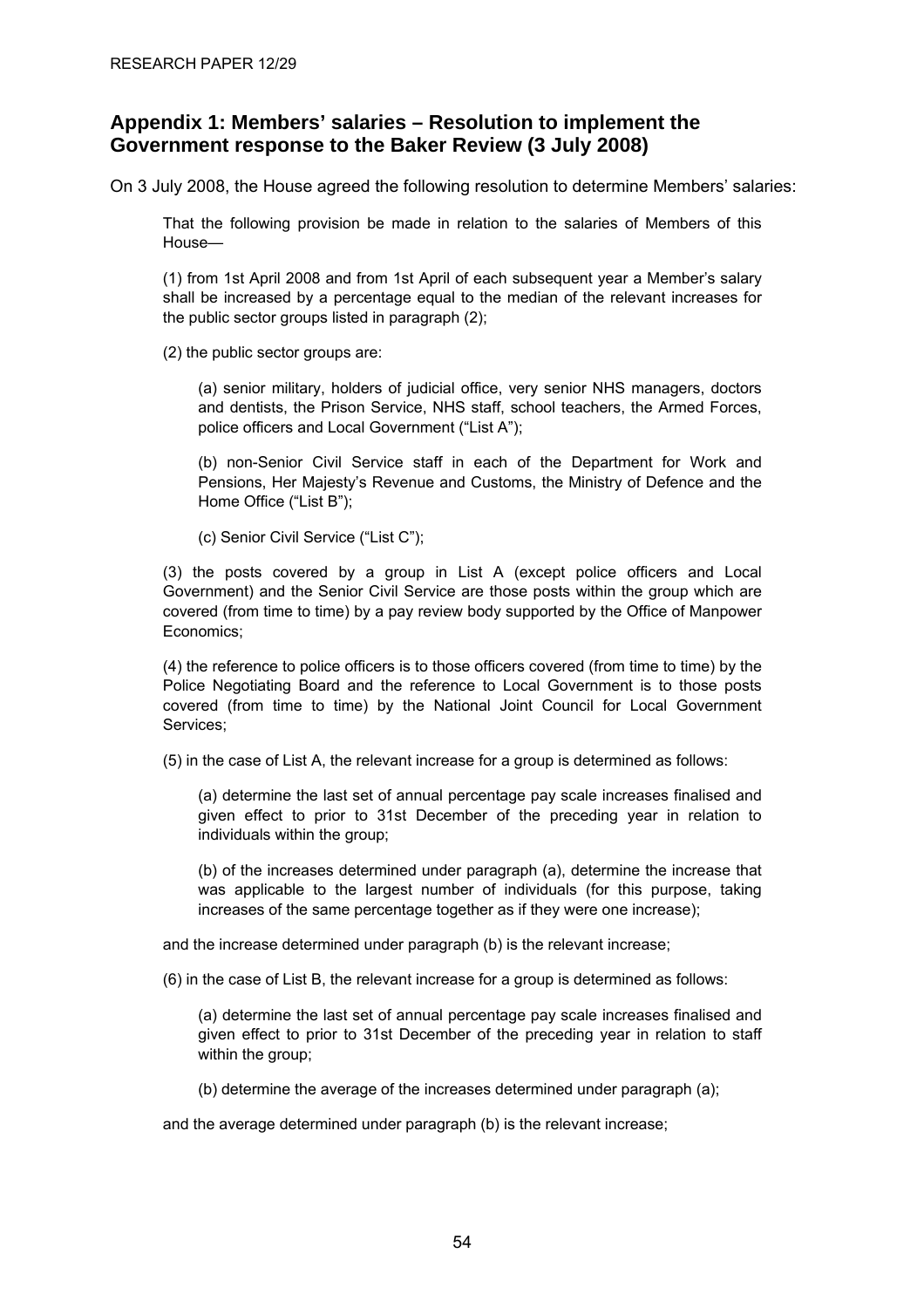<span id="page-59-0"></span>(7) in the case of List C, the relevant increase is the last annual percentage increase in the basic settlement (excluding recyclables) finalised and given effect to prior to 31st December of the preceding year;

(8) the SSRB shall determine each relevant increase for the purposes of paragraph (1) except where the SSRB decides, in relation to a particular group, that it is not possible for it to make such a determination because of changes in pay setting arrangements for that group or other exceptional circumstances, in which case that group shall be ignored for the purposes of paragraph (1);

(9) the SSRB shall conduct a review of Members' salaries in the first year of each new Parliament unless such a review has taken place within the preceding two years;

(10) at such a review the SSRB should consider either or both of:

(a) an adjustment to the salary, consistent with public sector pay policy, to reflect an assessment of the appropriate salary at that time relative to jobs of similar weight elsewhere in the public sector:

(b) as regards the public sector groups listed in paragraph (2) above, such amendments to the list (including adding new groups or moving particular groups between Lists A, B and C) as appear to it to be necessary to reflect changes in the pay setting arrangements for those groups;

to take effect from the first 1st April following the first meeting of the new Parliament;

(11) each year the SSRB chair shall notify the Speaker of the change in salary (expressed as a percentage) and, on such notification to the Speaker, that change shall have effect, subject to any further notification given following a review under paragraph (9);

(12) the Speaker shall lay before the House:

- (a) any notification received from the SSRB chair under paragraph (11); and
- (b) any report from the SSRB following a review under paragraph (9) above;

(13) an additional salary payable to a Member under Resolutions of this House in respect of service as a chairman of select or general committees shall be changed by the same percentage and from the same time as the salary of a Member.— *[Ms Harman.][205](#page-59-0)*

<sup>&</sup>lt;sup>205</sup> HC Deb 3 July 2008 cc1092-1094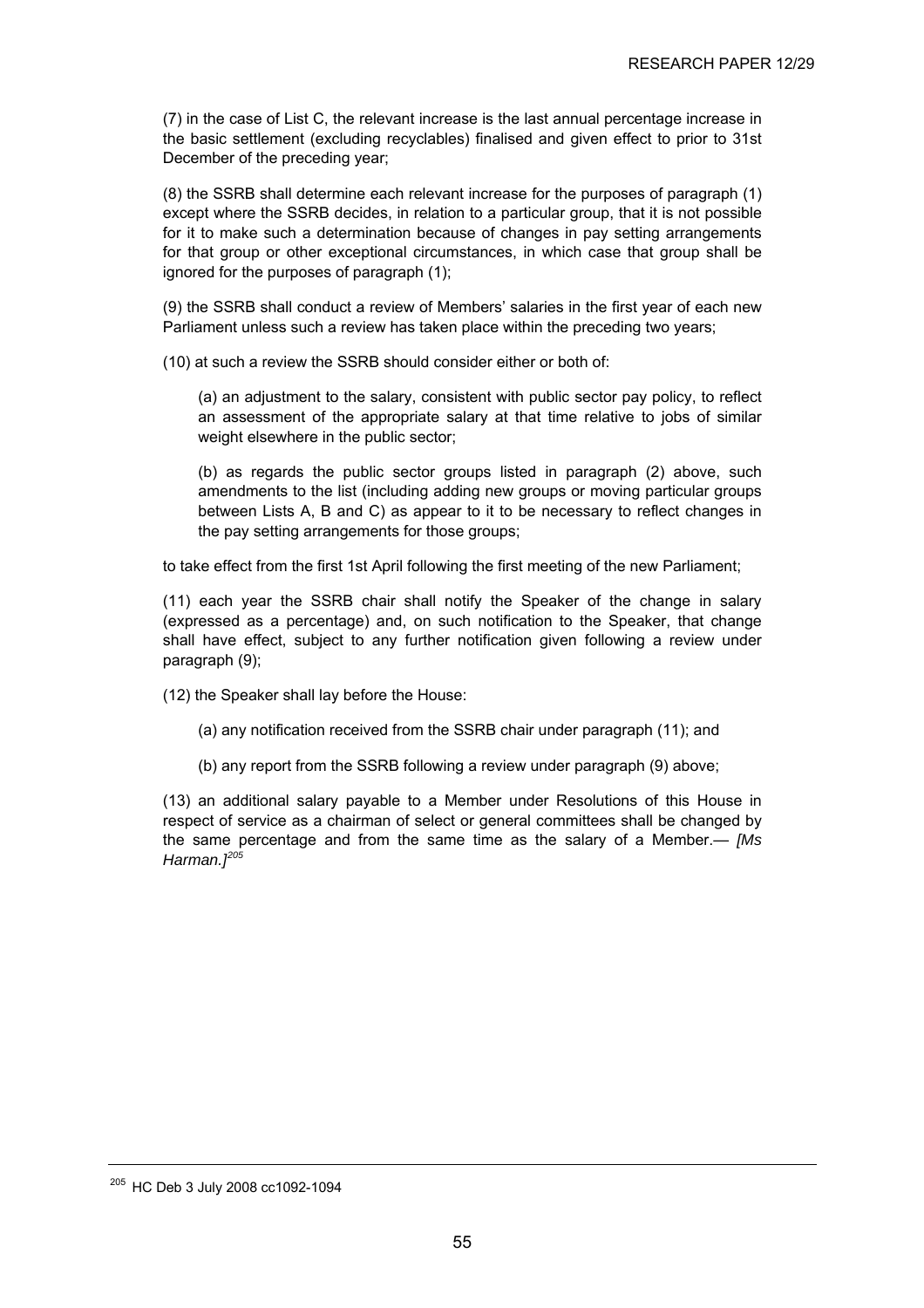# <span id="page-60-0"></span>**Appendix 2: Members' salaries – Resolution to freeze salaries etc (21 March 2011)**

That the following provision shall be made with respect to the salaries of Members of this House—

(1) For the period beginning with 1 April 2011 and ending with the relevant day, the rates of—

(a) Members' salaries, and

(b) additional salaries payable to Members under Resolutions of this House in respect of service as chairs of select or general committees, shall be the same as those salaries as at 31 March 2011.

(2) In paragraph (1) the "relevant day" means—

(a) the day before the day on which the first determination of Members' salaries by the Independent Parliamentary Standards Authority comes into effect, or

(b) 31 March 2013,

whichever is the earlier.

(3) Paragraphs (9), (10) and (12)(b) of the Resolution of 3 July 2008 (Members' Salaries (No. 2) (Money)) cease to have effect on the day this Resolution is passed.

(4) The remaining provisions of that Resolution cease to have effect on 1 April 2011.<sup>[206](#page-60-0)</sup>

<sup>206</sup> HC Deb 21 March 2011 c824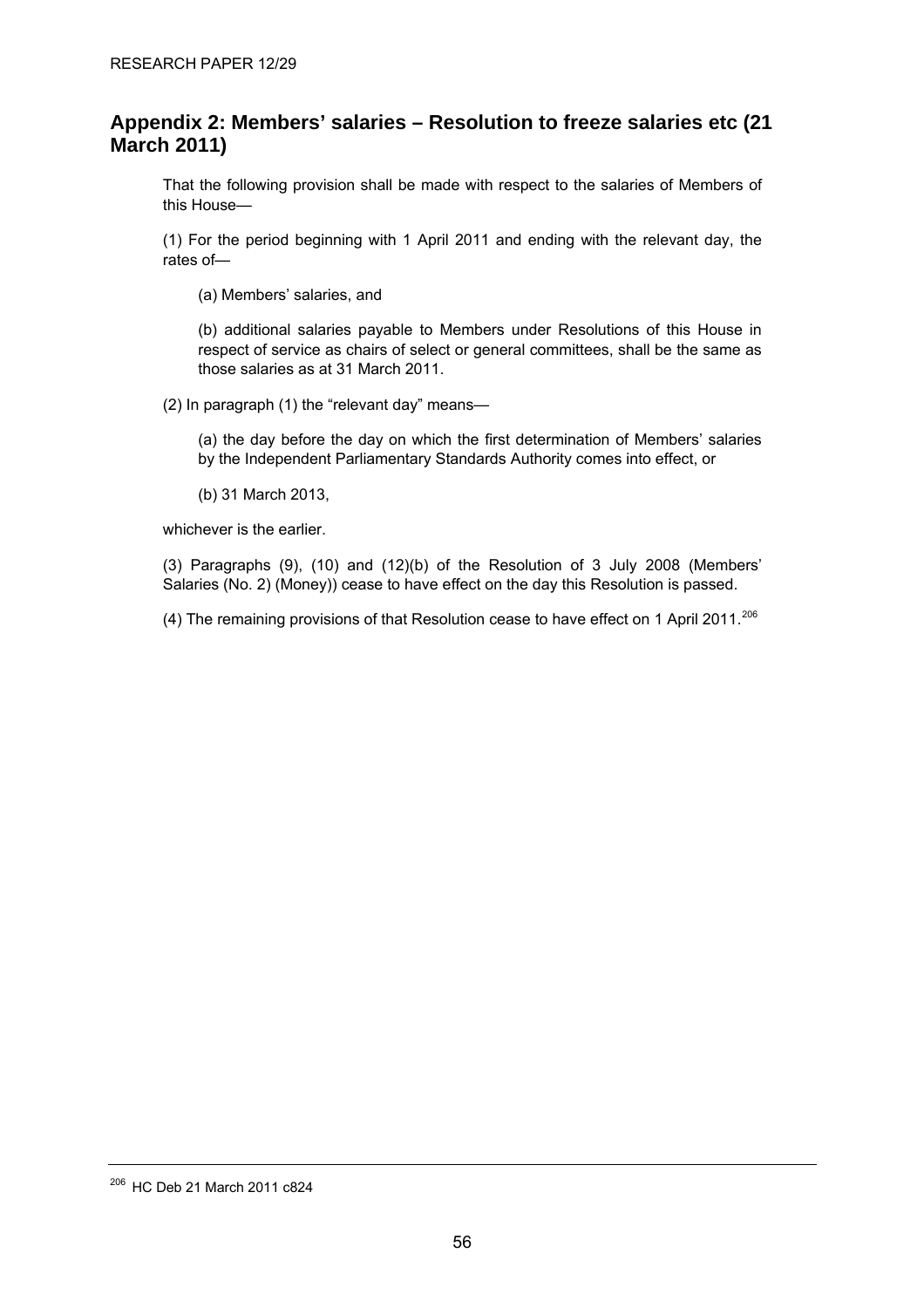# **Appendix 3: Ministerial salaries – salary entitlements**

(a) Ministers and office-holders in Commons: Ministerial salary entitlements, £

<span id="page-61-0"></span>

|                                     | 1997/98  | 2001/02 | 2005/06  | Apr 2006 | 1 Nov 2006 1 Apr 2007 |         | 1 Nov 2007 | 2008/09 | 2009/10 |         | 2010/11 1 Apr 2011 14 Jul 2011 |        |
|-------------------------------------|----------|---------|----------|----------|-----------------------|---------|------------|---------|---------|---------|--------------------------------|--------|
| Prime Minister (a)                  | 100,000  | 113,596 | 124,837  | 126,085  | 127,334               | 129,244 | 130,594    | 130,959 | 132,923 | 132,923 | 132,923                        | 76,762 |
| Cabinet Minister (a)                | 60,000   | 68,157  | 74,902   | 75,651   | 76,400                | 77,546  | 78,356     | 78,575  | 79,754  | 79,754  | 79,754                         | 68,827 |
| Minister of State                   | 31,125   | 35,356  | 38,854   | 39,243   | 39,631                | 40,225  | 40,646     | 40,759  | 41,370  | 41,370  | 41,370                         | 33,002 |
| Parliamentary Under Secretary       | 23,623   | 26,835  | 29,491   | 29,786   | 30,081                | 30,532  | 30,851     | 30,937  | 31,401  | 31,401  | 31,401                         | 23,697 |
| Government Chief Whip (b)           | 36,613   | 68,157  | 74,902   | 75,651   | 76,400                | 77,546  | 78,356     | 78,575  | 79,754  | 79,754  | 79,754                         | 68,827 |
| Government Deputy Chief Whip        | 31,125   | 35,356  | 38,854   | 39,243   | 39,631                | 40,225  | 40,646     | 40,759  | 41,370  | 41,370  | 41,370                         | 33,002 |
| Government Whip                     | 20,029   | 22,753  | 25,005   | 25,255   | 25,505                | 25,888  | 26,158     | 26,231  | 26,624  | 26,624  | 26,624                         | 19,239 |
| Assistant Government Whip           | 20,029   | 22,753  | 25,005   | 25,255   | 25,505                | 25,888  | 26,158     | 26,231  | 26,624  | 26,624  | 26,624                         | 19,239 |
| Leader of the Opposition            | 55,000   | 62,479  | 68,662   | 70,035   | 70,035                | 71,086  | 71,828     | 72,029  | 73,617  | 73,617  | 73,617                         | 63,098 |
| Opposition Chief Whip               | 31,125   | 35,356  | 38,854   | 39,631   | 39,631                | 40,225  | 40,646     | 40,759  | 41,370  | 41,370  | 41,370                         | 33,002 |
| <b>Opposition Deputy Chief Whip</b> | 20,029   | 22,753  | 25,005   | 25,505   | 25,505                | 25,888  | 26,158     | 26,231  | 26,624  | 26,624  | 26,624                         | 19,239 |
| Opposition Assistant Whip           | 20,029   | 22,753  | 25,005   | 25,505   | 25,505                | 25,888  | 26,158     | 26,231  | 26,624  | 26,624  | 26,624                         | 19,239 |
| Speaker                             | 60,000   | 68,157  | 74,902   | 75,651   | 76,400                | 77,546  | 78,356     | 78,575  | 79,754  | 79,754  | 79,754                         | 75,766 |
| Chairman of Ways and Means          | 31,125   | 35,356  | 38,854   | 39,243   | 39,631                | 40,225  | 40,646     | 40,759  | 41,370  | 41,370  | 41,370                         | 41,370 |
| First Deputy Chairman               | 27,355   | 31,073  | 34,148   | 34,489   | 34,831                | 35,353  | 35,723     | 35,823  | 36,360  | 36,360  | 36,360                         | 36,360 |
| Second Deputy Chairman              | 27,355   | 31,073  | 34,148   | 34,489   | 34,831                | 35,353  | 35,723     | 35,823  | 36,360  | 36,360  | 36,360                         | 36,360 |
| Attorney General (c)                | 63.756   |         | In Lords |          |                       |         |            |         |         | 108,624 | 108.624                        | 95,772 |
| Solicitor General (d)               | In Lords | 59,386  | 65,263   | 65,916   | 66,569                | 67,568  | 68,273     | 68,464  | 69,491  | 69,491  | 69,491                         | 59,248 |
| Advocate General for Scotland (e)   |          | 59,386  | 65,263   | In Lords |                       |         |            |         |         |         |                                |        |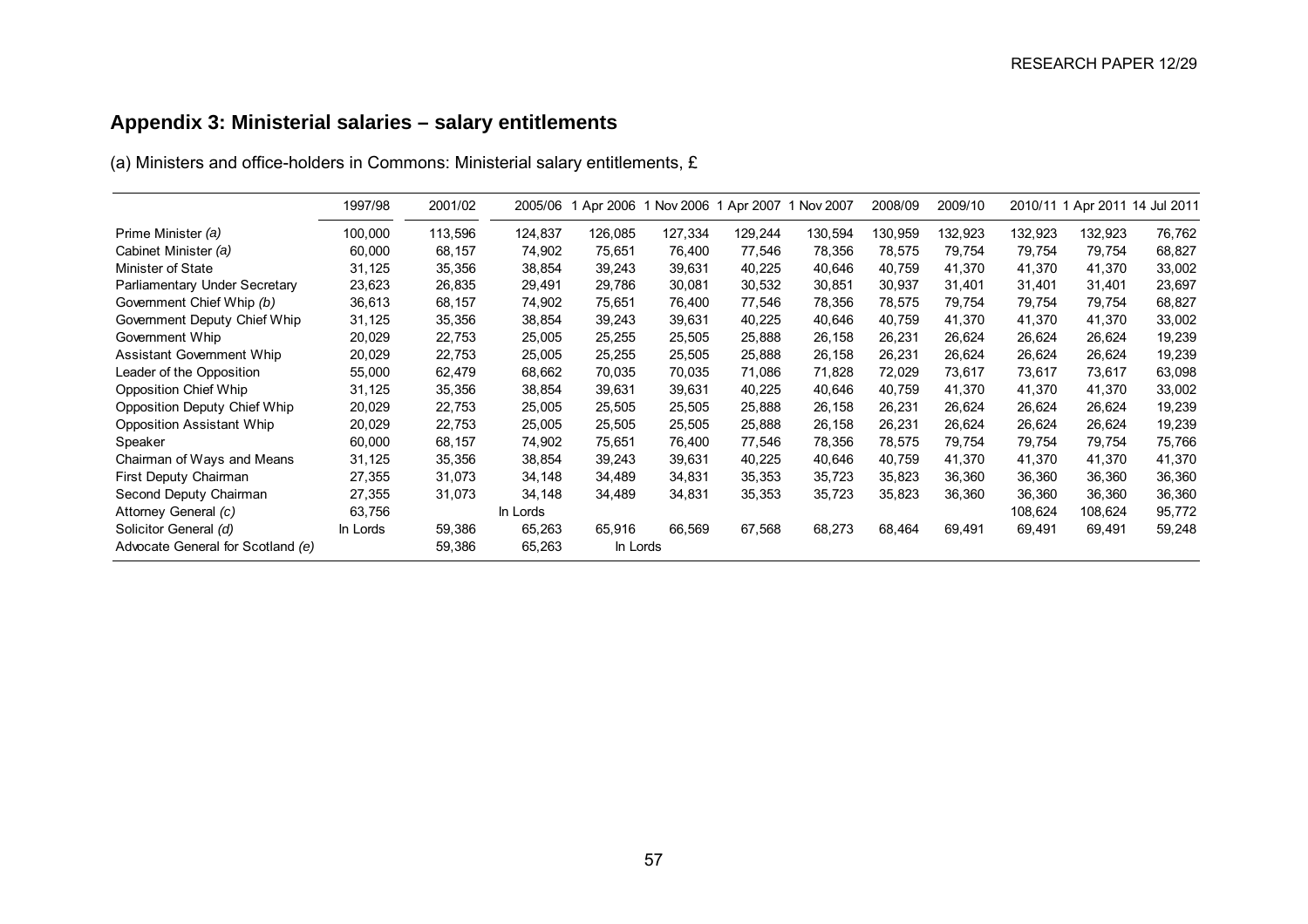|                                   | 1997/98 | 2001/02 | 2005/06 | Apr 2006 |          |         | Nov 20061 Apr 2007 1 Nov 2007 | 2008/09 | 2009/10 |         | 2010/11 1 Apr 2011 14 Jul 2011 |         |
|-----------------------------------|---------|---------|---------|----------|----------|---------|-------------------------------|---------|---------|---------|--------------------------------|---------|
| Prime Minister (a)                | 143,860 | 163,418 | 183,932 | 185,771  | 187,611  | 190,425 | 192,414                       | 194,250 | 197,689 | 198,661 | 198,661                        | 142,500 |
| Cabinet Minister (a)              | 103,860 | 117,979 | 133,997 | 135,337  | 136,677  | 138,727 | 140,176                       | 141,866 | 144,520 | 145,492 | 145,492                        | 134,565 |
| Minister of State                 | 74,985  | 85,178  | 97,949  | 98,929   | 99,908   | 101,406 | 102,466                       | 104,050 | 106,136 | 107,108 | 107,108                        | 98,740  |
| Parliamentary Under Secretary     | 67,483  | 76,657  | 88,586  | 89,472   | 90,358   | 91,713  | 92,671                        | 94,228  | 96,167  | 97,139  | 97,139                         | 89,435  |
| Government Chief Whip (b)         | 80,473  | 117,979 | 133,997 | 135,337  | 136,677  | 138,727 | 140,176                       | 141,866 | 144,520 | 145,492 | 145,492                        | 134,565 |
| Government Deputy Chief Whip      | 74,985  | 85,178  | 97,949  | 98,929   | 99,908   | 101,406 | 102,466                       | 104,050 | 106,136 | 107,108 | 107,108                        | 98,740  |
| Government Whip                   | 63,889  | 72,575  | 84,100  | 84,941   | 85,782   | 87,069  | 87,978                        | 89,522  | 91,390  | 92,362  | 92,362                         | 84,977  |
| <b>Assistant Government Whip</b>  | 63,889  | 72,575  | 84,100  | 84,941   | 85,782   | 87,069  | 87,978                        | 89,522  | 91,390  | 92,362  | 92,362                         | 84,977  |
| Leader of the Opposition          | 98,860  | 112,301 | 127,757 | 129,721  | 130,312  | 132,267 | 133,648                       | 135,320 | 138,383 | 139,355 | 139,355                        | 128,836 |
| <b>Opposition Chief Whip</b>      | 74,985  | 85,178  | 97,949  | 99,317   | 99,908   | 101,406 | 102,466                       | 104,050 | 106,136 | 107,108 | 107,108                        | 98,740  |
| Deputy Chief Opposition Whip      | 63,889  | 72,575  | 84,100  | 85,191   | 85,782   | 87,069  | 87,978                        | 89,522  | 91,390  | 92,362  | 92,362                         | 84,977  |
| <b>Assistant Opposition Whip</b>  | 63,889  | 72,575  | 84,100  | 85,191   | 85,782   | 87,069  | 87,978                        | 89,522  | 91,390  | 92,362  | 92,362                         | 84,977  |
| Speaker                           | 103,860 | 117,979 | 133,997 | 135,337  | 136,677  | 138,727 | 140,176                       | 141,866 | 144,520 | 145,492 | 145,492                        | 141,504 |
| Chairman of Ways and Means        | 74,985  | 85,178  | 97,949  | 98,929   | 99,908   | 101,406 | 102,466                       | 104,050 | 106,136 | 107,108 | 107,108                        | 107,108 |
| First Deputy Chairman             | 71,215  | 80,895  | 93,243  | 94,175   | 95,108   | 96,534  | 97,543                        | 99,114  | 101,126 | 102,098 | 102,098                        | 102,098 |
| Second Deputy Chairman            | 71,215  | 80,895  | 93,243  | 94,175   | 95,108   | 96,534  | 97,543                        | 99,114  | 101,126 | 102,098 | 102,098                        | 102,098 |
| Attorney General (c)              | 107,616 |         |         | In Lords |          |         |                               |         |         |         |                                | 161,510 |
| Solicitor General (d)             |         | 109,208 | 124,358 | 125,602  | 126,846  | 128,749 | 130,093                       | 131,755 | 134,257 | 135,229 | 135,229                        | 124,986 |
| Advocate General for Scotland (e) |         | 109,208 | 124,358 |          | In Lords |         |                               |         |         |         |                                |         |

(b) Ministers and office-holders in Commons: Full salary entitlements, £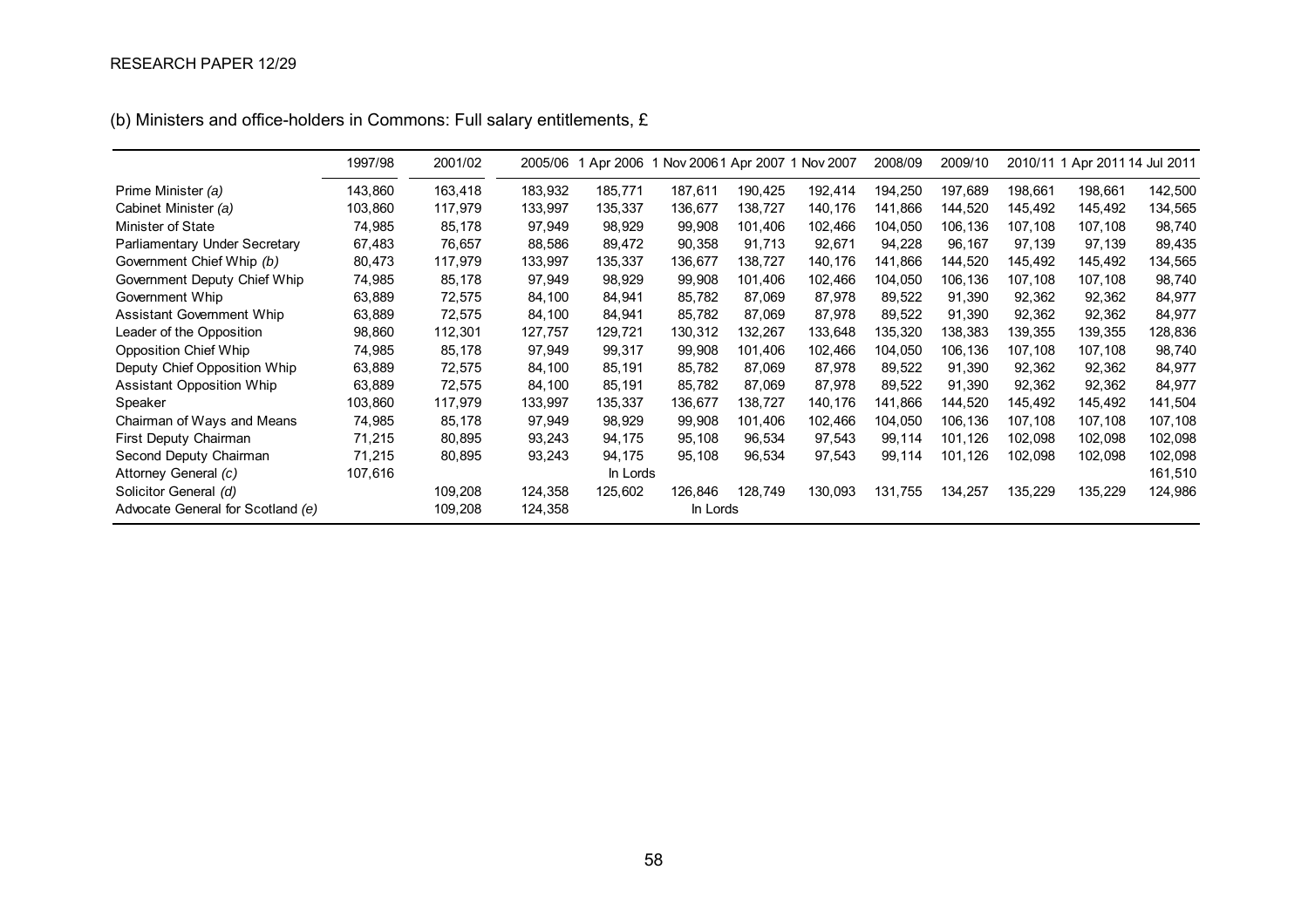|                                   | 1997/98    | 2001/02 | 2005/06    | Apr 2006 | 1 Nov 2006 1 Apr 2007 |         | Nov 2007 | 2008/09 | 2009/10 |         |         | 2010/11 1 Apr 2011 14 Jul 2011 |
|-----------------------------------|------------|---------|------------|----------|-----------------------|---------|----------|---------|---------|---------|---------|--------------------------------|
| Lord Speaker (f)                  |            |         |            | 102,685  | 103,701               | 105.257 | 106,356  | 106.654 | 108,253 | 108,253 | 108.253 | 101,038                        |
| Cabinet Minister (a)              | 77.963     | 88,562  | 101,668    | 102,685  | 103,701               | 105,257 | 106,356  | 106.654 | 108,253 | 108.253 | 108,253 | 101,038                        |
| Minister of State                 | 51,838     | 68,283  | 79,382     | 80,176   | 80,970                | 82,185  | 83,043   | 83,275  | 84,524  | 84,524  | 84,524  | 78,891                         |
| Parliamentary Under Secretary     | 43,632     | 58,961  | 69,138     | 69,829   | 70,521                | 71,579  | 72,326   | 72,529  | 73,617  | 73,617  | 73,617  | 68,710                         |
| Government Chief Whip             | 51,838     | 68,283  | 79,382     | 80,176   | 80,970                | 82,185  | 83,043   | 83,275  | 84,524  | 84,524  | 84,524  | 78,891                         |
| Government Deputy Chief Whip      | 43,632     | 58,961  | 69,138     | 69,829   | 70.521                | 71.579  | 72,326   | 72.529  | 73.617  | 73.617  | 73.617  | 68,710                         |
| Government Whip                   | 39,462     | 54.224  | 63,933     | 64.572   | 65.212                | 66.190  | 66,881   | 67.069  | 68.074  | 68.074  | 68.074  | 63,537                         |
| Leader of the Opposition          | 43.632     | 58.961  | 69.138     | 70.521   | 70.521                | 71.579  | 72,326   | 72.529  | 73.617  | 73.617  | 73.617  | 68,710                         |
| Opposition Chief Whip             | 39,462     | 54,224  | 63,933     | 65,212   | 65,212                | 66,190  | 66,881   | 67,069  | 68,074  | 68,074  | 68,074  | 63,357                         |
| Lord Chancellor $(q)$             | 140,665    | 173,875 | 213,899    | 102,685  | 103,701               | (h)     |          |         |         |         |         |                                |
| <b>Chairman of Committees</b>     | 51,838     | 68,283  | 79,382     | 80,176   | 80,970                | 82.185  | 83,043   | 83,275  | 84,524  | 84,524  | 84.524  | 84,524                         |
| Principal Deputy Chairman         | 47,739     | 63,626  | 74.265     | 75.008   | 75.750                | 76,886  | 77,689   | 77.907  | 79,076  | 79.076  | 79.076  | 79,076                         |
| Solicitor General (d)             | 78.072     |         | In Commons |          |                       |         |          |         |         |         |         |                                |
| Attorney General (c)              | In Commons | 92.826  | 106.358    | 107,422  | 108.485               | 110.112 | 111.262  | 111.574 | 113.248 | 113.248 |         |                                |
| Advocate General for Scotland (e) |            |         | In Commons | 93,249   | 94,173                | 95,586  | 96,584   | 96,854  | 98,307  | 98,307  | 98,307  | 91,755                         |

(c) Ministers and office-holders in Lords: Full salary entitlements,  $E$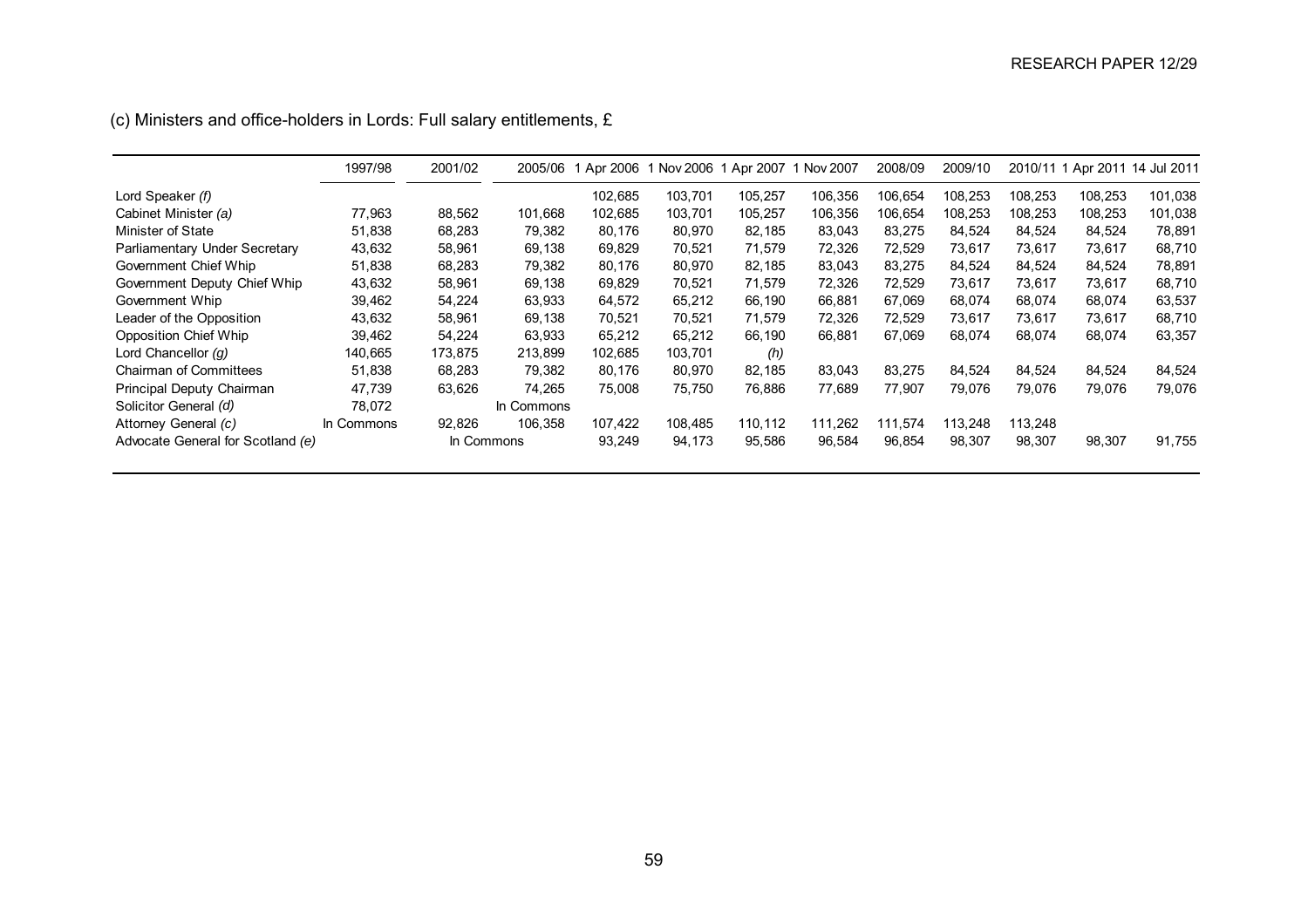#### **Notes to Appendix 3**

These notes refer to the three tables on the previous pages.

• On 8 May 1997 the new Government stated that the Prime Minister and Cabinet Ministers would not take the post-election increases. The postholders drew a reduced ministerial salary.

Following the election in May 2001 the Government announced that ministers would take their full salary entitlement.

- Government Chief Whip in Cabinet as from 28 July 1998 to 3 October 2008, so received Cabinet Minister's salary. Since 3 October 2008, salary has continued to be paid at the same level as a Cabinet minister's salary, in accordance with Schedule 1, Part II of the *Ministerial and other Salaries Act 1975*.
- Office in Lords from 29 July 1999 [*Attorney General's Salary Order 2000*, SI 2000/1827] implementing 1996 SSRB recommendation that the salary should have same differential over the rate for a Cabinet Minister in Lords as it had in the Commons. From April to July 1999, the Commons ministerial salary was £68,332.

From the formation of the Coalition Government in May 2010, office in Commons. Since then, the Attorney General has taken a Cabinet Minister's salary.

- Office in Commons in 1992-1997 Parliament, and as from 28 July 1998.
- The Office of Advocate General for Scotland was created by the *Scotland Act 1998*: the Lord Advocate and the Solicitor General for Scotland became Ministers in the Scottish Executive.
- The Lord Speaker took office on 4 July 2006; the *Constitutional Reform Act 2005* no longer required the Lord Chancellor to fulfil this role.
- From 1 April 1997, in line with the staged increase for the Lord Chief Justice. The *Ministerial and Other Pensions and Salaries Act 1991*, as amended by the *Ministerial and Other Salaries Order 1996* [SI 1996/1913], determined that the Lord Chancellor should receive £2,500 a year more than the salary for the time being payable to the Lord Chief Justice. However, the Lord Chancellor elected to receive the same salary as other Cabinet members in the Lords.
- The Lord Chancellor no longer has to sit in the House of Lords.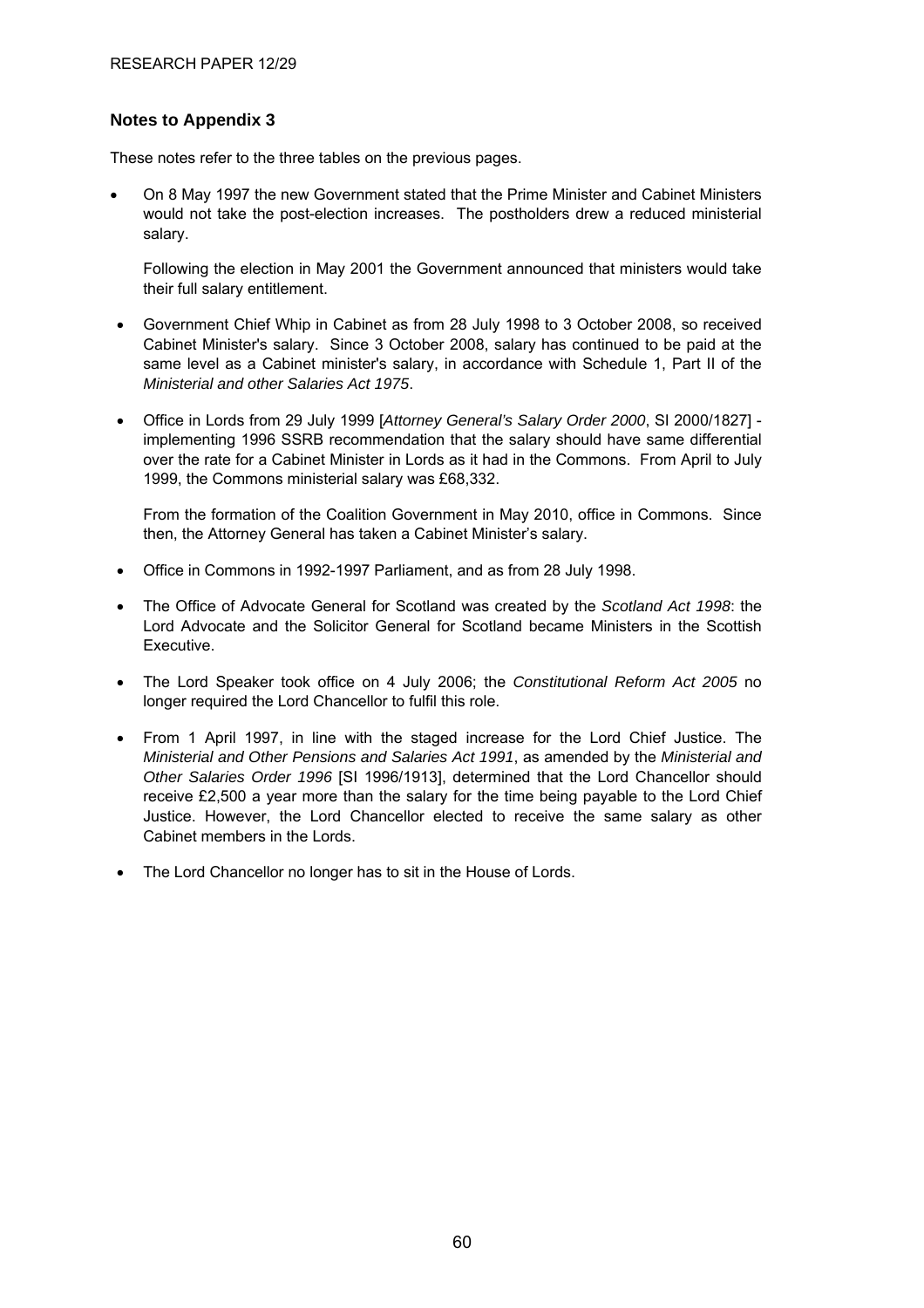# <span id="page-65-0"></span>**Appendix 4: Constituencies within 20 miles of the Palace of Westminster**

Since its introduction, Members representing inner London seats were not allowed to claim Additional Costs Allowance (ACA) (PAAE from 1 April 2009). Because of regular boundary reviews, the House periodically resolved which constituencies should be defined as Inner London constituencies.

On 27 June 1997, the House resolved that the following constituencies are specified as 'Inner London constituencies':

Battersea; Bethnal Green and Bow; Camberwell and Peckham; Cities of London and Westminster; Dulwich and West Norwood; Eltham; Greenwich and Woolwich; Hackney North and Stoke Newington; Hackney South and Shoreditch; Hammersmith and Fulham; Hampstead and Highgate; Holborn and St. Pancras; Islington North; Islington South and Finsbury; Kensington and Chelsea; Lewisham, Deptford; Lewisham East; Lewisham West; North Southwark and Bermondsey; Poplar and Canning Town; Putney; Regent's Park and Kensington North; Streatham; Tooting; Vauxhall.<sup>[207](#page-65-0)</sup>

From 1 April 2010, when Personal Additional Accommodation Expenditure replaced ACA Members representing "any constituency the whole of which falls within 20 miles of Palace of Westminster are not eligible to claim this allowance". In addition to the Inner London constituencies the following seats were wholly within 20 miles of the Palace of Westminster:

Barking Beckenham Bexleyheath and Crayford Brent East Brent North Brent South Brentford and Isleworth Bromley and Chislehurst Carshalton and Wallington Chingford and Woodford Green Chipping Barnet Croydon Central Croydon North Croydon South Dagenham Ealing North Ealing, Acton and Shepherd's Bush Ealing, Southall East Ham Edmonton Enfield North Enfield Southgate Epsom and Ewell Erith and Thamesmead Esher and Walton Feltham and Heston Finchley and Golders Green

Harrow East Harrow West Hayes and Harlington **Hendon** Hertsmere **Hornchurch** Hornsey and Wood Green Ilford North Ilford South Kingston and Surbiton Leyton and Wanstead Mitcham and Morden Old Bexley and Sidcup **Orpington** Richmond Park Romford Ruislip – Northwood **Spelthorne** Sutton and Cheam Tottenham Twickenham Upminster Uxbridge **Walthamstow Watford** West Ham Wimbledon

<sup>207</sup> HC Deb 27 July 1997 Vol 296 c1130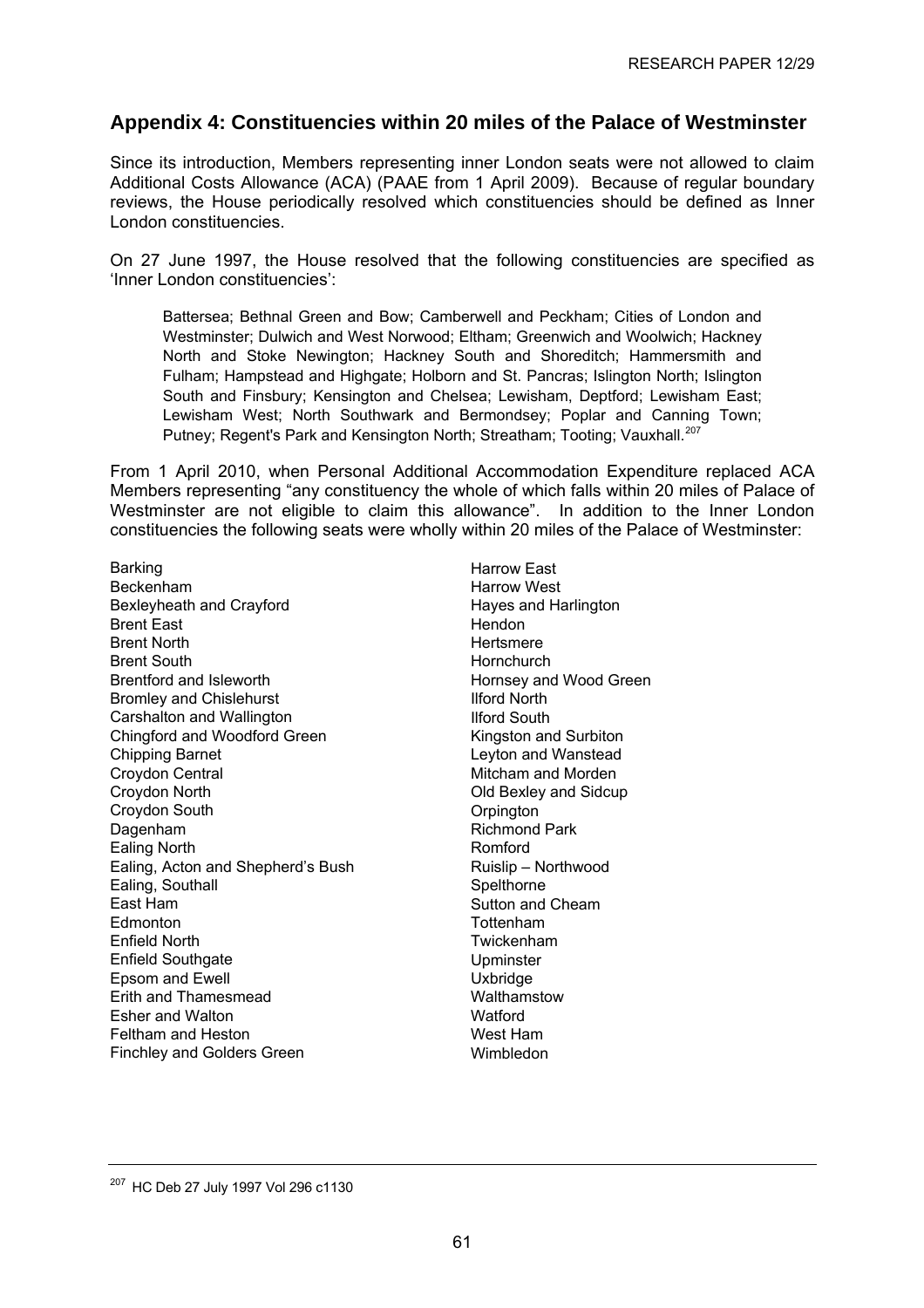# <span id="page-66-0"></span>**Appendix 5: London Area constituencies**

In its rules on Accommodation Expenditure, IPSA states that it is payable only to non-London Area MPs. The definition of the London Area changed from the beginning of April 2011. The following constituencies were London Area constituencies in 2010/11 (128 in total).

The 97 that are numbered were London Area constituencies from April 2011. Those in **emboldened text** are eligible for an addition to the London Area Living Payment.

- Aldershot
- 1. Barking
- Basildon & Billericay Basingstoke
- 2. Battersea
- 3. **Beaconsfield**
- 4. Beckenham
- 5. Bermondsey & Old Southwark
- 6. Bethnal Green & Bow
- 7. Bexleyheath & Crayford
- 8. Brent Central
- 9. Brent North
- 10. Brentford & Isleworth
- 11. **Brentwood & Ongar**
- 12. Bromley & Chislehurst
- 13. **Broxbourne**
- 14. Camberwell & Peckham
- 15. Carshalton & Wallington Castle Point Chatham & Aylesford Chelmsford
- 16. Chelsea & Fulham Chesham & Amersham
- 17. Chingford & Woodford Green
- 18. Chipping Barnet
- 19. Cities of London & Westminster **Crawley**
- 20. Croydon Central
- 21. Croydon North
- 22. Croydon South
- 23. Dagenham & Rainham
- 24. **Dartford**
- 25. Dulwich & West Norwood
- 26. Ealing Central & Acton
- 27. Ealing North
- 28. Ealing, Southall
- 29. East Ham
- 30. **East Surrey**
- 31. Edmonton
- 32. Eltham
- 33. Enfield North
- 34. Enfield, Southgate
- 35. **Epping Forest**
- 36. **Epsom & Ewell**
- 37. Erith & Thamesmead
- 38. **Esher & Walton**
- 39. Feltham & Heston
- 40. Finchley & Golders Green

Gravesham

- 41. Greenwich & Woolwich Guildford
- 42. Hackney North & Stoke Newington
- 43. Hackney South & Shoreditch
- 44. Hammersmith
- 45. Hampstead & Kilburn
- 46. **Harlow**
- 47. Harrow East
- 48. Harrow West
- 49. Hayes & Harlington Hemel Hempstead
- 50. Hendon
- 51. **Hertford & Stortford**
- 52. **Hertsmere** Hitchin & Harpenden
- 53. Holborn & St Pancras
- 54. Hornchurch & Upminster
- 55. Hornsey & Wood Green
- 56. Ilford North
- 57. Ilford South
- 58. Islington North
- 59. Islington South & Finsbury
- 60. Kensington
- 61. Kingston & Surbiton
- 62. Lewisham East
- 63. Lewisham West & Penge
- 64. Lewisham, Deptford
- 65. Leyton & Wanstead Luton North Luton South Maidenhead Mid Sussex Milton Keynes North Milton Keynes South
- 66. Mitcham & Morden
- 67. **Mole Valley** North East Bedfordshire North East Hampshire
- 68. **North East Hertfordshire**
- 69. Old Bexley & Sidcup
- 70. Orpington
- 71. Poplar & Limehouse
- 72. Putney Reading East Reading West
- 73. **Reigate**
- 74. Richmond Park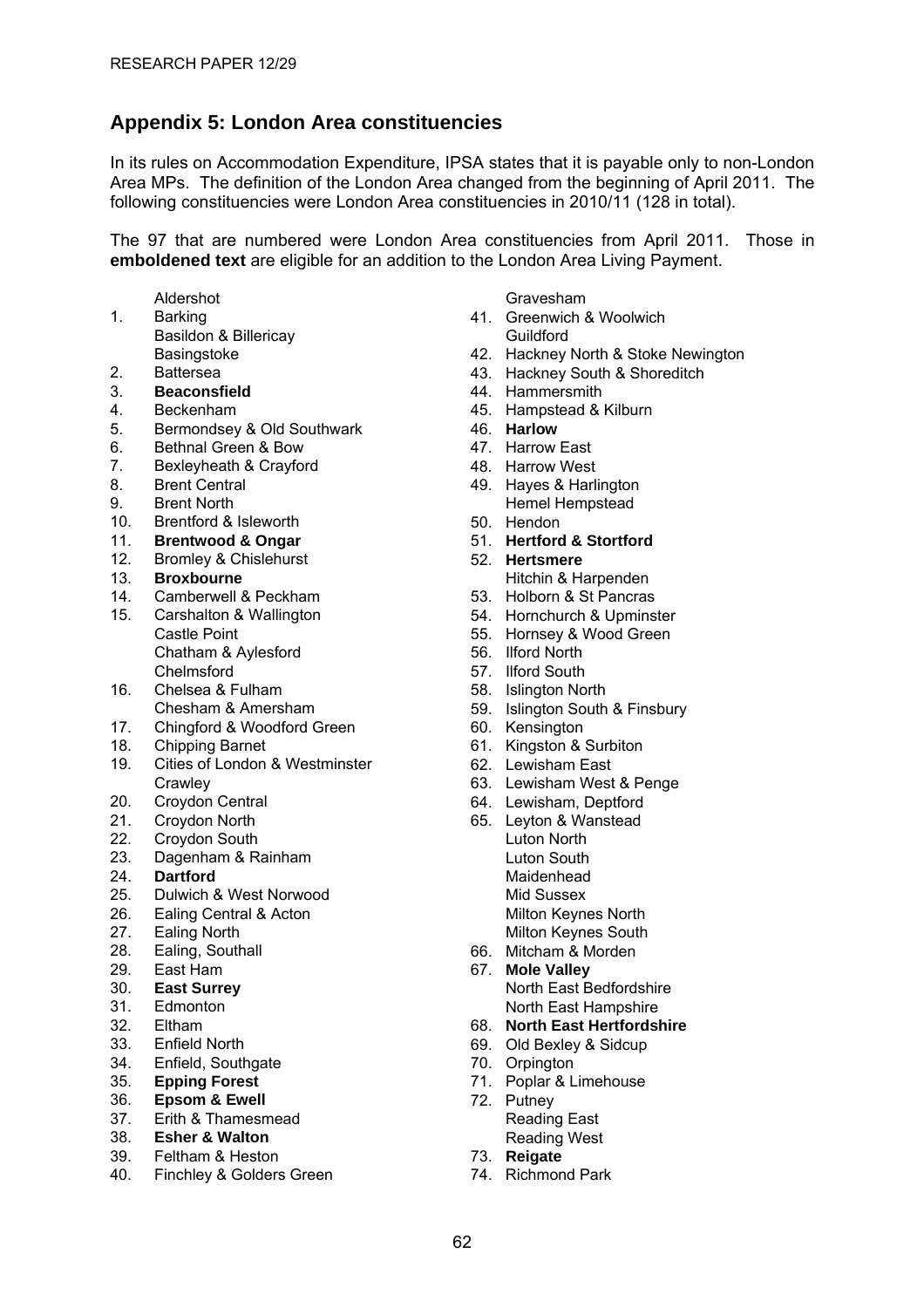Rochester & Strood<br>75. Romford

- Romford
- 76. Ruislip, Northwood & Pinner
- 77. **Runnymede & Weybridge**
- 78. **Sevenoaks**
- 79. **Slough** South Basildon & East Thurrock South West Bedfordshire
- 80. **South West Hertfordshire** South West Surrey
- 81. **Spelthorne**
- 82. **St Albans** Stevenage
- 83. Streatham
- Surrey Heath
- 84. Sutton & Cheam
- 85. **Thurrock** 
	- Tonbridge & Malling
- 86. Tooting
- 87. Tottenham
- 88. Twickenham
- 89. Uxbridge & South Ruislip
- 90. Vauxhall
- 91. Walthamstow
- 82. **Watford**
- 93. **Welwyn Hatfield**
- 94. West Ham
- 95. Westminster North
- 96. Wimbledon
- 97. **Windsor** Woking Wycombe

Source: IPSA, *The Members' Expenses Scheme, Schedule 2*, 29 March 2010, HC 501 2009-10; *Annual Review of MPS' Expenses Scheme 2011*, "The MPs' Expenses Scheme: Third Edition", Schedule 2 and Schedule 3

The Schedule was not altered by *The MPs' Scheme of Business Expenses and Costs* (Fourth Edition) April 2012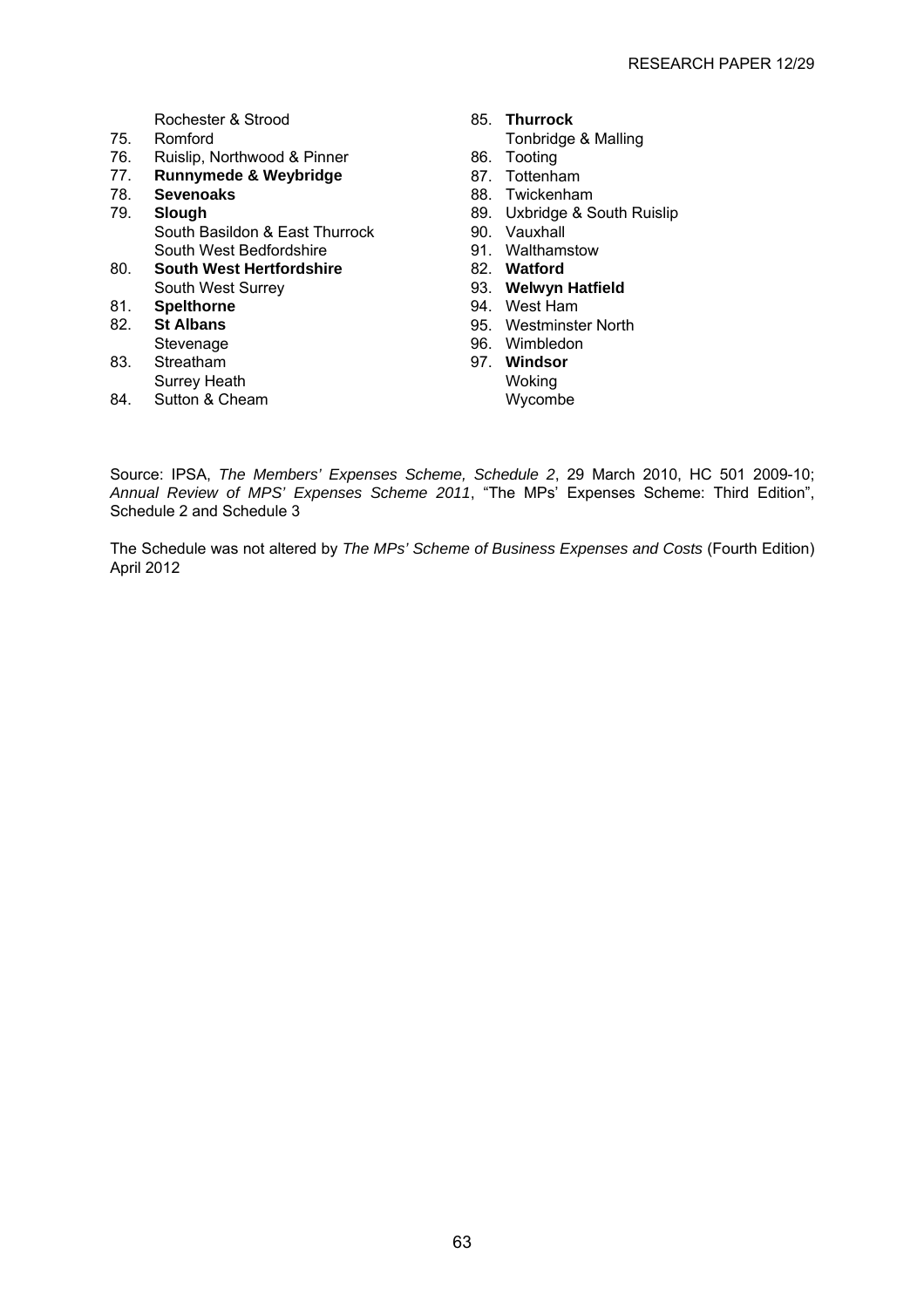### **Appendix 6: IPSA MPs' expenses scheme – summary of rates 2010/11 to 2012/13**

| (a) Accommodation Expenses for London and London Area Living Payment |                               |                                |                               |                          |                     |        |             |             |                                                                    |  |  |
|----------------------------------------------------------------------|-------------------------------|--------------------------------|-------------------------------|--------------------------|---------------------|--------|-------------|-------------|--------------------------------------------------------------------|--|--|
|                                                                      |                               |                                | <b>Accommodation Expenses</b> |                          | Hotel Accommodation |        |             |             | Addition to                                                        |  |  |
|                                                                      | <b>Accommodation Expenses</b> | Mortgage interest (transition) |                               | (per night)              |                     | Caring | London Area | London Area |                                                                    |  |  |
|                                                                      | London Area (1)               | Rent (max)                     | Total                         | Mortgage (max)           |                     |        |             |             | London Area Elsewhere Responsibility Living Payment Living Payment |  |  |
|                                                                      |                               |                                |                               |                          |                     |        |             |             |                                                                    |  |  |
| 2010/11                                                              | £19.900                       | £17.400                        | £17,500                       | £15,000                  | £130                | £105   | £2.425      | £3.760      | $\overline{\phantom{0}}$                                           |  |  |
| 2011/12                                                              | £19,900                       | $\overline{\phantom{0}}$       | £17,500                       | $\overline{\phantom{0}}$ | £150                | £120   | £2.425      | £3.760      | £1,330                                                             |  |  |
| 2012/13                                                              | £20,000                       |                                | £8,850 $(2)$                  | $\overline{\phantom{0}}$ | £150                | £120   | £2.425      | £3.760      | £1,330                                                             |  |  |

(1) For MPs claiming for rental payments within the Member's constituency, or within 20 miles of any point on the constituency

boundary, IPSA set out in guidance annual Accommodation Expenses budgets, in 2010/11. From 2011/12 budgets

were specified in the Scheme. These budget limits vary, having regard to particular constituencies. (See below.)

(2) Five months at £1,250 (as the transition period ends on 31 August 2012) plus £2,600 for associated expenditure

#### (b) Bandings for Accommodation Expenses outside London

|                                   |                               | Band A (Rent max) |                               | Band B (Rent max) |                               | Band C (Rent max) |                               | Band D (Rent max) |                             | Band E (Rent max) |
|-----------------------------------|-------------------------------|-------------------|-------------------------------|-------------------|-------------------------------|-------------------|-------------------------------|-------------------|-----------------------------|-------------------|
| 2010/11 (1)<br>2011/12<br>2012/13 | £15,050<br>£15,050<br>£15,150 | £12,550           | £13.655<br>£13,655<br>£13,750 | £11.155           | £12,261<br>£12.261<br>£12,350 | £9.761            | £10.866<br>£10,866<br>£10.950 | £8,366            | £9.472<br>£9.472<br>£10,050 | £6,972            |

<span id="page-68-0"></span>(1) Rates set in Scheme guidance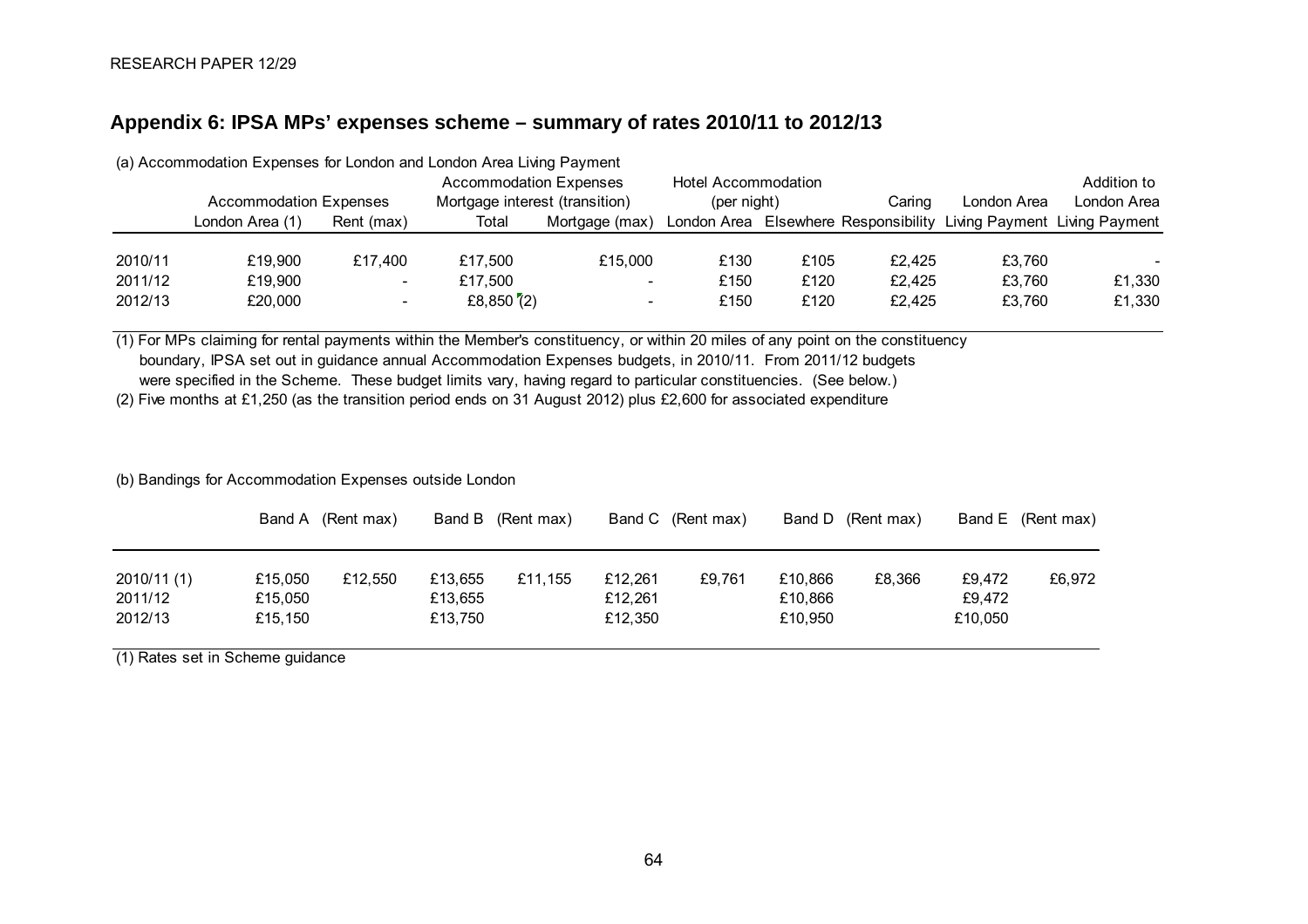|         | <b>Staffing Expenditure</b> |                          |                          | Constituency Office      |                             | General                  |                          |                             |
|---------|-----------------------------|--------------------------|--------------------------|--------------------------|-----------------------------|--------------------------|--------------------------|-----------------------------|
|         |                             |                          |                          |                          | <b>Rental Expenditure</b>   | Administrative           | Office Costs Expenditure |                             |
|         | All areas                   | London                   | non-London               |                          | London Area Non-London Area | Expenditure              |                          | London Area Non-London Area |
|         |                             |                          |                          |                          |                             |                          |                          |                             |
| 2010/11 | £109.548                    | $\overline{\phantom{a}}$ | $\overline{\phantom{a}}$ | £12.761                  | £10.663                     | £10.394                  | -                        |                             |
| 2011/12 | £115,000                    | $\overline{\phantom{0}}$ |                          | $\overline{\phantom{0}}$ |                             |                          | £24.000                  | £21,500                     |
| 2012/13 | $\overline{\phantom{a}}$    | £144.000                 | £137.200                 | $\overline{\phantom{0}}$ | $\overline{\phantom{0}}$    | $\overline{\phantom{0}}$ | £24.750                  | £22,200                     |
|         |                             |                          |                          |                          |                             |                          |                          |                             |

(c) Staffing, Office, Administrative and Expenses

(d) Start-Up and Winding-Up Expenses

|         | Expenses (1) | Start-up Winding-up      | Winding-up Expenditure<br>Expenses London Area Non-London Area |         |  |  |
|---------|--------------|--------------------------|----------------------------------------------------------------|---------|--|--|
| 2010/11 |              | £40.609                  |                                                                |         |  |  |
| 2011/12 | £6,000       | $\overline{\phantom{a}}$ | £46,500                                                        | £45,500 |  |  |
| 2011/12 | £6,000       |                          | £56,250                                                        | £53,150 |  |  |

(1) Available for 365 days from the day after the date of election of the MP